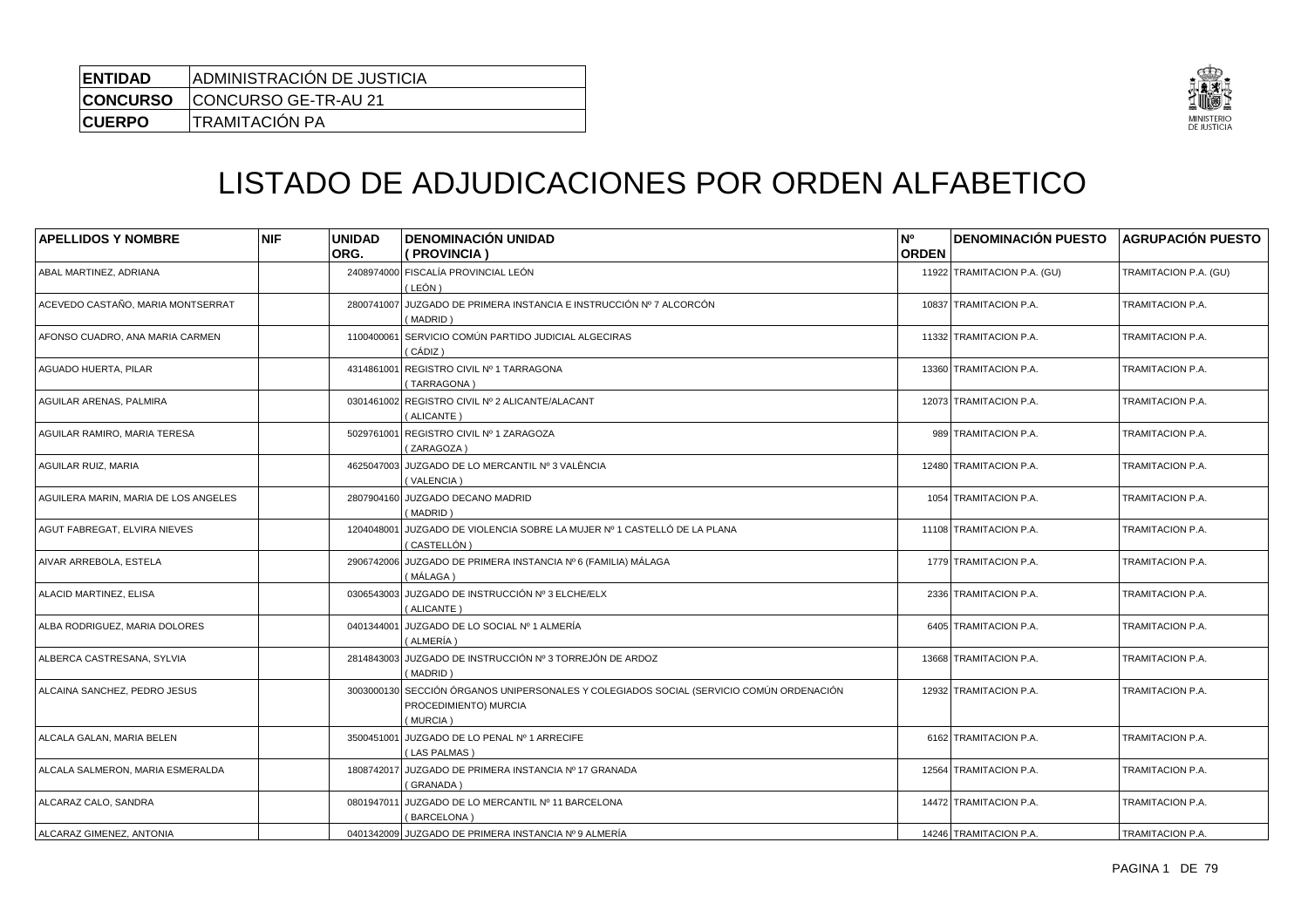

| <b>APELLIDOS Y NOMBRE</b>        | <b>NIF</b> | <b>UNIDAD</b> | <b>DENOMINACIÓN UNIDAD</b>                                                                        | N°           | <b>DENOMINACIÓN PUESTO AGRUPACIÓN PUESTO</b>      |                                             |
|----------------------------------|------------|---------------|---------------------------------------------------------------------------------------------------|--------------|---------------------------------------------------|---------------------------------------------|
|                                  |            | ORG.          | (PROVINCIA)                                                                                       | <b>ORDEN</b> |                                                   |                                             |
|                                  |            |               | (ALMERÍA)                                                                                         |              |                                                   |                                             |
| ALCOCEL SAEZ, FERNANDO           |            |               | 1300541003 JUZGADO DE PRIMERA INSTANCIA E INSTRUCCIÓN Nº 3 ALCÁZAR DE SAN JUAN<br>(CIUDAD REAL)   |              | 12118 TRAMITACION P.A.                            | TRAMITACION P.A.                            |
| ALEJOS GARRIDO, ZAIDA            |            | 2800741007    | JUZGADO DE PRIMERA INSTANCIA E INSTRUCCIÓN Nº 7 ALCORCÓN<br>(MADRID)                              |              | 10837 TRAMITACION P.A.                            | TRAMITACION P.A.                            |
| ALESANCO SAEZ, JUAN CARLOS       |            |               | 2608944002 JUZGADO DE LO SOCIAL Nº 2 LOGROÑO<br>(LA RIOJA)                                        |              | 6691 TRAMITACION P.A.                             | TRAMITACION P.A.                            |
| ALFARO ACUÑA, ALFREDO            |            | 3605742009    | JUZGADO DE PRIMERA INSTANCIA Nº 9 VIGO<br>(PONTEVEDRA)                                            |              | 1944 TRAMITACION P.A.                             | TRAMITACION P.A.                            |
| ALGABA SANCHEZ, INMACULADA       |            | 2906761001    | REGISTRO CIVIL Nº 1 MÁLAGA<br>( MÁLAGA )                                                          |              | 971 TRAMITACION P.A.                              | TRAMITACION P.A.                            |
| ALISTE MOLERO, KYRA              |            | 2807970000    | FISCALÍA GENERAL DEL ESTADO MADRID<br>(MADRID)                                                    |              | 9134 TRAMITACION P.A.                             | TRAMITACION P.A.                            |
| ALJAMA NOGUERA, JUAN RAFAEL      |            |               | 4108741002 JUZGADO DE PRIMERA INSTANCIA E INSTRUCCIÓN Nº 2 SANLÚCAR LA MAYOR<br>(SEVILLA)         |              | 4918 TRAMITACION P.A.                             | TRAMITACION P.A.                            |
| ALLER HIDALGO, MARIA OLVIDO      |            |               | 0000000000 DIRECCIÓN (SERVICIO COMÚN GENERAL) LEÓN<br>( LEÓN )                                    |              | 13572 TRAMITACIÓN P.A. APOYO<br>FUNC.GUBERNATIVAS | TRAMITACION P.A. APOYO<br>FUNC.GUBERNATIVAS |
| ALMAGRO MARTINEZ, MARIA REMEDIOS |            |               | 1303400030 SECCION ACTOS DE COMUNICACION (SERVICIO COMÚN GENERAL) CIUDAD REAL<br>(CIUDAD REAL)    |              | 12984 TRAMITACION P.A. DILIGENCIAS                | TRAMITACION P.A.<br><b>DILIGENCIAS</b>      |
| ALMELA RAMOS, JOSE FRANCISCO     |            |               | 1204037022 AUDIENCIA PROVINCIAL. SECCIÓN Nº 1 PENAL (MENORES) CASTELLÓ DE LA PLANA<br>(CASTELLÓN) |              | 13929 TRAMITACION P.A.                            | TRAMITACION P.A.                            |
| ALMENARA ROMERO, MARIA CARMEN    |            |               | 0801974000 FISCALÍA PROVINCIAL BARCELONA<br>(BARCELONA)                                           |              | 11811 TRAMITACION P.A.                            | TRAMITACION P.A.                            |
| ALOCEN DAZA, MARIA ISABEL        |            |               | 2807945022 JUZGADO DE LO CONTENCIOSO-ADMINISTRATIVO Nº 22 MADRID<br>(MADRID)                      |              | 5446 TRAMITACION P.A.                             | TRAMITACION P.A.                            |
| ALONSO BARJA, ISABEL             |            |               | 2512042009 JUZGADO DE PRIMERA INSTANCIA Nº 9 LLEIDA<br>(LLEIDA)                                   |              | 14570 TRAMITACION P.A.                            | TRAMITACION P.A.                            |
| ALONSO LOPEZ, INDALECIA MARIA    |            |               | 0401337003 AUDIENCIA PROVINCIAL. SECCIÓN Nº 3 PENAL (VSM) ALMERÍA<br>( ALMERÍA )                  |              | 13798 TRAMITACION P.A.                            | TRAMITACION P.A.                            |
| ALONSO MARTIN, OSCAR             |            | 2807961001    | REGISTRO CIVIL Nº 1 MADRID<br>(MADRID)                                                            |              | 968 TRAMITACION P.A.                              | TRAMITACION P.A.                            |
| ALONSO PARRA, LORENZO            |            |               | 4516874000 FISCALÍA PROVINCIAL TOLEDO<br>(TOLEDO)                                                 |              | 11908 TRAMITACION P.A. (GU)                       | TRAMITACION P.A. (GU)                       |
| ALONSO TORRES, JUAN ADUEN        |            |               | 3501744004 JUZGADO DE LO SOCIAL Nº 4 (DESPL. DE ARRECIFE) PUERTO DEL ROSARIO<br>(LAS PALMAS)      |              | 14420 TRAMITACION P.A.                            | TRAMITACION P.A.                            |
| ALUX MONFILLO, JOSE LUIS         |            |               | 2906742006 JUZGADO DE PRIMERA INSTANCIA Nº 6 (FAMILIA) MÁLAGA<br>(MÁLAGA)                         |              | 1779 TRAMITACION P.A.                             | TRAMITACION P.A.                            |
| ALVAREZ BAILON, MANUELA          |            |               | 0000000000 SERVICIO DE APOYO OURENSE<br>(OURENSE)                                                 |              | 9527 TRAMITACION P.A.                             | TRAMITACION P.A.                            |
| ALVAREZ BERNARDO, ANDREA         |            |               | 0306542002 JUZGADO DE PRIMERA INSTANCIA Nº 2 ELCHE/ELX                                            |              | 1166 TRAMITACION P.A.                             | TRAMITACION P.A.                            |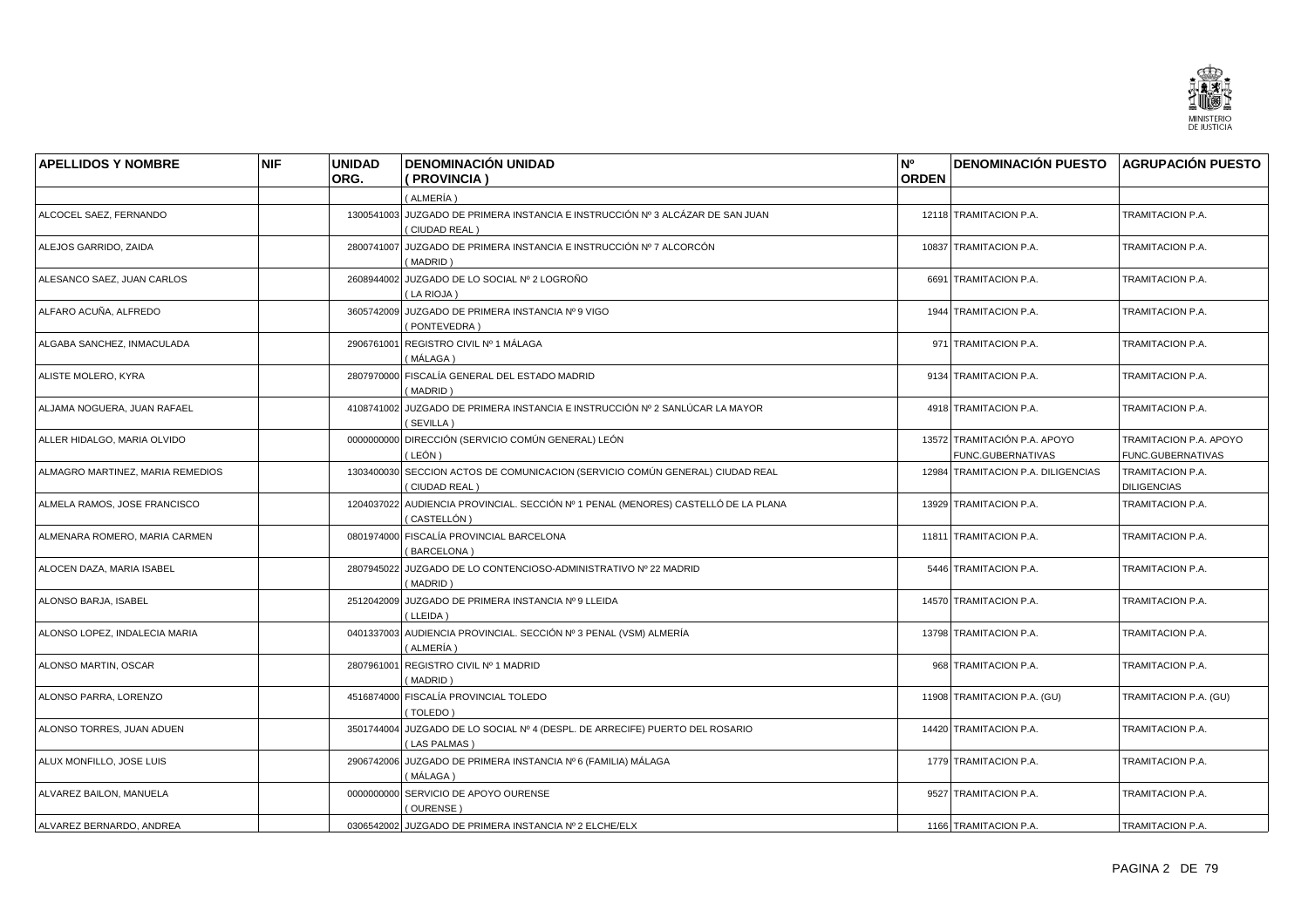

| <b>APELLIDOS Y NOMBRE</b>                   | <b>NIF</b> | <b>UNIDAD</b><br>ORG. | <b>DENOMINACIÓN UNIDAD</b><br>(PROVINCIA)                                                           | N°<br><b>ORDEN</b> | DENOMINACIÓN PUESTO AGRUPACIÓN PUESTO            |                                            |
|---------------------------------------------|------------|-----------------------|-----------------------------------------------------------------------------------------------------|--------------------|--------------------------------------------------|--------------------------------------------|
|                                             |            |                       | (ALICANTE)                                                                                          |                    |                                                  |                                            |
| ALVAREZ BUJAN, JESUS                        |            |                       | 2703141002 JUZGADO DE PRIMERA INSTANCIA E INSTRUCCIÓN Nº 2 (REG. CIVIL) MONFORTE DE LEMOS<br>(LUGO) |                    | 4103 TRAMITACION P.A.                            | TRAMITACION P.A.                           |
| ALVAREZ CABALLERO, MARIA CRUZ               |            |                       | 1808733000 TRIBUNAL SUPERIOR DE JUSTICIA. SALA CONTENCIOSO-ADMINISTRATIVO GRANADA<br>(GRANADA)      |                    | 177 TRAMITACION P.A.                             | TRAMITACION P.A.                           |
| ALVAREZ CANDEDO, JOSE                       |            |                       | 3605744007 JUZGADO DE LO SOCIAL Nº 7 VIGO<br>(PONTEVEDRA)                                           |                    | 14777 TRAMITACION P.A.                           | TRAMITACION P.A.                           |
| ALVAREZ CARAVACA, ELENA                     |            |                       | 1204043002 JUZGADO DE INSTRUCCIÓN Nº 2 CASTELLÓ DE LA PLANA<br>( CASTELLÓN )                        |                    | 2521 TRAMITACION P.A.                            | TRAMITACION P.A.                           |
| ALVAREZ DIEZ, ICIAR                         |            |                       | 3302442006 JUZGADO DE PRIMERA INSTANCIA Nº 6 GIJÓN<br>(ASTURIAS)                                    |                    | 1881 TRAMITACION P.A.                            | <b>TRAMITACION P.A.</b>                    |
| ALVAREZ FERREIRO, VICTOR                    |            | 3304442011            | JUZGADO DE PRIMERA INSTANCIA Nº 11 OVIEDO<br>(ASTURIAS)                                             |                    | 12546 TRAMITACION P.A.                           | TRAMITACION P.A.                           |
| ALVAREZ FLORES, MARIA SARA                  |            |                       | 0401344005 JUZGADO DE LO SOCIAL Nº 5 ALMERÍA<br>( ALMERÍA )                                         |                    | 14647 TRAMITACION P.A.                           | TRAMITACION P.A.                           |
| ALVAREZ MARTINEZ, JULIA MARIA               |            | 3304443001            | JUZGADO DE INSTRUCCIÓN Nº 1 OVIEDO<br>(ASTURIAS)                                                    |                    | 2831 TRAMITACION P.A.                            | TRAMITACION P.A.                           |
| ALVAREZ MERAYO, ANDRES                      |            |                       | 2411500001 UNIDADES PROCESALES DE APOYO DIRECTO PONFERRADA<br>( LEÓN )                              |                    | 13864 TRAMITACION P.A. 1ª INST. E<br>INSTR. (GU) | TRAMITACION P.A. 1ª INST. E<br>INSTR. (GU) |
| ALVAREZ MORAIS, FRANCISCO JAVIER            |            |                       | 3200941002 JUZGADO DE PRIMERA INSTANCIA E INSTRUCCIÓN Nº 2 BARCO DE VALDEORRAS, O<br>(OURENSE)      |                    | 10831 TRAMITACION P.A.                           | TRAMITACION P.A.                           |
| ALVAREZ ORDOÑEZ, SANDRA MARIA               |            |                       | 3304445003 JUZGADO DE LO CONTENCIOSO-ADMINISTRATIVO Nº 3 OVIEDO<br>(ASTURIAS)                       |                    | 5493 TRAMITACION P.A.                            | TRAMITACION P.A.                           |
| ALVAREZ PAREDES, ROSA AZUCENA               |            |                       | 3304404200 SECRETARIA DE GOBIERNO OVIEDO<br>(ASTURIAS)                                              |                    | 227 TRAMITACION P.A.                             | TRAMITACION P.A.                           |
| ALVAREZ PEREZ, MARIA ESTHER                 |            |                       | 1808742007 JUZGADO DE PRIMERA INSTANCIA Nº 7 GRANADA<br>(GRANADA)                                   |                    | 1567 TRAMITACION P.A.                            | TRAMITACION P.A.                           |
| ALVAREZ VILLAMUERA, MARIA DE LOS<br>ANGELES |            |                       | 3412081000 UNIDADES PROCESALES DE APOYO DIRECTO PALENCIA<br>(PALENCIA)                              |                    | 14273 TRAMITACION P.A.<br>ORG.COLEGIADO AP       | TRAMITACION P.A.<br>ORG.COLEGIADO AP       |
| ÁLVAREZ BAYÓN, SERGIO                       |            |                       | 3501744004 JUZGADO DE LO SOCIAL Nº 4 (DESPL. DE ARRECIFE) PUERTO DEL ROSARIO<br>(LAS PALMAS)        |                    | 14420 TRAMITACION P.A.                           | TRAMITACION P.A.                           |
| AMADOR MARTIN, CRISTINA                     |            |                       | 0811846001 JDO. DE PAZ DE EL MASNOU<br>(BARCELONA)                                                  |                    | 7499 TRAMITACION P.A.                            | TRAMITACION P.A.                           |
| AMADOR MORAS, MARIA ANGELES                 |            | 2807929004            | JUZGADO CENTRAL DE LO CONTENCIOSO ADMINISTRATIVO Nº 4 MADRID<br>(MADRID)                            |                    | 70 TRAMITACION P.A.                              | TRAMITACION P.A.                           |
| AMOR LÓPEZ, ÓSCAR                           |            |                       | 0000000000 SERVICIO COMÚN DE APOYO DEL DECANATO CORUÑA, A<br>(A CORUÑA)                             |                    | 9501 TRAMITACION P.A.                            | TRAMITACION P.A.                           |
| ANDRADE CORTES, MARTIN                      |            | 3205444001            | JUZGADO DE LO SOCIAL Nº 1 OURENSE<br>(OURENSE)                                                      |                    | 6841 TRAMITACION P.A.                            | TRAMITACION P.A.                           |
| ANDRES ANDRES, NURIA                        |            |                       | 2807945023 JUZGADO DE LO CONTENCIOSO-ADMINISTRATIVO Nº 23 MADRID                                    |                    | 5448 TRAMITACION P.A.                            | TRAMITACION P.A.                           |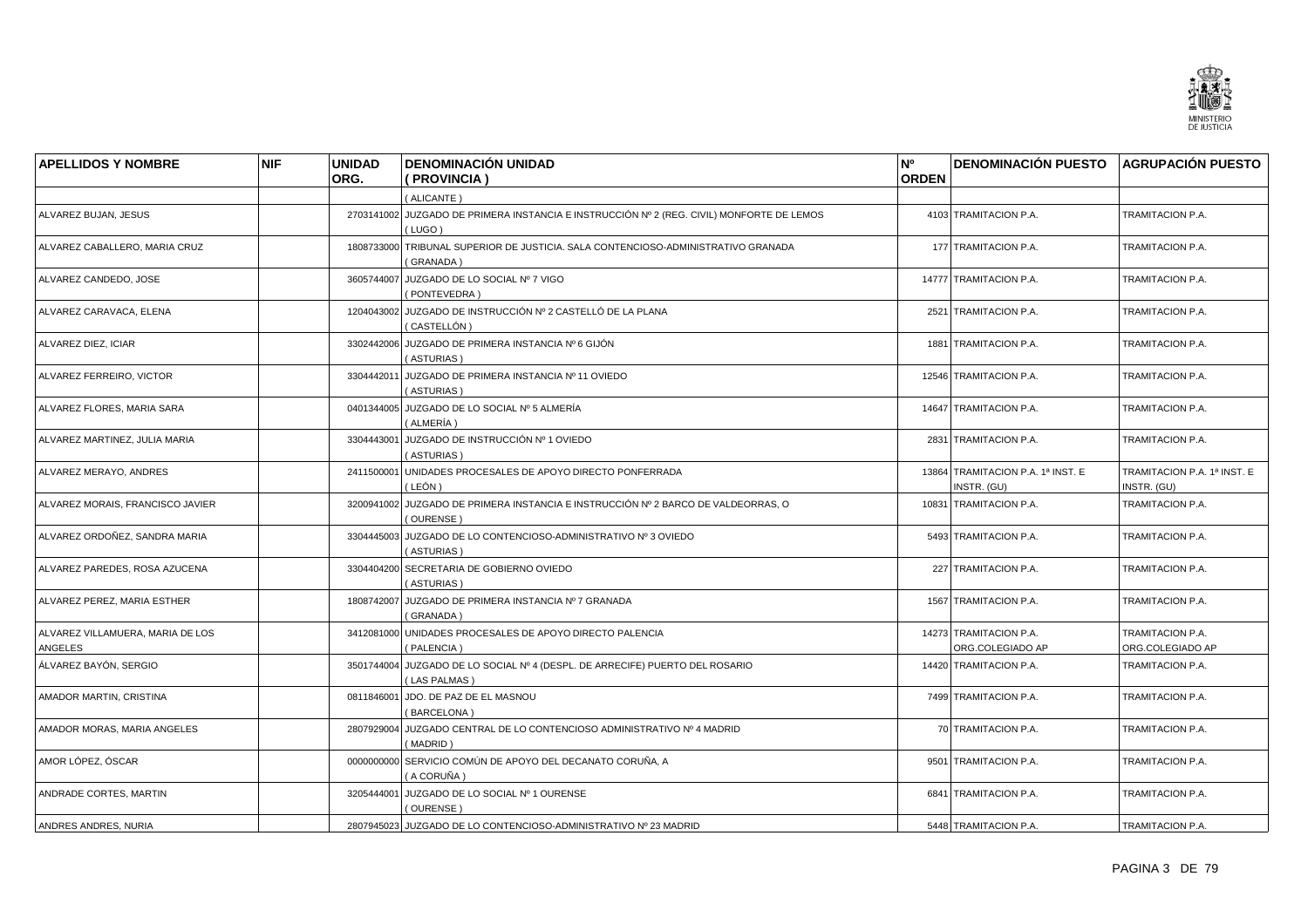

| <b>APELLIDOS Y NOMBRE</b>                      | <b>NIF</b> | <b>UNIDAD</b><br>ORG. | <b>DENOMINACIÓN UNIDAD</b><br>(PROVINCIA)                                                      | N°<br><b>ORDEN</b> | DENOMINACIÓN PUESTO AGRUPACIÓN PUESTO |                       |
|------------------------------------------------|------------|-----------------------|------------------------------------------------------------------------------------------------|--------------------|---------------------------------------|-----------------------|
|                                                |            |                       | (MADRID)                                                                                       |                    |                                       |                       |
| ANEIROS CORRAL, MILAGROS                       |            |                       | 1503004200 SECRETARIA DE GOBIERNO CORUÑA, A<br>( A CORUÑA )                                    |                    | 156 TRAMITACION P.A.                  | TRAMITACION P.A.      |
| ANGUERA DE FRANCISCO, MARIA DE LLUCH           |            | 4624442004            | JUZGADO DE PRIMERA INSTANCIA Nº 4 TORRENT<br>(VALENCIA)                                        |                    | 12806 TRAMITACION P.A.                | TRAMITACION P.A.      |
| ANSIAS VARELA, PATRICIA                        |            |                       | 3605774400 FISCALÍA DE ÁREA VIGO<br>(PONTEVEDRA)                                               |                    | 11869 TRAMITACION P.A. (GU)           | TRAMITACION P.A. (GU) |
| ANTICH AGUILO, RAFAEL                          |            | 0704052001            | JUZGADO DE VIGILANCIA PENITENCIARIA Nº 1 PALMA<br>(ILLES BALEARS)                              |                    | 7123 TRAMITACION P.A.                 | TRAMITACION P.A.      |
| ANTON NIETO, MARIA TERESA                      |            |                       | 3302442007 JUZGADO DE PRIMERA INSTANCIA Nº 7 GIJÓN<br>(ASTURIAS)                               |                    | 1884 TRAMITACION P.A.                 | TRAMITACION P.A.      |
| ANTONELL PASQUAL, MONTSERRAT                   |            |                       | 0811304160 OFICINA DECANATO MANRESA<br>(BARCELONA)                                             |                    | 3392 TRAMITACION P.A.                 | TRAMITACION P.A.      |
| ANTUÑA GARCIA, BRUNO RODRIGO                   |            |                       | 4617141004 JUZGADO DE PRIMERA INSTANCIA E INSTRUCCIÓN Nº 4 MONCADA<br>(VALENCIA)               |                    | 11630 TRAMITACION P.A.                | TRAMITACION P.A.      |
| APARICIO CALDERON, PURIFICACION                |            | 0200337001            | AUDIENCIA PROVINCIAL. SECCION Nº1 CIVIL ALBACETE<br>(ALBACETE)                                 |                    | 13903 TRAMITACION P.A.                | TRAMITACION P.A.      |
| ARAGON MARTINEZ, DOLORES                       |            |                       | 3002741007 JUZGADO DE PRIMERA INSTANCIA E INSTRUCCIÓN Nº 7 MOLINA DE SEGURA<br>(MURCIA)        |                    | 14768 TRAMITACION P.A.                | TRAMITACION P.A.      |
| ARAMBUL FRANCH, MARIA JOSEFA                   |            | 1204053001            | JUZGADO DE MENORES Nº 1 CASTELLÓ DE LA PLANA<br>(CASTELLÓN)                                    |                    | 7247 TRAMITACION P.A.                 | TRAMITACION P.A.      |
| ARANDA ATORRASAGASTI, MARIA DE LAS<br>MERCEDES |            |                       | 2807944014 JUZGADO DE LO SOCIAL Nº 14 MADRID<br>(MADRID)                                       |                    | 6738 TRAMITACION P.A.                 | TRAMITACION P.A.      |
| ARANDA BERMEJO, MARIA DEL CARMEN               |            | 2807904160            | JUZGADO DECANO MADRID<br>(MADRID)                                                              |                    | 1054 TRAMITACION P.A.                 | TRAMITACION P.A.      |
| ARANDA CASTELLANA, ISABEL                      |            |                       | 2807937025 AUDIENCIA PROVINCIAL. SECCIÓN Nº 25 CIVIL MADRID<br>(MADRID)                        |                    | 620 TRAMITACION P.A.                  | TRAMITACION P.A.      |
| ARANDA GARCIA, MERCEDES                        |            | 1212682101            | UNIDADES PROCESALES DE APOYO DIRECTO JDO PAZ DE VALL D'UIXÓ, LA VALL D'UIXÓ, LA<br>(CASTELLÓN) |                    | 14907 TRAMITACION P.A.                | TRAMITACION P.A.      |
| ARANDA MORENO, GLORIA ISABEL                   |            | 5200100020            | SECCIÓN REGISTRO, REPARTO Y ESTADÍSTICA (SERVICIO COMÚN GENERAL) MELILLA<br>(MELILLA)          |                    | 12980 TRAMITACION P.A. (GU)           | TRAMITACION P.A. (GU) |
| ARANDA RUIZ, MARIA JOSE                        |            | 2906743007            | JUZGADO DE INSTRUCCIÓN Nº 7 MÁLAGA<br>(MÁLAGA)                                                 |                    | 2783 TRAMITACION P.A.                 | TRAMITACION P.A.      |
| ARANDA URRIES, TERESA JESUS                    |            | 5029744003            | JUZGADO DE LO SOCIAL Nº 3 ZARAGOZA<br>(ZARAGOZA)                                               |                    | 7102 TRAMITACION P.A.                 | TRAMITACION P.A.      |
| ARBELO PEÑA, SANDRA                            |            |                       | 3501644002 JUZGADO DE LO SOCIAL Nº 2 PALMAS DE GRAN CANARIA, LAS<br>(LAS PALMAS)               |                    | 6886 TRAMITACION P.A.                 | TRAMITACION P.A.      |
| ARCE EBRO, ELENA MARIA                         |            | 4802044001            | JUZGADO DE LO SOCIAL Nº 1 BILBAO<br>(BIZKAIA)                                                  |                    | 7066 TRAMITACION P.A.                 | TRAMITACION P.A.      |
| ARCENEGUI VEGA, CONSOLACION                    |            |                       | 4103841005 JUZGADO DE PRIMERA INSTANCIA E INSTRUCCIÓN Nº 5 (VSM) DOS HERMANAS                  |                    | 9786 TRAMITACION P.A.                 | TRAMITACION P.A.      |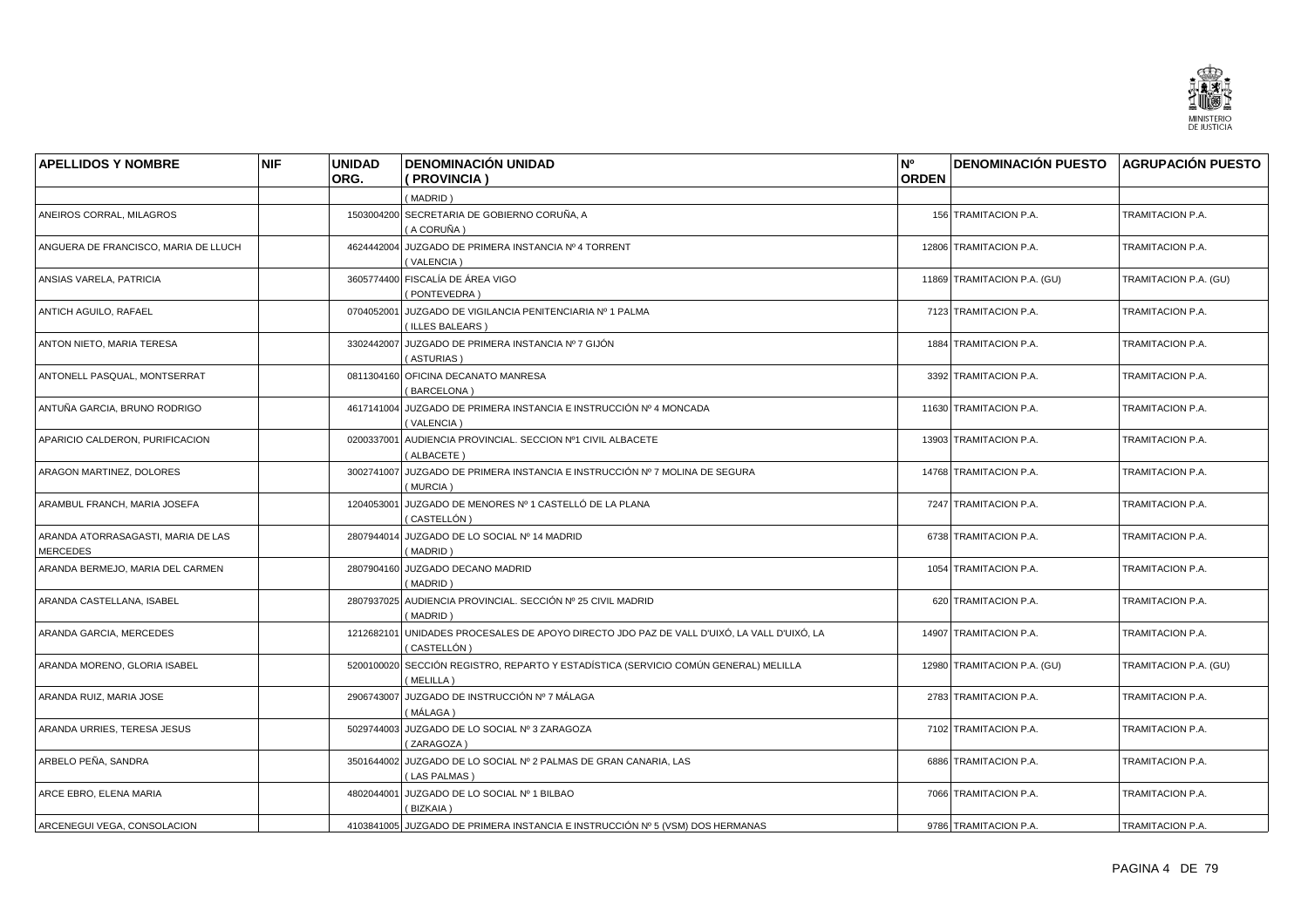

| <b>APELLIDOS Y NOMBRE</b>        | <b>NIF</b> | <b>UNIDAD</b> | <b>DENOMINACIÓN UNIDAD</b>                                                                           | N <sup>o</sup> | <b>DENOMINACIÓN PUESTO AGRUPACIÓN PUESTO</b>     |                                            |
|----------------------------------|------------|---------------|------------------------------------------------------------------------------------------------------|----------------|--------------------------------------------------|--------------------------------------------|
|                                  |            | ORG.          | (PROVINCIA)                                                                                          | <b>ORDEN</b>   |                                                  |                                            |
|                                  |            |               | (SEVILLA)                                                                                            |                |                                                  |                                            |
| ARDAO PIÑEIRO, CARLOS            |            |               | 1503043003 JUZGADO DE INSTRUCCIÓN Nº 3 CORUÑA, A<br>(A CORUÑA)                                       |                | 2555 TRAMITACION P.A.                            | TRAMITACION P.A.                           |
| ARENCIBIA URZAINQUI, MARIA PILAR |            |               | 3501604160 OFICINA DECANATO PALMAS DE GRAN CANARIA, LAS<br>(LAS PALMAS)                              |                | 1090 TRAMITACION P.A.                            | TRAMITACION P.A.                           |
| ARIAS MORAN, JOSEFA              |            |               | 0801937002 AUDIENCIA PROVINCIAL. SECCIÓN Nº 2 PENAL BARCELONA<br>(BARCELONA)                         |                | 389 TRAMITACION P.A.                             | TRAMITACION P.A.                           |
| ARJONA CRESPO, MARGARITA         |            |               | 4105574500 FISCALÍA. SECCIÓN TERRITORIAL LORA DEL RÍO<br>(SEVILLA)                                   |                | 12335 TRAMITACION P.A. (GU)                      | TRAMITACION P.A. (GU)                      |
| ARMERO VALVERDE, JUAN            |            |               | 3003000020 SECCIÓN REGISTRO, REPARTO Y ESTADÍSTICA (SERVICIO COMÚN GENERAL) MURCIA<br>(MURCIA)       |                | 13033 TRAMITACION P.A.                           | TRAMITACION P.A.                           |
| ARNAIZ BUENO, ELISA ISABEL       |            |               | 4802000231 SERVICIO COMÚN DE NOTIFICACIONES Y EMBARGOS BILBAO<br>(BIZKAIA)                           |                | 1135 TRAMITACION P.A.                            | TRAMITACION P.A.                           |
| ARNAL RIC, MONICA                |            |               | 2215841002 JUZGADO DE PRIMERA INSTANCIA E INSTRUCCIÓN Nº 2 (VSM) MONZÓN<br>(HUESCA)                  |                | 3983 TRAMITACION P.A.                            | TRAMITACION P.A.                           |
| ARQUES BALDO, NICOLAS JOSE       |            |               | 0301474000 FISCALÍA PROVINCIAL ALICANTE/ALACANT<br>(ALICANTE)                                        |                | 11951 TRAMITACION P.A. (GU)                      | TRAMITACION P.A. (GU)                      |
| ARRANZ PORTO, JOSE JULIO         |            |               | 3405681000 UNIDADES PROCESALES DE APOYO DIRECTO CERVERA DE PISUERGA<br>(PALENCIA)                    |                | 14265 TRAMITACION P.A. 1ª INST. E<br>INSTR. (GU) | TRAMITACION P.A. 1ª INST. E<br>INSTR. (GU) |
| ARRIBAS CHILLARON, PILAR         |            |               | 0809674400 FISCALÍA DE ÁREA GRANOLLERS<br>(BARCELONA)                                                |                | 11814 TRAMITACION P.A.                           | TRAMITACION P.A.                           |
| ARROBA FERNANDEZ, VANESA         |            |               | 2805843005 JUZGADO DE INSTRUCCIÓN Nº 5 FUENLABRADA<br>(MADRID)                                       |                | 11235 TRAMITACION P.A.                           | TRAMITACION P.A.                           |
| ARROYO COLLADO, VIRGINIA         |            |               | 2807948006 JUZGADO DE VIOLENCIA SOBRE LA MUJER Nº 6 MADRID<br>(MADRID)                               |                | 11447 TRAMITACION P.A.                           | TRAMITACION P.A.                           |
| ARROYO RODRIGUEZ, JULIA          |            |               | 4718633000 TRIBUNAL SUPERIOR DE JUSTICIA. SALA CONTENCIOSO-ADMINISTRATIVO VALLADOLID<br>(VALLADOLID) |                | 291 TRAMITACION P.A.                             | TRAMITACION P.A.                           |
| ARTES MURILLO, MARIA CARMEN      |            |               | 4625061003 REGISTRO CIVIL Nº 3 VALÈNCIA<br>(VALENCIA)                                                |                | 12094 TRAMITACION P.A.                           | TRAMITACION P.A.                           |
| ARTURA SERRANO, ANA MARIA        |            | 4109142020    | JUZGADO DE PRIMERA INSTANCIA Nº 20 SEVILLA<br>(SEVILLA)                                              |                | 2085 TRAMITACION P.A.                            | TRAMITACION P.A.                           |
| ASENSIO ALONSO, CANDIDO          |            |               | 3002441005 JUZGADO DE PRIMERA INSTANCIA E INSTRUCCIÓN Nº 5 LORCA<br>(MURCIA)                         |                | 10725 TRAMITACION P.A.                           | TRAMITACION P.A.                           |
| ASO CAMBRA, JOSE ANGEL           |            |               | 5029744008 JUZGADO DE LO SOCIAL Nº 8 ZARAGOZA<br>(ZARAGOZA)                                          |                | 15027 TRAMITACIÓN P.A.                           | TRAMITACION P.A.                           |
| ATANCE CABELLO, FRANCISCO JAVIER |            |               | 2807944045 JUZGADO DE LO SOCIAL Nº 45 MADRID<br>(MADRID)                                             |                | 14744 TRAMITACIÓN P.A.                           | TRAMITACION P.A.                           |
| ATARES VIDAL, ROSA ANA           |            |               | 2212574000 FISCALÍA PROVINCIAL HUESCA<br>(HUESCA)                                                    |                | 11774 TRAMITACION P.A.                           | TRAMITACION P.A.                           |
| AUCHA ORELLANA, ALEJANDRO        |            |               | 1102043005 JUZGADO DE INSTRUCCIÓN Nº 5 JEREZ DE LA FRONTERA                                          |                | 12531 TRAMITACION P.A.                           | TRAMITACION P.A.                           |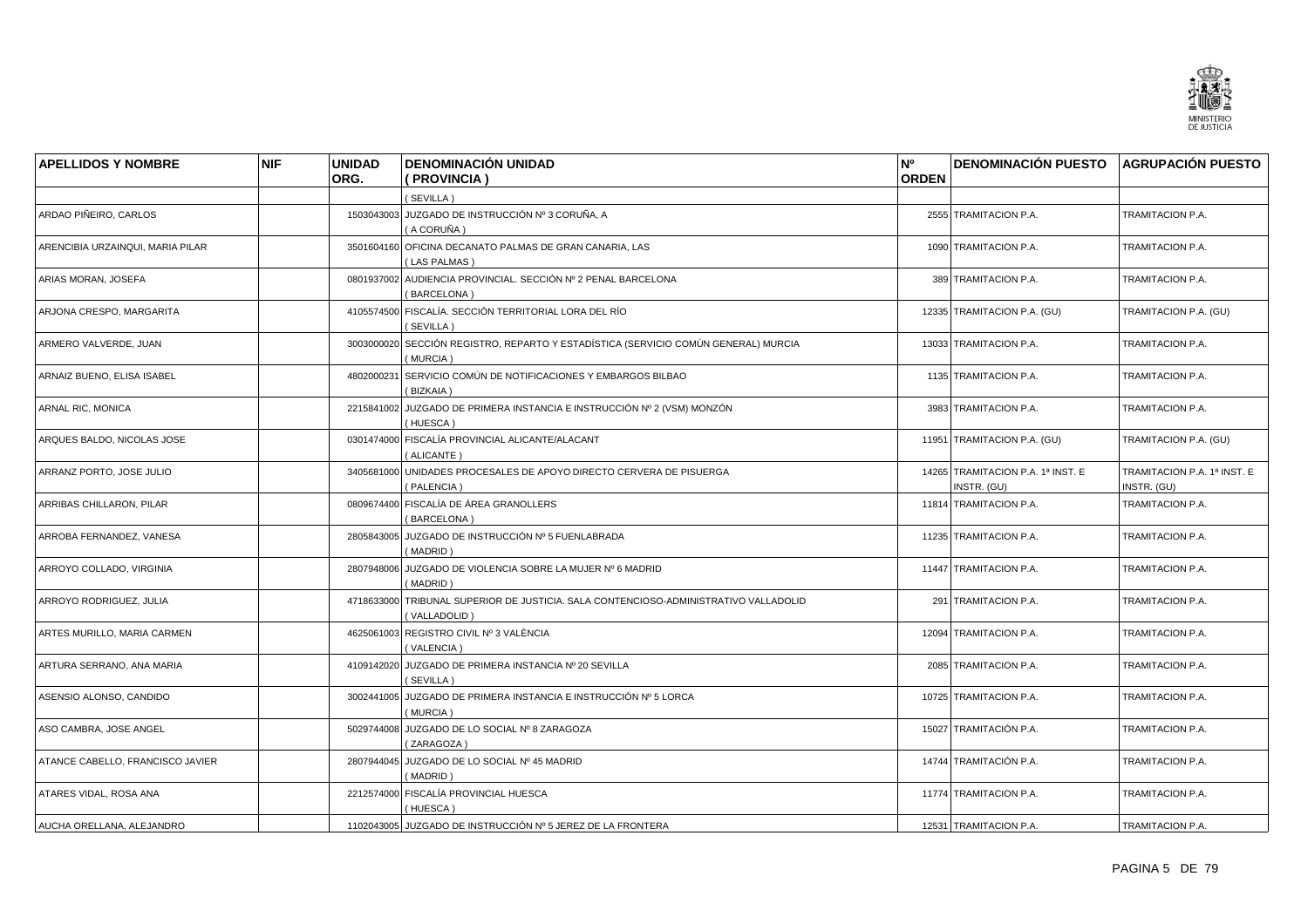

| <b>APELLIDOS Y NOMBRE</b>           | <b>NIF</b> | <b>UNIDAD</b> | <b>DENOMINACIÓN UNIDAD</b>                                                                             | N°           | <b>DENOMINACIÓN PUESTO AGRUPACIÓN PUESTO</b> |                                        |
|-------------------------------------|------------|---------------|--------------------------------------------------------------------------------------------------------|--------------|----------------------------------------------|----------------------------------------|
|                                     |            | ORG.          | (PROVINCIA)                                                                                            | <b>ORDEN</b> |                                              |                                        |
|                                     |            |               | ( CÁDIZ )                                                                                              |              |                                              |                                        |
| AVILES MUÑOZ, MARIA TERESA          |            |               | 3304434000 TRIBUNAL SUPERIOR DE JUSTICIA. SALA DE LO SOCIAL OVIEDO<br>(ASTURIAS)                       |              | 239 TRAMITACION P.A.                         | TRAMITACION P.A.                       |
| AYALA NICOLÁS, MARÍA RESURRECCIÓN   |            |               | 3001941004 JUZGADO DE PRIMERA INSTANCIA E INSTRUCCIÓN Nº 4 CIEZA<br>(MURCIA)                           |              | 12295 TRAMITACION P.A.                       | TRAMITACION P.A.                       |
| AZUETA AGIRRE, MARIA LOURDES        |            |               | 0000000000 OFICINA GUBERNATIVA Y RESTO DE SERVICIOS COMUNES DEL DECANATO BILBAO<br>(BIZKAIA)           |              | 9549 TRAMITACION P.A.                        | TRAMITACION P.A.                       |
| BAENA SIERRA, MARIA JOSEFA          |            | 0410000061    | SERVICIO COMÚN PARTIDO JUDICIAL VERA<br>(ALMERÍA)                                                      |              | 9354 TRAMITACION P.A.                        | TRAMITACION P.A.                       |
| BAIGORRI ALEGRE, MIGUEL ANGEL       |            |               | 3120104200 SECRETARIA DE GOBIERNO PAMPLONA/IRUÑA<br>(NAVARRA)                                          |              | 215 TRAMITACION P.A.                         | TRAMITACION P.A.                       |
| <b>BALAGUER TARIN, MARIA ISABEL</b> |            |               | 2807944012 JUZGADO DE LO SOCIAL Nº 12 MADRID<br>(MADRID)                                               |              | 6733 TRAMITACION P.A.                        | TRAMITACION P.A.                       |
| <b>BALBOA RAMON, MARIA DOLORES</b>  |            |               | 0301404200 SECRETARÍA AUDIENCIA PROVINCIAL ALICANTE/ALACANT<br>(ALICANTE)                              |              | 342 TRAMITACION P.A.                         | TRAMITACION P.A.                       |
| <b>BALDO CENTELL, NATHALIE</b>      |            |               | 0801948005 JUZGADO DE VIOLENCIA SOBRE LA MUJER Nº 5 BARCELONA<br>(BARCELONA)                           |              | 12618 TRAMITACION P.A.                       | TRAMITACION P.A.                       |
| BALLABRIGA NOZAL, MARIA CARMEN      |            |               | 5029752002 JUZGADO DE VIGILANCIA PENITENCIARIA Nº 2 ZARAGOZA<br>(ZARAGOZA)                             |              | 10924 TRAMITACION P.A.                       | TRAMITACION P.A.                       |
| BALLANO LENTISCO, OLGA              |            |               | 0821174500 FISCALÍA. SECCIÓN TERRITORIAL SANT FELIU DE LLOBREGAT<br>(BARCELONA)                        |              | 12400 TRAMITACION P.A.                       | TRAMITACION P.A.                       |
| <b>BANEGAS GIMENEZ, BERTA</b>       |            |               | 3002741007 JUZGADO DE PRIMERA INSTANCIA E INSTRUCCIÓN Nº 7 MOLINA DE SEGURA<br>(MURCIA)                |              | 14768 TRAMITACION P.A.                       | TRAMITACION P.A.                       |
| <b>BANUS FERRER, SALVADOR</b>       |            |               | 0801900233 SERVICIO COMÚN DE NOTIFICACIONES Y EMBARGOS. JUZGADOS DE LO SOCIAL BARCELONA<br>(BARCELONA) |              | 6543 TRAMITACION P.A.                        | TRAMITACION P.A.                       |
| BARAJAS SANCHEZ, ANA                |            |               | 2801441003 JUZGADO DE PRIMERA INSTANCIA E INSTRUCCIÓN Nº 3 ARGANDA DEL REY<br>(MADRID)                 |              | 4162 TRAMITACION P.A.                        | TRAMITACION P.A.                       |
| BARCIA FERNANDEZ, ANA ISABEL        |            |               | 3304447002 JUZGADO DE LO MERCANTIL Nº 2 OVIEDO<br>(ASTURIAS)                                           |              | 11648 TRAMITACION P.A.                       | TRAMITACION P.A.                       |
| BARDERA URQUIZAR, MARIA GRACIA      |            | 1808744007    | JUZGADO DE LO SOCIAL Nº 7 GRANADA<br>(GRANADA)                                                         |              | 6655 TRAMITACION P.A.                        | TRAMITACION P.A.                       |
| BARDON BARDON, SUSANA ANGELICA      |            |               | 0000000000 SECCIÓN ACTOS DE COMUNICACIÓN (SERVICIO COMÚN GENERAL) LEÓN<br>( LEÓN )                     |              | 13576 TRAMITACION P.A. DILIGENCIAS           | TRAMITACION P.A.<br><b>DILIGENCIAS</b> |
| <b>BARNES CASTEDO, ADELA</b>        |            |               | 0704043005 JUZGADO DE INSTRUCCIÓN Nº 5 PALMA<br>(ILLES BALEARS)                                        |              | 2378 TRAMITACION P.A.                        | TRAMITACION P.A.                       |
| BARRAGAN FERNAN, DAVID              |            |               | 0801966000 INSTITUTO MEDICINA LEGAL BARCELONA<br>(BARCELONA)                                           |              | 11006 TRAMITACION P.A.                       | TRAMITACION P.A.                       |
| <b>BARRANCO ARROYO, ESTER</b>       |            |               | 5029745004 JUZGADO DE LO CONTENCIOSO-ADMINISTRATIVO Nº 4 ZARAGOZA<br>(ZARAGOZA)                        |              | 10875 TRAMITACION P.A.                       | TRAMITACION P.A.                       |
| BARRANCO CABELLO, MARIA ANGELES     |            |               | 1402142006 JUZGADO DE PRIMERA INSTANCIA Nº 6 CÓRDOBA                                                   |              | 1510 TRAMITACION P.A.                        | TRAMITACION P.A.                       |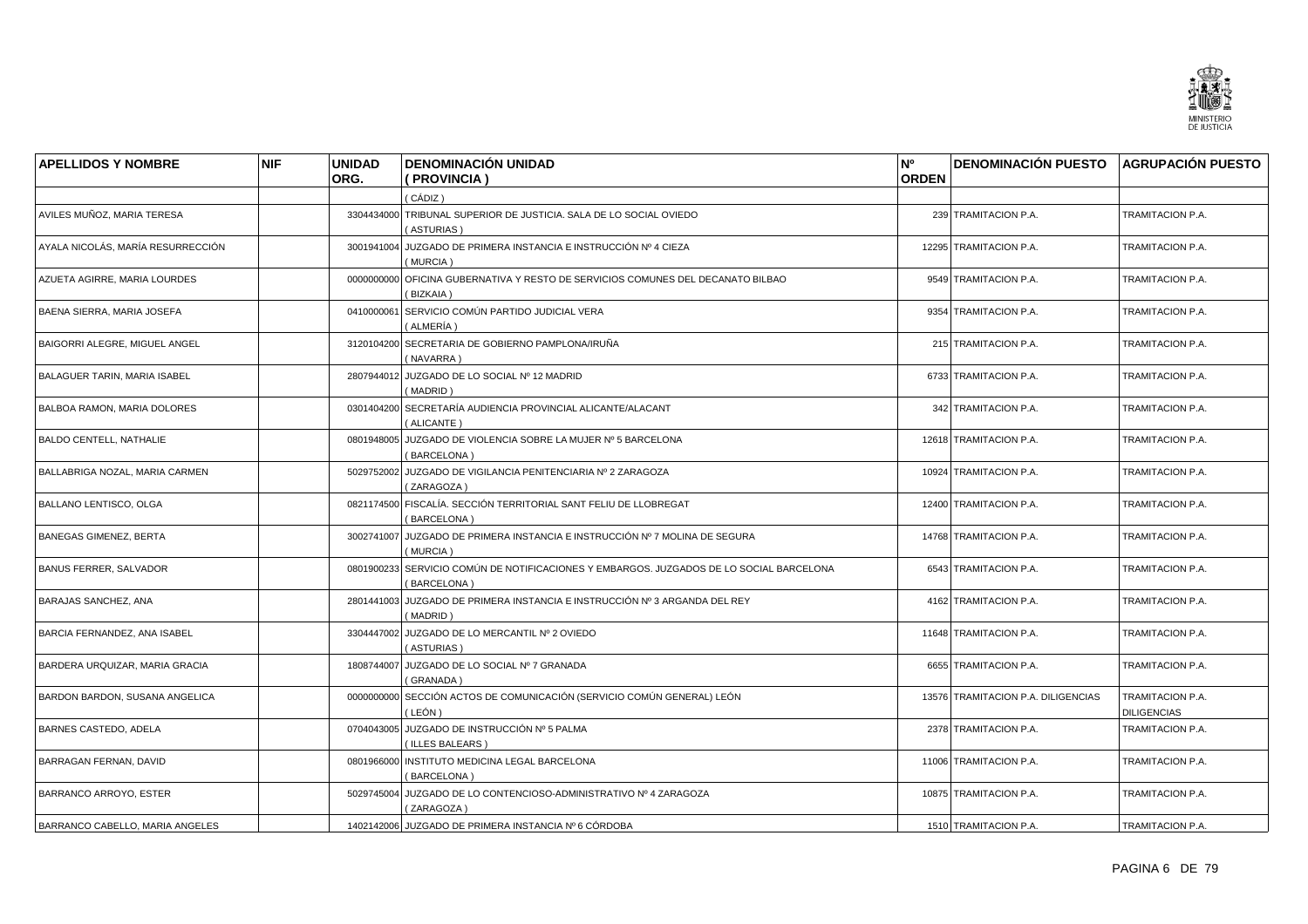

| <b>APELLIDOS Y NOMBRE</b>          | <b>NIF</b> | <b>UNIDAD</b> | <b>DENOMINACIÓN UNIDAD</b>                                                                                      | N <sup>o</sup> | <b>DENOMINACIÓN PUESTO AGRUPACIÓN PUESTO</b> |                                      |
|------------------------------------|------------|---------------|-----------------------------------------------------------------------------------------------------------------|----------------|----------------------------------------------|--------------------------------------|
|                                    |            | ORG.          | (PROVINCIA)                                                                                                     | <b>ORDEN</b>   |                                              |                                      |
|                                    |            |               | (CÓRDOBA)                                                                                                       |                |                                              |                                      |
| BARRANCO GARCIA, ALBERTO           |            |               | 2807902020 AUD. NACIONAL SERVICIO COMÚN DE REGISTRO, REPARTO DIGITALIZACIÓN Y ARCHIVO MADRID<br>(MADRID)        |                | 13653 TRAMITACION P.A.                       | TRAMITACION P.A.                     |
| BARREDA TEJEDOR, ROSA ISABEL       |            |               | 0000000000 OFICINA FISCAL DE LA FISCALIA PROVINCIAL. SECCIÓN TERRITORIAL BARAKALDO<br>(BIZKAIA)                 |                | 15354 TRAMITACION P.A. (GU)                  | TRAMITACION P.A. (GU)                |
| BARRIL VAZQUEZ, JOSE CARLOS        |            |               | 3200941001 JUZGADO DE PRIMERA INSTANCIA E INSTRUCCIÓN Nº 1 (VSM/REG. CIVIL) BARCO DE VALDEORRAS, O<br>(OURENSE) |                | 4482 TRAMITACION P.A.                        | TRAMITACION P.A.                     |
| BARRIO DIEZ, BEGOÑA                |            |               | 0000000000 UNIDADES PROCESALES DE APOYO DIRECTO BURGOS<br>(BURGOS)                                              |                | 13089 TRAMITACION P.A. INSTRUCCION<br>(GU)   | TRAMITACION P.A.<br>INSTRUCCIÓN (GU) |
| <b>BARRIO PACHO, LAURA</b>         |            |               | 4390546001 JDO. DE PAZ DE SALOU<br>(TARRAGONA)                                                                  |                | 8237 TRAMITACION P.A.                        | TRAMITACION P.A.                     |
| BARRIOS GOMEZ, MARIA DOLORES       |            |               | 1308241001 JUZGADO DE PRIMERA INSTANCIA E INSTRUCCIÓN Nº 1 (REG. CIVIL) TOMELLOSO<br>(CIUDAD REAL)              |                | 3690 TRAMITACION P.A.                        | TRAMITACION P.A.                     |
| BARRIUSO ELLACURIA, MIREYA         |            |               | 4802034000 TRIBUNAL SUPERIOR DE JUSTICIA. SALA DE LO SOCIAL BILBAO<br>(BIZKAIA)                                 |                | 303 TRAMITACION P.A.                         | TRAMITACION P.A.                     |
| BARROS RIVEIRO, MARIA CARMEN       |            |               | 3501645005 JUZGADO DE LO CONTENCIOSO-ADMINISTRATIVO Nº 5 PALMAS DE GRAN CANARIA. LAS<br>(LAS PALMAS)            |                | 11093 TRAMITACION P.A.                       | TRAMITACION P.A.                     |
| <b>BARRULL RICO, YOLANDA</b>       |            |               | 0000000000 SERVICIO COMÚN DE NOTIFICACIONES Y EMBARGOS BARCELONA<br>(BARCELONA)                                 |                | 1013 TRAMITACION P.A.                        | TRAMITACION P.A.                     |
| BARRUTIA ZARRAGA, CRISTINA         |            |               | 4802043001 JUZGADO DE INSTRUCCIÓN Nº 1 BILBAO<br>(BIZKAIA)                                                      |                | 3082 TRAMITACION P.A.                        | TRAMITACION P.A.                     |
| BECERRA GARCIA, MARIA REMEDIOS     |            | 4109143011    | JUZGADO DE INSTRUCCIÓN Nº 11 SEVILLA<br>(SEVILLA)                                                               |                | 2963 TRAMITACION P.A.                        | TRAMITACION P.A.                     |
| BELLIDO ACEVEDO, FRANCISCO DE ASIS |            |               | 0200353001 JUZGADO DE MENORES Nº 1 ALBACETE<br>(ALBACETE)                                                       |                | 7201 TRAMITACION P.A.                        | TRAMITACION P.A.                     |
| BELLIDO LEON, MARIA LUISA          |            |               | 2807945013 JUZGADO DE LO CONTENCIOSO-ADMINISTRATIVO Nº 13 MADRID<br>(MADRID)                                    |                | 5424 TRAMITACION P.A.                        | TRAMITACION P.A.                     |
| <b>BELLO MARTINEZ, IRIA</b>        |            |               | 1503044007 JUZGADO DE LO SOCIAL Nº 7 CORUÑA, A<br>( A CORUÑA )                                                  |                | 14771 TRAMITACION P.A.                       | TRAMITACION P.A.                     |
| BELMONTE RODRIGUEZ, JULIAN JOSE    |            |               | 4516544003 JUZGADO DE LO SOCIAL Nº 3 (DESPL. DE TOLEDO) TALAVERA DE LA REINA<br>(TOLEDO)                        |                | 7021 TRAMITACION P.A.                        | TRAMITACION P.A.                     |
| BELTRAN JIMENEZ, LIDIA             |            |               | 4109142029 JUZGADO DE PRIMERA INSTANCIA Nº 29 SEVILLA<br>(SEVILLA)                                              |                | 14397 TRAMITACION P.A.                       | TRAMITACION P.A.                     |
| BELTRAN PASCUAL, ALEJANDRO         |            |               | 1204044005 JUZGADO DE LO SOCIAL Nº 5 CASTELLÓ DE LA PLANA<br>( CASTELLÓN )                                      |                | 14741 TRAMITACION P.A.                       | TRAMITACION P.A.                     |
| BENAVENT COLOMO, MARTA             |            |               | 2305042006 JUZGADO DE PRIMERA INSTANCIA Nº 6 (FAMILIA) JAÉN<br>(JAÉN )                                          |                | 12043 TRAMITACION P.A.                       | TRAMITACION P.A.                     |
| BENAVENTE ROPERO, MARIA CARMEN     |            |               | 2906743006 JUZGADO DE INSTRUCCIÓN Nº 6 MÁLAGA<br>( MÁLAGA )                                                     |                | 2780 TRAMITACION P.A.                        | TRAMITACION P.A.                     |
| BENEYTO FABRA, PABLO               |            |               | 4610241002 JUZGADO DE PRIMERA INSTANCIA E INSTRUCCIÓN Nº 2 QUART DE POBLET                                      |                | 5086 TRAMITACION P.A.                        | TRAMITACION P.A.                     |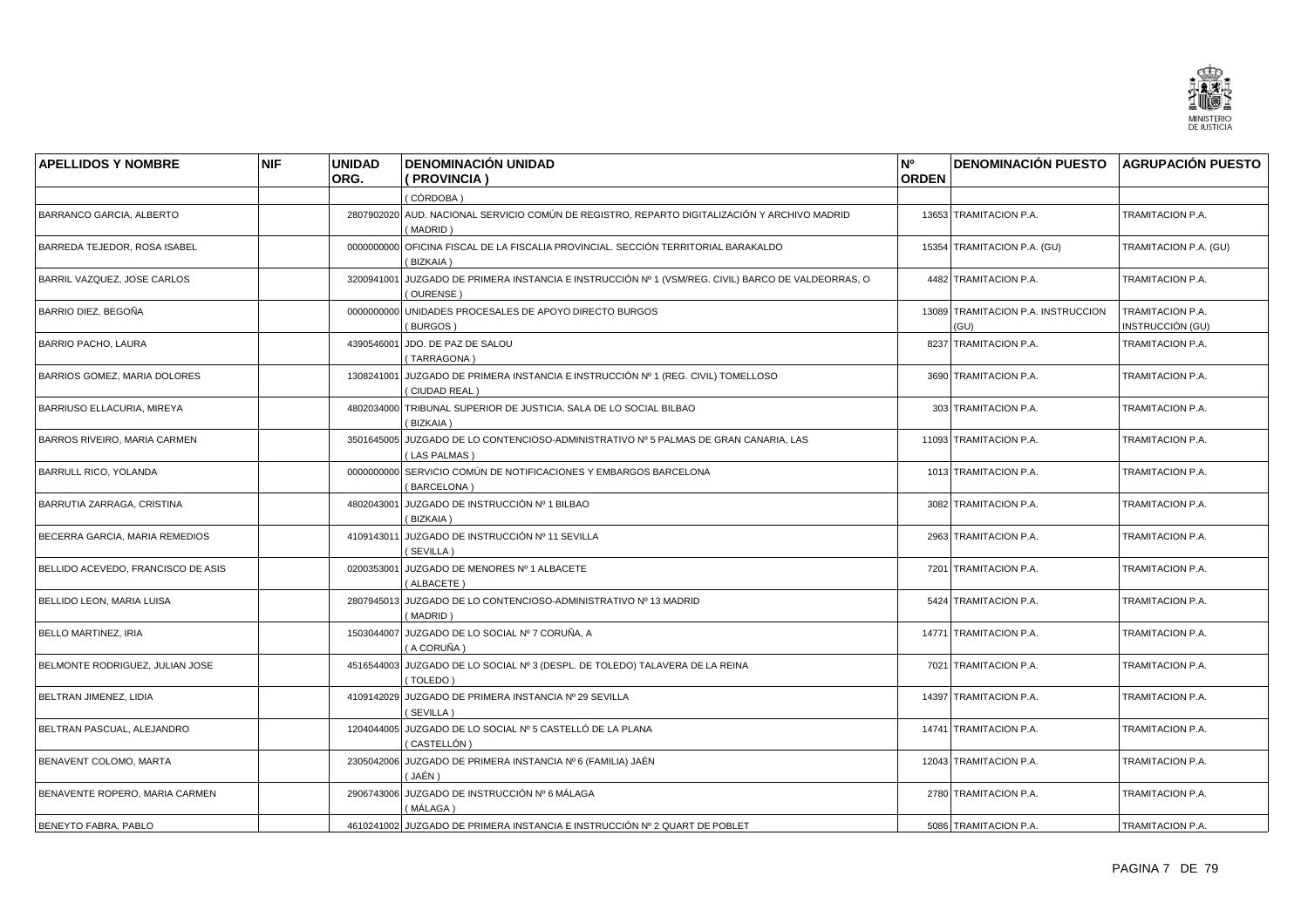

| <b>APELLIDOS Y NOMBRE</b>         | <b>NIF</b> | <b>UNIDAD</b><br>ORG. | <b>DENOMINACIÓN UNIDAD</b><br>(PROVINCIA)                                                          | N°<br><b>ORDEN</b> | <b>DENOMINACIÓN PUESTO AGRUPACIÓN PUESTO</b> |                       |
|-----------------------------------|------------|-----------------------|----------------------------------------------------------------------------------------------------|--------------------|----------------------------------------------|-----------------------|
|                                   |            |                       | (VALENCIA)                                                                                         |                    |                                              |                       |
| BENITEZ GARCIA, CAROLINA          |            |                       | 2990142001 JUZGADO DE PRIMERA INSTANCIA Nº 1 (REG. CIVIL) TORREMOLINOS<br>( MÁLAGA )               |                    | 9173 TRAMITACION P.A.                        | TRAMITACION P.A.      |
| BENITEZ MERINO, CRISTINA          |            | 1102048001            | JUZGADO DE VIOLENCIA SOBRE LA MUJER Nº 1 JEREZ DE LA FRONTERA<br>(CÁDIZ)                           |                    | 11618 TRAMITACION P.A.                       | TRAMITACION P.A.      |
| BENITO CRESPO, BEATRIZ            |            |                       | 4108741004 JUZGADO DE PRIMERA INSTANCIA E INSTRUCCIÓN Nº 4 SANLÚCAR LA MAYOR<br>(SEVILLA)          |                    | 12648 TRAMITACION P.A.                       | TRAMITACION P.A.      |
| BENITO GRAVALOS, MARIA DOLORES    |            |                       | 3304437004 AUDIENCIA PROVINCIAL. SECCIÓN Nº 4 CIVIL OVIEDO<br>(ASTURIAS)                           |                    | 667 TRAMITACION P.A.                         | TRAMITACION P.A.      |
| <b>BENITO MONTIEL, SONIA</b>      |            |                       | 2807943053 JUZGADO DE INSTRUCCIÓN Nº 53 MADRID<br>(MADRID)                                         |                    | 12256 TRAMITACION P.A.                       | TRAMITACION P.A.      |
| BENLLOCH MONTESINOS, MARIA JOSE   |            |                       | 4625037004 AUDIENCIA PROVINCIAL. SECCIÓN Nº 4 PENAL VALÈNCIA<br>(VALENCIA)                         |                    | 821 TRAMITACION P.A.                         | TRAMITACION P.A.      |
| BERBEL RUIZ, MANUEL               |            |                       | 3001642001 JUZGADO DE PRIMERA INSTANCIA Nº 1 CARTAGENA<br>(MURCIA)                                 |                    | 9829 TRAMITACION P.A.                        | TRAMITACION P.A.      |
| BERBERIA ARRUEGO, OLGA            |            |                       | 0801933000 TRIBUNAL SUPERIOR DE JUSTICIA. SALA CONTENCIOSO-ADMINISTRATIVO BARCELONA<br>(BARCELONA) |                    | 132 TRAMITACION P.A.                         | TRAMITACION P.A.      |
| BERLANGA GARCIA, MARIA DEL CARMEN |            |                       | 1808704200 SECRETARÍA AUDIENCIA PROVINCIAL GRANADA<br>(GRANADA)                                    |                    | 14791 TRAMITACION P.A.                       | TRAMITACION P.A.      |
| BERMEJO JIMENEZ, MARIA ARACELI    |            |                       | 2807972000 FISCALÍA DE LA AUDIENCIA NACIONAL MADRID<br>(MADRID)                                    |                    | 11876 TRAMITACION P.A.                       | TRAMITACION P.A.      |
| BERNARDEZ VAZQUEZ, MONICA         |            |                       | 1305374500 FISCALÍA. SECCIÓN TERRITORIAL MANZANARES<br>(CIUDAD REAL)                               |                    | 12373 TRAMITACION P.A. (GU)                  | TRAMITACION P.A. (GU) |
| BERNARDO ANTON, MARIA ISABEL      |            |                       | 2807952002 JUZGADO DE VIGILANCIA PENITENCIARIA Nº 2 MADRID<br>(MADRID)                             |                    | 7162 TRAMITACION P.A.                        | TRAMITACION P.A.      |
| BERNIZ PELANDREU, ENRIQUE MANUEL  |            |                       | 2809242004 JUZGADO DE PRIMERA INSTANCIA Nº 4 MÓSTOLES<br>(MADRID)                                  |                    | 1758 TRAMITACION P.A.                        | TRAMITACION P.A.      |
| BETRIAN ALDEA, LUIS MARIANO       |            |                       | 5029744008 JUZGADO DE LO SOCIAL Nº 8 ZARAGOZA<br>(ZARAGOZA)                                        |                    | 15027 TRAMITACIÓN P.A.                       | TRAMITACION P.A.      |
| BLANCO CORRAL, JUAN JOSE          |            |                       | 4516541002 JUZGADO DE PRIMERA INSTANCIA E INSTRUCCIÓN Nº 2 TALAVERA DE LA REINA<br>(TOLEDO)        |                    | 5031 TRAMITACION P.A.                        | TRAMITACION P.A.      |
| BLANCO FERNANDEZ, VANESA          |            |                       | 2807960000 REGISTRO CIVIL CENTRAL MADRID<br>(MADRID)                                               |                    | 2 TRAMITACION P.A.                           | TRAMITACION P.A.      |
| BLANCO GUERRERO. EVA MARIA        |            |                       | 2807945020 JUZGADO DE LO CONTENCIOSO-ADMINISTRATIVO Nº 20 MADRID<br>(MADRID)                       |                    | 5441 TRAMITACION P.A.                        | TRAMITACION P.A.      |
| BLANCO LOPEZ, ROSA MARIA          |            |                       | 3300441005 JUZGADO DE PRIMERA INSTANCIA E INSTRUCCIÓN Nº 5 (VSM) AVILÉS<br>(ASTURIAS)              |                    | 4521 TRAMITACION P.A.                        | TRAMITACION P.A.      |
| <b>BLANCO RUIZ, MARIA ISABEL</b>  |            |                       | 2807943039 JUZGADO DE INSTRUCCIÓN Nº 39 MADRID<br>(MADRID)                                         |                    | 2717 TRAMITACION P.A.                        | TRAMITACION P.A.      |
| <b>BLASCO AZNAR, MARIA PILAR</b>  |            |                       | 5029745005 JUZGADO DE LO CONTENCIOSO-ADMINISTRATIVO Nº 5 ZARAGOZA                                  |                    | 11894 TRAMITACION P.A.                       | TRAMITACION P.A.      |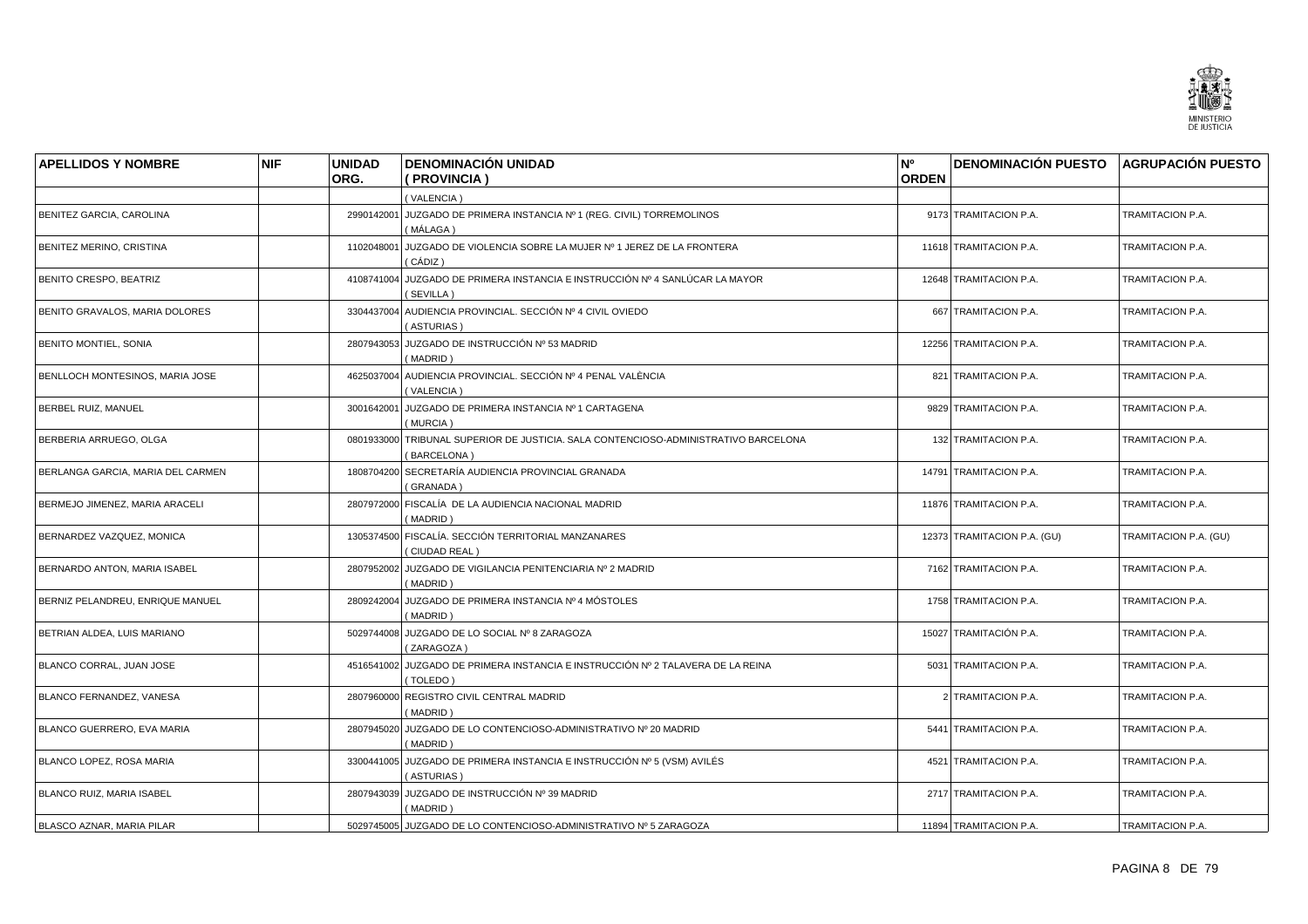

| <b>APELLIDOS Y NOMBRE</b>        | <b>NIF</b> | <b>UNIDAD</b> | <b>DENOMINACIÓN UNIDAD</b>                                                                   | N <sup>o</sup> | <b>DENOMINACIÓN PUESTO AGRUPACIÓN PUESTO</b> |                       |
|----------------------------------|------------|---------------|----------------------------------------------------------------------------------------------|----------------|----------------------------------------------|-----------------------|
|                                  |            | ORG.          | (PROVINCIA)                                                                                  | <b>ORDEN</b>   |                                              |                       |
|                                  |            |               | (ZARAGOZA)                                                                                   |                |                                              |                       |
| <b>BLASCO LOPEZ, MARGARITA</b>   |            |               | 1808745005 JUZGADO DE LO CONTENCIOSO-ADMINISTRATIVO Nº 5 GRANADA<br>(GRANADA)                |                | 12157 TRAMITACION P.A.                       | TRAMITACION P.A.      |
| BLAY CARRION, GUADALUPE          |            |               | 0301443008 JUZGADO DE INSTRUCCIÓN Nº 8 ALICANTE/ALACANT<br>(ALICANTE)                        |                | 2327 TRAMITACION P.A.                        | TRAMITACION P.A.      |
| BLAZQUEZ GOMEZ, CONCEPCION       |            |               | 2807943010 JUZGADO DE INSTRUCCIÓN Nº 10 MADRID<br>(MADRID)                                   |                | 2630 TRAMITACION P.A.                        | TRAMITACION P.A.      |
| BLAZQUEZ SIGUERO, MARIA LUISA    |            |               | 2807974000 FISCALÍA PROVINCIAL MADRID<br>(MADRID)                                            |                | 11834 TRAMITACION P.A. (GU)                  | TRAMITACION P.A. (GU) |
| BLÁZQUEZ TAVERA, JUANA           |            |               | 2807943006 JUZGADO DE INSTRUCCIÓN Nº 6 MADRID<br>(MADRID)                                    |                | 2618 TRAMITACION P.A.                        | TRAMITACION P.A.      |
| BLECUA RUBIO, MARIA LAURA        |            | 0801900233    | SERVICIO COMÚN DE NOTIFICACIONES Y EMBARGOS. JUZGADOS DE LO SOCIAL BARCELONA<br>(BARCELONA)  |                | 6543 TRAMITACION P.A.                        | TRAMITACION P.A.      |
| BOGA VIEIRO, ANA M               |            |               | 1503044004 JUZGADO DE LO SOCIAL Nº 4 CORUÑA, A<br>(A CORUÑA)                                 |                | 6619 TRAMITACION P.A.                        | TRAMITACION P.A.      |
| BOHÓRQUEZ MARQUEZ, JOAQUIN       |            |               | 4103400061 SERVICIO COMÚN DE PARTIDO JUDICIAL CORIA DEL RÍO<br>(SEVILLA)                     |                | 14802 TRAMITACION P.A.                       | TRAMITACION P.A.      |
| BOLAÑOS NEVA, GEMA               |            |               | 1103041001 JUZGADO DE PRIMERA INSTANCIA E INSTRUCCIÓN Nº 1 (REG. CIVIL) ROTA<br>(CÁDIZ)      |                | 3583 TRAMITACION P.A.                        | TRAMITACION P.A.      |
| BOLAÑOS ORTEGA, MARIA DEL MAR    |            |               | 2801441008 JUZGADO DE PRIMERA INSTANCIA E INSTRUCCIÓN Nº 8 ARGANDA DEL REY<br>(MADRID)       |                | 14118 TRAMITACION P.A.                       | TRAMITACION P.A.      |
| BOLUMAR COBO, LADISLAO           |            | 2905442003    | JUZGADO DE PRIMERA INSTANCIA Nº 3 (REG. CIVIL) FUENGIROLA<br>( MÁLAGA )                      |                | 11368 TRAMITACION P.A.                       | TRAMITACION P.A.      |
| BONED SIESO, PILAR MARINA        |            |               | 2807943034 JUZGADO DE INSTRUCCIÓN Nº 34 MADRID<br>(MADRID)                                   |                | 2702 TRAMITACION P.A.                        | TRAMITACION P.A.      |
| BONET BLANCO, FRANCISCA          |            |               | 0704037005 AUDIENCIA PROVINCIAL. SECCIÓN Nº 5 CIVIL (MERCANTIL) PALMA<br>(ILLES BALEARS)     |                | 380 TRAMITACION P.A.                         | TRAMITACION P.A.      |
| <b>BONET GALMES, AINA MARIA</b>  |            |               | 0704061002 REGISTRO CIVIL Nº 2 PALMA<br>(ILLES BALEARS)                                      |                | 12178 TRAMITACION P.A.                       | TRAMITACION P.A.      |
| <b>BONET PERIS, MARIA PILAR</b>  |            |               | 4625074000 FISCALÍA PROVINCIAL VALÈNCIA<br>(VALENCIA)                                        |                | 11948 TRAMITACION P.A. (GU)                  | TRAMITACION P.A. (GU) |
| <b>BONILLA ISIDRO, GEMA</b>      |            |               | 2807933000 TRIBUNAL SUPERIOR DE JUSTICIA. SALA CONTENCIOSO-ADMINISTRATIVO MADRID<br>(MADRID) |                | 203 TRAMITACION P.A.                         | TRAMITACION P.A.      |
| BOQUER HERNANDEZ, CONSUELO       |            | 4625042028    | JUZGADO DE PRIMERA INSTANCIA Nº 28 (CAPACIDAD) VALENCIA<br>(VALENCIA)                        |                | 12016 TRAMITACION P.A.                       | TRAMITACION P.A.      |
| BOTELLA SAURA, FRANCISCO ANTONIO |            |               | 2809248001 JUZGADO DE VIOLENCIA SOBRE LA MUJER Nº 1 MÓSTOLES<br>(MADRID)                     |                | 11543 TRAMITACION P.A.                       | TRAMITACION P.A.      |
| BOULLOSA SUAREZ, MARIA DOLORES   |            |               | 3803843002 JUZGADO DE INSTRUCCIÓN Nº 2 SANTA CRUZ DE TENERIFE<br>(STA.CRUZ DE TENERIFE)      |                | 2909 TRAMITACION P.A.                        | TRAMITACION P.A.      |
| BRAÑAS ABRAIRA, MARIA BEGOÑA     |            |               | 1503044006 JUZGADO DE LO SOCIAL Nº 6 CORUÑA, A                                               |                | 14121 TRAMITACION P.A.                       | TRAMITACION P.A.      |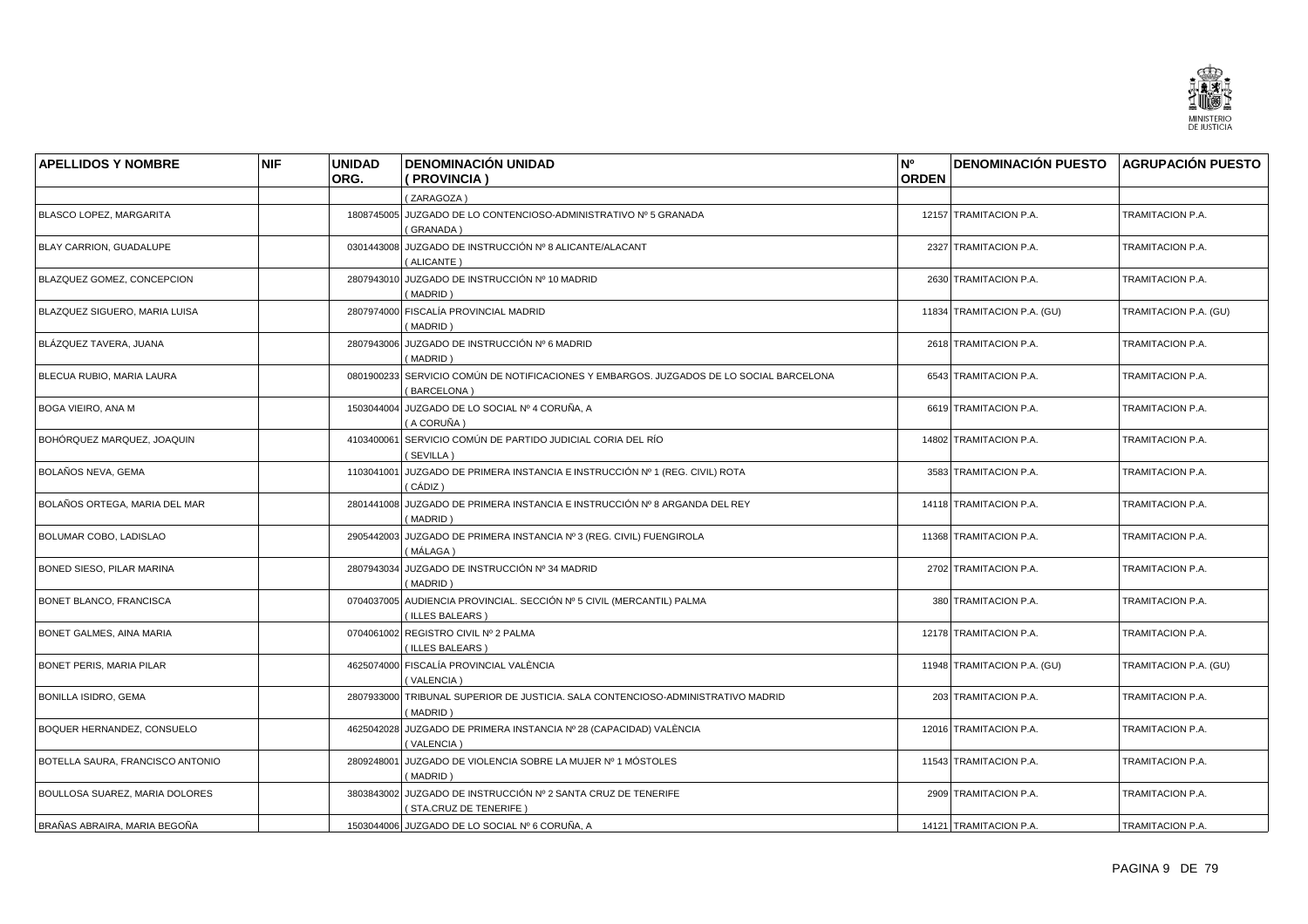

| <b>APELLIDOS Y NOMBRE</b>                  | <b>NIF</b> | <b>UNIDAD</b><br>ORG. | <b>DENOMINACIÓN UNIDAD</b><br>(PROVINCIA)                                                                            | N°<br><b>ORDEN</b> | DENOMINACIÓN PUESTO AGRUPACIÓN PUESTO |                         |
|--------------------------------------------|------------|-----------------------|----------------------------------------------------------------------------------------------------------------------|--------------------|---------------------------------------|-------------------------|
|                                            |            |                       | (A CORUÑA )                                                                                                          |                    |                                       |                         |
| <b>BRAVO LOBATO, MARIO</b>                 |            |                       | 4718637002 AUDIENCIA PROVINCIAL. SECCIÓN Nº 2 PENAL (MENORES) VALLADOLID<br>(VALLADOLID)                             |                    | 850 TRAMITACION P.A.                  | TRAMITACION P.A.        |
| BRAVO PEREZ, JUAN                          |            |                       | 0818774400 FISCALÍA DE ÁREA SABADELL<br>(BARCELONA)                                                                  |                    | 11816 TRAMITACION P.A.                | TRAMITACION P.A.        |
| BRAVO TRASSERRA, YOLANDA                   |            |                       | 0801944023 JUZGADO DE LO SOCIAL Nº 23 (EJECUTORIAS) BARCELONA<br>(BARCELONA)                                         |                    | 6510 TRAMITACION P.A.                 | TRAMITACION P.A.        |
| <b>BRAVO VARGAS, DELIO</b>                 |            |                       | 2811541004 JUZGADO DE PRIMERA INSTANCIA E INSTRUCCIÓN Nº 4 POZUELO DE ALARCÓN<br>(MADRID)                            |                    | 13650 TRAMITACION P.A.                | TRAMITACION P.A.        |
| <b>BRETOS ARA, MARIA PILAR</b>             |            |                       | 5029744008 JUZGADO DE LO SOCIAL Nº 8 ZARAGOZA<br>(ZARAGOZA)                                                          |                    | 15027 TRAMITACIÓN P.A.                | TRAMITACION P.A.        |
| BRUÑO LLORET, JUAN MANUEL                  |            |                       | 2906751008 JUZGADO DE LO PENAL Nº 8 MÁLAGA<br>(MÁLAGA)                                                               |                    | 6084 TRAMITACION P.A.                 | TRAMITACION P.A.        |
| BUENAPOSADA CORUJO, MARIA LUISA            |            |                       | 0000000000 AUD. PROV. OFICINA DE REGISTRO, REPARTO Y TRAMITACIÓN ASUNTOS PENALES BILBAO<br>(BIZKAIA)                 |                    | 9553 TRAMITACION P.A.                 | TRAMITACION P.A.        |
| BUENO BARRANCO, MARIA LOURDES              |            | 2302441001            | JUZGADO DE PRIMERA INSTANCIA E INSTRUCCIÓN Nº 1 (VSM) CAROLINA, LA<br>( JAÉN )                                       |                    | 4007 TRAMITACION P.A.                 | TRAMITACION P.A.        |
| <b>BUENO LUNA, ROSA</b>                    |            |                       | 5002541001 JUZGADO DE PRIMERA INSTANCIA E INSTRUCCIÓN Nº 1 (VSM/REG. CIVIL) ALMUNIA DE DOÑA GODINA, LA<br>(ZARAGOZA) |                    | 5212 TRAMITACION P.A.                 | TRAMITACION P.A.        |
| BUJEDA SEBASTIAN, MARIA LUISA              |            |                       | 4421645001 JUZGADO DE LO CONTENCIOSO-ADMINISTRATIVO Nº 1 TERUEL<br>(TERUEL)                                          |                    | 5580 TRAMITACION P.A.                 | TRAMITACION P.A.        |
| BURGOS AUCEJO, MARIA JOSE                  |            | 4624443001            | JUZGADO DE INSTRUCCION Nº 1 TORRENT<br>(VALENCIA)                                                                    |                    | 12812 TRAMITACION P.A.                | TRAMITACION P.A.        |
| BURGOS GONZALEZ, JUAN JOSE                 |            |                       | 0801974000 FISCALÍA PROVINCIAL BARCELONA<br>(BARCELONA)                                                              |                    | 11811 TRAMITACION P.A.                | TRAMITACION P.A.        |
| <b>BURGOS OPORTO, CARMEN MARIA</b>         |            |                       | 4718643003 JUZGADO DE INSTRUCCIÓN Nº 3 VALLADOLID<br>(VALLADOLID)                                                    |                    | 3073 TRAMITACION P.A.                 | TRAMITACION P.A.        |
| <b>BUSTO MARTINEZ, EDURNE</b>              |            |                       | 3120173000 FISCALÍA DE LA COMUNIDAD FORAL NAVARRA PAMPLONA/IRUÑA<br>(NAVARRA)                                        |                    | 11943 TRAMITACION P.A.                | <b>TRAMITACION P.A.</b> |
| CABA MORENO, VICTORIA ALEXANDRA            |            |                       | 0704004200 SECRETARÍA AUDIENCIA PROVINCIAL PALMA<br>(ILLES BALEARS)                                                  |                    | 383 TRAMITACION P.A.                  | TRAMITACION P.A.        |
| CABALLERO ALCALDE, JOSE                    |            |                       | 2807947015 JUZGADO DE LO MERCANTIL Nº 15 MADRID<br>(MADRID)                                                          |                    | 14681 TRAMITACION P.A.                | TRAMITACION P.A.        |
| CABALLERO ALMODOVAR, INMACULADA<br>SOLEDAD |            | 2807945001            | JUZGADO DE LO CONTENCIOSO-ADMINISTRATIVO Nº 1 MADRID<br>(MADRID)                                                     |                    | 5395 TRAMITACION P.A.                 | TRAMITACION P.A.        |
| CABALLERO BENITO, MARIA CECILIA            |            |                       | 3727442004 JUZGADO DE PRIMERA INSTANCIA Nº 4 (MERCANTIL) SALAMANCA<br>(SALAMANCA)                                    |                    | 1965 TRAMITACION P.A.                 | TRAMITACION P.A.        |
| CABAÑERO ROYO, ANTONIO                     |            |                       | 5029761001 REGISTRO CIVIL Nº 1 ZARAGOZA<br>(ZARAGOZA)                                                                |                    | 989 TRAMITACION P.A.                  | TRAMITACION P.A.        |
| CABETAS YUBERO, MARIA ESTRELLA             |            |                       | 2807948001 JUZGADO DE VIOLENCIA SOBRE LA MUJER Nº 1 MADRID                                                           |                    | 10505 TRAMITACION P.A.                | TRAMITACION P.A.        |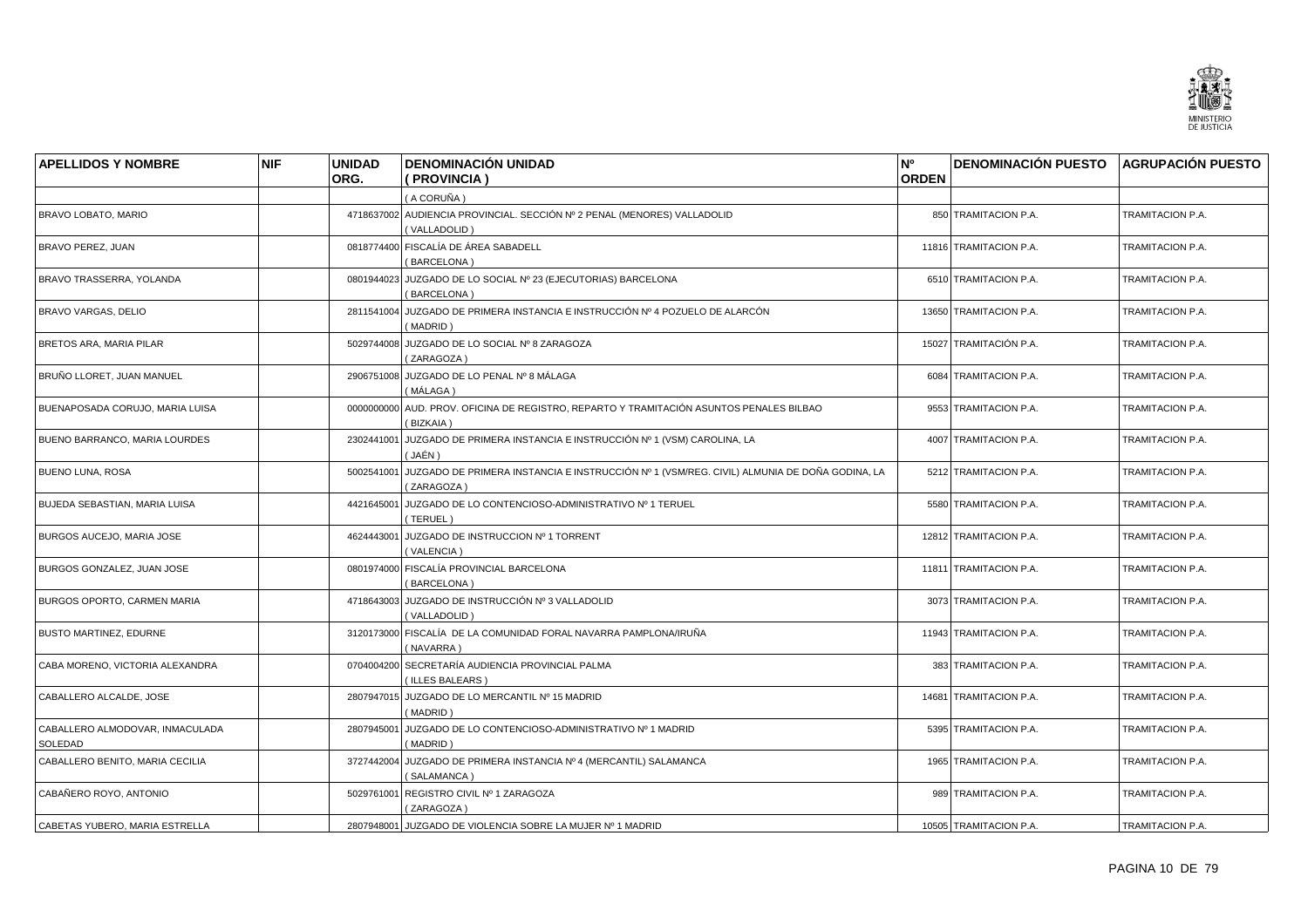

| <b>APELLIDOS Y NOMBRE</b>           | <b>NIF</b> | <b>UNIDAD</b> | <b>DENOMINACIÓN UNIDAD</b>                                                                    | N°           | <b>DENOMINACIÓN PUESTO AGRUPACIÓN PUESTO</b> |                                     |
|-------------------------------------|------------|---------------|-----------------------------------------------------------------------------------------------|--------------|----------------------------------------------|-------------------------------------|
|                                     |            | ORG.          | (PROVINCIA)                                                                                   | <b>ORDEN</b> |                                              |                                     |
|                                     |            |               | (MADRID)                                                                                      |              |                                              |                                     |
| CABEZA ALVAREZ, MONTSERRAT          |            |               | 1101244001 JUZGADO DE LO SOCIAL Nº 1 CÁDIZ<br>(CÁDIZ)                                         |              | 6573 TRAMITACION P.A.                        | TRAMITACION P.A.                    |
| CABEZA FUSAC, MARIA ROCIO           |            |               | 2807915000 TRIBUNAL SUPREMO SALA QUINTA DE LO MILITAR MADRID<br>(MADRID)                      |              | 9131 TRAMITACION P.A.                        | TRAMITACION P.A.                    |
| CABEZA VERDUGO, JORGE               |            |               | 2906751015 JUZGADO DE LO PENAL Nº 15 MÁLAGA<br>( MÁLAGA )                                     |              | 14678 TRAMITACION P.A.                       | TRAMITACION P.A.                    |
| CABO FERNANDEZ, MARIA JOSE          |            |               | 3727444002 JUZGADO DE LO SOCIAL Nº 2 SALAMANCA<br>(SALAMANCA)                                 |              | 6934 TRAMITACION P.A.                        | TRAMITACION P.A.                    |
| CABRERA MARTIN, BEATRIZ             |            |               | 2816141001 JUZGADO DE PRIMERA INSTANCIA E INSTRUCCIÓN Nº 1 (REG. CIVIL) VALDEMORO<br>(MADRID) |              | 4325 TRAMITACION P.A.                        | TRAMITACION P.A.                    |
| CABRERA SANCHEZ, ELODIA             |            |               | 1814000061 SERVICIO COMÚN PARTIDO JUDICIAL MOTRIL<br>(GRANADA)                                |              | 9360 TRAMITACION P.A.                        | TRAMITACION P.A.                    |
| CABRERA SERRANO, DAVID              |            |               | 2807974000 FISCALÍA PROVINCIAL MADRID<br>(MADRID)                                             |              | 11834 TRAMITACION P.A. (GU)                  | TRAMITACION P.A. (GU)               |
| CADRECHA ROCES, VANESA              |            |               | 3306641004 JUZGADO DE PRIMERA INSTANCIA E INSTRUCCIÓN Nº 4 SIERO<br>(ASTURIAS)                |              | 13324 TRAMITACION P.A.                       | TRAMITACION P.A.                    |
| CAJIGAL RODRIGUEZ, JOSE ANTONIO     |            |               | 2906747001 JUZGADO DE LO MERCANTIL Nº 1 MÁLAGA<br>(MÁLAGA)                                    |              | 9577 TRAMITACION P.A.                        | TRAMITACION P.A.                    |
| CAJOTO RON, ROSENDO                 |            |               | 0000000000 UNIDADES PROCESALES DE APOYO DIRECTO GIRONA<br>(GIRONA)                            |              | 13752 TRAMITACION P.A. CONT.<br>ADMINIST.    | TRAMITACION P.A. CONT.<br>ADMINIST. |
| CAL MONTEMUIÑO, BRAIS               |            | 3605751001    | JUZGADO DE LO PENAL Nº 1 VIGO<br>(PONTEVEDRA)                                                 |              | 6174 TRAMITACION P.A.                        | TRAMITACION P.A.                    |
| CALATAYUD DE GUZMAN, SILVIA         |            |               | 2906943001 JUZGADO DE INSTRUCCIÓN Nº 1 MARBELLA<br>( MÁLAGA )                                 |              | 2804 TRAMITACION P.A.                        | TRAMITACION P.A.                    |
| CALDAS VILLAMAYOR, YAIZA            |            |               | 2805842006 JUZGADO DE PRIMERA INSTANCIA Nº 6 FUENLABRADA<br>(MADRID)                          |              | 13273 TRAMITACION P.A.                       | TRAMITACION P.A.                    |
| CALERO PARRAGA, MARIA ANGELES       |            |               | 2305042003 JUZGADO DE PRIMERA INSTANCIA Nº 3 JAÉN<br>(JAÉN )                                  |              | 3637 TRAMITACION P.A.                        | TRAMITACION P.A.                    |
| CALLEJA FERNANDEZ, MARIA DEL CARMEN |            |               | 2806574400 FISCALÍA DE ÁREA (GETAFE-LEGANÉS) LEGANÉS<br>(MADRID)                              |              | 12496 TRAMITACION P.A. (GU)                  | TRAMITACION P.A. (GU)               |
| CALLEJAS REDONDO, ENCARNACION       |            |               | 1808744002 JUZGADO DE LO SOCIAL Nº 2 GRANADA<br>(GRANADA)                                     |              | 6640 TRAMITACION P.A.                        | TRAMITACION P.A.                    |
| CALVO CHOREN, ANA MARIA             |            |               | 1507843002 JUZGADO DE INSTRUCCIÓN Nº 2 SANTIAGO DE COMPOSTELA<br>(A CORUÑA)                   |              | 11033 TRAMITACION P.A.                       | TRAMITACION P.A.                    |
| CALVO FERNANDEZ, MARIA CONSUELO     |            |               | 5029734000 TRIBUNAL SUPERIOR DE JUSTICIA. SALA DE LO SOCIAL ZARAGOZA<br>(ZARAGOZA)            |              | 318 TRAMITACION P.A.                         | TRAMITACION P.A.                    |
| CALVO FERNANDEZ, MARIA DEL HENAR    |            |               | 4718661001 REGISTRO CIVIL Nº 1 VALLADOLID<br>(VALLADOLID)                                     |              | 983 TRAMITACION P.A.                         | TRAMITACION P.A.                    |
| CALVO GOMEZ, CARLOS                 |            |               | 4802066000 INSTITUTO MEDICINA LEGAL BILBAO                                                    |              | 15328 TRAMITACION P.A.                       | TRAMITACION P.A.                    |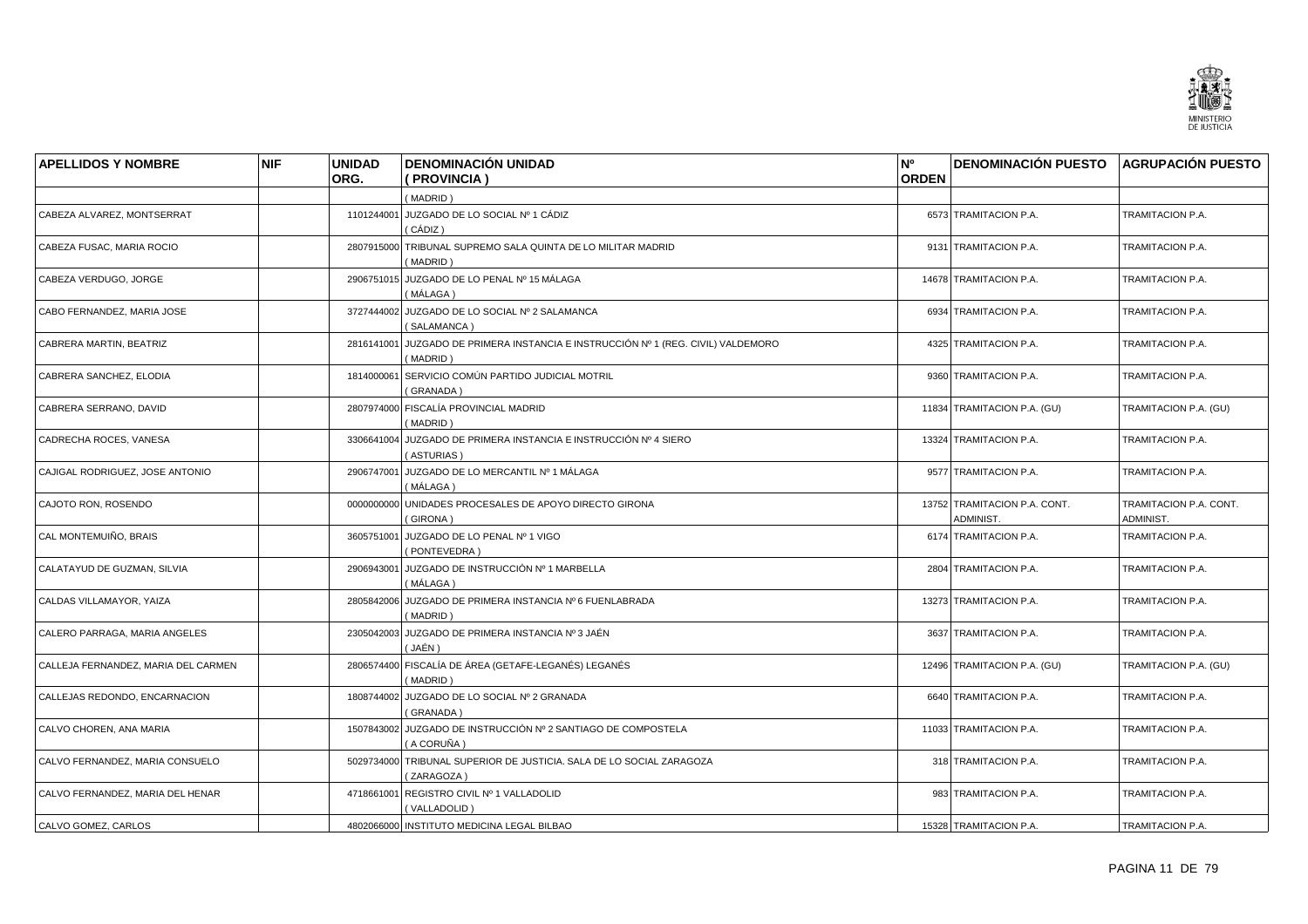

| <b>APELLIDOS Y NOMBRE</b>           | <b>NIF</b> | <b>UNIDAD</b> | <b>DENOMINACIÓN UNIDAD</b>                                                                                                         | N°           | <b>DENOMINACIÓN PUESTO AGRUPACIÓN PUESTO</b> |                                      |
|-------------------------------------|------------|---------------|------------------------------------------------------------------------------------------------------------------------------------|--------------|----------------------------------------------|--------------------------------------|
|                                     |            | ORG.          | (PROVINCIA)                                                                                                                        | <b>ORDEN</b> |                                              |                                      |
|                                     |            |               | (BIZKAIA)                                                                                                                          |              |                                              |                                      |
| CALVO IGLESIAS, ALICIA              |            |               | 1503644001 JUZGADO DE LO SOCIAL Nº 1 FERROL<br>(A CORUÑA)                                                                          |              | 6622 TRAMITACION P.A.                        | TRAMITACION P.A.                     |
| CALVO PICAZO, ANA ISABEL            |            |               | 2816141007 JUZGADO DE PRIMERA INSTANCIA E INSTRUCCIÓN Nº 7 VALDEMORO<br>(MADRID)                                                   |              | 12773 TRAMITACION P.A.                       | TRAMITACION P.A.                     |
| CALVO SEOANE. MARIA ANGELES         |            |               | 2807970000 FISCALÍA GENERAL DEL ESTADO MADRID<br>(MADRID)                                                                          |              | 9134 TRAMITACION P.A.                        | TRAMITACION P.A.                     |
| CALZON ESCALADA, MARISA             |            | 3304442011    | JUZGADO DE PRIMERA INSTANCIA Nº 11 OVIEDO<br>(ASTURIAS)                                                                            |              | 12546 TRAMITACION P.A.                       | TRAMITACION P.A.                     |
| CAMACHO IRIBAS, UNAI                |            |               | 3501651006 JUZGADO DE LO PENAL Nº 6 PALMAS DE GRAN CANARIA, LAS<br>(LAS PALMAS)                                                    |              | 6159 TRAMITACION P.A.                        | TRAMITACION P.A.                     |
| CAMACHO RECHE, JUAN                 |            |               | 2302441002 JUZGADO DE PRIMERA INSTANCIA E INSTRUCCIÓN Nº 2 (REG. CIVIL) CAROLINA, LA<br>(JAÉN)                                     |              | 4010 TRAMITACION P.A.                        | TRAMITACION P.A.                     |
| CAMARA MANJON CABEZA, JOSE MANUEL   |            | 1403800061    | SERVICIO COMÚN PARTIDO JUDICIAL LUCENA<br>( CÓRDOBA )                                                                              |              | 9413 TRAMITACION P.A.                        | TRAMITACION P.A.                     |
| CAMBESES TORRES, TERESA MARIA       |            |               | 3003000160 SECCIÓN CIVIL Y ÓRGANOS COLEGIADOS AUDIENCIA PROVINCIAL (SERVICIO COMÚN ORDENACIÓN<br>PROCEDIMIENTO) MURCIA<br>(MURCIA) |              | 13837 TRAMITACION P.A.                       | TRAMITACION P.A.                     |
| CAMON PEREZ, MARIA DE LOS ANGELES   |            |               | 2608943001 JUZGADO DE INSTRUCCIÓN Nº 1 LOGROÑO<br>(LA RIOJA)                                                                       |              | 10382 TRAMITACION P.A.                       | TRAMITACION P.A.                     |
| CAMPELO TORRES, FRANCISCO JOSE      |            |               | 1503044003 JUZGADO DE LO SOCIAL Nº 3 CORUÑA, A<br>(A CORUÑA )                                                                      |              | 6616 TRAMITACION P.A.                        | TRAMITACION P.A.                     |
| CAMPO LAGUNAS, EVA MARIA            |            |               | 0827944003 JUZGADO DE LO SOCIAL Nº 3 TERRASSA<br>(BARCELONA)                                                                       |              | 14723 TRAMITACION P.A.                       | TRAMITACION P.A.                     |
| CAMPOS FERNANDEZ, DAVID             |            |               | 2906751012 JUZGADO DE LO PENAL Nº 12 (VSM) MÁLAGA<br>( MÁLAGA )                                                                    |              | 12633 TRAMITACION P.A.                       | TRAMITACION P.A.                     |
| CAMPOS FERNANDEZ, SONIA             |            |               | 4109142028 JUZGADO DE PRIMERA INSTANCIA Nº 28 SEVILLA<br>(SEVILLA)                                                                 |              | 14184 TRAMITACION P.A.                       | TRAMITACION P.A.                     |
| CAMPOS PEINADO, ROSA                |            |               | 2800543004 JUZGADO DE INSTRUCCIÓN Nº 4 ALCALÁ DE HENARES<br>(MADRID)                                                               |              | 11414 TRAMITACION P.A.                       | TRAMITACION P.A.                     |
| CAMPOS PINEDA, JULIO                |            |               | 0301474000 FISCALÍA PROVINCIAL ALICANTE/ALACANT<br>(ALICANTE)                                                                      |              | 11951 TRAMITACION P.A. (GU)                  | TRAMITACION P.A. (GU)                |
| CAMPOS TORRES, MARIA JOSE           |            | 2305037001    | AUDIENCIA PROVINCIAL. SECCIÓN Nº 1 CIVIL (MERCANTIL/MENORES) JAÉN<br>( JAÉN )                                                      |              | 13812 TRAMITACION P.A.                       | TRAMITACION P.A.                     |
| CAMPUZANO GARCIA, FRANCISCO ANTONIO |            | 0000000000    | UNIDADES PROCESALES DE APOYO DIRECTO MURCIA<br>(MURCIA)                                                                            |              | 13021 TRAMITACION P.A. INSTRUCCION<br>(GU)   | TRAMITACION P.A.<br>INSTRUCCIÓN (GU) |
| CANALS FERRER, MARIA DEL CARMEN     |            |               | 0801953003 JUZGADO DE MENORES Nº 3 BARCELONA<br>(BARCELONA)                                                                        |              | 7229 TRAMITACION P.A.                        | TRAMITACION P.A.                     |
| CANCELA RODRÍGUEZ. MARÍA            |            |               | 3603874000 FISCALÍA PROVINCIAL PONTEVEDRA<br>(PONTEVEDRA)                                                                          |              | 11866 TRAMITACION P.A. (GU)                  | TRAMITACION P.A. (GU)                |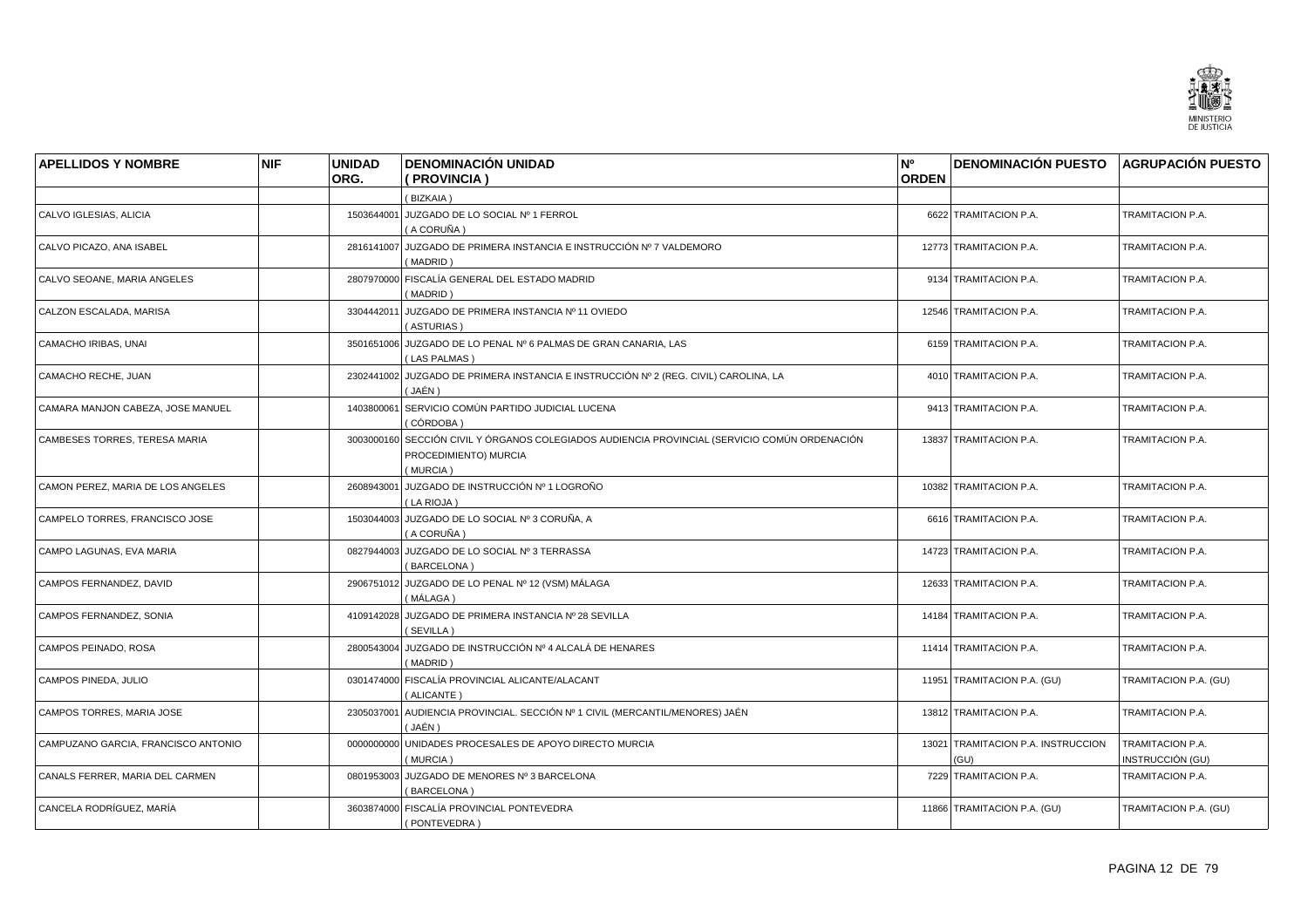

| <b>APELLIDOS Y NOMBRE</b>       | <b>NIF</b> | <b>UNIDAD</b> | <b>DENOMINACIÓN UNIDAD</b>                                                                                              | N°           | DENOMINACIÓN PUESTO AGRUPACIÓN PUESTO |                       |
|---------------------------------|------------|---------------|-------------------------------------------------------------------------------------------------------------------------|--------------|---------------------------------------|-----------------------|
|                                 |            | ORG.          | ( PROVINCIA )                                                                                                           | <b>ORDEN</b> |                                       |                       |
| CANO HOLGADO, MARCOS            |            |               | 2809244003 JUZGADO DE LO SOCIAL Nº 3 MÓSTOLES<br>(MADRID)                                                               |              | 14563 TRAMITACION P.A.                | TRAMITACION P.A.      |
| CANO LOROÑO, MARIA PILAR        |            | 4802043002    | JUZGADO DE INSTRUCCIÓN Nº 2 BILBAO<br>BIZKAIA)                                                                          |              | 3085 TRAMITACION P.A.                 | TRAMITACION P.A.      |
| CANO MARISCAL, MARIA CARMEN     |            |               | 1101243002 JUZGADO DE INSTRUCCIÓN Nº 2 CÁDIZ<br>( CÁDIZ )                                                               |              | 9733 TRAMITACION P.A.                 | TRAMITACION P.A.      |
| CANOURA LAMELAS, VICENTE JOSE   |            |               | 1503043005 JUZGADO DE INSTRUCCIÓN Nº 5 CORUÑA, A<br>(A CORUÑA)                                                          |              | 2561 TRAMITACION P.A.                 | TRAMITACION P.A.      |
| CANOVAS CAJAL, MARIA PILAR      |            |               | 2906742017 JUZGADO DE PRIMERA INSTANCIA Nº 17 MÁLAGA<br>( MÁLAGA )                                                      |              | 11965 TRAMITACION P.A.                | TRAMITACION P.A.      |
| CANTALEJO TROYA, MARIA TERESA   |            |               | 4109137008 AUDIENCIA PROVINCIAL. SECCIÓN Nº 8 CIVIL SEVILLA<br>(SEVILLA)                                                |              | 778 TRAMITACION P.A.                  | TRAMITACION P.A.      |
| CARAVACA ALEGRIA, MARIA ANGELES |            | 0801952004    | JUZGADO DE VIGILANCIA PENITENCIARIA Nº 4 BARCELONA<br>(BARCELONA)                                                       |              | 7132 TRAMITACION P.A.                 | TRAMITACION P.A.      |
| CARBAJALES BLANCO, MARTINA      |            |               | 3605774400 FISCALÍA DE ÁREA VIGO<br>(PONTEVEDRA)                                                                        |              | 11869 TRAMITACION P.A. (GU)           | TRAMITACION P.A. (GU) |
| CARBALLAL RODRIGUEZ, MONICA     |            | 1204043005    | JUZGADO DE INSTRUCCIÓN Nº 5 CASTELLÓ DE LA PLANA<br>(CASTELLÓN)                                                         |              | 9783 TRAMITACION P.A.                 | TRAMITACION P.A.      |
| CARBALLO PAEZ, MARIA LUZ        |            |               | 2807943046 JUZGADO DE INSTRUCCIÓN Nº 46 MADRID<br>(MADRID)                                                              |              | 2738 TRAMITACION P.A.                 | TRAMITACION P.A.      |
| CARBAYO PEREZ, MARIA CARMEN     |            | 1711746001    | JDO. DE PAZ DE PALAFRUGELL<br>(GIRONA)                                                                                  |              | 7726 TRAMITACION P.A.                 | TRAMITACION P.A.      |
| CARCAMO GARCIA, PEDRO ANTONIO   |            |               | 2807927002 JUZGADO CENTRAL DE INSTRUCCIÓN Nº 2 MADRID<br>(MADRID)                                                       |              | 41 TRAMITACION P.A.                   | TRAMITACION P.A.      |
| CARCELES SANCHIS, MIGUEL ANGEL  |            | 3003000160    | SECCIÓN CIVIL Y ÓRGANOS COLEGIADOS AUDIENCIA PROVINCIAL (SERVICIO COMÚN ORDENACIÓN<br>PROCEDIMIENTO) MURCIA<br>(MURCIA) |              | 13837 TRAMITACION P.A.                | TRAMITACION P.A.      |
| CARDENAS BERNAL, JOSEFINA       |            |               | 2906745002 JUZGADO DE LO CONTENCIOSO-ADMINISTRATIVO Nº 2 MÁLAGA<br>(MÁLAGA)                                             |              | 5463 TRAMITACION P.A.                 | TRAMITACION P.A.      |
| CARDOS PONCE, DAVID             |            | 4619441001    | JUZGADO DE PRIMERA INSTANCIA E INSTRUCCIÓN Nº 1 (REG. CIVIL) PICASSENT<br>(VALENCIA)                                    |              | 5146 TRAMITACION P.A.                 | TRAMITACION P.A.      |
| CARDOS SANCHEZ, MARIA CARMEN    |            | 4624448001    | JUZGADO DE VIOLENCIA SOBRE LA MUJER Nº 1 TORRENT<br>(VALENCIA)                                                          |              | 11600 TRAMITACION P.A.                | TRAMITACION P.A.      |
| CARMONA REGODON, MARIA ISABEL   |            | 2906743001    | JUZGADO DE INSTRUCCIÓN Nº 1 MÁLAGA<br>(MÁLAGA)                                                                          |              | 2765 TRAMITACION P.A.                 | TRAMITACION P.A.      |
| CARMONA SANCHEZ, CANDIDO JAVIER |            | 1402152008    | JUZGADO DE VIGILANCIA PENITENCIARIA Nº 8 CÓRDOBA<br>(CÓRDOBA)                                                           |              | 7141 TRAMITACION P.A.                 | TRAMITACION P.A.      |
| CARO LOPEZ-BRIONES, BLANCA      |            | 3003000160    | SECCIÓN CIVIL Y ÓRGANOS COLEGIADOS AUDIENCIA PROVINCIAL (SERVICIO COMÚN ORDENACIÓN<br>PROCEDIMIENTO) MURCIA<br>(MURCIA) |              | 13837 TRAMITACION P.A.                | TRAMITACION P.A.      |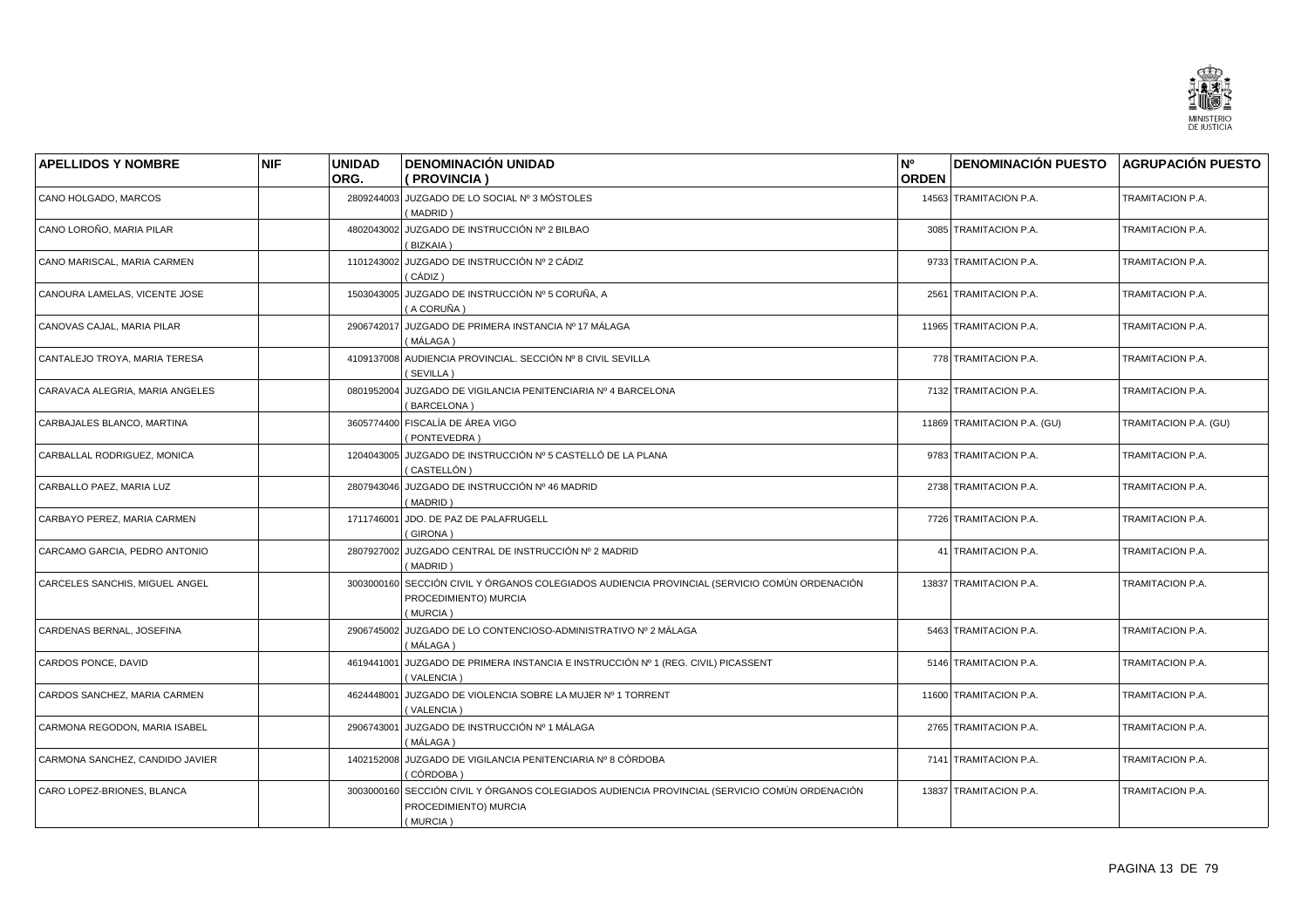

| <b>APELLIDOS Y NOMBRE</b>           | <b>NIF</b> | <b>UNIDAD</b> | <b>DENOMINACIÓN UNIDAD</b>                                                           | N°           | DENOMINACIÓN PUESTO AGRUPACIÓN PUESTO |                       |
|-------------------------------------|------------|---------------|--------------------------------------------------------------------------------------|--------------|---------------------------------------|-----------------------|
|                                     |            | ORG.          | (PROVINCIA)                                                                          | <b>ORDEN</b> |                                       |                       |
| CARRASCO RUIZ, REYES                |            | 2906743011    | JUZGADO DE INSTRUCCIÓN Nº 11 MÁLAGA<br>(MÁLAGA)                                      |              | 2795 TRAMITACION P.A.                 | TRAMITACION P.A.      |
| CARRASCO SEGOVIA, MIGUEL ANGEL      |            | 1402151006    | JUZGADO PENAL Nº 6 CÓRDOBA<br>(CÓRDOBA)                                              |              | 12537 TRAMITACION P.A.                | TRAMITACION P.A.      |
| CARRASCOSA RODRIGUEZ, DIEGO ANTONIO |            | 4109174000    | FISCALÍA PROVINCIAL SEVILLA<br>(SEVILLA)                                             |              | 11753 TRAMITACION P.A. (GU)           | TRAMITACION P.A. (GU) |
| CARREÑO CASTRO, MARIA JOSE          |            | 1817500061    | SERVICIO COMÚN PARTIDO JUDICIAL SANTA FE<br>(GRANADA)                                |              | 11323 TRAMITACION P.A.                | TRAMITACION P.A.      |
| CARRERA GOMEZ, EDUARDO              |            | 3120134000    | TRIBUNAL SUPERIOR DE JUSTICIA. SALA DE LO SOCIAL PAMPLONA/IRUÑA<br>(NAVARRA)         |              | 224 TRAMITACION P.A.                  | TRAMITACION P.A.      |
| CARRETERO PANADERO, MARCELINO       |            | 1003704200    | SECRETARIA DE GOBIERNO CÁCERES<br>(CÁCERES)                                          |              | 12878 TRAMITACION P.A.                | TRAMITACION P.A.      |
| CARRILLO DE GEA, M CARMEN           |            | 0306544003    | JUZGADO DE LO SOCIAL Nº 3 ELCHE/ELX<br>(ALICANTE)                                    |              | 10554 TRAMITACION P.A.                | TRAMITACION P.A.      |
| CARRILLO GONZALEZ, JESUS            |            | 1103341001    | JUZGADO DE PRIMERA INSTANCIA E INSTRUCCIÓN Nº 1 (REG. CIVIL) SAN ROQUE<br>( CÁDIZ )  |              | 3598 TRAMITACION P.A.                 | TRAMITACION P.A.      |
| CARRILLO PRADA, MARIA ROSARIO       |            | 0801974000    | FISCALÍA PROVINCIAL BARCELONA<br>(BARCELONA)                                         |              | 11811 TRAMITACION P.A.                | TRAMITACION P.A.      |
| CARRION PALENZUELA, IRENE           |            | 1808742017    | JUZGADO DE PRIMERA INSTANCIA Nº 17 GRANADA<br>(GRANADA)                              |              | 12564 TRAMITACION P.A.                | TRAMITACION P.A.      |
| CARRODEGUAS VILAR, ROBERTO          |            | 1503600231    | SERVICIO COMÚN DE NOTIFICACIONES Y EMBARGOS FERROL<br>(A CORUÑA)                     |              | 9533 TRAMITACION P.A.                 | TRAMITACION P.A.      |
| CASADO ENCINAS, ARACELI             |            | 2814848001    | JUZGADO DE VIOLENCIA SOBRE LA MUJER Nº 1 TORREJÓN DE ARDOZ<br>(MADRID)               |              | 12768 TRAMITACION P.A.                | TRAMITACION P.A.      |
| CASADO FERRERO, ISABEL MARIA        |            | 4718643004    | JUZGADO DE INSTRUCCIÓN Nº 4 VALLADOLID<br>(VALLADOLID)                               |              | 3076 TRAMITACION P.A.                 | TRAMITACION P.A.      |
| CASAIS GANDARA, LETICIA             |            | 1503042013    | JUZGADO DE PRIMERA INSTANCIA Nº 13 CORUÑA, A<br>(A CORUÑA)                           |              | 13227 TRAMITACION P.A.                | TRAMITACION P.A.      |
| CASAMIAN ALBACAR, JOSE LUIS         |            |               | 5029744006 JUZGADO DE LO SOCIAL Nº 6 ZARAGOZA<br>(ZARAGOZA)                          |              | 7111 TRAMITACION P.A.                 | TRAMITACION P.A.      |
| CASANOVA JIMENEZ, CESAR             |            | 4625048004    | JUZGADO DE VIOLENCIA SOBRE LA MUJER Nº 4 VALÈNCIA<br>(VALENCIA)                      |              | 12705 TRAMITACION P.A.                | TRAMITACION P.A.      |
| CASANOVA JIMENEZ, SUSANA            |            | 4625047005    | JUZGADO DE LO MERCANTIL Nº 5 VALÈNCIA<br>(VALENCIA)                                  |              | 14753 TRAMITACION P.A.                | TRAMITACION P.A.      |
| CASAÑ BURRIEL, MARIVI               |            | 1204044005    | JUZGADO DE LO SOCIAL Nº 5 CASTELLÓ DE LA PLANA<br>( CASTELLÓN )                      |              | 14741 TRAMITACION P.A.                | TRAMITACION P.A.      |
| CASAS BARREAL, ELENA                |            |               | 3306641003 JUZGADO DE PRIMERA INSTANCIA E INSTRUCCIÓN Nº 3 (VSM) SIERO<br>(ASTURIAS) |              | 4590 TRAMITACION P.A.                 | TRAMITACION P.A.      |
| CASASUS GUEMEZ, ANA MARIA           |            | 4624443001    | JUZGADO DE INSTRUCCION Nº 1 TORRENT<br>(VALENCIA)                                    |              | 12812 TRAMITACION P.A.                | TRAMITACION P.A.      |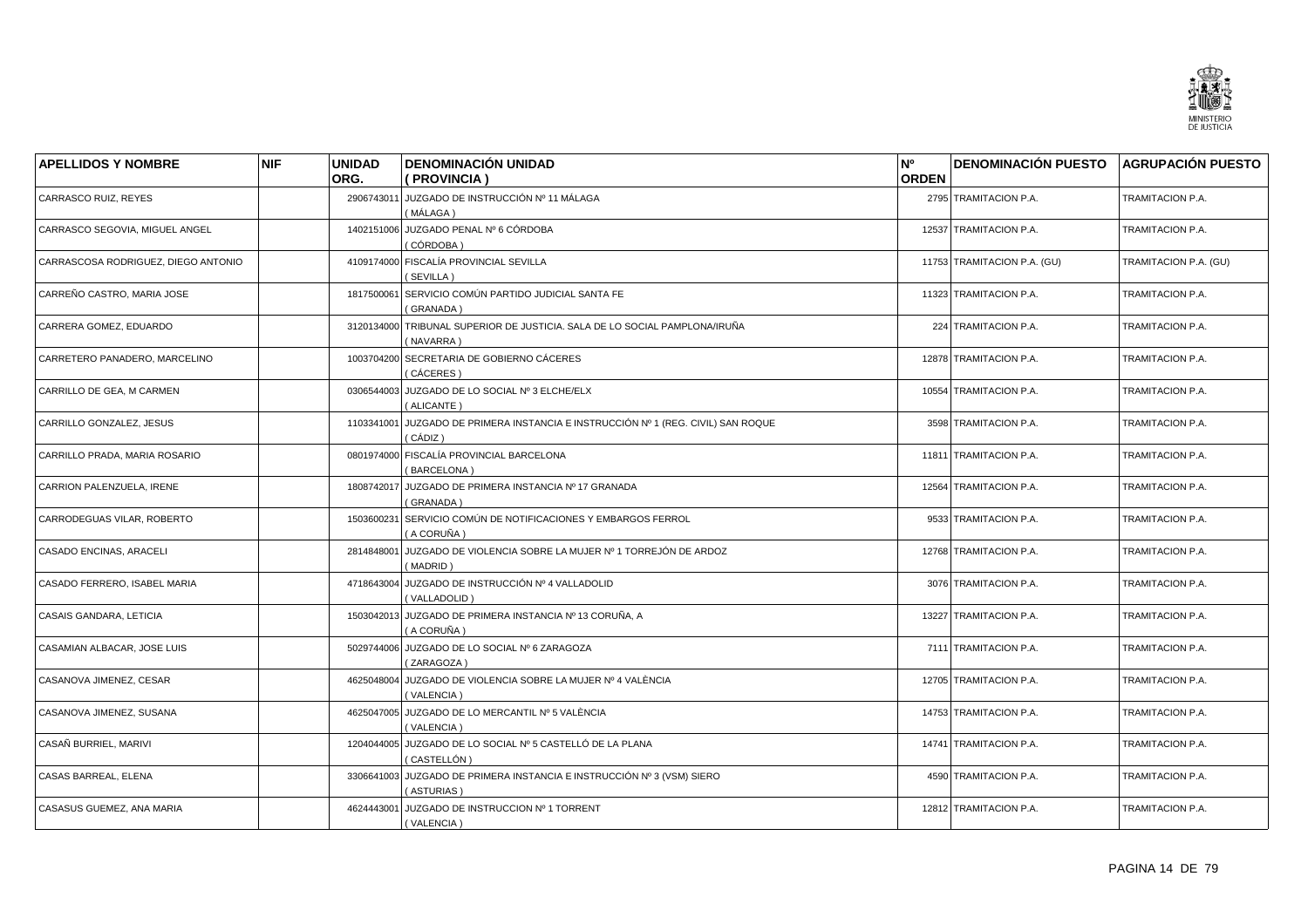

| <b>APELLIDOS Y NOMBRE</b>              | <b>NIF</b> | <b>UNIDAD</b><br>ORG. | <b>DENOMINACIÓN UNIDAD</b><br>( PROVINCIA )                                         | N°<br><b>ORDEN</b> | DENOMINACIÓN PUESTO AGRUPACIÓN PUESTO            |                                            |
|----------------------------------------|------------|-----------------------|-------------------------------------------------------------------------------------|--------------------|--------------------------------------------------|--------------------------------------------|
| CASCO GARCIA, ROSA MARIA               |            | 2814842006            | JUZGADO DE PRIMERA INSTANCIA Nº 6 TORREJÓN DE ARDOZ<br>(MADRID)                     |                    | 14699 TRAMITACION P.A.                           | TRAMITACION P.A.                           |
| CASTAÑEDA TISCAR, BLAI                 |            | 0801937020            | AUDIENCIA PROVINCIAL. SECCIÓN Nº 20 PENAL (VSM) BARCELONA<br>(BARCELONA)            |                    | 10979 TRAMITACION P.A.                           | TRAMITACION P.A.                           |
| CASTAÑER CRESPO, MARIA VICTORIA        |            | 4625043008            | JUZGADO DE INSTRUCCIÓN Nº 8 VALÈNCIA<br>(VALENCIA)                                  |                    | 3029 TRAMITACION P.A.                            | TRAMITACION P.A.                           |
| CASTAÑO MORENO, ANTONIO                |            | 3001643004            | JUZGADO DE INSTRUCCIÓN Nº 4 CARTAGENA<br>(MURCIA)                                   |                    | 9853 TRAMITACION P.A.                            | TRAMITACION P.A.                           |
| CASTEJON BENITO, MARIA PILAR           |            |                       | 4202081000 UNIDADES PROCESALES DE APOYO DIRECTO ALMAZÁN<br>(SORIA)                  |                    | 14334 TRAMITACION P.A. 1ª INST. E<br>INSTR. (GU) | TRAMITACION P.A. 1ª INST. E<br>INSTR. (GU) |
| CASTEJON PUERTA. PEDRO ANDRES          |            | 3003000140            | SECCIÓN PENAL (SERVICIO COMÚN ORDENACIÓN PROCEDIMIENTO) MURCIA<br>(MURCIA)          |                    | 12934 TRAMITACION P.A.                           | TRAMITACION P.A.                           |
| CASTEL GIL, ANTONIA                    |            | 0801937013            | AUDIENCIA PROVINCIAL. SECCIÓN Nº 13 CIVIL BARCELONA<br>(BARCELONA)                  |                    | 422 TRAMITACION P.A.                             | TRAMITACION P.A.                           |
| CASTELLANO FERRER, LAURA               |            | 4105300061            | SERVICIO COMÚN DE PARTIDO JUDICIAL LEBRIJA<br>(SEVILLA)                             |                    | 14805 TRAMITACION P.A.                           | TRAMITACION P.A.                           |
| CASTELLS BARBERO, MARIA CARMEN         |            | 0801542008            | JUZGADO DE PRIMERA INSTANCIA Nº 8 BADALONA<br>(BARCELONA)                           |                    | 14426 TRAMITACION P.A.                           | TRAMITACION P.A.                           |
| CASTILLO DE ALVA, MARIA INMACULADA     |            | 2906742019            | JUZGADO DE PRIMERA INSTANCIA Nº 19 MÁLAGA<br>( MÁLAGA )                             |                    | 12055 TRAMITACION P.A.                           | TRAMITACION P.A.                           |
| CASTILLO GALLARDO, MARIA DE GADOR      |            | 0407941002            | JUZGADO DE PRIMERA INSTANCIA E INSTRUCCIÓN № 2 ROQUETAS DE MAR<br>( ALMERÍA )       |                    | 3241 TRAMITACION P.A.                            | TRAMITACION P.A.                           |
| CASTILLO PEREZ, NATALIA                |            |                       | 1814041002 JUZGADO DE PRIMERA INSTANCIA E INSTRUCCIÓN Nº 2 MOTRIL<br>(GRANADA)      |                    | 3886 TRAMITACION P.A.                            | TRAMITACION P.A.                           |
| CASTILLO ROSALES, ANTONIO DAVID        |            | 2300241001            | JUZGADO DE PRIMERA INSTANCIA E INSTRUCCIÓN № 1 (VSM) ALCALÁ LA REAL<br>(JAÉN)       |                    | 3989 TRAMITACION P.A.                            | TRAMITACION P.A.                           |
| CASTIÑEIRA FERNANDEZ, MARIA DEL CARMEN |            | 3304433000            | TRIBUNAL SUPERIOR DE JUSTICIA. SALA CONTENCIOSO-ADMINISTRATIVO OVIEDO<br>(ASTURIAS) |                    | 236 TRAMITACION P.A.                             | TRAMITACION P.A.                           |
| CASTRO CASTRO, ENCARNACION             |            | 2807933000            | TRIBUNAL SUPERIOR DE JUSTICIA. SALA CONTENCIOSO-ADMINISTRATIVO MADRID<br>(MADRID)   |                    | 203 TRAMITACION P.A.                             | TRAMITACION P.A.                           |
| CASTRO DIAZ, JUAN ANDRES               |            | 1503642002            | JUZGADO DE PRIMERA INSTANCIA Nº 2 FERROL<br>( A CORUÑA )                            |                    | 11731 TRAMITACION P.A.                           | TRAMITACION P.A.                           |
| CASTRO DIAZ, MARIA DEL CARMEN          |            | 1503642004            | JUZGADO DE PRIMERA INSTANCIA Nº 4 (REG. CIVIL) FERROL<br>( A CORUÑA )               |                    | 11737 TRAMITACION P.A.                           | TRAMITACION P.A.                           |
| CASTRO FERNANDEZ, CONCEPCION           |            | 1707974000            | FISCALÍA PROVINCIAL GIRONA<br>(GIRONA)                                              |                    | 11822 TRAMITACION P.A.                           | TRAMITACION P.A.                           |
| CASTRO GUERRERO, ANA BELEN             |            | 4108700061            | SERVICIO COMÚN PARTIDO JUDICIAL SANLÚCAR LA MAYOR<br>(SEVILLA)                      |                    | 13145 TRAMITACION P.A.                           | TRAMITACION P.A.                           |
| <b>CASTRO MARMOL. ISABEL</b>           |            |                       | 1402151004 JUZGADO DE LO PENAL Nº 4 CÓRDOBA<br>(CÓRDOBA )                           |                    | 5892 TRAMITACION P.A.                            | <b>TRAMITACION P.A.</b>                    |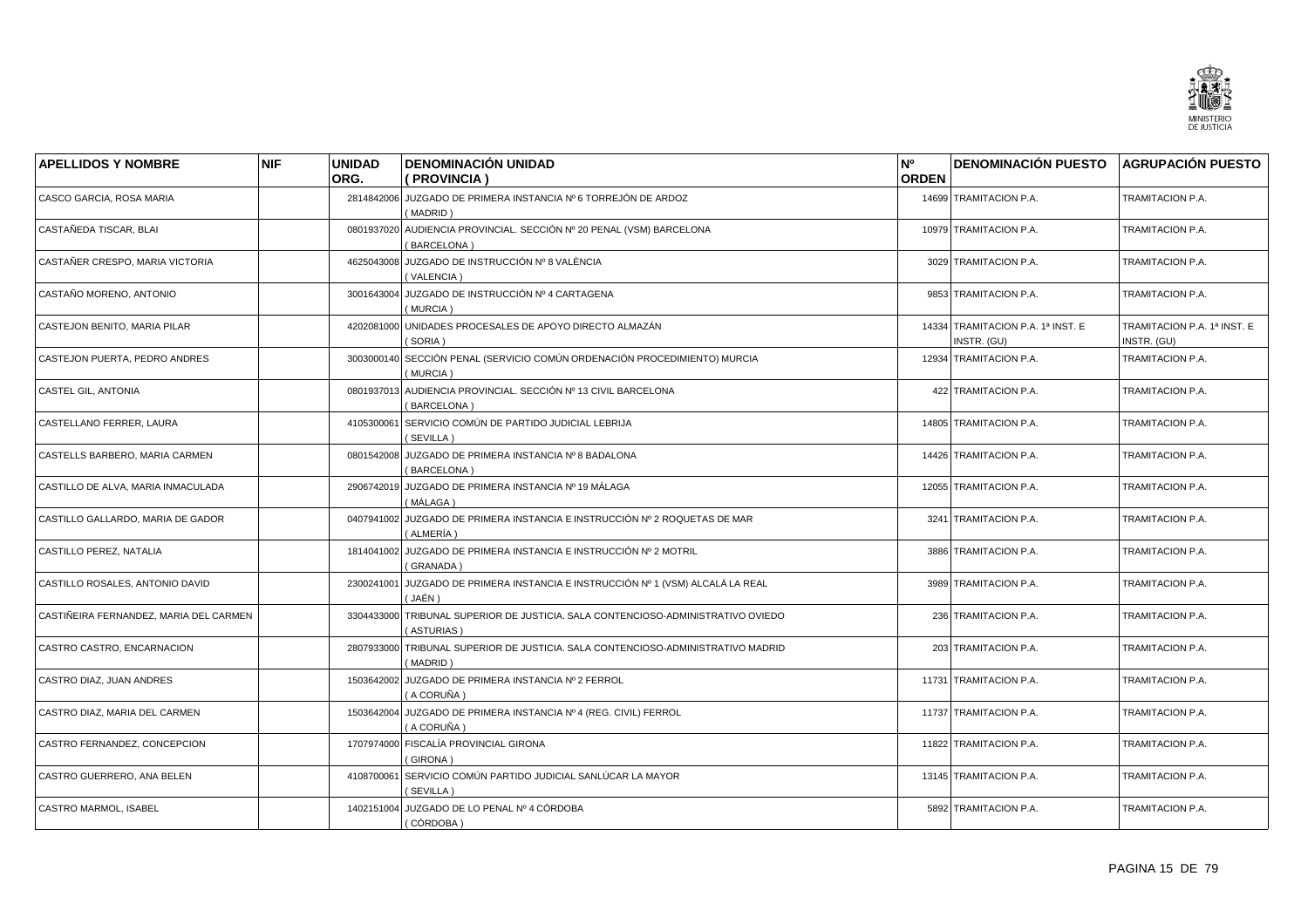

| <b>APELLIDOS Y NOMBRE</b>          | <b>NIF</b> | <b>UNIDAD</b> | <b>DENOMINACIÓN UNIDAD</b>                                                               | N°           | <b>DENOMINACIÓN PUESTO AGRUPACIÓN PUESTO</b> |                                       |
|------------------------------------|------------|---------------|------------------------------------------------------------------------------------------|--------------|----------------------------------------------|---------------------------------------|
|                                    |            | ORG.          | (PROVINCIA)                                                                              | <b>ORDEN</b> |                                              |                                       |
| CASTRO PERTIÑEZ, ALBERTO           |            |               | 1101243003 JUZGADO DE INSTRUCCIÓN Nº 3 CÁDIZ<br>( CÁDIZ )                                |              | 9736 TRAMITACION P.A.                        | TRAMITACION P.A.                      |
| CASTRO ROMERO, FERNANDO            |            | 2906742012    | JUZGADO DE PRIMERA INSTANCIA Nº 12 MÁLAGA<br>(MÁLAGA)                                    |              | 1797 TRAMITACION P.A.                        | TRAMITACION P.A.                      |
| CAVADA CAMINO, PEDRO JESUS         |            |               | 3907542004 JUZGADO DE PRIMERA INSTANCIA Nº 4 SANTANDER<br>(CANTABRIA)                    |              | 2013 TRAMITACION P.A.                        | TRAMITACION P.A.                      |
| CAVALLE NAVARRO, MARIA             |            |               | 0818774400 FISCALÍA DE ÁREA SABADELL<br>(BARCELONA)                                      |              | 11816 TRAMITACION P.A.                       | TRAMITACION P.A.                      |
| CEA ESPINEL, YOLANDA RAQUEL        |            |               | 1102043003 JUZGADO DE INSTRUCCIÓN Nº 3 JEREZ DE LA FRONTERA<br>(CÁDIZ)                   |              | 3628 TRAMITACION P.A.                        | TRAMITACION P.A.                      |
| CEBADA ARAGON, ROCIO               |            |               | 4109137005 AUDIENCIA PROVINCIAL. SECCIÓN Nº 5 CIVIL (MERCANTIL) SEVILLA<br>(SEVILLA)     |              | 769 TRAMITACION P.A.                         | TRAMITACION P.A.                      |
| CEBRIAN AGUADO, MARIA LAURA        |            | 2807933000    | TRIBUNAL SUPERIOR DE JUSTICIA. SALA CONTENCIOSO-ADMINISTRATIVO MADRID<br>(MADRID)        |              | 203 TRAMITACION P.A.                         | TRAMITACION P.A.                      |
| CEBRIAN JIMENEZ, ELENA             |            |               | 0301447002 JUZGADO DE LO MERCANTIL Nº 2 (MARCA COMUNIT.) ALICANTE/ALACANT<br>(ALICANTE)  |              | 10956 TRAMITACION P.A.                       | TRAMITACION P.A.                      |
| CEBRIAN SANCHEZ, MARIA ISABEL      |            | 0200333000    | TRIBUNAL SUPERIOR DE JUSTICIA. SALA CONTENCIOSO-ADMINISTRATIVO ALBACETE<br>(ALBACETE)    |              | 100 TRAMITACION P.A.                         | TRAMITACION P.A.                      |
| CELDRAN MARTINEZ, RAQUEL           |            | 0000000000    | UNIDADES PROCESALES DE APOYO DIRECTO MURCIA<br>(MURCIA)                                  |              | 13018 TRAMITACION P.A.<br>ORG.COLEGIADO TSJ  | TRAMITACION P.A.<br>ORG.COLEGIADO TSJ |
| CENTENERA DE PRADO, FRANCISCA      |            | 0501945001    | JUZGADO DE LO CONTENCIOSO-ADMINISTRATIVO Nº 1 ÁVILA<br>(ÁVILA )                          |              | 5257 TRAMITACION P.A.                        | TRAMITACION P.A.                      |
| CERDAN LAGUNO, PEDRO IGNACIO       |            |               | 3908741002 JUZGADO DE PRIMERA INSTANCIA E INSTRUCCIÓN Nº 2 TORRELAVEGA<br>(CANTABRIA)    |              | 4810 TRAMITACION P.A.                        | TRAMITACION P.A.                      |
| CERRO EGIDO, ELADIO GUILLERMO      |            | 3304444001    | JUZGADO DE LO SOCIAL Nº 1 OVIEDO<br>(ASTURIAS)                                           |              | 6850 TRAMITACION P.A.                        | TRAMITACION P.A.                      |
| CERVERA GONZALEZ, ALICIA           |            |               | 4609441005 JUZGADO DE PRIMERA INSTANCIA E INSTRUCCIÓN Nº 5 CATARROJA<br>(VALENCIA)       |              | 12100 TRAMITACION P.A.                       | TRAMITACION P.A.                      |
| CESPEDES NAVARRO, ROSA MARIA       |            |               | 0401342004 JUZGADO DE PRIMERA INSTANCIA Nº 4 ALMERÍA<br>( ALMERÍA )                      |              | 1186 TRAMITACION P.A.                        | TRAMITACION P.A.                      |
| CHACÓN CRESPO, LOURDES DE SAN JUAN |            | 1808747002    | JUZGADO DE LO MERCANTIL Nº 2 GRANADA<br>(GRANADA)                                        |              | 14750 TRAMITACION P.A.                       | TRAMITACION P.A.                      |
| CHAMIZO GARRIDO, SUSANA            |            |               | 2906743008 JUZGADO DE INSTRUCCIÓN Nº 8 MÁLAGA<br>(MÁLAGA)                                |              | 2786 TRAMITACION P.A.                        | TRAMITACION P.A.                      |
| CHAMIZO LOPEZ, ELENA               |            |               | 2809204160 OFICINA DECANATO MÓSTOLES<br>(MADRID)                                         |              | 1061 TRAMITACION P.A.                        | TRAMITACION P.A.                      |
| CHECA WAITZENBECK, ELENA           |            |               | 0601544001 JUZGADO DE LO SOCIAL Nº 1 BADAJOZ<br>(BADAJOZ)                                |              | 6417 TRAMITACION P.A.                        | TRAMITACION P.A.                      |
| CHICA JIMENEZ, RAMON               |            |               | 2306041002 JUZGADO DE PRIMERA INSTANCIA E INSTRUCCIÓN Nº 2 (REG. CIVIL) MARTOS<br>(JAÉN) |              | 4034 TRAMITACION P.A.                        | TRAMITACION P.A.                      |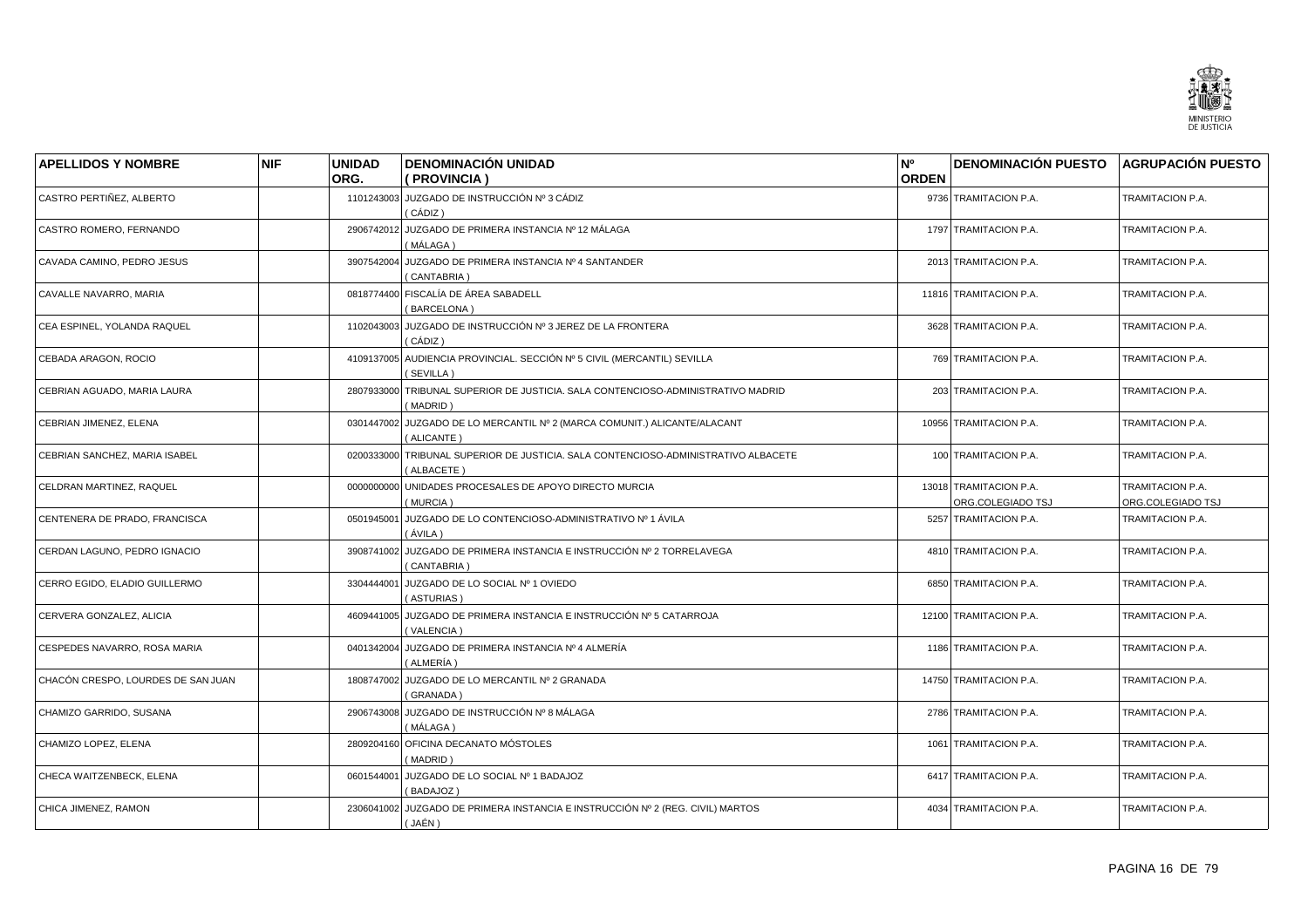

| <b>APELLIDOS Y NOMBRE</b>             | <b>NIF</b> | <b>UNIDAD</b> | <b>DENOMINACIÓN UNIDAD</b>                                                                                 | N°           | <b>DENOMINACIÓN PUESTO AGRUPACIÓN PUESTO</b> |                  |
|---------------------------------------|------------|---------------|------------------------------------------------------------------------------------------------------------|--------------|----------------------------------------------|------------------|
|                                       |            | ORG.          | (PROVINCIA)                                                                                                | <b>ORDEN</b> |                                              |                  |
| CHICHARRO CUEVAS, MARIA ANGELES       |            | 0811046001    | JDO. DE PAZ DE MALGRAT DE MAR<br>(BARCELONA)                                                               |              | 7491 TRAMITACION P.A.                        | TRAMITACION P.A. |
| CHILLIDA VALDIVIELSO, CRISTINA ISABEL |            | 4624443003    | JUZGADO DE INSTRUCCION Nº 3 TORRENT<br>(VALENCIA)                                                          |              | 12818 TRAMITACION P.A.                       | TRAMITACION P.A. |
| CHINEA FAGUNDO, PATRICIA MARIA        |            |               | 0704037004 AUDIENCIA PROVINCIAL. SECCIÓN Nº 4 CIVIL (FAMILIA/CAPACIDAD/VSM) PALMA<br><b>ILLES BALEARS)</b> |              | 377 TRAMITACION P.A.                         | TRAMITACION P.A. |
| CHIQUERO MENA, MARIA DEL CARMEN       |            | 4801146001    | JDO. DE PAZ DE ARRIGORRIAGA<br>(BIZKAIA)                                                                   |              | 15316 TRAMITACION P.A.                       | TRAMITACION P.A. |
| CHOPO MADRIGAL, JESUS CARMELO         |            |               | 5029743009 JUZGADO DE INSTRUCCIÓN Nº 9 ZARAGOZA<br>(ZARAGOZA)                                              |              | 3136 TRAMITACION P.A.                        | TRAMITACION P.A. |
| CID RODRIGUEZ, ANA MARIA              |            | 3603843002    | JUZGADO DE INSTRUCCIÓN Nº 2 PONTEVEDRA<br>(PONTEVEDRA)                                                     |              | 10457 TRAMITACION P.A.                       | TRAMITACION P.A. |
| CIDRAS CASTILLO, OLGA                 |            | 3605742003    | JUZGADO DE PRIMERA INSTANCIA Nº 3 VIGO<br>(PONTEVEDRA)                                                     |              | 1929 TRAMITACION P.A.                        | TRAMITACION P.A. |
| CILLERO RODRIGUEZ, ANTONIO RAFAEL     |            |               | 1402142009 JUZGADO DE PRIMERA INSTANCIA Nº 9 CÓRDOBA<br>(CÓRDOBA)                                          |              | 9634 TRAMITACION P.A.                        | TRAMITACION P.A. |
| CISNEROS ARIAS, JOSE                  |            | 2104166000    | INSTITUTO MEDICINA LEGAL HUELVA<br>(HUELVA)                                                                |              | 9395 TRAMITACION P.A.                        | TRAMITACION P.A. |
| CLAVERO SERRANO, GLORIA ISABEL        |            |               | 0301443003 JUZGADO DE INSTRUCCIÓN Nº 3 ALICANTE/ALACANT<br>(ALICANTE)                                      |              | 2312 TRAMITACION P.A.                        | TRAMITACION P.A. |
| CLEMENTE ALGARRA, FRANCISCO           |            |               | 2906743003 JUZGADO DE INSTRUCCIÓN Nº 3 MÁLAGA<br>(MÁLAGA)                                                  |              | 2771 TRAMITACION P.A.                        | TRAMITACION P.A. |
| COLLADO ANTON, MARIA JESUS            |            |               | 3300444002 JUZGADO DE LO SOCIAL Nº 2 AVILÉS<br>(ASTURIAS)                                                  |              | 6868 TRAMITACION P.A.                        | TRAMITACION P.A. |
| COLOMA LOZANO, ISABEL                 |            |               | 0801974000 FISCALÍA PROVINCIAL BARCELONA<br>(BARCELONA)                                                    |              | 11811 TRAMITACION P.A.                       | TRAMITACION P.A. |
| CONDE GARCIA, MARIA BEGOÑA            |            |               | 0000000000 AUD. PROV. OFICINA DE REGISTRO, REPARTO Y TRAMITACIÓN ASUNTOS PENALES BILBAO<br>(BIZKAIA)       |              | 9553 TRAMITACION P.A.                        | TRAMITACION P.A. |
| CONTRERAS ESCANDELL, Mª DOLORES       |            |               | 3501674000 FISCALÍA PROVINCIAL PALMAS DE GRAN CANARIA, LAS<br>(LAS PALMAS)                                 |              | 11783 TRAMITACION P.A.                       | TRAMITACION P.A. |
| CORBACHO CARRASCO, ALFONSO ANDRES     |            | 2807441004    | JUZGADO DE PRIMERA INSTANCIA E INSTRUCCIÓN Nº 4 LEGANÉS<br>(MADRID)                                        |              | 4252 TRAMITACION P.A.                        | TRAMITACION P.A. |
| CORCOLES APARICIO, DOLORES            |            |               | 0200351003 JUZGADO DE LO PENAL Nº 3 ALBACETE<br>(ALBACETE)                                                 |              | 11699 TRAMITACION P.A.                       | TRAMITACION P.A. |
| CORDELLAT GOMEZ, ARTURO               |            | 4609441003    | JUZGADO DE PRIMERA INSTANCIA E INSTRUCCIÓN Nº 3 (VSM) CATARROJA<br>(VALENCIA)                              |              | 5081 TRAMITACION P.A.                        | TRAMITACION P.A. |
| CORDERO RANDO, IRENE                  |            |               | 4718642005 JUZGADO DE PRIMERA INSTANCIA Nº 5 VALLADOLID<br>(VALLADOLID)                                    |              | 2192 TRAMITACION P.A.                        | TRAMITACION P.A. |
| CORDOBES SANCHEZ. MARIA LOURDES       |            |               | 3800674500 FISCALÍA, SECCIÓN TERRITORIAL ARONA<br>(STA.CRUZ DE TENERIFE)                                   |              | 12381 TRAMITACION P.A.                       | TRAMITACION P.A. |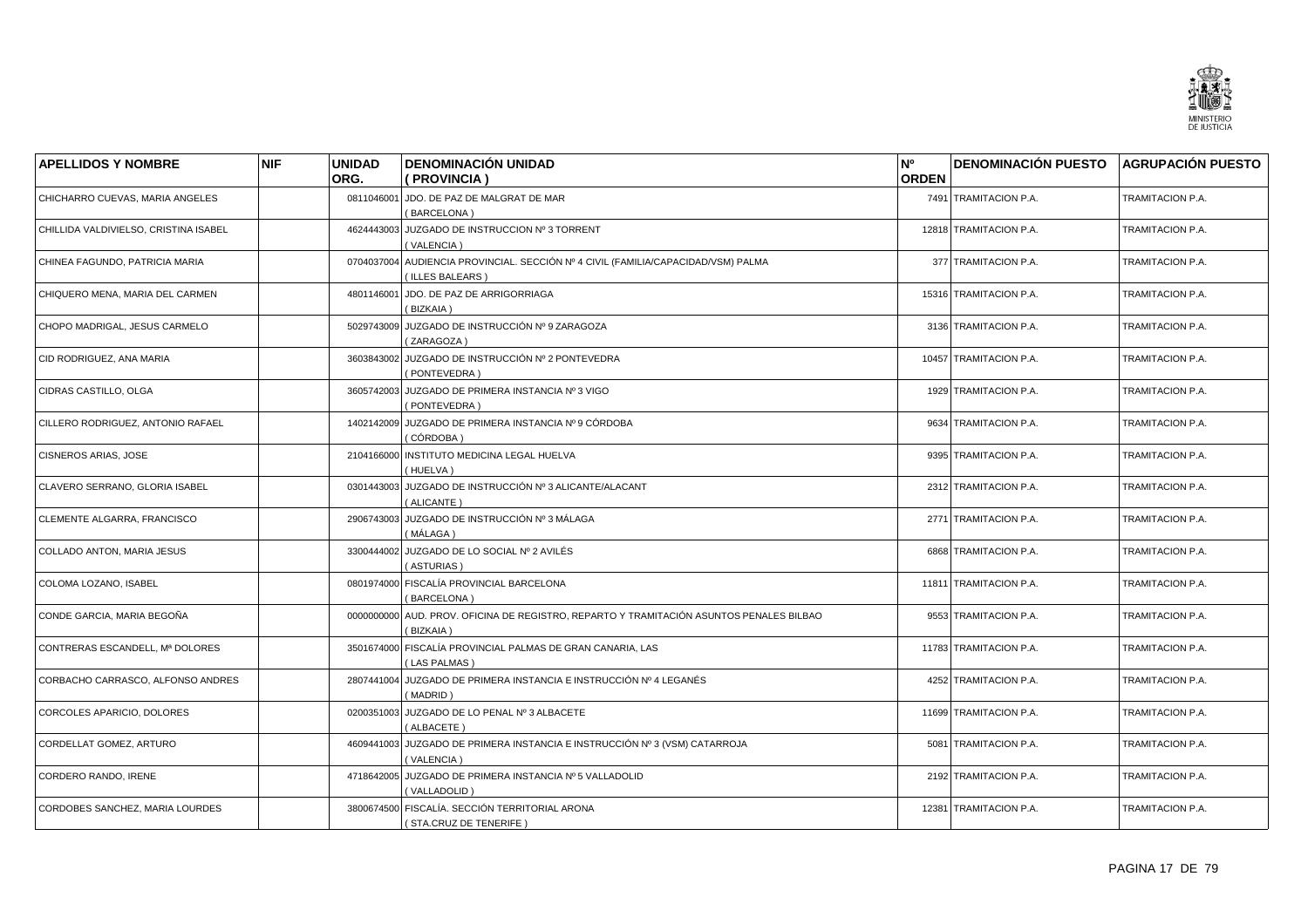

| <b>APELLIDOS Y NOMBRE</b>        | <b>NIF</b> | <b>UNIDAD</b> | <b>DENOMINACIÓN UNIDAD</b>                                                    | N°           | <b>DENOMINACIÓN PUESTO AGRUPACIÓN PUESTO</b> |                       |
|----------------------------------|------------|---------------|-------------------------------------------------------------------------------|--------------|----------------------------------------------|-----------------------|
|                                  |            | ORG.          | (PROVINCIA)                                                                   | <b>ORDEN</b> |                                              |                       |
| CORELLA FERNANDEZ, GLORIA YASMIN |            |               | 4624442006 JUZGADO DE PRIMERA INSTANCIA Nº 6 TORRENT<br>(VALENCIA)            |              | 13375 TRAMITACION P.A.                       | TRAMITACION P.A.      |
| CORRAL RODRIGUEZ, AURORA MARIA   |            | 1503642001    | JUZGADO DE PRIMERA INSTANCIA Nº 1 FERROL<br>( A CORUÑA )                      |              | 11728 TRAMITACION P.A.                       | TRAMITACION P.A.      |
| CORRALES CARRASCOSA, SILVIA      |            |               | 2906745005 JUZGADO DE LO CONTENCIOSO-ADMINISTRATIVO Nº 5 MÁLAGA<br>(MÁLAGA)   |              | 10551 TRAMITACION P.A.                       | TRAMITACION P.A.      |
| CORRALES GONZÁLEZ, SILVIA        |            | 1101266000    | INSTITUTO MEDICINA LEGAL CÁDIZ<br>( CÁDIZ )                                   |              | 9388 TRAMITACION P.A.                        | TRAMITACION P.A.      |
| CORREDERAS RAMIREZ, CONCEPCION   |            |               | 1402104200 SECRETARÍA AUDIENCIA PROVINCIAL CÓRDOBA<br>(CÓRDOBA)               |              | 495 TRAMITACION P.A.                         | TRAMITACION P.A.      |
| CORTES NIETO, CARMEN MARIA       |            |               | 4625047005 JUZGADO DE LO MERCANTIL Nº 5 VALÈNCIA<br>(VALENCIA)                |              | 14753 TRAMITACION P.A.                       | TRAMITACION P.A.      |
| CORTES PAJARES, ANGEL            |            | 2807943023    | JUZGADO DE INSTRUCCIÓN Nº 23 MADRID<br>(MADRID)                               |              | 2669 TRAMITACION P.A.                        | TRAMITACION P.A.      |
| CORTES PALACIOS, ANTONIA MARIA   |            |               | 2104142003 JUZGADO DE PRIMERA INSTANCIA Nº 3 HUELVA<br>(HUELVA)               |              | 1594 TRAMITACION P.A.                        | TRAMITACION P.A.      |
| CORTES VARGAS, DOLORES           |            | 2905100061    | SERVICIO COMÚN PARTIDO JUDICIAL ESTEPONA<br>( MÁLAGA )                        |              | 9377 TRAMITACION P.A.                        | TRAMITACION P.A.      |
| CORVILLO CORVILLO, ANGELA MARIA  |            | 1402144001    | JUZGADO DE LO SOCIAL Nº 1 CÓRDOBA<br>(CÓRDOBA)                                |              | 6598 TRAMITACION P.A.                        | TRAMITACION P.A.      |
| COTANO RUBIO, ROSA ANA           |            | 3300441005    | JUZGADO DE PRIMERA INSTANCIA E INSTRUCCIÓN Nº 5 (VSM) AVILÉS<br>(ASTURIAS)    |              | 4521 TRAMITACION P.A.                        | TRAMITACION P.A.      |
| COZAR MEDEL, MARIA JOSE          |            |               | 2906743009 JUZGADO DE INSTRUCCIÓN Nº 9 MÁLAGA<br>(MÁLAGA)                     |              | 2789 TRAMITACION P.A.                        | TRAMITACION P.A.      |
| CRESPO COLLADA, MARIA LUISA      |            | 2807943007    | JUZGADO DE INSTRUCCIÓN Nº 7 MADRID<br>(MADRID)                                |              | 2621 TRAMITACION P.A.                        | TRAMITACION P.A.      |
| CRIADO DEL RIO, MARIA PALOMA     |            | 5029700231    | SERVICIO COMÚN DE NOTIFICACIONES Y EMBARGOS ZARAGOZA<br>(ZARAGOZA)            |              | 1142 TRAMITACION P.A.                        | TRAMITACION P.A.      |
| CRUCEIRA REINA, MILAGROSA        |            |               | 1101247002 JUZGADO DE LO MERCANTIL Nº 2 CÁDIZ<br>( CÁDIZ )                    |              | 14747 TRAMITACION P.A.                       | TRAMITACION P.A.      |
| CRUZ ALEGRE, MARIA LOURDES       |            | 2807944044    | JUZGADO DE LO SOCIAL Nº 44 MADRID<br>(MADRID)                                 |              | 14690 TRAMITACION P.A.                       | TRAMITACION P.A.      |
| CRUZ GUZMAN, JOSE                |            |               | 4109174000 FISCALÍA PROVINCIAL SEVILLA<br>(SEVILLA)                           |              | 11753 TRAMITACION P.A. (GU)                  | TRAMITACION P.A. (GU) |
| CRUZ PEREZ, DOLORES MARIA        |            | 1204043004    | JUZGADO DE INSTRUCCIÓN Nº 4 CASTELLÓ DE LA PLANA<br>(CASTELLÓN)               |              | 2526 TRAMITACION P.A.                        | TRAMITACION P.A.      |
| CRUZ SANCHEZ, MARIA ANGELES      |            |               | 4624483101 SERVICIO COMUN PROCESAL DE ASUNTOS GENERALES TORRENT<br>(VALENCIA) |              | 14080 TRAMITACION P.A.                       | TRAMITACION P.A.      |
| <b>CUARTERO MARTINEZ, NOELIA</b> |            |               | 5029761001 REGISTRO CIVIL Nº 1 ZARAGOZA<br>(ZARAGOZA)                         |              | 989 TRAMITACION P.A.                         | TRAMITACION P.A.      |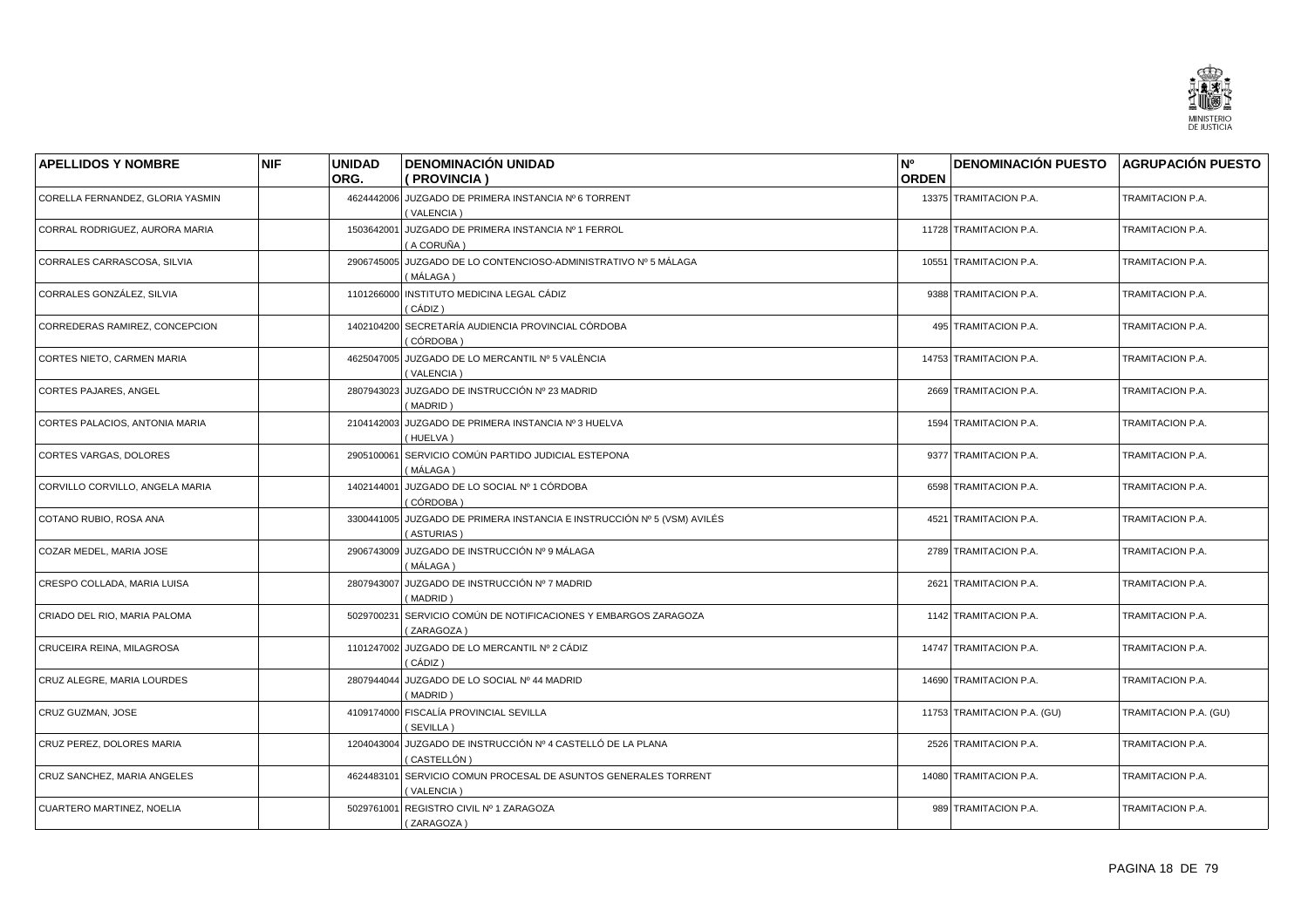

| <b>APELLIDOS Y NOMBRE</b>       | <b>NIF</b> | <b>UNIDAD</b> | <b>DENOMINACIÓN UNIDAD</b>                                                                               | N°           | <b>DENOMINACIÓN PUESTO</b>                 | <b>AGRUPACIÓN PUESTO</b>             |
|---------------------------------|------------|---------------|----------------------------------------------------------------------------------------------------------|--------------|--------------------------------------------|--------------------------------------|
|                                 |            | ORG.          | (PROVINCIA)                                                                                              | <b>ORDEN</b> |                                            |                                      |
| CUBEIRO CACHEIRO, SONIA         |            | 1503042001    | JUZGADO DE PRIMERA INSTANCIA Nº 1 CORUÑA, A<br>(A CORUÑA)                                                |              | 1519 TRAMITACION P.A.                      | TRAMITACION P.A.                     |
| CUENCA MURCIA, JOSEFA MARIA     |            | 0490283101    | SERVICIO COMÚN GENERAL EJIDO, EL<br>(ALMERÍA)                                                            |              | 14236 TRAMITACIÓN P.A.                     | TRAMITACION P.A.                     |
| CUENCA MURCIA, MARIA DEL MAR    |            | 0490283101    | SERVICIO COMÚN GENERAL EJIDO, EL<br>( ALMERÍA )                                                          |              | 14236 TRAMITACIÓN P.A.                     | TRAMITACION P.A.                     |
| CUESTA HIDALGO, MARIA BEGOÑA    |            |               | 3907544005 JUZGADO DE LO SOCIAL Nº 5 SANTANDER<br>(CANTABRIA)                                            |              | 10902 TRAMITACION P.A.                     | TRAMITACION P.A.                     |
| CUESTA RODRIGUEZ, ANA ISABEL    |            | 0905900230    | SECCIÓN EJECUCIONES PENAL (SERVICIO COMÚN DE EJECUCIONES) BURGOS<br>(BURGOS)                             |              | 13075 TRAMITACION P.A. (GU)                | TRAMITACION P.A. (GU)                |
| CULLELL MURO, CRISTINA          |            | 1808743007    | JUZGADO DE INSTRUCCIÓN Nº 7 GRANADA<br>(GRANADA)                                                         |              | 2585 TRAMITACION P.A.                      | TRAMITACION P.A.                     |
| CUÑADO RUBIO, MARÍA             |            | 2805804160    | OFICINA DECANATO FUENLABRADA<br>MADRID                                                                   |              | 4219 TRAMITACION P.A.                      | TRAMITACION P.A.                     |
| <b>CUQUEJO PENIN, SIRA</b>      |            | 3202441001    | JUZGADO DE PRIMERA INSTANCIA E INSTRUCCIÓN Nº 1 CELANOVA<br>(OURENSE)                                    |              | 4491 TRAMITACION P.A.                      | TRAMITACION P.A.                     |
| CURIEL AGUADO, JOSE MARIA       |            | 3412081000    | UNIDADES PROCESALES DE APOYO DIRECTO PALENCIA<br>(PALENCIA)                                              |              | 14277 TRAMITACION P.A. PENAL               | TRAMITACION P.A. PENAL               |
| DASI PARRA, ROSA ANA            |            | 4625045002    | JUZGADO DE LO CONTENCIOSO-ADMINISTRATIVO Nº 2 VALÈNCIA<br>(VALENCIA)                                     |              | 5592 TRAMITACION P.A.                      | TRAMITACION P.A.                     |
| DE ALBA PLAZA, JULIA            |            | 3412081000    | UNIDADES PROCESALES DE APOYO DIRECTO PALENCIA<br>(PALENCIA)                                              |              | 14273 TRAMITACION P.A.<br>ORG.COLEGIADO AP | TRAMITACION P.A.<br>ORG.COLEGIADO AP |
| DE ANDRES RUIZ, MARIA JULIA     |            | 3908741005    | JUZGADO DE PRIMERA INSTANCIA E INSTRUCCIÓN Nº 5 (VSM) TORRELAVEGA<br>(CANTABRIA)                         |              | 4819 TRAMITACION P.A.                      | TRAMITACION P.A.                     |
| DE ARTAZA MONTERO, MARIA TERESA |            | 1503074000    | FISCALÍA PROVINCIAL CORUÑA. A<br>( A CORUÑA )                                                            |              | 11856 TRAMITACION P.A. (GU)                | TRAMITACION P.A. (GU)                |
| DE FELIPE MORALES, MAGDALENA    |            |               | 3501631000 TRIBUNAL SUPERIOR DE JUSTICIA. SALA CIVIL Y PENAL PALMAS DE GRAN CANARIA, LAS<br>(LAS PALMAS) |              | 245 TRAMITACION P.A.                       | TRAMITACION P.A.                     |
| DE LA CRUZ GAGO, ANA ISABEL     |            |               | 4802034000 TRIBUNAL SUPERIOR DE JUSTICIA. SALA DE LO SOCIAL BILBAO<br>(BIZKAIA)                          |              | 303 TRAMITACION P.A.                       | TRAMITACION P.A.                     |
| DE LA CUEVA VALLINA, PAULA      |            | 2800642003    | JUZGADO DE PRIMERA INSTANCIA Nº 3 ALCOBENDAS<br>(MADRID)                                                 |              | 12312 TRAMITACION P.A.                     | TRAMITACION P.A.                     |
| DE LA FE GONZALEZ, GUSTAVO      |            | 3501674000    | FISCALÍA PROVINCIAL PALMAS DE GRAN CANARIA, LAS<br>(LAS PALMAS)                                          |              | 11783 TRAMITACION P.A.                     | TRAMITACION P.A.                     |
| DE LA FUENTE GONZALEZ, ALICIA   |            | 2807910200    | SECRETARIA DE GOBIERNO. TRIBUNAL SUPREMO MADRID<br>(MADRID)                                              |              | 9113 TRAMITACION P.A.                      | TRAMITACION P.A.                     |
| DE LA HABA MORALES, ANA MARIA   |            |               | 0801974000 FISCALÍA PROVINCIAL BARCELONA<br>(BARCELONA)                                                  |              | 11811 TRAMITACION P.A.                     | TRAMITACION P.A.                     |
| DE LA MANO ALVAREZ. FATIMA      |            | 3302445001    | JUZGADO DE LO CONTENCIOSO-ADMINISTRATIVO Nº 1 GIJÓN<br>(ASTURIAS)                                        |              | 5502 TRAMITACION P.A.                      | <b>TRAMITACION P.A.</b>              |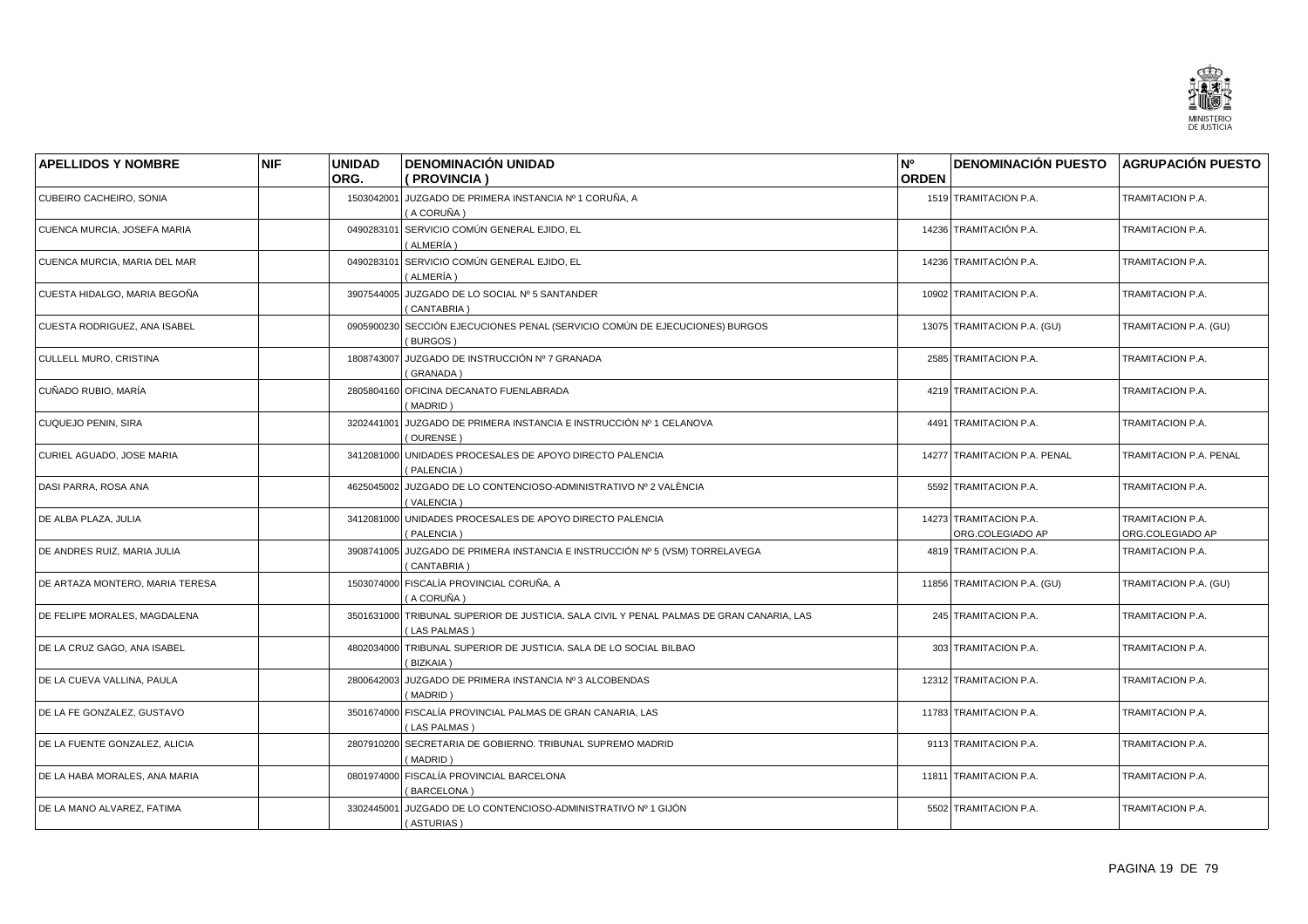![](_page_19_Picture_0.jpeg)

| <b>APELLIDOS Y NOMBRE</b>         | <b>NIF</b> | <b>UNIDAD</b> | <b>DENOMINACIÓN UNIDAD</b>                                                                               | N°           | <b>DENOMINACIÓN PUESTO AGRUPACIÓN PUESTO</b> |                                      |
|-----------------------------------|------------|---------------|----------------------------------------------------------------------------------------------------------|--------------|----------------------------------------------|--------------------------------------|
|                                   |            | ORG.          | ( PROVINCIA )                                                                                            | <b>ORDEN</b> |                                              |                                      |
| DE LA RED MONTES, MARTA           |            |               | 4718642005 JUZGADO DE PRIMERA INSTANCIA Nº 5 VALLADOLID<br>(VALLADOLID)                                  |              | 2192 TRAMITACION P.A.                        | TRAMITACION P.A.                     |
| DE LLANO SANCHEZ, JOSEFA TERESA   |            |               | 0501904160 OFICINA DECANATO ÁVILA<br>(ÁVILA )                                                            |              | 3269 TRAMITACION P.A.                        | TRAMITACION P.A.                     |
| DE LOS BUEIS CEÑA, VANESA         |            |               | 4718642012 JUZGADO DE PRIMERA INSTANCIA Nº 12 VALLADOLID<br>(VALLADOLID)                                 |              | 9643 TRAMITACION P.A.                        | TRAMITACION P.A.                     |
| DE LUCAS MARTINEZ, LUIS MARIA     |            |               | 2807933000 TRIBUNAL SUPERIOR DE JUSTICIA. SALA CONTENCIOSO-ADMINISTRATIVO MADRID<br>(MADRID)             |              | 203 TRAMITACION P.A.                         | TRAMITACION P.A.                     |
| DE PABLO GARCIA, BEATRIZ CELIA    |            |               | 2807902020 AUD. NACIONAL SERVICIO COMÚN DE REGISTRO, REPARTO DIGITALIZACIÓN Y ARCHIVO MADRID<br>(MADRID) |              | 13653 TRAMITACION P.A.                       | TRAMITACION P.A.                     |
| DE PEDRO TAMAYO, MARTA            |            | 4802033000    | TRIBUNAL SUPERIOR DE JUSTICIA. SALA CONTENCIOSO-ADMINISTRATIVO BILBAO<br>(BIZKAIA)                       |              | 300 TRAMITACION P.A.                         | TRAMITACION P.A.                     |
| DEL CURA CASTELLÓ, JESÚS RAFAEL   |            | 2807943021    | JUZGADO DE INSTRUCCIÓN Nº 21 MADRID<br>(MADRID)                                                          |              | 2663 TRAMITACION P.A.                        | TRAMITACION P.A.                     |
| DEL VALLE IRIBAS, JESUS           |            |               | 1101244003 JUZGADO DE LO SOCIAL Nº 3 CÁDIZ<br>( CÁDIZ )                                                  |              | 6579 TRAMITACION P.A.                        | TRAMITACION P.A.                     |
| DELAS LABRADOR, JOSE GABRIEL      |            | 0000000000    | UNIDADES PROCESALES DE APOYO DIRECTO LEÓN<br>( LEÓN )                                                    |              | 13567 TRAMITACION P.A. PENAL                 | TRAMITACION P.A. PENAL               |
| DELGADO ALCARRAZO, ALICIA         |            |               | 4109142029 JUZGADO DE PRIMERA INSTANCIA Nº 29 SEVILLA<br>(SEVILLA)                                       |              | 14397 TRAMITACION P.A.                       | TRAMITACION P.A.                     |
| DELGADO BERZOSA, NURIA            |            | 4314845001    | JUZGADO DE LO CONTENCIOSO-ADMINISTRATIVO Nº 1 TARRAGONA<br>(TARRAGONA)                                   |              | 5574 TRAMITACION P.A.                        | TRAMITACION P.A.                     |
| DELGADO DE LA RIVA, MARIA DEL VAL |            | 2800543003    | JUZGADO DE INSTRUCCIÓN Nº 3 ALCALÁ DE HENARES<br>(MADRID)                                                |              | 11412 TRAMITACION P.A.                       | TRAMITACION P.A.                     |
| DELGADO DOMINGUEZ, MARTA ISABEL   |            |               | 2909141002 JUZGADO DE PRIMERA INSTANCIA E INSTRUCCIÓN Nº 2 (VSM) TORROX<br>(MÁLAGA)                      |              | 4375 TRAMITACION P.A.                        | TRAMITACION P.A.                     |
| DELGADO RODRIGUEZ, CARLOS         |            |               | 3803837003 AUDIENCIA PROVINCIAL. SECCIÓN Nº 3 CIVIL SANTA CRUZ DE TENERIFE<br>(STA.CRUZ DE TENERIFE)     |              | 731 TRAMITACION P.A.                         | TRAMITACION P.A.                     |
| DELGADO SALCEDO, ROSA MARIA       |            |               | 2906742018 JUZGADO DE PRIMERA INSTANCIA Nº 18 MÁLAGA<br>(MÁLAGA)                                         |              | 12052 TRAMITACION P.A.                       | TRAMITACION P.A.                     |
| DIAZ AGUERA, MARIA DOLORES        |            | 4109104160    | JUZGADO DECANO SEVILLA<br>(SEVILLA)                                                                      |              | 1119 TRAMITACION P.A.                        | TRAMITACION P.A.                     |
| DIAZ ALACID, MARIA DOLORES        |            |               | 3002741006 JUZGADO DE PRIMERA INSTANCIA E INSTRUCCIÓN Nº 6 MOLINA DE SEGURA<br>(MURCIA)                  |              | 11548 TRAMITACION P.A.                       | TRAMITACION P.A.                     |
| DIAZ CALLEJAS, JUAN RAFAEL        |            | 0000000000    | UNIDADES PROCESALES DE APOYO DIRECTO MURCIA<br>(MURCIA)                                                  |              | 13021 TRAMITACION P.A. INSTRUCCION<br>(GU)   | TRAMITACION P.A.<br>INSTRUCCIÓN (GU) |
| DIAZ CASADO, REMEDIOS             |            |               | 2990142005 JUZGADO DE PRIMERA INSTANCIA Nº 5 TORREMOLINOS<br>( MÁLAGA )                                  |              | 9666 TRAMITACION P.A.                        | TRAMITACION P.A.                     |
| DIAZ CHUECA, MAXIMO               |            |               | 2807943009 JUZGADO DE INSTRUCCIÓN Nº 9 MADRID<br>(MADRID)                                                |              | 2627 TRAMITACION P.A.                        | TRAMITACION P.A.                     |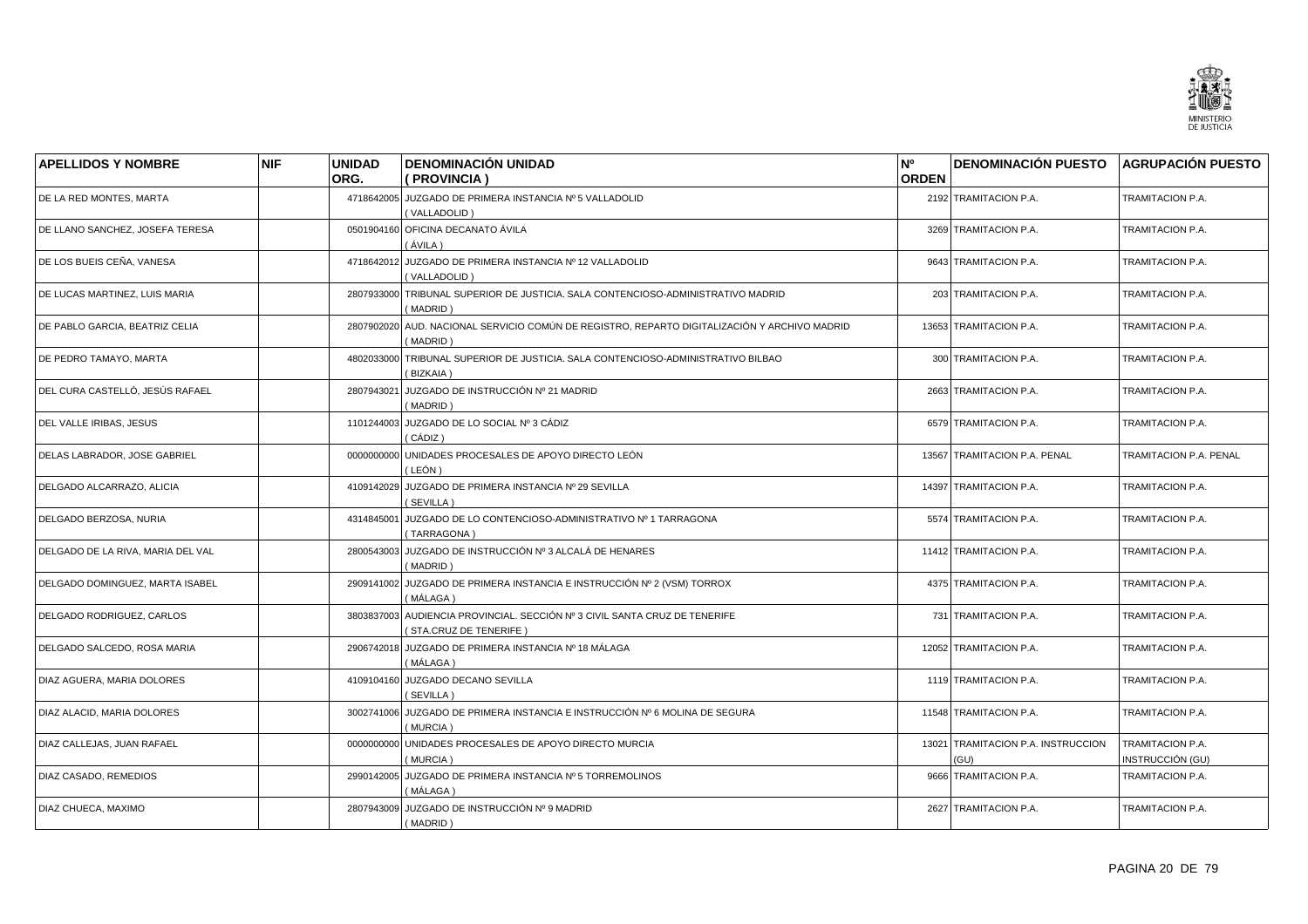![](_page_20_Picture_0.jpeg)

| <b>APELLIDOS Y NOMBRE</b>           | <b>NIF</b> | <b>UNIDAD</b><br>ORG. | <b>DENOMINACIÓN UNIDAD</b><br>( PROVINCIA )                                             | N°<br><b>ORDEN</b> | <b>DENOMINACIÓN PUESTO</b>                        | <b>AGRUPACIÓN PUESTO</b>                    |
|-------------------------------------|------------|-----------------------|-----------------------------------------------------------------------------------------|--------------------|---------------------------------------------------|---------------------------------------------|
| DIAZ CLIMENT, SONIA CARMEN          |            |                       | 0301447002 JUZGADO DE LO MERCANTIL Nº 2 (MARCA COMUNIT.) ALICANTE/ALACANT<br>(ALICANTE) |                    | 10956 TRAMITACION P.A.                            | TRAMITACION P.A.                            |
| DIAZ GARCIA, JUAN LUIS              |            | 2807933000            | TRIBUNAL SUPERIOR DE JUSTICIA. SALA CONTENCIOSO-ADMINISTRATIVO MADRID<br>(MADRID)       |                    | 203 TRAMITACION P.A.                              | TRAMITACION P.A.                            |
| DIAZ GARCIA, MAITE                  |            | 1702300000            | SERVICIO COMÚN PROCESAL GENERAL BLANES<br>(GIRONA)                                      |                    | 14197 TRAMITACION P.A. (GU)                       | TRAMITACION P.A. (GU)                       |
| DIAZ GARCIA, SUSANA                 |            | 4516844004            | JUZGADO DE LO SOCIAL Nº 4 TOLEDO<br>(TOLEDO)                                            |                    | 15716 TRAMITACIÓN P.A.                            | TRAMITACION P.A.                            |
| DIAZ GASPARIÑO, MARIA ANGELES       |            |                       | 2807927005 JUZGADO CENTRAL DE INSTRUCCIÓN Nº 5 MADRID<br>(MADRID)                       |                    | 50 TRAMITACION P.A.                               | TRAMITACION P.A.                            |
| DIAZ GONZALEZ, DANIEL               |            | 1003700040            | SECCIÓN OTROS SERVICIOS (SERVICIO COMÚN GENERAL) CÁCERES<br>(CÁCERES)                   |                    | 12862 TRAMITACION P.A. EQUIPO DE<br>APOYO         | TRAMITACION P.A. EQUIPO DE<br>APOYO         |
| DIAZ GONZALEZ, MARIA ANTONIA        |            | 3304442004            | JUZGADO DE PRIMERA INSTANCIA Nº 4 OVIEDO<br>(ASTURIAS)                                  |                    | 1854 TRAMITACION P.A.                             | TRAMITACION P.A.                            |
| DIAZ MARTINEZ, MARIA TERESA         |            | 0309082101            | UNIDADES PROCESALES DE APOYO DIRECTO JDO PAZ DE MUTXAMEL MUTXAMEL<br>(ALICANTE)         |                    | 14884 TRAMITACION P.A.                            | TRAMITACION P.A.                            |
| DIAZ RUBIALES, JOSE MANUEL          |            | 4109143012            | JUZGADO DE INSTRUCCIÓN Nº 12 SEVILLA<br>(SEVILLA)                                       |                    | 2966 TRAMITACION P.A.                             | TRAMITACION P.A.                            |
| DÍAZ QUINTAS, MARÍA MERCEDES        |            | 2702842003            | JUZGADO DE PRIMERA INSTANCIA Nº 3 (REG. CIVIL) LUGO<br>(LUGO)                           |                    | 11426 TRAMITACION P.A.                            | TRAMITACION P.A.                            |
| DIEGO LOPEZ, AMADO ANGEL            |            | 3412000230            | SECCIÓN EJECUCIONES PENAL (SERVICIO COMÚN DE EJECUCIONES) PALENCIA<br>(PALENCIA)        |                    | 14255 TRAMITACION P.A. (GU)                       | TRAMITACION P.A. (GU)                       |
| DIEZ CANO, JOSE IGNACIO             |            | 3412000040            | SECCIÓN OTROS SERVICIOS (SERVICIO COMÚN GENERAL) PALENCIA<br>(PALENCIA)                 |                    | 14261 TRAMITACION P.A.ATENCION AL<br>PUBLICO (DE) | TRAMITACION P.A.ATENCION<br>AL PUBLICO (DE) |
| DIEZ FERNANDEZ, YOLANDA             |            | 4802043001            | JUZGADO DE INSTRUCCIÓN Nº 1 BILBAO<br>(BIZKAIA)                                         |                    | 3082 TRAMITACION P.A.                             | TRAMITACION P.A.                            |
| DIEZ MARTINEZ, MARIA DEL MAR        |            | 2608945002            | JUZGADO DE LO CONTENCIOSO-ADMINISTRATIVO Nº 2 LOGROÑO<br>(LA RIOJA)                     |                    | 11503 TRAMITACION P.A.                            | TRAMITACION P.A.                            |
| DIEZ MORALES, MANUELA               |            | 4718642009            | JUZGADO DE PRIMERA INSTANCIA Nº 9 VALLADOLID<br>(VALLADOLID)                            |                    | 2204 TRAMITACION P.A.                             | TRAMITACION P.A.                            |
| DOMENECH CAMPOS, MARIA CARMEN       |            | 4625037005            | AUDIENCIA PROVINCIAL. SECCIÓN Nº 5 PENAL VALÈNCIA<br>(VALENCIA)                         |                    | 824 TRAMITACION P.A.                              | TRAMITACION P.A.                            |
| DOMINGUEZ BUSTILLO, MARIA JOSE      |            | 1102042001            | JUZGADO DE PRIMERA INSTANCIA Nº 1 JEREZ DE LA FRONTERA<br>( CÁDIZ )                     |                    | 3214 TRAMITACION P.A.                             | TRAMITACION P.A.                            |
| DOMINGUEZ CANO, JOSEFA              |            | 2906744003            | JUZGADO DE LO SOCIAL Nº 3 MÁLAGA<br>(MÁLAGA )                                           |                    | 6802 TRAMITACION P.A.                             | TRAMITACION P.A.                            |
| DOMINGUEZ MARTIN, MARIA DE LA CINTA |            |                       | 2104142007 JUZGADO DE PRIMERA INSTANCIA Nº 7 (FAMILIA) HUELVA<br>(HUELVA)               |                    | 12570 TRAMITACION P.A.                            | TRAMITACION P.A.                            |
| DOMINGUEZ RODRIGUEZ, MARIA JESUS    |            | 5029742022            | JUZGADO DE PRIMERA INSTANCIA Nº 22 ZARAGOZA<br>(ZARAGOZA)                               |                    | 14400 TRAMITACION P.A.                            | <b>TRAMITACION P.A.</b>                     |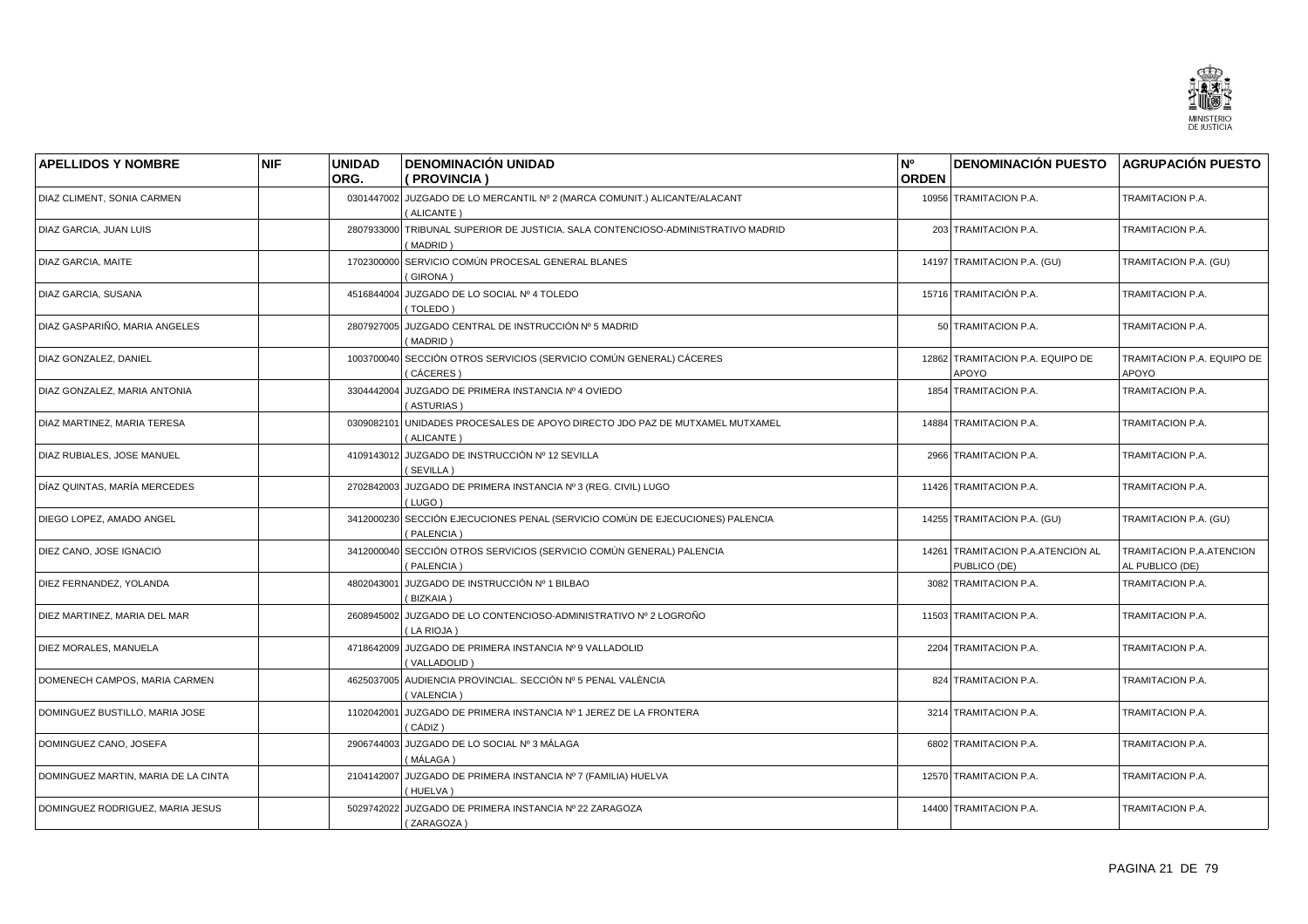![](_page_21_Picture_0.jpeg)

| <b>APELLIDOS Y NOMBRE</b>            | <b>NIF</b> | <b>UNIDAD</b><br>ORG. | <b>DENOMINACIÓN UNIDAD</b><br>(PROVINCIA)                                                  | N°<br><b>ORDEN</b> | <b>DENOMINACIÓN PUESTO</b>    | <b>AGRUPACIÓN PUESTO</b> |
|--------------------------------------|------------|-----------------------|--------------------------------------------------------------------------------------------|--------------------|-------------------------------|--------------------------|
| DOMÍNGUEZ ANTONAYA, MARÍA CONCEPCIÓN |            | 2808041003            | JUZGADO DE PRIMERA INSTANCIA E INSTRUCCIÓN Nº 3 MAJADAHONDA<br>(MADRID)                    |                    | 4272 TRAMITACION P.A.         | TRAMITACION P.A.         |
| EIRIN SOBRAL, MARIA AIDA             |            | 3603842004            | JUZGADO DE PRIMERA INSTANCIA Nº 4 (REG. CIVIL) PONTEVEDRA<br>PONTEVEDRA)                   |                    | 10451 TRAMITACION P.A.        | TRAMITACION P.A.         |
| ELICHE MORENO, JOSE MARIA            |            | 2305042006            | JUZGADO DE PRIMERA INSTANCIA Nº 6 (FAMILIA) JAÉN<br>( JAÉN )                               |                    | 12043 TRAMITACION P.A.        | TRAMITACION P.A.         |
| ELKAIM LEVY, RAQUEL                  |            |                       | 2807937014 AUDIENCIA PROVINCIAL. SECCIÓN Nº 14 CIVIL MADRID<br>(MADRID)                    |                    | 592 TRAMITACION P.A.          | TRAMITACION P.A.         |
| EMALDIA DE LA FUENTE, JOSE LUIS      |            | 2906761001            | REGISTRO CIVIL Nº 1 MÁLAGA<br>(MÁLAGA)                                                     |                    | 971 TRAMITACION P.A.          | TRAMITACION P.A.         |
| ENSEÑAT GARCIA, NURIA                |            | 2807933000            | TRIBUNAL SUPERIOR DE JUSTICIA. SALA CONTENCIOSO-ADMINISTRATIVO MADRID<br>MADRID)           |                    | 203 TRAMITACION P.A.          | TRAMITACION P.A.         |
| ERDOZAIN MERINO, EUGENIO             |            | 1102048001            | JUZGADO DE VIOLENCIA SOBRE LA MUJER Nº 1 JEREZ DE LA FRONTERA<br>( CÁDIZ )                 |                    | 11618 TRAMITACION P.A.        | TRAMITACION P.A.         |
| ERVITI LARREA, GARBIÑE               |            | 3120145003            | JUZGADO DE LO CONTENCIOSO-ADMINISTRATIVO Nº 3 PAMPLONA/IRUÑA<br>(NAVARRA)                  |                    | 5481 TRAMITACION P.A.         | TRAMITACION P.A.         |
| ESCARIO ALMERGE, MARIA PILAR         |            | 5029743001            | JUZGADO DE INSTRUCCIÓN Nº 1 ZARAGOZA<br>(ZARAGOZA)                                         |                    | 3112 TRAMITACION P.A.         | TRAMITACION P.A.         |
| ESCOBAR GOLDEROS, MARIA TERESA       |            | 4625047005            | JUZGADO DE LO MERCANTIL Nº 5 VALÈNCIA<br>(VALENCIA)                                        |                    | 14753 TRAMITACION P.A.        | TRAMITACION P.A.         |
| ESCOLASTICO RIVERA, MARIA CARMEN     |            | 0704042012            | JUZGADO DE PRIMERA INSTANCIA Nº 12 (FAMILIA) PALMA<br>(ILLES BALEARS)                      |                    | 1246 TRAMITACION P.A.         | TRAMITACION P.A.         |
| ESCRIBANO MARTINEZ, JUAN ALFONSO     |            |                       | 2809204160 OFICINA DECANATO MÓSTOLES<br>MADRID)                                            |                    | 1061 TRAMITACION P.A.         | TRAMITACION P.A.         |
| ESPEJA MUÑOZ, JAVIER                 |            |                       | 2801441003 JUZGADO DE PRIMERA INSTANCIA E INSTRUCCIÓN Nº 3 ARGANDA DEL REY<br>MADRID)      |                    | 4162 TRAMITACION P.A.         | TRAMITACION P.A.         |
| ESPIN EGEA, JUAN FRANCISCO           |            | 0000000000            | UNIDADES PROCESALES DE APOYO DIRECTO MURCIA<br>(MURCIA)                                    |                    | 13022 TRAMITACION P.A. SOCIAL | TRAMITACION P.A. SOCIAL  |
| ESPINOSA BERNALDEZ, MARIA TERESA     |            |                       | 4100441002 JUZGADO DE PRIMERA INSTANCIA E INSTRUCCIÓN Nº 2 ALCALÁ DE GUADAÍRA<br>(SEVILLA) |                    | 4843 TRAMITACION P.A.         | TRAMITACION P.A.         |
| ESPORRÍN MARTINEZ, GUILLERMO         |            | 2212537001            | AUDIENCIA PROVINCIAL. SECCIÓN Nº 1 CIVIL Y PENAL (VSM) HUESCA<br>(HUESCA)                  |                    | 531 TRAMITACION P.A.          | TRAMITACION P.A.         |
| ESTEBAN BUIZA, ALFONSO               |            | 4109143014            | JUZGADO DE INSTRUCCIÓN Nº 14 SEVILLA<br>(SEVILLA)                                          |                    | 2972 TRAMITACION P.A.         | TRAMITACION P.A.         |
| ESTEBAN CORTADA, MARIA ROSA          |            | 0000000000            | SERVICIO COMÚN DE NOTIFICACIONES Y EMBARGOS BARCELONA<br>(BARCELONA)                       |                    | 1013 TRAMITACION P.A.         | TRAMITACION P.A.         |
| ESTEBAN LOPEZ, MARIA DEL CARMEN      |            |                       | 2807914000 TRIBUNAL SUPREMO SALA CUARTA DE LO SOCIAL MADRID<br>(MADRID)                    |                    | 9128 TRAMITACION P.A.         | TRAMITACION P.A.         |
| ESTEVEZ MONDEJAR, JUAN               |            | 0501941001            | JUZGADO DE PRIMERA INSTANCIA E INSTRUCCIÓN Nº 1 (MERCANTIL) ÁVILA<br>(ÁVILA)               |                    | 3256 TRAMITACION P.A.         | TRAMITACION P.A.         |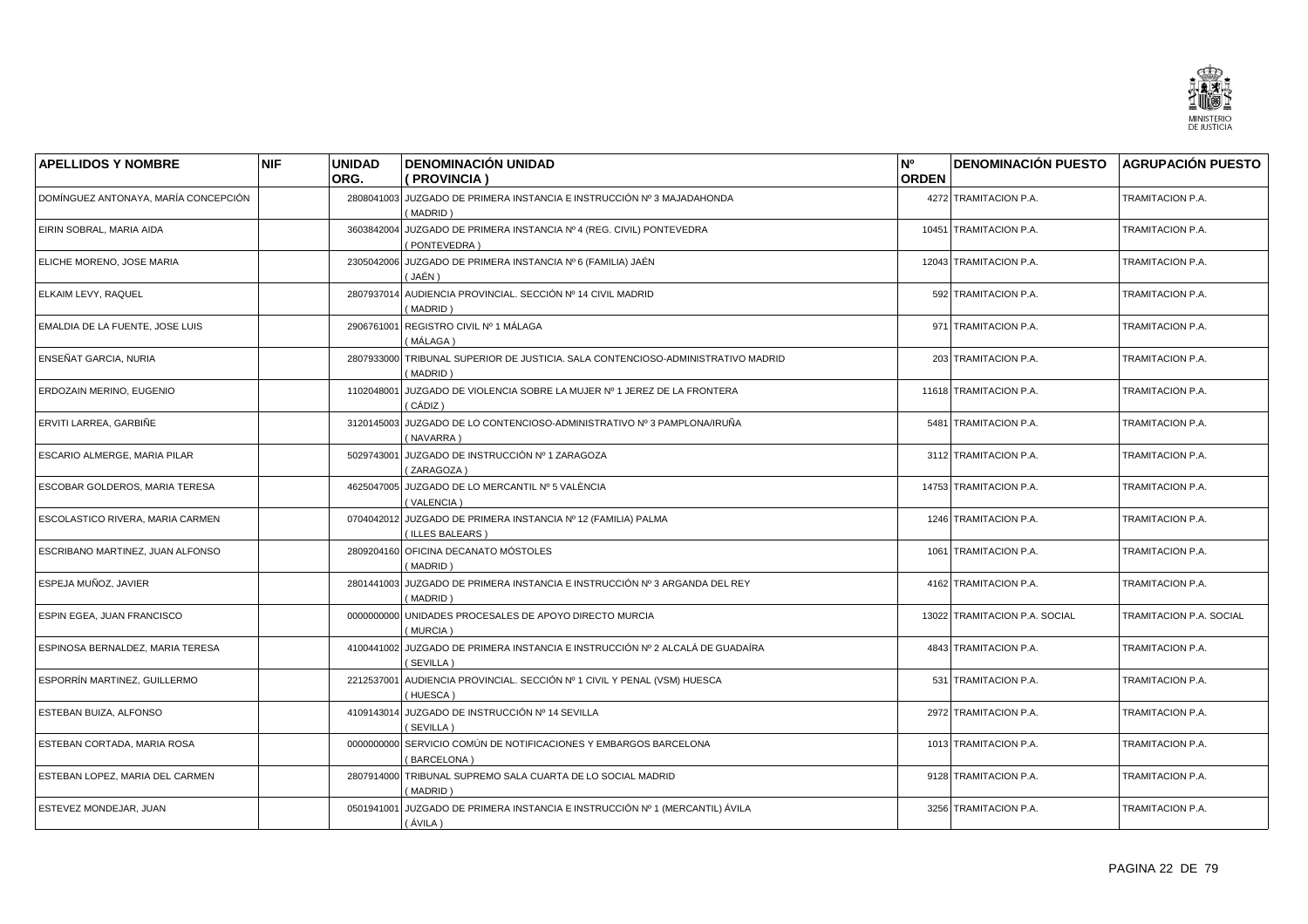![](_page_22_Picture_0.jpeg)

| <b>APELLIDOS Y NOMBRE</b>              | <b>NIF</b> | <b>UNIDAD</b> | <b>DENOMINACIÓN UNIDAD</b>                                                                | N°           | <b>DENOMINACIÓN PUESTO AGRUPACIÓN PUESTO</b> |                                     |
|----------------------------------------|------------|---------------|-------------------------------------------------------------------------------------------|--------------|----------------------------------------------|-------------------------------------|
|                                        |            | ORG.          | (PROVINCIA)                                                                               | <b>ORDEN</b> |                                              |                                     |
| ESTIVALEZ BAILERA, MARIA TERESA        |            |               | 5029743010 JUZGADO DE INSTRUCCIÓN Nº 10 ZARAGOZA<br>(ZARAGOZA)                            |              | 3139 TRAMITACION P.A.                        | TRAMITACION P.A.                    |
| EUSEBIO VILLEN, JOSE MANUEL            |            | 1814741001    | JUZGADO DE PRIMERA INSTANCIA E INSTRUCCIÓN Nº 1 (VSM) ÓRGIVA<br>(GRANADA)                 |              | 3898 TRAMITACION P.A.                        | TRAMITACION P.A.                    |
| FAJARDO AGUILERA, MARIA ISABEL         |            |               | 1808742015 JUZGADO DE PRIMERA INSTANCIA Nº 15 GRANADA<br>(GRANADA)                        |              | 10740 TRAMITACION P.A.                       | TRAMITACION P.A.                    |
| FANDINO RODRIGUEZ, JOSE LUIS           |            |               | 3603837004 AUDIENCIA PROVINCIAL. SECCIÓN Nº 4 PENAL (VSM) PONTEVEDRA<br>(PONTEVEDRA)      |              | 709 TRAMITACION P.A.                         | TRAMITACION P.A.                    |
| FARIA GONZALEZ, LIDIA                  |            |               | 1507874400 FISCALÍA DE ÁREA SANTIAGO DE COMPOSTELA<br>(A CORUÑA)                          |              | 11858 TRAMITACION P.A. (GU)                  | TRAMITACION P.A. (GU)               |
| FARIÑA CARBALLO, ROBERTO               |            | 3605742004    | JUZGADO DE PRIMERA INSTANCIA Nº 4 VIGO<br>(PONTEVEDRA)                                    |              | 11962 TRAMITACION P.A.                       | TRAMITACION P.A.                    |
| FAZ OLIVENCIA, FRANCISCO               |            | 0490281101    | UNIDADES PROCESALES DE APOYO DIRECTO EJIDO, EL<br>(ALMERÍA)                               |              | 14231 TRAMITACION P.A. (GU)                  | TRAMITACION P.A. (GU)               |
| FEIJOO ZARRAQUIÑOS, LUISA              |            |               | 3603844003 JUZGADO DE LO SOCIAL Nº 3 PONTEVEDRA<br>(PONTEVEDRA)                           |              | 6913 TRAMITACION P.A.                        | TRAMITACION P.A.                    |
| FELIPE RUIZ, RITA MARIA                |            |               | 1402151006 JUZGADO PENAL Nº 6 CÓRDOBA<br>(CÓRDOBA)                                        |              | 12537 TRAMITACION P.A.                       | TRAMITACION P.A.                    |
| FERNANDEZ AGULLO, MARIA ELVIRA         |            | 0827948001    | JUZGADO DE VIOLENCIA SOBRE LA MUJER Nº 1 TERRASSA<br>(BARCELONA)                          |              | 12223 TRAMITACION P.A.                       | TRAMITACION P.A.                    |
| FERNANDEZ ALCAIDE, RAQUEL              |            | 2906751005    | JUZGADO DE LO PENAL Nº 5 MÁLAGA<br>(MÁLAGA)                                               |              | 6075 TRAMITACION P.A.                        | TRAMITACION P.A.                    |
| FERNANDEZ CAMIÑAS, MARIA LUISA         |            | 2702853001    | JUZGADO DE MENORES Nº 1 LUGO<br>(LUGO)                                                    |              | 7277 TRAMITACION P.A.                        | TRAMITACION P.A.                    |
| FERNANDEZ CARRASCO, ROSA MARIA         |            |               | 0401344004 JUZGADO DE LO SOCIAL Nº 4 ALMERÍA<br>( ALMERÍA )                               |              | 10887 TRAMITACION P.A.                       | TRAMITACION P.A.                    |
| FERNANDEZ CARRERA, JOSE ANTONIO        |            | 1101200061    | SERVICIO COMÚN PARTIDO JUDICIAL CÁDIZ<br>(CÁDIZ)                                          |              | 9401 TRAMITACION P.A.                        | TRAMITACION P.A.                    |
| FERNANDEZ CASTELAO, SILVIA             |            |               | 2702842005 JUZGADO DE PRIMERA INSTANCIA Nº 5 LUGO<br>(LUGO)                               |              | 12672 TRAMITACION P.A.                       | TRAMITACION P.A.                    |
| FERNANDEZ CASTRO, ALFONSO              |            | 0000000000    | UNIDADES PROCESALES DE APOYO DIRECTO LEÓN<br>(LEÓN)                                       |              | 13566 TRAMITACION P.A. CONT.<br>ADMINIST.    | TRAMITACION P.A. CONT.<br>ADMINIST. |
| FERNANDEZ DE LA FUENTE, LAURA CRISTINA |            | 2408900230    | SECCIÓN EJECUCIONES PENAL (SERVICIO COMÚN DE EJECUCIONES) LEÓN<br>( LEÓN )                |              | 13598 TRAMITACION P.A. (GU)                  | TRAMITACION P.A. (GU)               |
| FERNANDEZ DELGADO, RUBEN EDUARDO       |            | 3803848001    | JUZGADO DE VIOLENCIA SOBRE LA MUJER Nº 1 SANTA CRUZ DE TENERIFE<br>(STA.CRUZ DE TENERIFE) |              | 10490 TRAMITACION P.A.                       | TRAMITACION P.A.                    |
| FERNANDEZ DOMINGUEZ, AGUILA            |            |               | 4109147002 JUZGADO DE LO MERCANTIL Nº 2 SEVILLA<br>(SEVILLA)                              |              | 12471 TRAMITACION P.A.                       | TRAMITACION P.A.                    |
| FERNANDEZ FERNANDEZ, ANGEL             |            | 2807948001    | JUZGADO DE VIOLENCIA SOBRE LA MUJER Nº 1 MADRID<br>(MADRID)                               |              | 10505 TRAMITACION P.A.                       | TRAMITACION P.A.                    |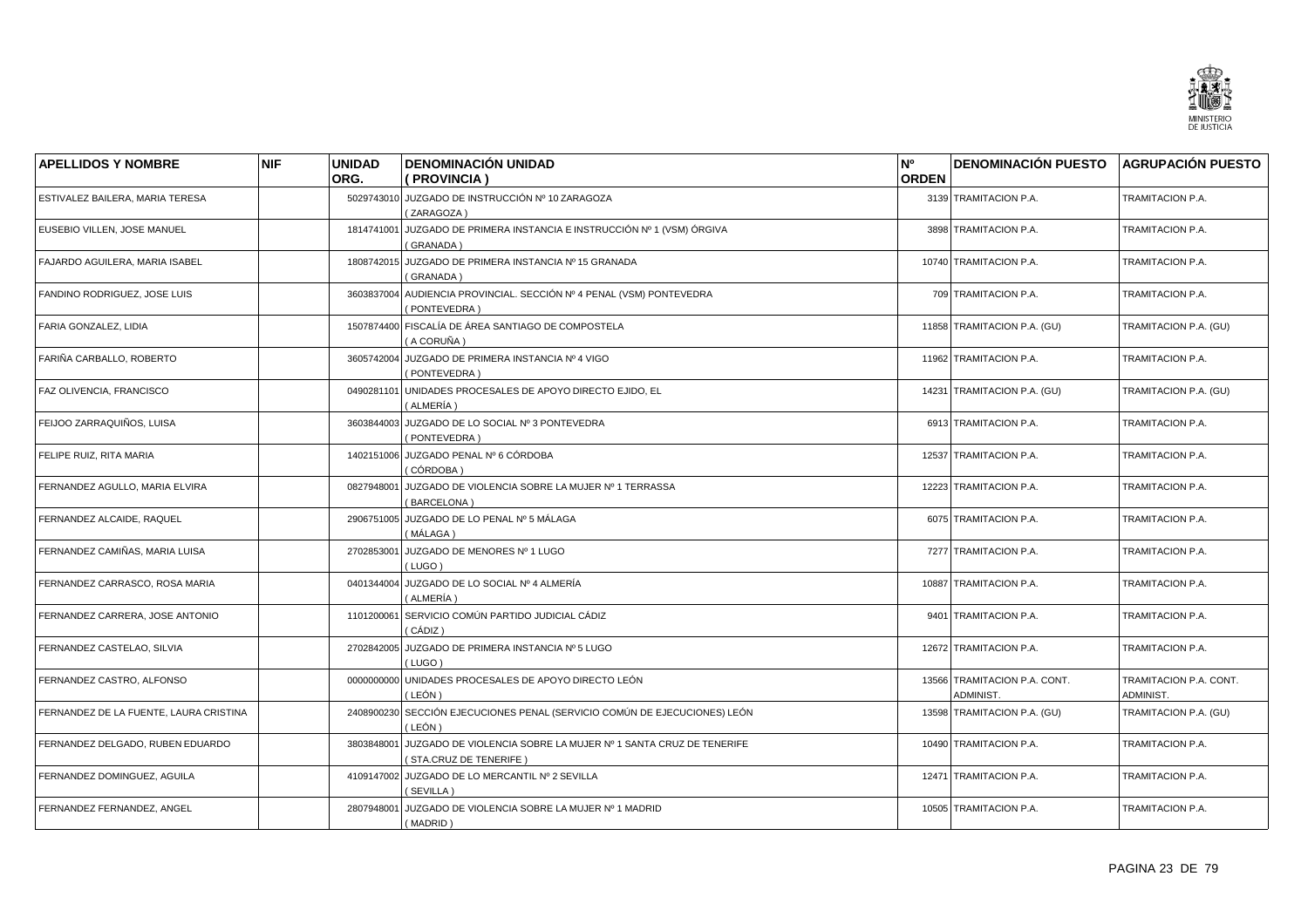![](_page_23_Picture_0.jpeg)

| <b>APELLIDOS Y NOMBRE</b>                            | <b>NIF</b> | <b>UNIDAD</b> | <b>DENOMINACIÓN UNIDAD</b>                                                                  | N <sup>o</sup> | <b>DENOMINACIÓN PUESTO</b>         | <b>AGRUPACIÓN PUESTO</b>               |
|------------------------------------------------------|------------|---------------|---------------------------------------------------------------------------------------------|----------------|------------------------------------|----------------------------------------|
|                                                      |            | ORG.          | ( PROVINCIA )                                                                               | <b>ORDEN</b>   |                                    |                                        |
| FERNANDEZ FIDALGO, MARIA PURIFICACION                |            |               | 0000000000 SECCIÓN ACTOS DE COMUNICACIÓN (SERVICIO COMÚN GENERAL) LEÓN<br>(LEÓN)            |                | 13576 TRAMITACION P.A. DILIGENCIAS | TRAMITACION P.A.<br><b>DILIGENCIAS</b> |
| FERNANDEZ GARCIA, ANA MARIA                          |            | 4625045010    | JUZGADO DE LO CONTENCIOSO-ADMINISTRATIVO Nº 10 VALÈNCIA<br>(VALENCIA)                       |                | 11996 TRAMITACION P.A.             | TRAMITACION P.A.                       |
| FERNANDEZ GOMEZ, CRISTIAN                            |            |               | 1814041004 JUZGADO DE PRIMERA INSTANCIA E INSTRUCCIÓN Nº 4 MOTRIL<br>(GRANADA)              |                | 3892 TRAMITACION P.A.              | TRAMITACION P.A.                       |
| FERNANDEZ GOTI, MARIA TERESA                         |            |               | 1503643002 JUZGADO DE INSTRUCCIÓN Nº 2 (VSM) FERROL<br>(A CORUÑA)                           |                | 11743 TRAMITACION P.A.             | TRAMITACION P.A.                       |
| FERNANDEZ GUZMAN, MARIA JESUS                        |            |               | 4516841008 JUZGADO DE PRIMERA INSTANCIA E INSTRUCCIÓN Nº 8 TOLEDO<br>(TOLEDO)               |                | 14720 TRAMITACION P.A.             | TRAMITACION P.A.                       |
| FERNANDEZ JIMENEZ, AMALIA                            |            |               | 2990143005 JUZGADO DE INSTRUCCIÓN Nº 5 TORREMOLINOS<br>( MÁLAGA )                           |                | 10652 TRAMITACION P.A.             | TRAMITACION P.A.                       |
| FERNANDEZ LOBATO, MARIA NILSA                        |            | 3303744001    | JUZGADO DE LO SOCIAL Nº 1 MIERES<br>(ASTURIAS)                                              |                | 6880 TRAMITACION P.A.              | TRAMITACION P.A.                       |
| FERNANDEZ LOPEZ DE LA MANZANARA,<br><b>MILAGROSA</b> |            |               | 4718652001 JUZGADO DE VIGILANCIA PENITENCIARIA Nº 1 VALLADOLID<br>(VALLADOLID)              |                | 7192 TRAMITACION P.A.              | TRAMITACION P.A.                       |
| FERNANDEZ LUACES, RAMON DAVID                        |            | 1505641001    | JUZGADO DE PRIMERA INSTANCIA E INSTRUCCIÓN Nº 1 NEGREIRA<br>( A CORUÑA )                    |                | 3786 TRAMITACION P.A.              | TRAMITACION P.A.                       |
| FERNANDEZ MORO, JOSE ALBERTO                         |            |               | 3302442002 JUZGADO DE PRIMERA INSTANCIA Nº 2 GIJÓN<br>(ASTURIAS)                            |                | 1869 TRAMITACION P.A.              | TRAMITACION P.A.                       |
| FERNANDEZ MUÑOZ, JOSEFA MARIA                        |            |               | 1808747002 JUZGADO DE LO MERCANTIL Nº 2 GRANADA<br>(GRANADA)                                |                | 14750 TRAMITACION P.A.             | TRAMITACION P.A.                       |
| FERNANDEZ NAVARRO, LUZ MARIA                         |            |               | 1102042004 JUZGADO DE PRIMERA INSTANCIA Nº 4 (REG. CIVIL) JEREZ DE LA FRONTERA<br>( CÁDIZ ) |                | 3616 TRAMITACION P.A.              | TRAMITACION P.A.                       |
| FERNANDEZ OLEA, Mª JULIA                             |            |               | 0000000000 SERVICIO COMÚN DE NOTIFICACIONES Y EMBARGOS MADRID<br>(MADRID)                   |                | 1057 TRAMITACION P.A.              | TRAMITACION P.A.                       |
| FERNANDEZ ORTE, GERARDO                              |            |               | 2905443004 JUZGADO DE INSTRUCCIÓN Nº 4 FUENGIROLA<br>(MÁLAGA)                               |                | 11386 TRAMITACION P.A.             | TRAMITACION P.A.                       |
| FERNANDEZ PEDRAZA, PILAR PALOMA                      |            |               | 2807953001 JUZGADO DE MENORES Nº 1 MADRID<br>(MADRID)                                       |                | 7280 TRAMITACION P.A.              | TRAMITACION P.A.                       |
| FERNANDEZ PEREZ, MARIA                               |            |               | 0501941005 JUZGADO DE PRIMERA INSTANCIA E INSTRUCCIÓN Nº 5 ÁVILA<br>(ÁVILA)                 |                | 14136 TRAMITACION P.A.             | TRAMITACION P.A.                       |
| FERNANDEZ PRIETO, MANUEL                             |            |               | 2990142004 JUZGADO DE PRIMERA INSTANCIA Nº 4 TORREMOLINOS<br>( MÁLAGA )                     |                | 9182 TRAMITACION P.A.              | TRAMITACION P.A.                       |
| FERNANDEZ PUIGDOMENECH, EVA MARIA                    |            |               | 2807943040 JUZGADO DE INSTRUCCIÓN Nº 40 MADRID<br>(MADRID)                                  |                | 2720 TRAMITACION P.A.              | TRAMITACION P.A.                       |
| FERNANDEZ RODRIGUEZ, BEATRIZ AIDA                    |            |               | 2408974000 FISCALÍA PROVINCIAL LEÓN<br>(LEÓN)                                               |                | 11922 TRAMITACION P.A. (GU)        | TRAMITACION P.A. (GU)                  |
| FERNANDEZ RODRIGUEZ, LUISA MARIA                     |            |               | 2905442003 JUZGADO DE PRIMERA INSTANCIA Nº 3 (REG. CIVIL) FUENGIROLA<br>(MÁLAGA)            |                | 11368 TRAMITACION P.A.             | TRAMITACION P.A.                       |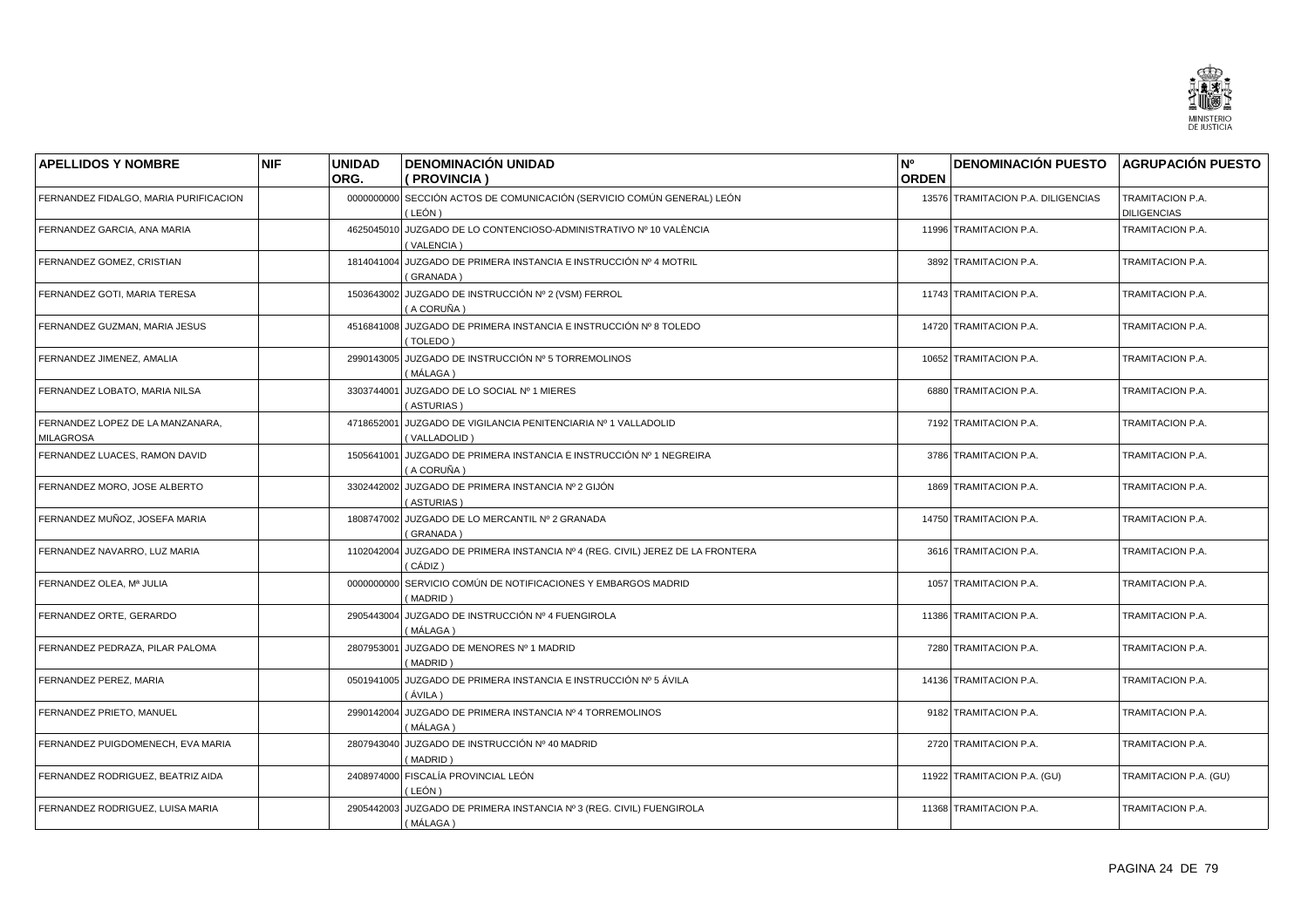![](_page_24_Picture_0.jpeg)

| <b>APELLIDOS Y NOMBRE</b>          | <b>NIF</b> | <b>UNIDAD</b> | <b>DENOMINACIÓN UNIDAD</b>                                                                                       | N°           | <b>DENOMINACIÓN PUESTO</b>  | <b>AGRUPACIÓN PUESTO</b> |
|------------------------------------|------------|---------------|------------------------------------------------------------------------------------------------------------------|--------------|-----------------------------|--------------------------|
|                                    |            | ORG.          | ( PROVINCIA )                                                                                                    | <b>ORDEN</b> |                             |                          |
| FERNANDEZ SENOVILLA, ROSA ESTHER   |            |               | 2807974000 FISCALÍA PROVINCIAL MADRID<br>(MADRID)                                                                |              | 11834 TRAMITACION P.A. (GU) | TRAMITACION P.A. (GU)    |
| FERNANDEZ TEJEDA, MARIA ROSARIO    |            | 1204074000    | FISCALÍA PROVINCIAL CASTELLÓ DE LA PLANA<br>(CASTELLÓN)                                                          |              | 11956 TRAMITACION P.A. (GU) | TRAMITACION P.A. (GU)    |
| FERNANDEZ TIRADO, MARIA LUISA      |            |               | 1607874000 FISCALÍA PROVINCIAL CUENCA<br>(CUENCA)                                                                |              | 11903 TRAMITACION P.A. (GU) | TRAMITACION P.A. (GU)    |
| FERNANDEZ ZURITA, TRINIDAD         |            |               | 0801974000 FISCALÍA PROVINCIAL BARCELONA<br>(BARCELONA)                                                          |              | 11811 TRAMITACION P.A.      | TRAMITACION P.A.         |
| FERNÁNDEZ PÉREZ, MARÍA ISABEL      |            |               | 2807948005 JUZGADO DE VIOLENCIA SOBRE LA MUJER Nº 5 MADRID<br>(MADRID)                                           |              | 11114 TRAMITACION P.A.      | TRAMITACION P.A.         |
| FERNÁNDEZ QUINTERO, CARMEN ELENA   |            | 3803848001    | JUZGADO DE VIOLENCIA SOBRE LA MUJER Nº 1 SANTA CRUZ DE TENERIFE<br>(STA.CRUZ DE TENERIFE)                        |              | 10490 TRAMITACION P.A.      | TRAMITACION P.A.         |
| FERNÁNDEZ TORRES, JAVIER           |            | 2807947016    | JUZGADO DE LO MERCANTIL Nº 16 MADRID<br>(MADRID)                                                                 |              | 14684 TRAMITACION P.A.      | TRAMITACION P.A.         |
| FERNANDEZ-OLIVA CARRASCO, JAVIER   |            |               | 3500451003 JUZGADO DE LO PENAL Nº 3 ARRECIFE<br>(LAS PALMAS)                                                     |              | 11204 TRAMITACION P.A.      | TRAMITACION P.A.         |
| FERRANDO MARTI, MARIA CARMEN       |            |               | 4601774400 FISCALÍA DE ÁREA ALZIRA<br>(VALENCIA)                                                                 |              | 12458 TRAMITACION P.A. (GU) | TRAMITACION P.A. (GU)    |
| FERRERA GARCIA, MARIA              |            |               | 2906748002 JUZGADO DE VIOLENCIA SOBRE LA MUJER Nº 2 MÁLAGA<br>( MÁLAGA )                                         |              | 11075 TRAMITACION P.A.      | TRAMITACION P.A.         |
| FERRERO MARTINEZ, LORENA           |            | 2408900220    | SECCIÓN EJECUCIONES CIVIL, CONTENCIOSO-ADMINISTRATIVO Y SOCI (SERVICIO COMÚN DE<br>EJECUCIONES) LEÓN<br>( LEÓN ) |              | 13593 TRAMITACION P.A.      | TRAMITACION P.A.         |
| FERRUSES LLORENS, MARIA INMACULADA |            |               | 4625044005 JUZGADO DE LO SOCIAL Nº 5 VALÈNCIA<br>(VALENCIA)                                                      |              | 7033 TRAMITACION P.A.       | TRAMITACION P.A.         |
| FIANCES HERNANDEZ, MARIA BELEN     |            |               | 2305044002 JUZGADO DE LO SOCIAL Nº 2 JAÉN<br>( JAÉN )                                                            |              | 6676 TRAMITACION P.A.       | TRAMITACION P.A.         |
| FIDALGO MARTIN, ELENA              |            |               | 2807441007 JUZGADO DE PRIMERA INSTANCIA E INSTRUCCIÓN Nº 7 LEGANÉS<br>(MADRID)                                   |              | 4261 TRAMITACION P.A.       | TRAMITACION P.A.         |
| FIGUERO AMOR, MAITE                |            | 0000000000    | SERVICIO COMÚN PROCESAL GENERAL VITORIA-GASTEIZ<br>(ARABA/ÁLAVA)                                                 |              | 15435 TRAMITACION P.A.      | TRAMITACION P.A.         |
| FIÑANA FERNANDEZ. DIEGO MANUEL     |            |               | 4109145012 JUZGADO DE LO CONTENCIOSO-ADMINISTRATIVO Nº 12 SEVILLA<br>(SEVILLA)                                   |              | 12130 TRAMITACION P.A.      | TRAMITACION P.A.         |
| FIZ RODRIGUEZ, MANUEL              |            | 2807943050    | JUZGADO DE INSTRUCCIÓN Nº 50 MADRID<br>(MADRID)                                                                  |              | 2750 TRAMITACION P.A.       | TRAMITACION P.A.         |
| FLORES ALONSO, MARIA ELOISA        |            |               | 2807970000 FISCALÍA GENERAL DEL ESTADO MADRID<br>(MADRID)                                                        |              | 9134 TRAMITACION P.A.       | TRAMITACION P.A.         |
| FLORES LOPEZ, MARTA                |            |               | 2906742008 JUZGADO DE PRIMERA INSTANCIA Nº 8 MÁLAGA<br>(MÁLAGA)                                                  |              | 1785 TRAMITACION P.A.       | TRAMITACION P.A.         |
| FLORES PAZ, PAULINO                |            |               | 3605742001 JUZGADO DE PRIMERA INSTANCIA Nº 1 VIGO                                                                |              | 1923 TRAMITACION P.A.       | TRAMITACION P.A.         |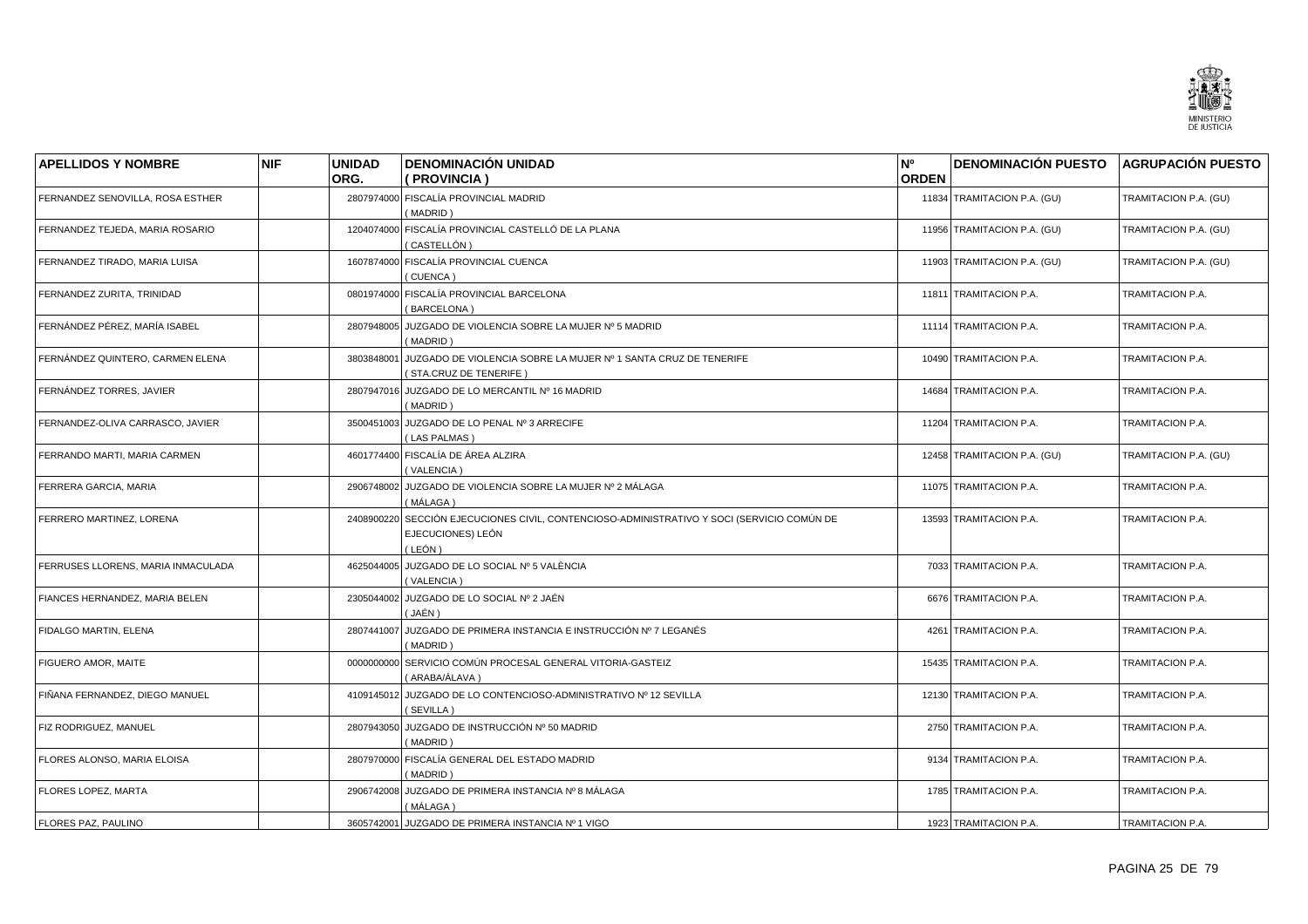![](_page_25_Picture_0.jpeg)

| <b>APELLIDOS Y NOMBRE</b>             | <b>NIF</b> | <b>UNIDAD</b> | <b>DENOMINACIÓN UNIDAD</b>                                                            | N°           | <b>DENOMINACIÓN PUESTO AGRUPACIÓN PUESTO</b> |                       |
|---------------------------------------|------------|---------------|---------------------------------------------------------------------------------------|--------------|----------------------------------------------|-----------------------|
|                                       |            | ORG.          | ( PROVINCIA )                                                                         | <b>ORDEN</b> |                                              |                       |
|                                       |            |               | (PONTEVEDRA)                                                                          |              |                                              |                       |
| FLORES RUBIO, MARIA BELEN             |            |               | 2906744009 JUZGADO DE LO SOCIAL Nº 9 MÁLAGA<br>(MÁLAGA)                               |              | 6820 TRAMITACION P.A.                        | TRAMITACION P.A.      |
| FOLGADO PEIRO, MARIA ANGELES MONTIEL  |            |               | 4625061003 REGISTRO CIVIL Nº 3 VALÈNCIA<br>(VALENCIA)                                 |              | 12094 TRAMITACION P.A.                       | TRAMITACION P.A.      |
| FOMBONA SUAREZ, DAVID                 |            |               | 4718642008 JUZGADO DE PRIMERA INSTANCIA Nº 8 VALLADOLID<br>(VALLADOLID)               |              | 2201 TRAMITACION P.A.                        | TRAMITACION P.A.      |
| FONTAN RIVAS, MARIA GUADALUPE         |            |               | 3603843002 JUZGADO DE INSTRUCCIÓN Nº 2 PONTEVEDRA<br>(PONTEVEDRA)                     |              | 10457 TRAMITACION P.A.                       | TRAMITACION P.A.      |
| FORMOSO GONZALEZ, VICTOR              |            |               | 3605742015 JUZGADO DE PRIMERA INSTANCIA Nº 15 VIGO<br>(PONTEVEDRA)                    |              | 14110 TRAMITACION P.A.                       | TRAMITACION P.A.      |
| FORNELIO MACIAS, SUSANA               |            |               | 4613142003 JUZGADO DE PRIMERA INSTANCIA Nº 3 (REG. CIVIL) GANDIA<br>(VALENCIA)        |              | 12844 TRAMITACION P.A.                       | TRAMITACION P.A.      |
| FORTEA SEORES, SOLANGE                |            |               | 1204044005 JUZGADO DE LO SOCIAL Nº 5 CASTELLÓ DE LA PLANA<br>(CASTELLÓN)              |              | 14741 TRAMITACION P.A.                       | TRAMITACION P.A.      |
| FOULLERAT FERNANDEZ, MARIA DEL CARMEN |            |               | 2807943034 JUZGADO DE INSTRUCCIÓN Nº 34 MADRID<br>(MADRID)                            |              | 2702 TRAMITACION P.A.                        | TRAMITACION P.A.      |
| FRAGUA DIAZ, ANA                      |            |               | 2807974000 FISCALÍA PROVINCIAL MADRID<br>(MADRID)                                     |              | 11834 TRAMITACION P.A. (GU)                  | TRAMITACION P.A. (GU) |
| FRAILE LOMO, ROBERTO                  |            | 3727443003    | JUZGADO DE INSTRUCCIÓN Nº 3 (VSM) SALAMANCA<br>(SALAMANCA)                            |              | 2903 TRAMITACION P.A.                        | TRAMITACION P.A.      |
| FRANCISCO FERNÁNDEZ, NATALIA          |            | 3605742013    | JUZGADO DE PRIMERA INSTANCIA Nº 13 VIGO<br>(PONTEVEDRA)                               |              | 10715 TRAMITACION P.A.                       | TRAMITACION P.A.      |
| <b>FRANCO PENA, PATRICIA</b>          |            |               | 3605742008 JUZGADO DE PRIMERA INSTANCIA Nº 8 VIGO<br>(PONTEVEDRA)                     |              | 1941 TRAMITACION P.A.                        | TRAMITACION P.A.      |
| FREIRE GONZALEZ, ANA MARIA            |            |               | 3604241003 JUZGADO DE PRIMERA INSTANCIA E INSTRUCCIÓN Nº 3 PONTEAREAS<br>(PONTEVEDRA) |              | 11221 TRAMITACION P.A.                       | TRAMITACION P.A.      |
| FREIRIA TATO, JOSE ANGEL              |            |               | 2807943054 JUZGADO DE INSTRUCCIÓN Nº 54 MADRID<br>(MADRID)                            |              | 12259 TRAMITACION P.A.                       | TRAMITACION P.A.      |
| FREIXA ZAPATA, MARIA PILAR            |            | 3002741007    | JUZGADO DE PRIMERA INSTANCIA E INSTRUCCIÓN Nº 7 MOLINA DE SEGURA<br>(MURCIA)          |              | 14768 TRAMITACION P.A.                       | TRAMITACION P.A.      |
| FRESCO BLANCO, BELÉN                  |            | 3603843003    | JUZGADO DE INSTRUCCIÓN Nº 3 (VSM) PONTEVEDRA<br>(PONTEVEDRA)                          |              | 10460 TRAMITACION P.A.                       | TRAMITACION P.A.      |
| FRIAS MOLINA, ESTHER                  |            |               | 2807943026 JUZGADO DE INSTRUCCIÓN Nº 26 MADRID<br>(MADRID)                            |              | 2678 TRAMITACION P.A.                        | TRAMITACION P.A.      |
| FUENTES IBAÑEZ, BEATRIZ               |            |               | 4109161001 REGISTRO CIVIL Nº 1 SEVILLA<br>(SEVILLA)                                   |              | 977 TRAMITACION P.A.                         | TRAMITACION P.A.      |
| FUENTES MARTINEZ, RAQUEL              |            |               | 2305051004 JUZGADO DE LO PENAL Nº 4 (VSM) JAÉN<br>( JAÉN )                            |              | 12576 TRAMITACION P.A.                       | TRAMITACION P.A.      |
| FUENTES OLIVARES, MARIA VANESSA       |            |               | 2909481101 UNIDADES PROCESALES DE APOYO DIRECTO VÉLEZ-MÁLAGA                          |              | 14216 TRAMITACION P.A. (GU)                  | TRAMITACION P.A. (GU) |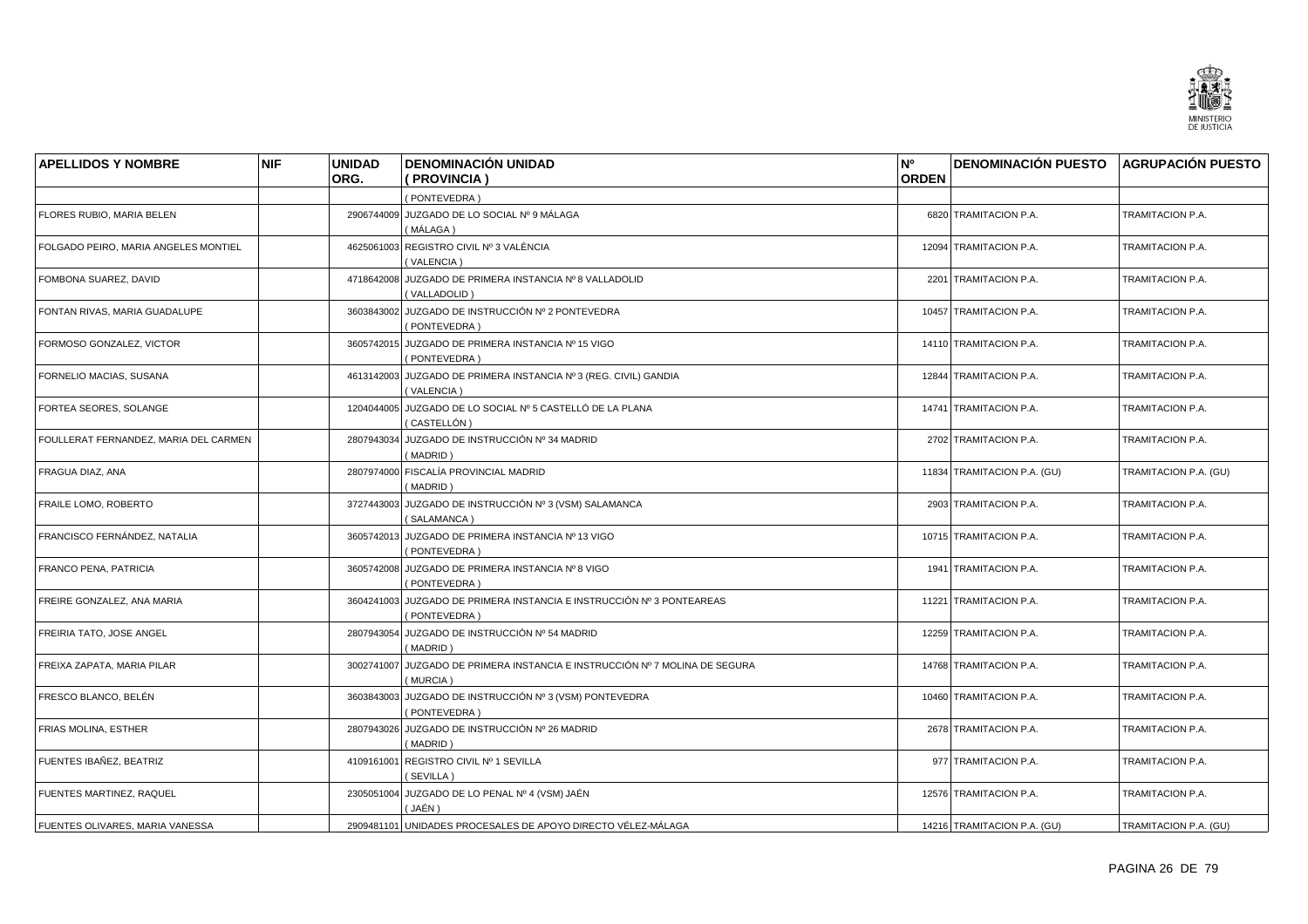![](_page_26_Picture_0.jpeg)

| <b>APELLIDOS Y NOMBRE</b>           | <b>NIF</b> | <b>UNIDAD</b> | <b>DENOMINACIÓN UNIDAD</b>                                                                      | N°           | <b>DENOMINACIÓN PUESTO AGRUPACIÓN PUESTO</b> |                                      |
|-------------------------------------|------------|---------------|-------------------------------------------------------------------------------------------------|--------------|----------------------------------------------|--------------------------------------|
|                                     |            | ORG.          | (PROVINCIA)                                                                                     | <b>ORDEN</b> |                                              |                                      |
|                                     |            |               | (MÁLAGA)                                                                                        |              |                                              |                                      |
| FUENTES SÁNCHEZ. EVA MARÍA          |            |               | 2809248001 JUZGADO DE VIOLENCIA SOBRE LA MUJER Nº 1 MÓSTOLES<br>(MADRID)                        |              | 11543 TRAMITACION P.A.                       | TRAMITACION P.A.                     |
| FUERTES ZAPATERO, ANGELES ALBINA    |            |               | 0000000000 UNIDADES PROCESALES DE APOYO DIRECTO LEÓN<br>(LEÓN)                                  |              | 13564 TRAMITACION P.A. INSTRUCCIÓN<br>(GU)   | TRAMITACION P.A.<br>INSTRUCCIÓN (GU) |
| GABARRON SANCHEZ FORTUN, MARIA LUZ  |            |               | 2906744002 JUZGADO DE LO SOCIAL Nº 2 MÁLAGA<br>(MÁLAGA)                                         |              | 6799 TRAMITACION P.A.                        | TRAMITACION P.A.                     |
| GABBIANI BARCOS, ADRIANA NILDE      |            |               | 0812174400 FISCALÍA DE ÁREA (MATARÓ-ARENYS) MATARÓ<br>(BARCELONA)                               |              | 12407 TRAMITACION P.A.                       | TRAMITACION P.A.                     |
| GADEA GOMEZ, LAURA                  |            |               | 0000000000 UNIDADES PROCESALES DE APOYO DIRECTO MURCIA<br>(MURCIA)                              |              | 13025 TRAMITACION P.A. VSM                   | TRAMITACION P.A. VSM                 |
| GADEA TUDELA, MARIA ANTONIA         |            |               | 4625044014 JUZGADO DE LO SOCIAL Nº 14 VALÈNCIA<br>(VALENCIA)                                    |              | 7051 TRAMITACION P.A.                        | TRAMITACION P.A.                     |
| <b>GAITAN MIGUEL, ROCIO</b>         |            |               | 2909481101 UNIDADES PROCESALES DE APOYO DIRECTO VÉLEZ-MÁLAGA<br>( MÁLAGA )                      |              | 14216 TRAMITACION P.A. (GU)                  | TRAMITACION P.A. (GU)                |
| <b>GAITAN VIÑAS, MARIA</b>          |            |               | 2212541003 JUZGADO DE PRIMERA INSTANCIA E INSTRUCCIÓN Nº 3 (MERCANTIL/REG.C) HUESCA<br>(HUESCA) |              | 3957 TRAMITACION P.A.                        | TRAMITACION P.A.                     |
| <b>GALDEANO GARCIA, SONIA</b>       |            |               | 5029743003 JUZGADO DE INSTRUCCIÓN Nº 3 ZARAGOZA<br>(ZARAGOZA)                                   |              | 3118 TRAMITACION P.A.                        | TRAMITACION P.A.                     |
| <b>GALERA GARCIA, ENCARNACION</b>   |            |               | 0801953006 JUZGADO DE MENORES Nº 6 BARCELONA<br>(BARCELONA)                                     |              | 7238 TRAMITACION P.A.                        | TRAMITACION P.A.                     |
| GALIANA NAVARRO, JOSE MANUEL        |            | 5029761001    | REGISTRO CIVIL Nº 1 ZARAGOZA<br>(ZARAGOZA)                                                      |              | 989 TRAMITACION P.A.                         | TRAMITACION P.A.                     |
| GALLARDO BUENO, MARIA SONIA         |            |               | 2906742014 JUZGADO DE PRIMERA INSTANCIA Nº 14 MÁLAGA<br>( MÁLAGA )                              |              | 1803 TRAMITACION P.A.                        | TRAMITACION P.A.                     |
| GALLARDO GONZALEZ, SUSANA           |            |               | 2906761001 REGISTRO CIVIL Nº 1 MÁLAGA<br>(MÁLAGA)                                               |              | 971 TRAMITACION P.A.                         | TRAMITACION P.A.                     |
| GALLARDO JALDO, ANDRES              |            |               | 1808742009 JUZGADO DE PRIMERA INSTANCIA Nº 9 GRANADA<br>(GRANADA)                               |              | 1573 TRAMITACION P.A.                        | TRAMITACION P.A.                     |
| <b>GALLEGO BOTANA, MIGUEL</b>       |            |               | 4109134000 TRIBUNAL SUPERIOR DE JUSTICIA. SALA DE LO SOCIAL SEVILLA<br>(SEVILLA)                |              | 275 TRAMITACION P.A.                         | TRAMITACION P.A.                     |
| <b>GALLEGO MARTIN, MARIA NIEVES</b> |            |               | 3727451001 JUZGADO DE LO PENAL Nº 1 SALAMANCA<br>(SALAMANCA)                                    |              | 6183 TRAMITACION P.A.                        | TRAMITACION P.A.                     |
| GALLO MERINO, MARIA CONSOLACION     |            |               | 4802043006 JUZGADO DE INSTRUCCIÓN Nº 6 BILBAO<br>(BIZKAIA)                                      |              | 3097 TRAMITACION P.A.                        | TRAMITACION P.A.                     |
| GALVAN BARRANCO, NATALIA            |            |               | 2990142002 JUZGADO DE PRIMERA INSTANCIA Nº 2 TORREMOLINOS<br>(MÁLAGA)                           |              | 9176 TRAMITACION P.A.                        | TRAMITACION P.A.                     |
| GALVEZ MANCERA, ANTONIA CELIA       |            |               | 2906751004 JUZGADO DE LO PENAL Nº 4 MÁLAGA<br>( MÁLAGA )                                        |              | 6072 TRAMITACION P.A.                        | TRAMITACION P.A.                     |
| GALVEZ PEREA, LUISA MARIA           |            |               | 2906742019 JUZGADO DE PRIMERA INSTANCIA Nº 19 MÁLAGA                                            |              | 12055 TRAMITACION P.A.                       | TRAMITACION P.A.                     |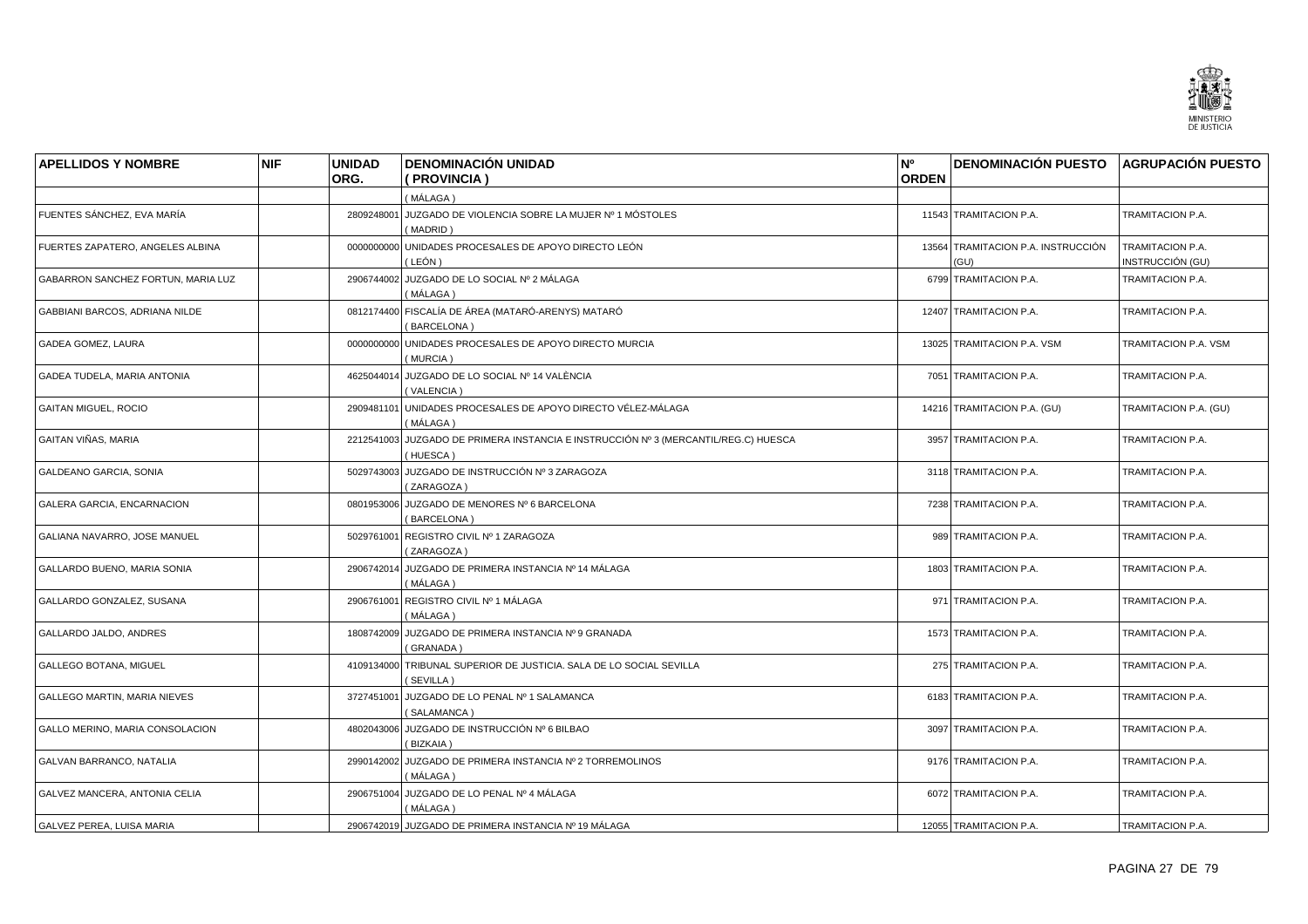![](_page_27_Picture_0.jpeg)

| <b>APELLIDOS Y NOMBRE</b>         | <b>NIF</b> | <b>UNIDAD</b> | <b>DENOMINACIÓN UNIDAD</b>                                                                   | N <sup>o</sup> | <b>DENOMINACIÓN PUESTO AGRUPACIÓN PUESTO</b> |                            |
|-----------------------------------|------------|---------------|----------------------------------------------------------------------------------------------|----------------|----------------------------------------------|----------------------------|
|                                   |            | ORG.          | (PROVINCIA)                                                                                  | <b>ORDEN</b>   |                                              |                            |
|                                   |            |               | (MÁLAGA)                                                                                     |                |                                              |                            |
| <b>GALVEZ ZORRILLA, MARTA</b>     |            |               | 3903541001 JUZGADO DE PRIMERA INSTANCIA E INSTRUCCIÓN Nº 1 (VSM) LAREDO<br>(CANTABRIA)       |                | 4783 TRAMITACION P.A.                        | TRAMITACION P.A.           |
| <b>GAMEZ GUERRERO, ALICIA</b>     |            |               | 0801943014 JUZGADO DE INSTRUCCIÓN Nº 14 BARCELONA<br>(BARCELONA)                             |                | 2435 TRAMITACION P.A.                        | TRAMITACION P.A.           |
| <b>GAMIZ RUIZ, CARMEN</b>         |            |               | 0801974000 FISCALÍA PROVINCIAL BARCELONA<br>(BARCELONA)                                      |                | 11811 TRAMITACION P.A.                       | TRAMITACION P.A.           |
| GARCIA AGUDO, JOSE FELIX          |            | 0501945001    | JUZGADO DE LO CONTENCIOSO-ADMINISTRATIVO Nº 1 ÁVILA<br>(ÁVILA)                               |                | 5257 TRAMITACION P.A.                        | TRAMITACION P.A.           |
| GARCIA ALASTUEY, ANA MARIA        |            |               | 0801542007 JUZGADO DE PRIMERA INSTANCIA Nº 7 (FAMILIA) BADALONA<br>(BARCELONA)               |                | 12196 TRAMITACION P.A.                       | TRAMITACION P.A.           |
| <b>GARCIA ARRABAL, ANGEL</b>      |            |               | 0901841001 JUZGADO DE PRIMERA INSTANCIA E INSTRUCCIÓN Nº 1 (VSM) ARANDA DE DUERO<br>(BURGOS) |                | 3481 TRAMITACION P.A.                        | TRAMITACION P.A.           |
| GARCIA BEREGUEL, FRANCISCO JAVIER |            |               | 0401347001 JUZGADO DE LO MERCANTIL Nº 1 ALMERÍA<br>(ALMERÍA)                                 |                | 13186 TRAMITACION P.A.                       | TRAMITACION P.A.           |
| GARCIA CARMONA, ANTONIO DEMETRIO  |            |               | 2104145001 JUZGADO DE LO CONTENCIOSO-ADMINISTRATIVO Nº 1 HUELVA<br>(HUELVA)                  |                | 5371 TRAMITACION P.A.                        | TRAMITACION P.A.           |
| GARCIA CARRATALA, NURIA CONSUELO  |            |               | 4625074000 FISCALÍA PROVINCIAL VALÈNCIA<br>(VALENCIA)                                        |                | 11948 TRAMITACION P.A. (GU)                  | TRAMITACION P.A. (GU)      |
| GARCIA DOMINGUEZ, AURORA          |            |               | 3727442005 JUZGADO DE PRIMERA INSTANCIA Nº 5 (REG. CIVIL) SALAMANCA<br>(SALAMANCA)           |                | 1968 TRAMITACION P.A.                        | TRAMITACION P.A.           |
| GARCIA EGEA, RAFAEL ANTONIO       |            |               | 0200331000 TRIBUNAL SUPERIOR DE JUSTICIA. SALA CIVIL Y PENAL ALBACETE<br>(ALBACETE)          |                | 97 TRAMITACION P.A.                          | TRAMITACION P.A.           |
| GARCIA FERNANDEZ, LORENA          |            |               | 0000000000 UNIDADES PROCESALES DE APOYO DIRECTO VITORIA-GASTEIZ<br>(ARABA/ÁLAVA)             |                | 15363 TRAMITACION P.A. CIVIL                 | TRAMITACION P.A. CIVIL     |
| GARCIA GARCIA, MARIA DEL CARMEN   |            |               | 4625042005 JUZGADO DE PRIMERA INSTANCIA Nº 5 VALÈNCIA<br>(VALENCIA)                          |                | 2122 TRAMITACION P.A.                        | TRAMITACION P.A.           |
| GARCIA GARCIA, MARIA DEL CARMEN   |            |               | 1808737002 AUDIENCIA PROVINCIAL. SECCIÓN Nº 2 PENAL (VSM) GRANADA<br>(GRANADA)               |                | 514 TRAMITACION P.A.                         | TRAMITACION P.A.           |
| <b>GARCIA GARCIA, RAMON</b>       |            |               | 2702844002 JUZGADO DE LO SOCIAL Nº 2 LUGO<br>(LUGO)                                          |                | 6697 TRAMITACION P.A.                        | TRAMITACION P.A.           |
| GARCIA GONZALEZ, MARIA JULIA      |            |               | 0000000000 AUDIENCIA PROVINCIAL. OFICINA DE REGISTRO Y REPARTO VALÈNCIA<br>(VALENCIA)        |                | 844 TRAMITACION P.A.                         | TRAMITACION P.A.           |
| GARCIA GRAÑA, ROSA MARIA          |            |               | 3603842002 JUZGADO DE PRIMERA INSTANCIA Nº 2 PONTEVEDRA<br>(PONTEVEDRA)                      |                | 10445 TRAMITACION P.A.                       | TRAMITACION P.A.           |
| GARCIA HERNANDEZ, MARIA ISABEL    |            |               | 4103874400 FISCALÍA DE ÁREA DOS HERMANAS<br>(SEVILLA)                                        |                | 12338 TRAMITACION P.A. (GU)                  | TRAMITACION P.A. (GU)      |
| <b>GARCIA JIMENEZ, JESUS</b>      |            |               | 0501945001 JUZGADO DE LO CONTENCIOSO-ADMINISTRATIVO Nº 1 ÁVILA<br>(ÁVILA)                    |                | 5257 TRAMITACION P.A.                        | TRAMITACION P.A.           |
| <b>GARCIA LUCAS, MIRIAM</b>       |            |               | 0000000000 UNIDADES PROCESALES DE APOYO DIRECTO MURCIA                                       |                | 13024 TRAMITACION P.A. MERCANTIL             | TRAMITACION P.A. MERCANTIL |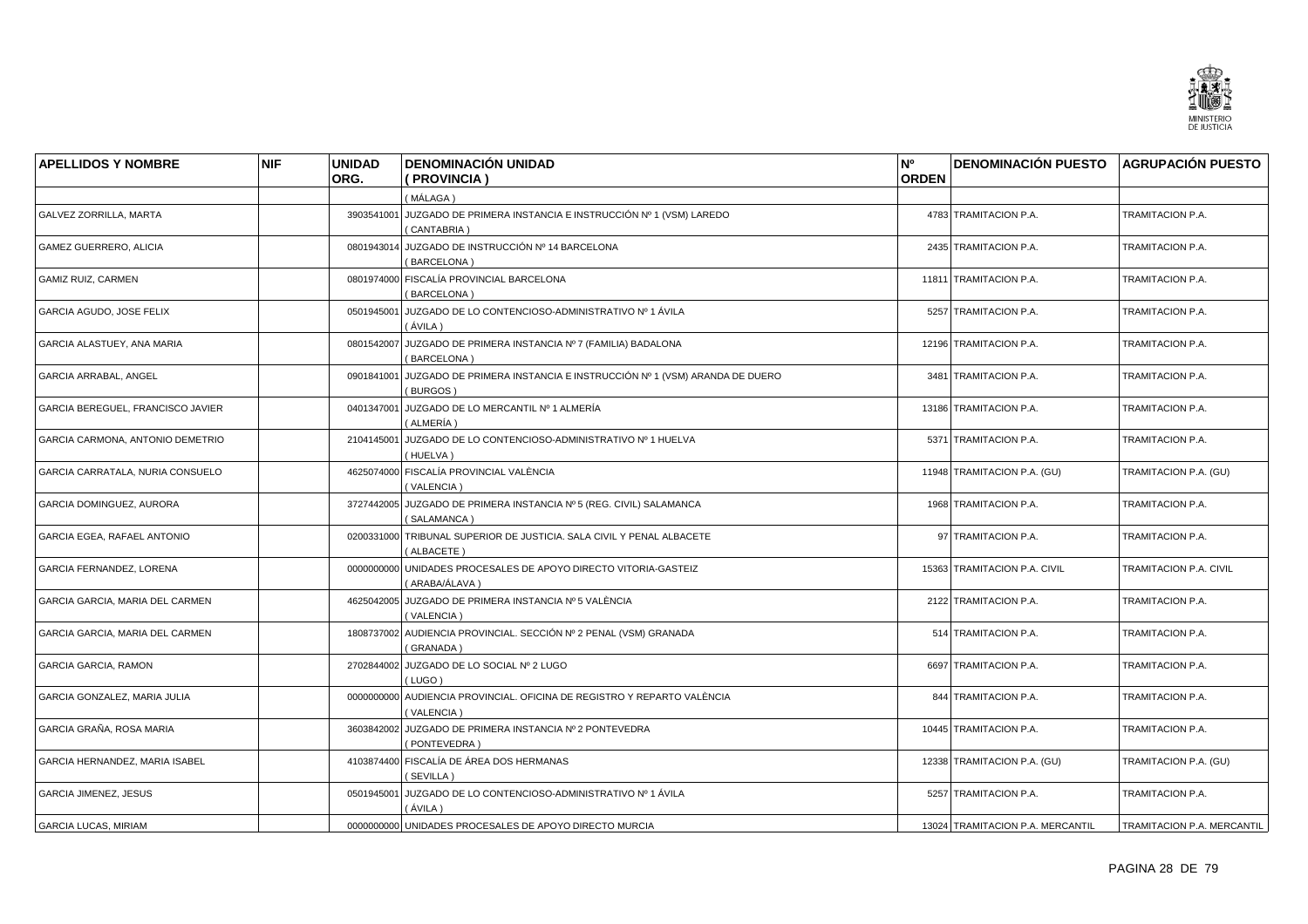![](_page_28_Picture_0.jpeg)

| <b>APELLIDOS Y NOMBRE</b>           | <b>NIF</b> | <b>UNIDAD</b><br>ORG. | <b>DENOMINACIÓN UNIDAD</b><br>(PROVINCIA)                                                            | N°<br><b>ORDEN</b> | <b>DENOMINACIÓN PUESTO AGRUPACIÓN PUESTO</b>      |                                             |
|-------------------------------------|------------|-----------------------|------------------------------------------------------------------------------------------------------|--------------------|---------------------------------------------------|---------------------------------------------|
|                                     |            |                       | (MURCIA)                                                                                             |                    |                                                   |                                             |
| <b>GARCIA LUIS, MARIA ESTHER</b>    |            | 2807948004            | JUZGADO DE VIOLENCIA SOBRE LA MUJER Nº 4 MADRID<br>(MADRID)                                          |                    | 10936 TRAMITACION P.A.                            | TRAMITACION P.A.                            |
| GARCIA MANIEGA, TERESA              |            | 2906704160            | JUZGADO DECANO MÁLAGA<br>(MÁLAGA)                                                                    |                    | 1067 TRAMITACION P.A.                             | TRAMITACION P.A.                            |
| GARCIA MANSO, MARIA DE LAS MERCEDES |            | 1913044001            | JUZGADO DE LO SOCIAL Nº 1 GUADALAJARA<br>(GUADALAJARA)                                               |                    | 9742 TRAMITACION P.A.                             | TRAMITACION P.A.                            |
| GARCIA MARISCAL, SONIA              |            | 1100442004            | JUZGADO DE PRIMERA INSTANCIA Nº 4 ALGECIRAS<br>( CÁDIZ )                                             |                    | 11350 TRAMITACION P.A.                            | TRAMITACION P.A.                            |
| GARCIA MARQUEZ, ESTEFANIA           |            |                       | 2905443004 JUZGADO DE INSTRUCCIÓN Nº 4 FUENGIROLA<br>( MÁLAGA )                                      |                    | 11386 TRAMITACION P.A.                            | TRAMITACION P.A.                            |
| <b>GARCIA MARTIN, LUIS MIGUEL</b>   |            | 2807943018            | JUZGADO DE INSTRUCCIÓN Nº 18 MADRID<br>(MADRID)                                                      |                    | 2654 TRAMITACION P.A.                             | TRAMITACION P.A.                            |
| GARCIA MARTIN, MARIA DEL VALLE      |            |                       | 2603604160 OFICINA DECANATO CALAHORRA<br>(LA RIOJA)                                                  |                    | 11763 TRAMITACION P.A.                            | TRAMITACION P.A.                            |
| GARCIA MARTINEZ, MARIA DEL CARMEN   |            |                       | 2807904160 JUZGADO DECANO MADRID<br>(MADRID)                                                         |                    | 1054 TRAMITACION P.A.                             | TRAMITACION P.A.                            |
| GARCIA MARTINEZ, MARIA MERCEDES     |            |                       | 2006906110 DELEGACIÓN MUTUALIDAD GENERAL JUDICIAL SAN SEBASTIAN DONOSTIA/SAN SEBASTIÁN<br>(GIPUZKOA) |                    | 11009 TRAMITACION P.A. (PERS. ADTVO.<br>D. PROV.) | TRAMITACION P.A. (PERS.<br>ADTVO. D. PROV.) |
| <b>GARCIA MATIAS, ELENA</b>         |            |                       | 2809243004 JUZGADO DE INSTRUCCIÓN Nº 4 MÓSTOLES<br>(MADRID)                                          |                    | 2762 TRAMITACION P.A.                             | TRAMITACION P.A.                            |
| <b>GARCIA MENA, ISIDORA</b>         |            | 0000000000            | SERVICIO COMÚN DE NOTIFICACIONES Y EMBARGOS MADRID<br>(MADRID)                                       |                    | 1057 TRAMITACION P.A.                             | TRAMITACION P.A.                            |
| GARCIA MENDEZ, JUAN CESAR           |            | 4103841006            | JUZGADO DE PRIMERA INSTANCIA E INSTRUCCIÓN Nº 6 DOS HERMANAS<br>(SEVILLA)                            |                    | 11157 TRAMITACION P.A.                            | TRAMITACION P.A.                            |
| <b>GARCIA MORALES, CRISTINA</b>     |            |                       | 0801953004 JUZGADO DE MENORES Nº 4 BARCELONA<br>(BARCELONA)                                          |                    | 7232 TRAMITACION P.A.                             | TRAMITACION P.A.                            |
| GARCIA MORENO, CRISTINA             |            |                       | 2811541003 JUZGADO DE PRIMERA INSTANCIA E INSTRUCCIÓN Nº 3 POZUELO DE ALARCÓN<br>(MADRID)            |                    | 10842 TRAMITACION P.A.                            | TRAMITACION P.A.                            |
| <b>GARCIA MORILLO, ESTER</b>        |            | 4109147003            | JUZGADO DE LO MERCANTIL Nº 3 SEVILLA<br>(SEVILLA)                                                    |                    | 14469 TRAMITACION P.A.                            | TRAMITACION P.A.                            |
| GARCIA MUÑOZ, ANTONIO               |            |                       | 1808742012 JUZGADO DE PRIMERA INSTANCIA Nº 12 GRANADA<br>(GRANADA)                                   |                    | 1582 TRAMITACION P.A.                             | TRAMITACION P.A.                            |
| GARCIA MUÑOZ, SILVIA                |            | 1814041003            | JUZGADO DE PRIMERA INSTANCIA E INSTRUCCIÓN № 3 (REG. CIVIL) MOTRIL<br>(GRANADA)                      |                    | 3889 TRAMITACION P.A.                             | TRAMITACION P.A.                            |
| <b>GARCIA OCON, BELEN</b>           |            |                       | 2807929008 JUZGADO CENTRAL DE LO CONTENCIOSO ADMINISTRATIVO Nº 8 MADRID<br>(MADRID)                  |                    | 82 TRAMITACION P.A.                               | TRAMITACION P.A.                            |
| <b>GARCIA ORTEGA, RAQUEL</b>        |            | 2807945029            | JUZGADO DE LO CONTENCIOSO-ADMINISTRATIVO Nº 29 MADRID<br>(MADRID)                                    |                    | 11522 TRAMITACION P.A.                            | TRAMITACION P.A.                            |
| <b>GARCIA QUESADA, MARIA</b>        |            |                       | 2305037002 AUDIENCIA PROVINCIAL. SECCIÓN Nº 2 PENAL JAÉN                                             |                    | 13815 TRAMITACION P.A.                            | TRAMITACION P.A.                            |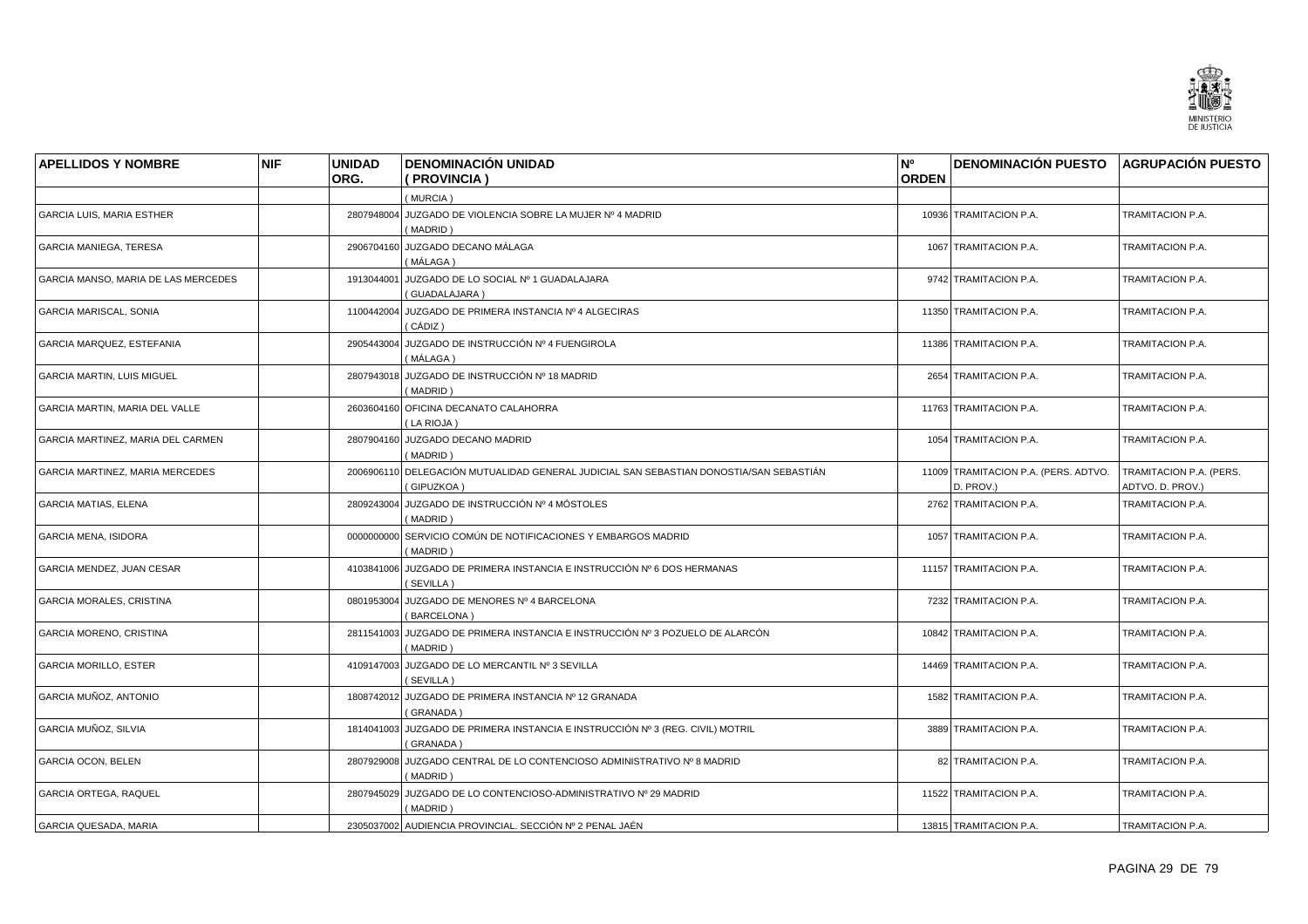![](_page_29_Picture_0.jpeg)

| <b>APELLIDOS Y NOMBRE</b>           | <b>NIF</b> | <b>UNIDAD</b><br>ORG. | <b>DENOMINACIÓN UNIDAD</b><br>(PROVINCIA)                                                                    | N°<br><b>ORDEN</b> | DENOMINACIÓN PUESTO AGRUPACIÓN PUESTO |                            |
|-------------------------------------|------------|-----------------------|--------------------------------------------------------------------------------------------------------------|--------------------|---------------------------------------|----------------------------|
|                                     |            |                       | (JAÉN )                                                                                                      |                    |                                       |                            |
| <b>GARCIA RINCON, JESUS</b>         |            | 2807910200            | SECRETARIA DE GOBIERNO. TRIBUNAL SUPREMO MADRID<br>(MADRID)                                                  |                    | 9113 TRAMITACION P.A.                 | TRAMITACION P.A.           |
| GARCIA RODRIGUEZ, MIREIA            |            | 0818743003            | JUZGADO DE INSTRUCCIÓN Nº 3 SABADELL<br>(BARCELONA)                                                          |                    | 2513 TRAMITACION P.A.                 | TRAMITACION P.A.           |
| GARCIA ROMERO, JOSE RAMON           |            |                       | 1102741005 JUZGADO DE PRIMERA INSTANCIA E INSTRUCCIÓN Nº 5 PUERTO DE SANTA MARÍA, EL<br>CÁDIZ)               |                    | 11263 TRAMITACION P.A.                | TRAMITACION P.A.           |
| GARCIA ROMERO, RAFAEL               |            |                       | 1808743003 JUZGADO DE INSTRUCCIÓN Nº 3 GRANADA<br>(GRANADA)                                                  |                    | 2573 TRAMITACION P.A.                 | TRAMITACION P.A.           |
| <b>GARCIA RUIZ, JOSEFA</b>          |            |                       | 2607141001 JUZGADO DE PRIMERA INSTANCIA E INSTRUCCIÓN Nº 1 (VSM/REG. CIVIL) HARO<br>(LA RIOJA)               |                    | 4082 TRAMITACION P.A.                 | TRAMITACION P.A.           |
| GARCIA SANCHEZ, JOSEFA              |            | 3001941001            | JUZGADO DE PRIMERA INSTANCIA E INSTRUCCIÓN Nº 1 (VSM) CIEZA<br>(MURCIA)                                      |                    | 4388 TRAMITACION P.A.                 | TRAMITACION P.A.           |
| <b>GARCIA SANSON, MARIA ANGELES</b> |            |                       | 0801900233 SERVICIO COMÚN DE NOTIFICACIONES Y EMBARGOS. JUZGADOS DE LO SOCIAL BARCELONA<br>(BARCELONA)       |                    | 6543 TRAMITACION P.A.                 | TRAMITACION P.A.           |
| GARCIA SANTIAGO, ALMUDENA           |            |                       | 1814051002 JUZGADO DE LO PENAL Nº 2 (VSM) MOTRIL<br>(GRANADA)                                                |                    | 13618 TRAMITACION P.A.                | TRAMITACION P.A.           |
| GARCIA SIERRA, ANTONIO              |            |                       | 1300541002 JUZGADO DE PRIMERA INSTANCIA E INSTRUCCIÓN Nº 2 (REG. CIVIL) ALCÁZAR DE SAN JUAN<br>(CIUDAD REAL) |                    | 3666 TRAMITACION P.A.                 | TRAMITACION P.A.           |
| <b>GARCIA SUAREZ, ANA ISABEL</b>    |            | 3302442001            | │ JUZGADO DE PRIMERA INSTANCIA Nº 1 GIJÓN<br>(ASTURIAS)                                                      |                    | 1866 TRAMITACION P.A.                 | <b>TRAMITACION P.A.</b>    |
| GARCIA TORRENTE, ALEJANDRO          |            | 1500941001            | JUZGADO DE PRIMERA INSTANCIA E INSTRUCCIÓN Nº 1 BETANZOS<br>(A CORUÑA)                                       |                    | 3762 TRAMITACION P.A.                 | TRAMITACION P.A.           |
| <b>GARCIA TRONCOSO, MARIA</b>       |            |                       | 3605751001 JUZGADO DE LO PENAL Nº 1 VIGO<br>(PONTEVEDRA)                                                     |                    | 6174 TRAMITACION P.A.                 | TRAMITACION P.A.           |
| GARCIA VALERA, ISABEL MARIA         |            |                       | 0000000000 UNIDADES PROCESALES DE APOYO DIRECTO MURCIA<br>(MURCIA)                                           |                    | 13024 TRAMITACION P.A. MERCANTIL      | TRAMITACION P.A. MERCANTIL |
| GARCIA VEGA, MARIA JESUS            |            |                       | 0501904160 OFICINA DECANATO ÁVILA<br>(ÁVILA)                                                                 |                    | 3269 TRAMITACION P.A.                 | TRAMITACION P.A.           |
| <b>GARCIA VELIZ. PAOLA ROSA</b>     |            | 0801945017            | JUZGADO DE LO CONTENCIOSO-ADMINISTRATIVO Nº 17 BARCELONA<br>(BARCELONA)                                      |                    | 11684 TRAMITACION P.A.                | TRAMITACION P.A.           |
| GARCIA ZAMORA, MANUEL               |            | 3001642002            | JUZGADO DE PRIMERA INSTANCIA Nº 2 (REG. CIVIL) CARTAGENA<br>(MURCIA)                                         |                    | 9832 TRAMITACION P.A.                 | TRAMITACION P.A.           |
| <b>GARCÍA GARCÍA, PILAR</b>         |            | 2807943003            | JUZGADO DE INSTRUCCIÓN Nº 3 MADRID<br>(MADRID)                                                               |                    | 2609 TRAMITACION P.A.                 | TRAMITACION P.A.           |
| GARCÍA ORTIZ, PEDRO                 |            |                       | 2809244001 JUZGADO DE LO SOCIAL Nº 1 MÓSTOLES<br>(MADRID)                                                    |                    | 6791 TRAMITACION P.A.                 | TRAMITACION P.A.           |
| GARCIA BLANCO SAINZ DE LA MAZA, ANA |            |                       | 4802037004 AUDIENCIA PROVINCIAL. SECCIÓN Nº 4 CIVIL (MERCANTIL/FAMILIA/CAPACIDAD/VSM) BILBAO<br>(BIZKAIA)    |                    | 871 TRAMITACION P.A.                  | TRAMITACION P.A.           |
| GARCINUÑO VELAYOS, ANA ISABEL       |            |                       | 0501941002 JUZGADO DE PRIMERA INSTANCIA E INSTRUCCIÓN Nº 2 ÁVILA                                             |                    | 3259 TRAMITACION P.A.                 | TRAMITACION P.A.           |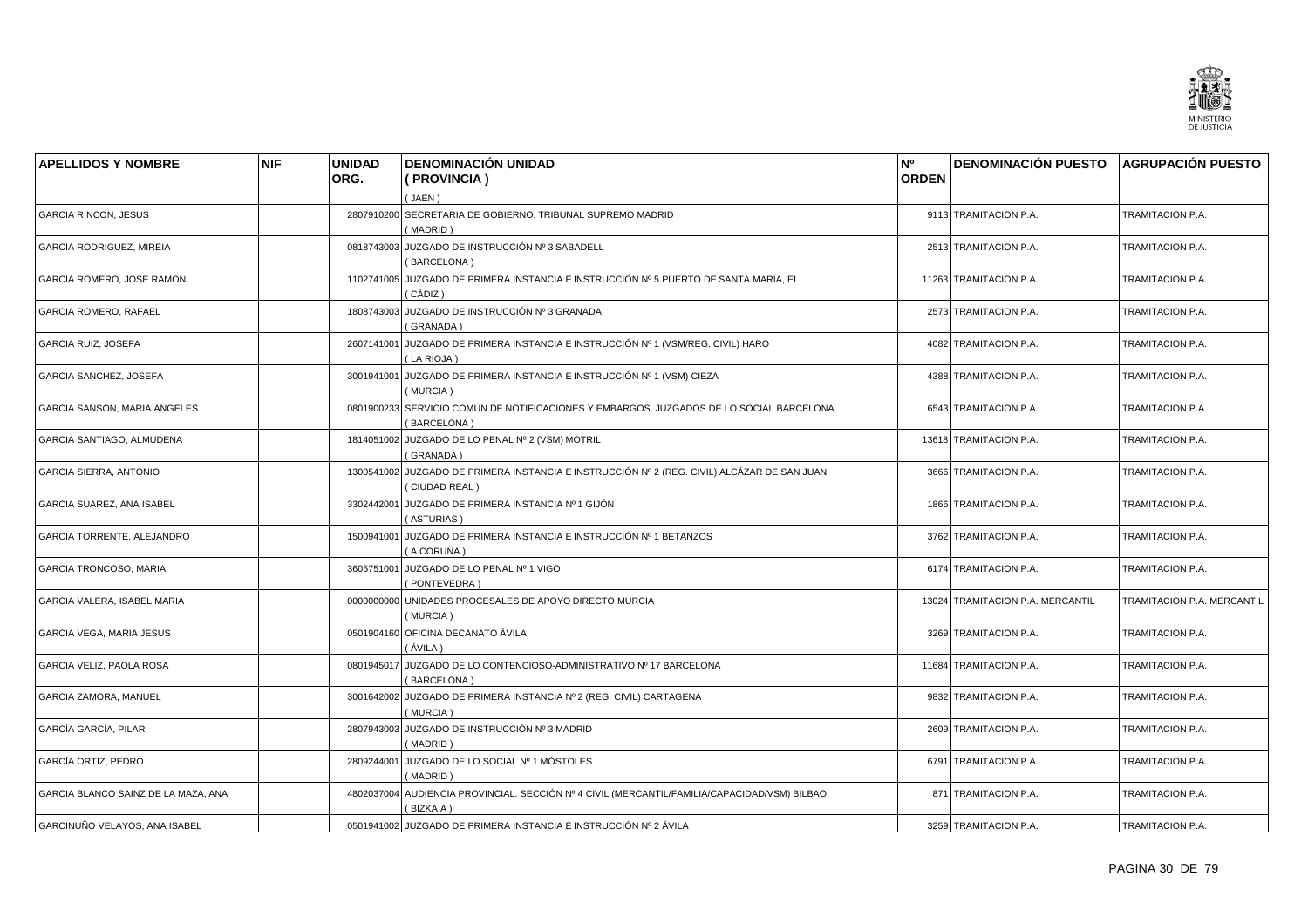![](_page_30_Picture_0.jpeg)

| <b>APELLIDOS Y NOMBRE</b>        | <b>NIF</b> | <b>UNIDAD</b> | <b>DENOMINACIÓN UNIDAD</b>                                                                                         | N <sup>o</sup> | DENOMINACIÓN PUESTO AGRUPACIÓN PUESTO |                       |
|----------------------------------|------------|---------------|--------------------------------------------------------------------------------------------------------------------|----------------|---------------------------------------|-----------------------|
|                                  |            | ORG.          | (PROVINCIA)                                                                                                        | <b>ORDEN</b>   |                                       |                       |
|                                  |            |               | (ÁVILA)                                                                                                            |                |                                       |                       |
| <b>GARIJO MARTINEZ, SONIA</b>    |            |               | 5029743010 JUZGADO DE INSTRUCCIÓN Nº 10 ZARAGOZA<br>(ZARAGOZA)                                                     |                | 3139 TRAMITACION P.A.                 | TRAMITACION P.A.      |
| GARRIDO ALONSO, ISABEL           |            |               | 0501974000 FISCALÍA PROVINCIAL ÁVILA<br>(ÁVILA )                                                                   |                | 11919 TRAMITACION P.A. (GU)           | TRAMITACION P.A. (GU) |
| GARRIDO PARRO, NORBERTO JOSE     |            | 3727445001    | │ JUZGADO DE LO CONTENCIOSO-ADMINISTRATIVO Nº 1 SALAMANCA<br>(SALAMANCA)                                           |                | 5526 TRAMITACION P.A.                 | TRAMITACION P.A.      |
| GARRIDO ROJAS, RAFAELA           |            |               | 2906743002 JUZGADO DE INSTRUCCIÓN Nº 2 MÁLAGA<br>(MÁLAGA)                                                          |                | 2768 TRAMITACION P.A.                 | TRAMITACION P.A.      |
| <b>GARZON CAMBIL, JESUS</b>      |            |               | 1808744002 JUZGADO DE LO SOCIAL Nº 2 GRANADA<br>(GRANADA)                                                          |                | 6640 TRAMITACION P.A.                 | TRAMITACION P.A.      |
| <b>GASCON ESCOT, JUDIT</b>       |            |               | 4617141001 JUZGADO DE PRIMERA INSTANCIA E INSTRUCCIÓN Nº 1 (REG. CIVIL) MONCADA<br>(VALENCIA)                      |                | 5116 TRAMITACION P.A.                 | TRAMITACION P.A.      |
| <b>GASCONS MARTINEZ, LOURDES</b> |            |               | 0801574500 FISCALÍA. SECCIÓN TERRITORIAL BADALONA<br>(BARCELONA)                                                   |                | 12412 TRAMITACION P.A.                | TRAMITACION P.A.      |
| GASCUEÑA FALCON, RAQUEL          |            | 1607800220    | SECCIÓN EJECUCIONES CIVIL, CONTENCIOSO-ADMINISTRATIVO Y SOCI (SERVICIO COMÚN DE<br>EJECUCIONES) CUENCA<br>(CUENCA) |                | 13548 TRAMITACION P.A.                | TRAMITACION P.A.      |
| <b>GATA GARCIA, ISABEL MARIA</b> |            |               | 0601544005 JUZGADO DE LO SOCIAL Nº 5 BADAJOZ<br>(BADAJOZ)                                                          |                | 14785 TRAMITACION P.A.                | TRAMITACION P.A.      |
| GAY CRUELLS, JOSE MARIA          |            |               | 0812142009 JUZGADO DE PRIMERA INSTANCIA Nº 9 MATARÓ<br>BARCELONA)                                                  |                | 14443 TRAMITACION P.A.                | TRAMITACION P.A.      |
| GAZQUEZ GARCIA, CRISTINA         |            |               | 0812143002 JUZGADO DE INSTRUCCIÓN Nº 2 MATARÓ<br>(BARCELONA)                                                       |                | 9920 TRAMITACION P.A.                 | TRAMITACION P.A.      |
| GIL BARREIRA, LORENA             |            | 1102042001    | JUZGADO DE PRIMERA INSTANCIA Nº 1 JEREZ DE LA FRONTERA<br>( CÁDIZ )                                                |                | 3214 TRAMITACION P.A.                 | TRAMITACION P.A.      |
| GIL CAMPUZANO, ALBERTO           |            |               | 4625051014 JUZGADO DE LO PENAL Nº 14 (EJECUTORIAS) VALÈNCIA<br>(VALENCIA)                                          |                | 10546 TRAMITACION P.A.                | TRAMITACION P.A.      |
| <b>GIL FURELOS, MARTA</b>        |            |               | 3605766100 INSTITUTO MEDICINA LEGAL. SUBDIRECCIÓN VIGO<br>(PONTEVEDRA)                                             |                | 10999 TRAMITACION P.A.                | TRAMITACION P.A.      |
| GIL LABORDA, ANA-ISABEL          |            | 5029742013    | JUZGADO DE PRIMERA INSTANCIA Nº 13 (TUTELAS) ZARAGOZA<br>(ZARAGOZA)                                                |                | 2288 TRAMITACION P.A.                 | TRAMITACION P.A.      |
| GIL MONCAYO, MONICA              |            |               | 2807902020 AUD. NACIONAL SERVICIO COMÚN DE REGISTRO, REPARTO DIGITALIZACIÓN Y ARCHIVO MADRID<br>(MADRID)           |                | 13653 TRAMITACION P.A.                | TRAMITACION P.A.      |
| GIMENEZ DURAN, ANNA MARIA        |            |               | 1706674500 FISCALÍA. SECCIÓN TERRITORIAL FIGUERES<br>(GIRONA)                                                      |                | 12418 TRAMITACION P.A.                | TRAMITACION P.A.      |
| GIMENEZ UGENCIO, ALICIA          |            |               | 5029743012 JUZGADO DE INSTRUCCIÓN Nº 12 ZARAGOZA<br>(ZARAGOZA)                                                     |                | 11888 TRAMITACION P.A.                | TRAMITACION P.A.      |
| GIMENO VILLANUEVA, MARIA CARMEN  |            |               | 5029744001 JUZGADO DE LO SOCIAL Nº 1 ZARAGOZA<br>(ZARAGOZA)                                                        |                | 7096 TRAMITACION P.A.                 | TRAMITACION P.A.      |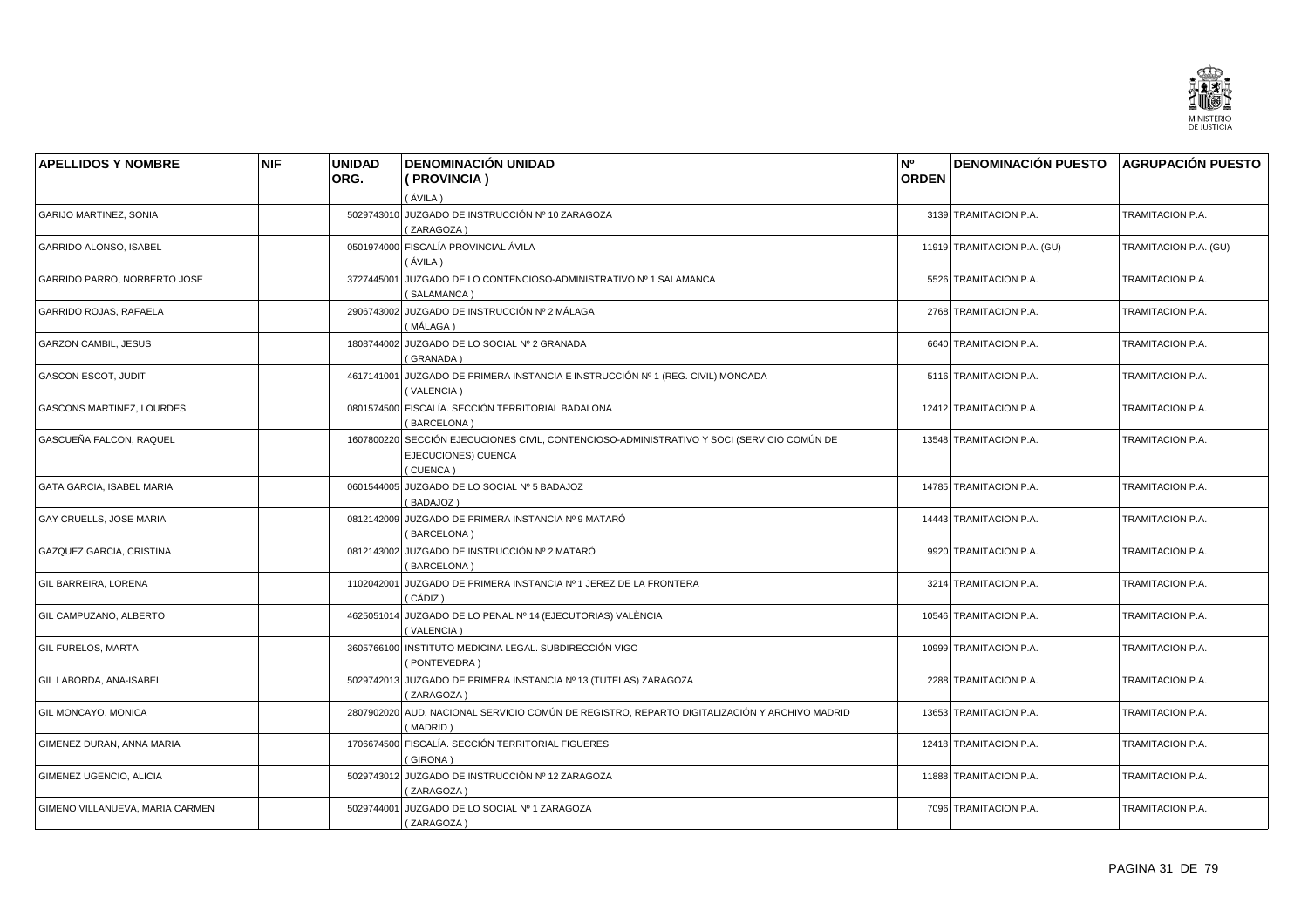![](_page_31_Picture_0.jpeg)

| <b>APELLIDOS Y NOMBRE</b>         | <b>NIF</b> | <b>UNIDAD</b><br>ORG. | <b>DENOMINACIÓN UNIDAD</b><br>( PROVINCIA )                                                       | N <sup>o</sup><br><b>ORDEN</b> | <b>DENOMINACIÓN PUESTO AGRUPACIÓN PUESTO</b>     |                                            |
|-----------------------------------|------------|-----------------------|---------------------------------------------------------------------------------------------------|--------------------------------|--------------------------------------------------|--------------------------------------------|
| GINARD VALLCANERAS, DAVID         |            | 0704034000            | TRIBUNAL SUPERIOR DE JUSTICIA. SALA DE LO SOCIAL PALMA<br>(ILLES BALEARS)                         |                                | 117 TRAMITACION P.A.                             | TRAMITACION P.A.                           |
| GINER LOPEZ, JOSE                 |            | 4617141004            | JUZGADO DE PRIMERA INSTANCIA E INSTRUCCIÓN Nº 4 MONCADA<br>(VALENCIA)                             |                                | 11630 TRAMITACION P.A.                           | TRAMITACION P.A.                           |
| GIRALDA BERCERUELO, RAQUEL        |            | 4708681000            | UNIDADES PROCESALES DE APOYO DIRECTO MEDINA DE RIOSECO<br>(VALLADOLID)                            |                                | 14340 TRAMITACION P.A. 1ª INST. E<br>INSTR. (GU) | TRAMITACION P.A. 1ª INST. E<br>INSTR. (GU) |
| GOITIZ AREGO, JON ANDONI          |            | 4802042016            | JUZGADO DE PRIMERA INSTANCIA Nº 16 BILBAO<br>(BIZKAIA)                                            |                                | 14765 TRAMITACION P.A.                           | TRAMITACION P.A.                           |
| GOMEZ DOMINGUEZ, FRANCISCO MANUEL |            |                       | 1507844004 JUZGADO DE LO SOCIAL Nº 4 SANTIAGO DE COMPOSTELA<br>(A CORUÑA)                         |                                | 14588 TRAMITACION P.A.                           | TRAMITACION P.A.                           |
| GOMEZ FERNANDEZ, CRISTINA         |            | 4109134000            | TRIBUNAL SUPERIOR DE JUSTICIA. SALA DE LO SOCIAL SEVILLA<br>(SEVILLA)                             |                                | 275 TRAMITACION P.A.                             | TRAMITACION P.A.                           |
| GOMEZ FERNANDEZ, MARIA AURORA     |            | 1503051002            | JUZGADO DE LO PENAL Nº 2 CORUÑA, A<br>(A CORUÑA)                                                  |                                | 5898 TRAMITACION P.A.                            | TRAMITACION P.A.                           |
| GOMEZ GOMEZ, SARA                 |            |                       | 0301437010 AUDIENCIA PROVINCIAL. SECCIÓN Nº 10 PENAL ALICANTE/ALACANT<br>(ALICANTE)               |                                | 13169 TRAMITACION P.A.                           | TRAMITACION P.A.                           |
| GOMEZ GONZALEZ, ANTONIA           |            | 1402145005            | JUZGADO DE LO CONTENCIOSO-ADMINISTRATIVO Nº 5 CÓRDOBA<br>(CÓRDOBA)                                |                                | 12040 TRAMITACION P.A.                           | TRAMITACION P.A.                           |
| GOMEZ LIÑARES, CRISTINA           |            | 3603853001            | JUZGADO DE MENORES Nº 1 PONTEVEDRA<br>(PONTEVEDRA)                                                |                                | 7315 TRAMITACION P.A.                            | TRAMITACION P.A.                           |
| GOMEZ MARTINEZ, MARIA CARMEN      |            | 3002741001            | JUZGADO DE PRIMERA INSTANCIA E INSTRUCCIÓN Nº 1 (REG. CIVIL) MOLINA DE SEGURA<br>(MURCIA)         |                                | 4412 TRAMITACION P.A.                            | TRAMITACION P.A.                           |
| GOMEZ MATA, MARIA CORONADA        |            | 2104144001            | JUZGADO DE LO SOCIAL Nº 1 HUELVA<br>(HUELVA)                                                      |                                | 6661 TRAMITACION P.A.                            | TRAMITACION P.A.                           |
| <b>GOMEZ ORTEGA, PATRICIA</b>     |            | 1102043003            | JUZGADO DE INSTRUCCIÓN № 3 JEREZ DE LA FRONTERA<br>( CÁDIZ )                                      |                                | 3628 TRAMITACION P.A.                            | TRAMITACION P.A.                           |
| GOMEZ PEREZ, ANA MARIA            |            | 2702800231            | SERVICIO COMÚN DE NOTIFICACIONES Y EMBARGOS LUGO<br>(LUGO)                                        |                                | 9536 TRAMITACION P.A.                            | TRAMITACION P.A.                           |
| GOMEZ RODRIGUEZ, MARIA GUADALUPE  |            | 1204043003            | JUZGADO DE INSTRUCCIÓN Nº 3 CASTELLÓ DE LA PLANA<br>(CASTELLÓN)                                   |                                | 2523 TRAMITACION P.A.                            | TRAMITACION P.A.                           |
| GOMEZ ROMERO, JOSEFA              |            | 1506541001            | JUZGADO DE PRIMERA INSTANCIA E INSTRUCCIÓN № 1 (VSM/REG. CIVIL) PADRÓN<br>(A CORUÑA)              |                                | 3801 TRAMITACION P.A.                            | TRAMITACION P.A.                           |
| GOMEZ SANCHEZ, MARIA ESTHER       |            | 2807972000            | FISCALÍA DE LA AUDIENCIA NACIONAL MADRID<br>(MADRID)                                              |                                | 11876 TRAMITACION P.A.                           | TRAMITACION P.A.                           |
| GOMEZ SANTIAGO, MARIA TERESA      |            | 1503093350            | SERVICIO DE ATENCIÓN AL CIUDADANO Y A LAS VÍCTIMAS CORUÑA, A<br>(A CORUÑA)                        |                                | 11982 TRAMITACION P.A.                           | TRAMITACION P.A.                           |
| <b>GOMEZ TRAVESO, IRIA</b>        |            |                       | 2807978000 FISCALÍA ESPECIAL CONTRA LA CORRUPCION Y LA CRIMINALIDAD ORGANIZADA MADRID<br>(MADRID) |                                | 11882 TRAMITACION P.A.                           | TRAMITACION P.A.                           |
| GÓMEZ IBAÑEZ, MANUEL MAXIMO       |            |                       | 1814041003 JUZGADO DE PRIMERA INSTANCIA E INSTRUCCIÓN Nº 3 (REG. CIVIL) MOTRIL<br>(GRANADA)       |                                | 3889 TRAMITACION P.A.                            | TRAMITACION P.A.                           |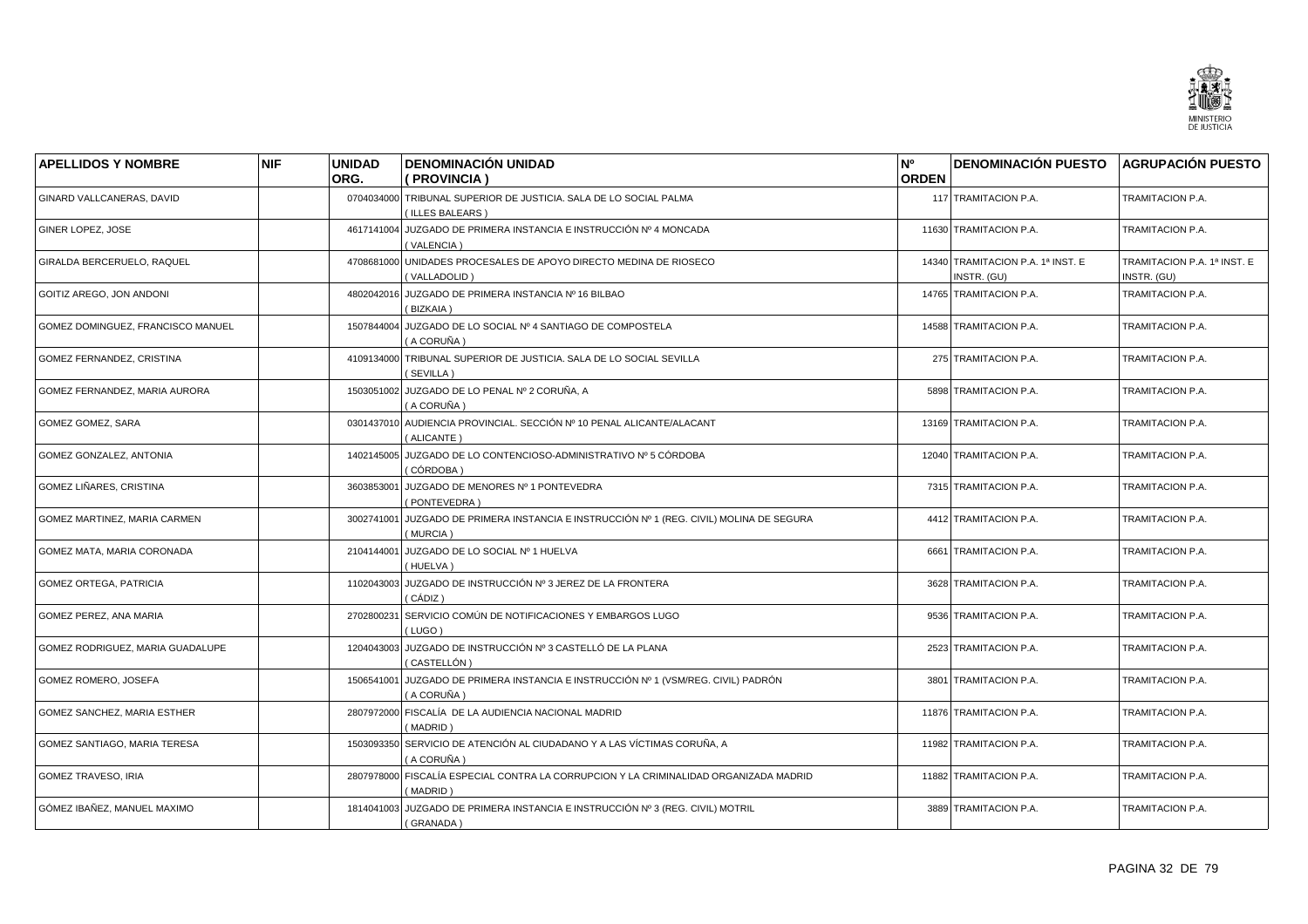![](_page_32_Picture_0.jpeg)

| <b>APELLIDOS Y NOMBRE</b>           | <b>NIF</b> | <b>UNIDAD</b><br>ORG. | <b>DENOMINACIÓN UNIDAD</b><br>(PROVINCIA)                                                                        | N <sup>o</sup><br><b>ORDEN</b> | <b>DENOMINACIÓN PUESTO AGRUPACIÓN PUESTO</b> |                                      |
|-------------------------------------|------------|-----------------------|------------------------------------------------------------------------------------------------------------------|--------------------------------|----------------------------------------------|--------------------------------------|
| GÓMEZ MERIDA, LAURA                 |            |                       | 2906742013 JUZGADO DE PRIMERA INSTANCIA Nº 13 MÁLAGA<br>(MÁLAGA)                                                 |                                | 1800 TRAMITACION P.A.                        | TRAMITACION P.A.                     |
| GONZALEZ ALONSO, GLADYS             |            | 2408900220            | SECCIÓN EJECUCIONES CIVIL, CONTENCIOSO-ADMINISTRATIVO Y SOCI (SERVICIO COMÚN DE<br>EJECUCIONES) LEÓN<br>( LEÓN ) |                                | 13593 TRAMITACION P.A.                       | TRAMITACION P.A.                     |
| GONZALEZ CANEIRO, MARIA JESUS       |            |                       | 0401344002 JUZGADO DE LO SOCIAL Nº 2 ALMERÍA<br>(ALMERÍA)                                                        |                                | 6408 TRAMITACION P.A.                        | TRAMITACION P.A.                     |
| GONZALEZ CARVAJAL, MANUEL           |            | 0401348001            | JUZGADO DE VIOLENCIA SOBRE LA MUJER № 1 ALMERÍA<br>(ALMERÍA)                                                     |                                | 11453 TRAMITACION P.A.                       | TRAMITACION P.A.                     |
| GONZALEZ CHINCHILLA, MARIA SOLEDAD  |            |                       | 4802042016 JUZGADO DE PRIMERA INSTANCIA Nº 16 BILBAO<br>(BIZKAIA)                                                |                                | 14765 TRAMITACION P.A.                       | TRAMITACION P.A.                     |
| GONZALEZ COLLAZO, FRANCISCO DANIEL  |            | 3605742014            | JUZGADO DE PRIMERA INSTANCIA Nº 14 VIGO<br>PONTEVEDRA)                                                           |                                | 13333 TRAMITACION P.A.                       | TRAMITACION P.A.                     |
| GONZALEZ ESCUDERO, MARIA EUGENIA    |            |                       | 3605744007 JUZGADO DE LO SOCIAL Nº 7 VIGO<br>(PONTEVEDRA)                                                        |                                | 14777 TRAMITACION P.A.                       | TRAMITACION P.A.                     |
| GONZALEZ FABREGAS, MARIA MERCEDES   |            | 2305541001            | JUZGADO DE PRIMERA INSTANCIA E INSTRUCCIÓN Nº 1 LINARES<br>(JAÉN)                                                |                                | 4019 TRAMITACION P.A.                        | TRAMITACION P.A.                     |
| GONZALEZ FERNANDEZ, SEILA           |            | 3304444006            | JUZGADO DE LO SOCIAL Nº 6 OVIEDO<br>(ASTURIAS)                                                                   |                                | 9748 TRAMITACION P.A.                        | TRAMITACION P.A.                     |
| GONZALEZ GARCIA, ARCADIO LUIS       |            | 3501644006            | JUZGADO DE LO SOCIAL Nº 6 PALMAS DE GRAN CANARIA, LAS<br>(LAS PALMAS)                                            |                                | 6898 TRAMITACION P.A.                        | TRAMITACION P.A.                     |
| GONZALEZ GOMEZ, ANA MARIA           |            | 0000000000            | SERVICIO COMÚN PROCESAL GENERAL VITORIA-GASTEIZ<br>( ARABA/ÁLAVA )                                               |                                | 15438 TRAMITACION P.A.                       | TRAMITACION P.A.                     |
| GONZALEZ GOMEZ, ANTONIO             |            | 0000000000            | UNIDADES PROCESALES DE APOYO DIRECTO MURCIA<br>(MURCIA)                                                          |                                | 13021 TRAMITACION P.A. INSTRUCCION<br>(GU)   | TRAMITACION P.A.<br>INSTRUCCIÓN (GU) |
| GONZALEZ GONZALEZ, ANA MARIA        |            | 0905904200            | SECRETARIA DE GOBIERNO BURGOS<br>(BURGOS)                                                                        |                                | 13077 TRAMITACION P.A.                       | TRAMITACION P.A.                     |
| GONZALEZ GONZALEZ, MARI-FE          |            | 1507851001            | JUZGADO DE LO PENAL Nº 1 SANTIAGO DE COMPOSTELA<br>(A CORUÑA)                                                    |                                | 5913 TRAMITACION P.A.                        | TRAMITACION P.A.                     |
| GONZALEZ GONZALEZ, MARIA AZUCENA    |            | 4802052001            | JUZGADO DE VIGILANCIA PENITENCIARIA Nº 1 BILBAO<br>(BIZKAIA)                                                     |                                | 7195 TRAMITACION P.A.                        | TRAMITACION P.A.                     |
| GONZALEZ GONZALEZ, SUSANA           |            |                       | 3501651006 JUZGADO DE LO PENAL Nº 6 PALMAS DE GRAN CANARIA, LAS<br>(LAS PALMAS)                                  |                                | 6159 TRAMITACION P.A.                        | TRAMITACION P.A.                     |
| GONZALEZ HIGUERAS, LEONOR           |            | 4625043014            | JUZGADO DE INSTRUCCIÓN Nº 14 VALÈNCIA<br>(VALENCIA)                                                              |                                | 3046 TRAMITACION P.A.                        | TRAMITACION P.A.                     |
| GONZALEZ JIMENEZ, EVA               |            |                       | 1808742008 JUZGADO DE PRIMERA INSTANCIA Nº 8 GRANADA<br>(GRANADA)                                                |                                | 1570 TRAMITACION P.A.                        | TRAMITACION P.A.                     |
| GONZALEZ LAMIGUEIRO, MANUEL ROBERTO |            | 1500941003            | JUZGADO DE PRIMERA INSTANCIA E INSTRUCCIÓN Nº 3 (VSM) BETANZOS<br>( A CORUÑA )                                   |                                | 3768 TRAMITACION P.A.                        | TRAMITACION P.A.                     |
| GONZALEZ LOPEZ, MONICA              |            |                       | 3907544006 JUZGADO DE LO SOCIAL Nº 6 SANTANDER                                                                   |                                | 13339 TRAMITACION P.A.                       | TRAMITACION P.A.                     |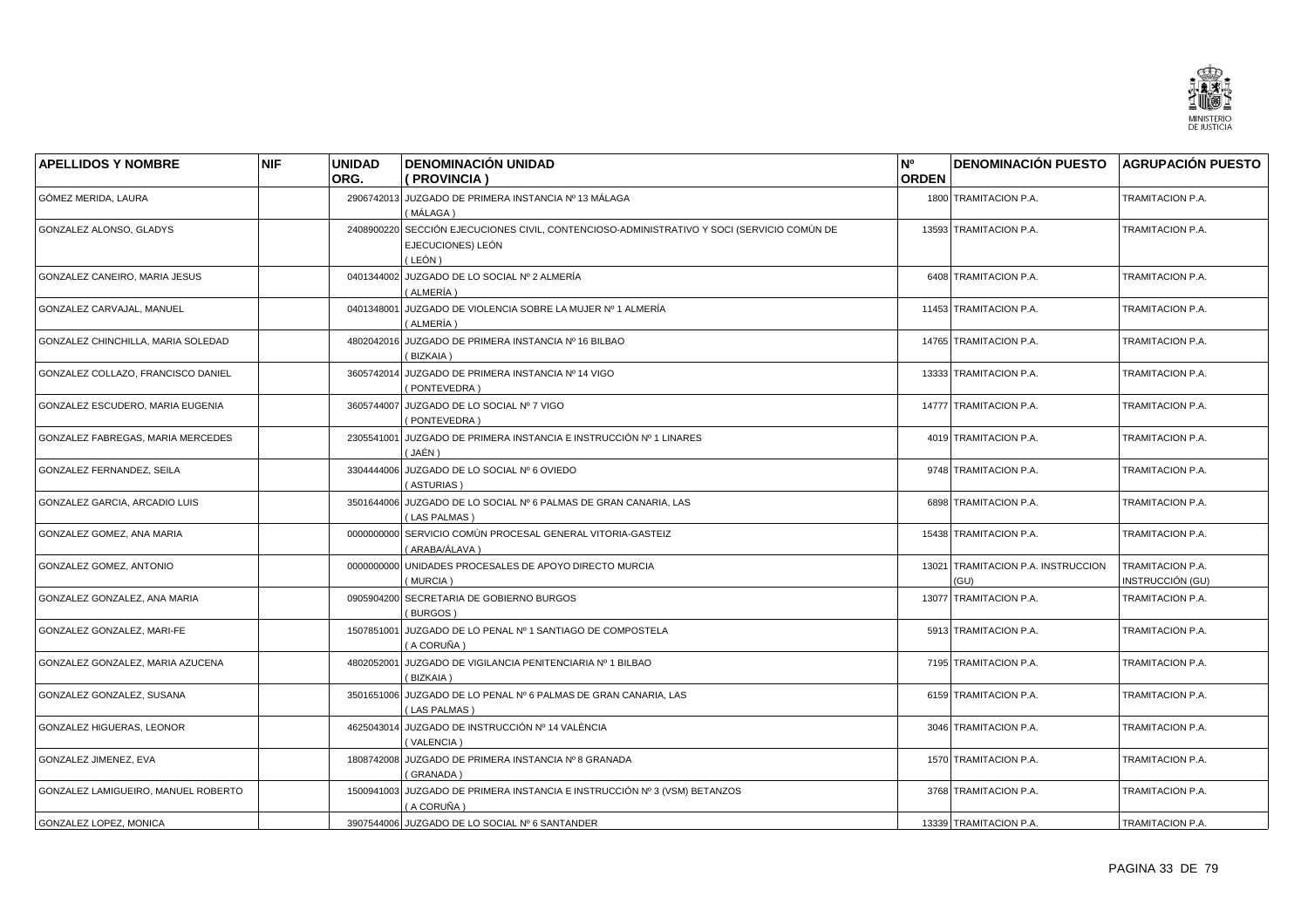![](_page_33_Picture_0.jpeg)

| <b>APELLIDOS Y NOMBRE</b>           | <b>NIF</b> | <b>UNIDAD</b> | <b>DENOMINACIÓN UNIDAD</b>                                                                                               | N°           | <b>DENOMINACIÓN PUESTO AGRUPACIÓN PUESTO</b> |                                         |
|-------------------------------------|------------|---------------|--------------------------------------------------------------------------------------------------------------------------|--------------|----------------------------------------------|-----------------------------------------|
|                                     |            | ORG.          | (PROVINCIA)                                                                                                              | <b>ORDEN</b> |                                              |                                         |
|                                     |            |               | (CANTABRIA)                                                                                                              |              |                                              |                                         |
| GONZALEZ LOSADA, MARIA JESUS        |            |               | 3500442003 JUZGADO DE PRIMERA INSTANCIA Nº 3 (REG. CIVIL) ARRECIFE<br>(LAS PALMAS)                                       |              | 13450 TRAMITACION P.A.                       | TRAMITACION P.A.                        |
| GONZALEZ MAGRO, MARIA DE LA SOLEDAD |            | 2807945016    | JUZGADO DE LO CONTENCIOSO-ADMINISTRATIVO Nº 16 MADRID<br>(MADRID)                                                        |              | 5431 TRAMITACION P.A.                        | TRAMITACION P.A.                        |
| GONZALEZ MARTINEZ, MARIA DEL MAR    |            |               | 4105946001 JDO. DE PAZ DE MAIRENA DEL ALJARAFE<br>(SEVILLA)                                                              |              | 8173 TRAMITACION P.A.                        | TRAMITACION P.A.                        |
| GONZALEZ MORENO, MARIA CARMEN       |            |               | 4103874400 FISCALÍA DE ÁREA DOS HERMANAS<br>(SEVILLA)                                                                    |              | 12338 TRAMITACION P.A. (GU)                  | TRAMITACION P.A. (GU)                   |
| GONZALEZ MORENO, MARIA JOSE         |            |               | 4109137006 AUDIENCIA PROVINCIAL. SECCIÓN Nº 6 CIVIL SEVILLA<br>(SEVILLA)                                                 |              | 772 TRAMITACION P.A.                         | TRAMITACION P.A.                        |
| GONZALEZ PALACIOS, MARIA JESUS      |            |               | 5100174400 FISCALÍA DE ÁREA CEUTA<br>(CEUTA)                                                                             |              | 11788 TRAMITACION P.A. (GU)                  | TRAMITACION P.A. (GU)                   |
| <b>GONZALEZ PERNAS, MERCEDES</b>    |            | 3412000220    | SECCIÓN EJECUCIONES CIVIL, CONTENCIOSO-ADMINISTRATIVO Y SOCIAL (SERVICIO COMÚN DE<br>EJECUCIONES) PALENCIA<br>(PALENCIA) |              | 14252 TRAMITACION P.A.                       | TRAMITACION P.A.                        |
| GONZALEZ RODRIGUEZ, JOSE            |            | 3605793350    | SERVICIO DE ATENCIÓN AL CIUDADANO Y A LAS VÍCTIMAS VIGO<br>(PONTEVEDRA)                                                  |              | 11994 TRAMITACION P.A.                       | TRAMITACION P.A.                        |
| GONZALEZ SAIZ, SUSANA               |            |               | 0905966000 INSTITUTO MEDICINA LEGAL. DIRECCIÓN BURGOS<br>(BURGOS)                                                        |              | 908 TRAMITACION P.A.                         | TRAMITACION P.A.                        |
| GONZALEZ SALGUEIRO, MARIA ARACELI   |            |               | 1507842003 JUZGADO DE PRIMERA INSTANCIA Nº 3 (REG. CIVIL) SANTIAGO DE COMPOSTELA<br>( A CORUÑA )                         |              | 11021 TRAMITACION P.A.                       | TRAMITACION P.A.                        |
| GONZALEZ SANCHEZ, MARIA JOSE        |            |               | 0301447004 JUZGADO DE LO MERCANTIL Nº 4 ALICANTE/ALACANT<br>(ALICANTE)                                                   |              | 14762 TRAMITACION P.A.                       | TRAMITACION P.A.                        |
| GONZALEZ SERRANO, NICOLAS JESUS     |            |               | 1814051002 JUZGADO DE LO PENAL Nº 2 (VSM) MOTRIL<br>(GRANADA)                                                            |              | 13618 TRAMITACION P.A.                       | TRAMITACION P.A.                        |
| <b>GONZALEZ SILVA, CARLOS</b>       |            |               | 3603843003 JUZGADO DE INSTRUCCIÓN Nº 3 (VSM) PONTEVEDRA<br>(PONTEVEDRA)                                                  |              | 10460 TRAMITACION P.A.                       | TRAMITACION P.A.                        |
| GONZALEZ TUR, MARIA DESEADA         |            |               | 2906742016 JUZGADO DE PRIMERA INSTANCIA Nº 16 (FAMILIA) MÁLAGA<br>(MÁLAGA)                                               |              | 1809 TRAMITACION P.A.                        | TRAMITACION P.A.                        |
| GONZALEZ VILLAMEA, IVY              |            |               | 3605766100 INSTITUTO MEDICINA LEGAL. SUBDIRECCIÓN VIGO<br>(PONTEVEDRA)                                                   |              | 10999 TRAMITACION P.A.                       | TRAMITACION P.A.                        |
| GONZALEZ VILLAVERDE, ANA BERTA      |            |               | 0801942026 JUZGADO DE PRIMERA INSTANCIA Nº 26 BARCELONA<br>(BARCELONA)                                                   |              | 1339 TRAMITACION P.A.                        | TRAMITACION P.A.                        |
| GONZÁLEZ CUBERO, CONCEPCIÓN         |            | 0000000000    | UNIDADES PROCESALES DE APOYO DIRECTO LEÓN<br>( LEÓN )                                                                    |              | 13563 TRAMITACION P.A. 1ª INSTANCIA          | TRAMITACION P.A. 1ª<br><b>INSTANCIA</b> |
| GONZÁLEZ FERNANDEZ, INMACULADA      |            |               | 1808743005 JUZGADO DE INSTRUCCIÓN Nº 5 GRANADA<br>(GRANADA)                                                              |              | 2579 TRAMITACION P.A.                        | TRAMITACION P.A.                        |
| GONZÁLEZ PULIDO, ROSARIO            |            |               | 1808704200 SECRETARIA DE GOBIERNO GRANADA<br>(GRANADA)                                                                   |              | 171 TRAMITACION P.A.                         | TRAMITACION P.A.                        |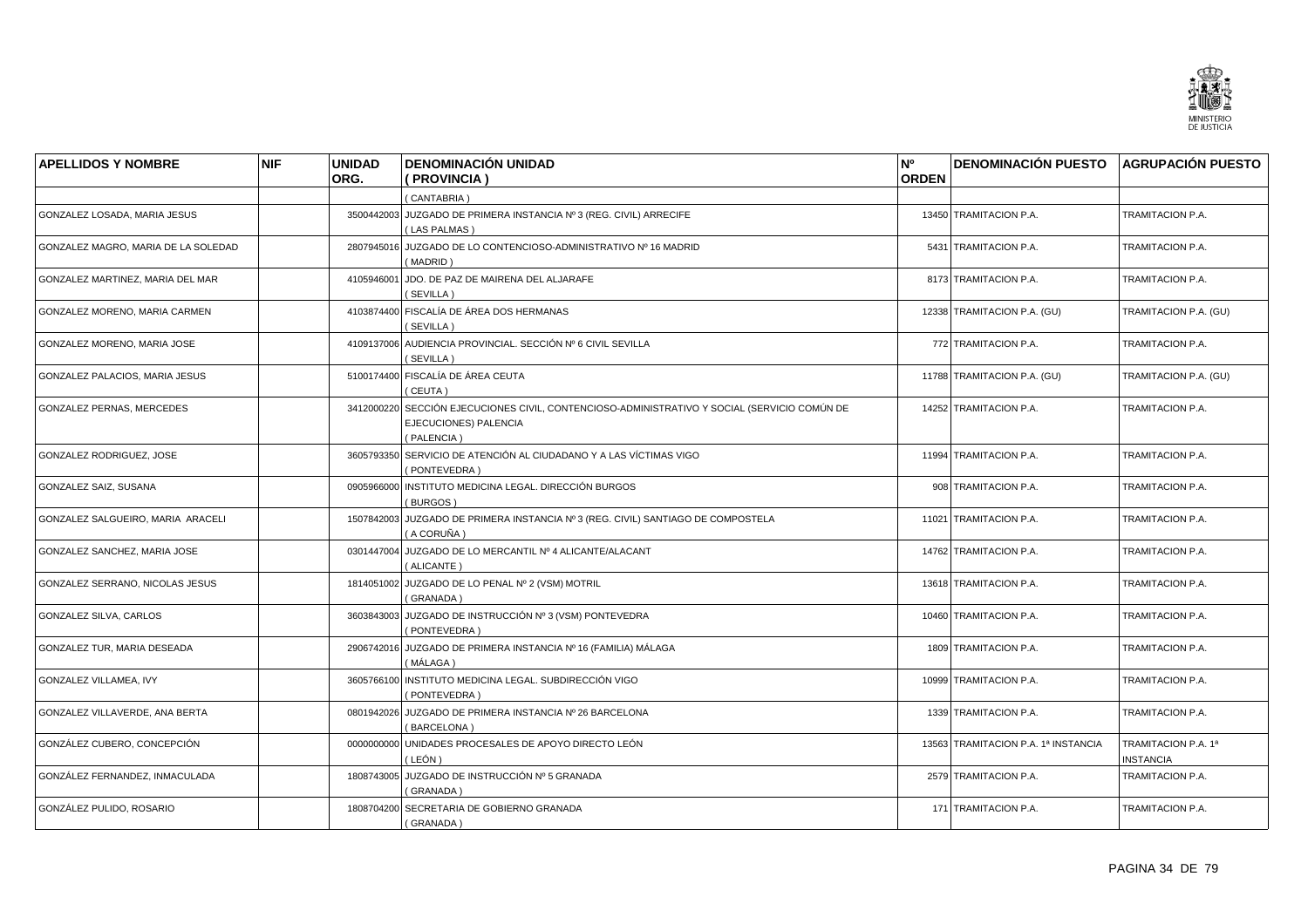![](_page_34_Picture_0.jpeg)

| <b>APELLIDOS Y NOMBRE</b>            | <b>NIF</b> | <b>UNIDAD</b> | <b>DENOMINACIÓN UNIDAD</b>                                                                      | N°           | <b>DENOMINACIÓN PUESTO AGRUPACIÓN PUESTO</b> |                       |
|--------------------------------------|------------|---------------|-------------------------------------------------------------------------------------------------|--------------|----------------------------------------------|-----------------------|
|                                      |            | ORG.          | (PROVINCIA)                                                                                     | <b>ORDEN</b> |                                              |                       |
| GONZÁLEZ SIERRA, MARIA SOCORRO       |            |               | 1808743004 JUZGADO DE INSTRUCCIÓN Nº 4 GRANADA<br>(GRANADA)                                     |              | 2576 TRAMITACION P.A.                        | TRAMITACION P.A.      |
| GONZÁLEZ VILLALBA, RAFAEL            |            | 2807943041    | JUZGADO DE INSTRUCCIÓN Nº 41 MADRID<br>(MADRID)                                                 |              | 2723 TRAMITACION P.A.                        | TRAMITACION P.A.      |
| <b>GRACIA CARIDAD, JOSE MARIA</b>    |            |               | 5029744007 JUZGADO DE LO SOCIAL Nº 7 ZARAGOZA<br>(ZARAGOZA)                                     |              | 11272 TRAMITACION P.A.                       | TRAMITACION P.A.      |
| <b>GRACIA FLORISTAN, MARIA JESUS</b> |            |               | 4314843003 JUZGADO DE INSTRUCCIÓN Nº 3 TARRAGONA<br>(TARRAGONA)                                 |              | 2999 TRAMITACION P.A.                        | TRAMITACION P.A.      |
| GRAN MATEO, ISABEL A.                |            |               | 5029745002 JUZGADO DE LO CONTENCIOSO-ADMINISTRATIVO Nº 2 ZARAGOZA<br>(ZARAGOZA)                 |              | 5637 TRAMITACION P.A.                        | TRAMITACION P.A.      |
| <b>GRANADOS SANCHEZ, ROCIO</b>       |            |               | 1402144005 JUZGADO DE LO SOCIAL Nº 5 CÓRDOBA<br>(CÓRDOBA)                                       |              | 14735 TRAMITACION P.A.                       | TRAMITACION P.A.      |
| GRANDE MARTIN, MARIA DE LA TRINIDAD  |            | 2807937023    | AUDIENCIA PROVINCIAL. SECCIÓN Nº 23 PENAL MADRID<br>(MADRID)                                    |              | 614 TRAMITACION P.A.                         | TRAMITACION P.A.      |
| GRANELL MOLL, MARIA DEL CARMEN       |            | 4623583101    | SERVICIO COMUN PROCESAL DE ASUNTOS GENERALES SUECA<br>(VALENCIA)                                |              | 14076 TRAMITACION P.A.                       | TRAMITACION P.A.      |
| GRAÑON LOPEZ, MARIA DEL PILAR        |            | 0000000000    | OFICINA FISCAL DE LA FISCALIA PROVINCIAL. SECCIÓN TERRITORIAL BARAKALDO<br>(BIZKAIA)            |              | 15353 TRAMITACION P.A. (GU)                  | TRAMITACION P.A. (GU) |
| GUADIX CABEZAS, SAMUEL               |            |               | 1405641002 JUZGADO DE PRIMERA INSTANCIA E INSTRUCCIÓN Nº 2 PUENTE GENIL<br>(CÓRDOBA)            |              | 10743 TRAMITACION P.A.                       | TRAMITACION P.A.      |
| GUERNICA MARTIN, LAURA               |            | 3120143003    | JUZGADO DE INSTRUCCIÓN Nº 3 PAMPLONA/IRUÑA<br>(NAVARRA)                                         |              | 2825 TRAMITACION P.A.                        | TRAMITACION P.A.      |
| GUERRA VAZQUEZ, ANA MARIA            |            |               | 3803843004 JUZGADO DE INSTRUCCIÓN Nº 4 SANTA CRUZ DE TENERIFE<br>(STA.CRUZ DE TENERIFE)         |              | 2915 TRAMITACION P.A.                        | TRAMITACION P.A.      |
| GUERRERO GUERRERO, CRISTOBAL         |            |               | 2906742009 JUZGADO DE PRIMERA INSTANCIA Nº 9 MÁLAGA<br>(MÁLAGA)                                 |              | 1788 TRAMITACION P.A.                        | TRAMITACION P.A.      |
| GUERRERO MARTINEZ, JOSEFA            |            |               | 0830741004 JUZGADO DE PRIMERA INSTANCIA E INSTRUCCIÓN Nº 4 VILANOVA I LA GELTRÚ<br>(BARCELONA)  |              | 3470 TRAMITACION P.A.                        | TRAMITACION P.A.      |
| GUERRERO RICO, MARÍA DOLORES         |            | 1503061001    | REGISTRO CIVIL Nº 1 CORUÑA, A<br>(A CORUÑA)                                                     |              | 965 TRAMITACION P.A.                         | TRAMITACION P.A.      |
| GUILLEN ASIN, JOSE RAMON             |            | 5029704160    | JUZGADO DECANO ZARAGOZA<br>(ZARAGOZA)                                                           |              | 1139 TRAMITACION P.A.                        | TRAMITACION P.A.      |
| <b>GUITART GUIXER, MERCEDES</b>      |            | 0802281101    | SERVICIO COMÚN PROCESAL GENERAL BERGA<br>(BARCELONA)                                            |              | 14823 TRAMITACION P.A.                       | TRAMITACION P.A.      |
| GUTIERREZ FUENTES, ALICIA            |            | 0307941001    | JUZGADO DE PRIMERA INSTANCIA E INSTRUCCIÓN № 1 (VSM/REG. CIVIL) IBI<br>(ALICANTE)               |              | 3185 TRAMITACION P.A.                        | TRAMITACION P.A.      |
| GUTIERREZ MARTINEZ, MARIA DEL MAR    |            |               | 2608933000 TRIBUNAL SUPERIOR DE JUSTICIA. SALA CONTENCIOSO-ADMINISTRATIVO LOGROÑO<br>(LA RIOJA) |              | 188 TRAMITACION P.A.                         | TRAMITACION P.A.      |
| <b>GUTIERREZ ORTEGA, ANA</b>         |            |               | 2990142005 JUZGADO DE PRIMERA INSTANCIA Nº 5 TORREMOLINOS<br>( MÁLAGA )                         |              | 9666 TRAMITACION P.A.                        | TRAMITACION P.A.      |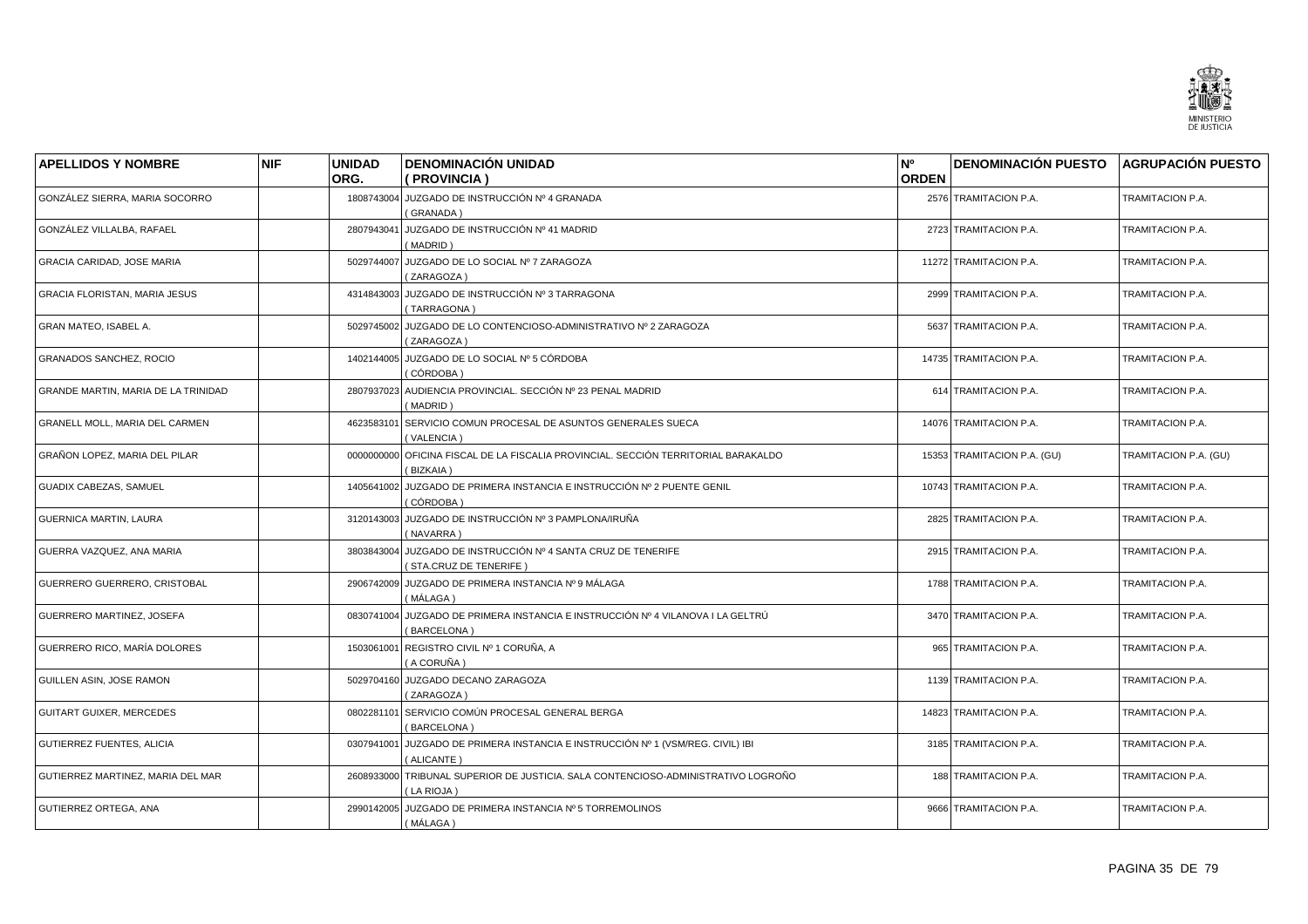![](_page_35_Picture_0.jpeg)

| <b>APELLIDOS Y NOMBRE</b>          | <b>NIF</b> | <b>UNIDAD</b><br>ORG. | <b>DENOMINACIÓN UNIDAD</b><br>( PROVINCIA )                                                                   | N°<br><b>ORDEN</b> | DENOMINACIÓN PUESTO AGRUPACIÓN PUESTO |                       |
|------------------------------------|------------|-----------------------|---------------------------------------------------------------------------------------------------------------|--------------------|---------------------------------------|-----------------------|
| GUTIERREZ PAN, LOURDES             |            | 2806846001            | JDO. DE PAZ DE GUADARRAMA<br>(MADRID)                                                                         |                    | 7902 TRAMITACION P.A.                 | TRAMITACION P.A.      |
| GUTIERREZ PEREZ, NOELIA            |            | 4718642003            | JUZGADO DE PRIMERA INSTANCIA Nº 3 (FAMILIA) VALLADOLID<br>(VALLADOLID)                                        |                    | 2186 TRAMITACION P.A.                 | TRAMITACION P.A.      |
| <b>GUTIERREZ PRIETO, ISABEL</b>    |            | 3501633000            | TRIBUNAL SUPERIOR DE JUSTICIA, SALA CONTENCIOSO-ADMINISTRATIVO PALMAS DE GRAN CANARIA.<br>LAS<br>(LAS PALMAS) |                    | 248 TRAMITACION P.A.                  | TRAMITACION P.A.      |
| GUTIERREZ VELA, MERCEDES           |            |                       | 5029743007 JUZGADO DE INSTRUCCIÓN Nº 7 ZARAGOZA<br>(ZARAGOZA)                                                 |                    | 3130 TRAMITACION P.A.                 | TRAMITACION P.A.      |
| <b>GUTIERREZ VICENTE, CARMEN</b>   |            |                       | 2906742012 JUZGADO DE PRIMERA INSTANCIA Nº 12 MÁLAGA<br>( MÁLAGA )                                            |                    | 1797 TRAMITACION P.A.                 | TRAMITACION P.A.      |
| GUTIÉRREZ GARCÍA, MARÍA CARMEN     |            | 2809243004            | JUZGADO DE INSTRUCCIÓN № 4 MÓSTOLES<br>(MADRID)                                                               |                    | 2762 TRAMITACION P.A.                 | TRAMITACION P.A.      |
| GUZMAN FAGOAGA, BLANCA             |            | 2807904160            | JUZGADO DECANO MADRID<br>(MADRID)                                                                             |                    | 1054 TRAMITACION P.A.                 | TRAMITACION P.A.      |
| HELLÍN NUÑEZ, JUAN ANTONIO         |            | 1402142002            | JUZGADO DE PRIMERA INSTANCIA Nº 2 CÓRDOBA<br>(CÓRDOBA)                                                        |                    | 1498 TRAMITACION P.A.                 | TRAMITACION P.A.      |
| HERNANDEZ BELMONTE, JUAN FRANCISCO |            | 3004341001            | JUZGADO DE PRIMERA INSTANCIA E INSTRUCCIÓN Nº 1 (REG. CIVIL) YECLA<br>(MURCIA)                                |                    | 4449 TRAMITACION P.A.                 | TRAMITACION P.A.      |
| HERNANDEZ CAZORLA, ANTONIO JOSE    |            | 3501943002            | JUZGADO DE INSTRUCCIÓN Nº 2 SAN BARTOLOMÉ DE TIRAJANA<br>(LAS PALMAS)                                         |                    | 13691 TRAMITACION P.A.                | TRAMITACION P.A.      |
| HERNANDEZ GOMEZ, AUGUSTO           |            | 4109104160            | <b>JUZGADO DECANO SEVILLA</b><br>(SEVILLA)                                                                    |                    | 1119 TRAMITACION P.A.                 | TRAMITACION P.A.      |
| HERNANDEZ GONZALO, MARIA CARMEN    |            | 5029745004            | JUZGADO DE LO CONTENCIOSO-ADMINISTRATIVO Nº 4 ZARAGOZA<br>(ZARAGOZA)                                          |                    | 10875 TRAMITACION P.A.                | TRAMITACION P.A.      |
| HERNANDEZ GUTIERREZ, EVELIO        |            | 0000000000            | SERVICIO COMÚN DE NOTIFICACIONES Y EMBARGOS MADRID<br>(MADRID)                                                |                    | 1057 TRAMITACION P.A.                 | TRAMITACION P.A.      |
| HERNANDEZ HERRERA, JESUS MIGUEL    |            | 3803861001            | REGISTRO CIVIL Nº 1 SANTA CRUZ DE TENERIFE<br>(STA.CRUZ DE TENERIFE)                                          |                    | 12516 TRAMITACION P.A.                | TRAMITACION P.A.      |
| HERNANDEZ LOPEZ, MARIA PAZ         |            | 2906743009            | JUZGADO DE INSTRUCCIÓN № 9 MÁLAGA<br>(MÁLAGA)                                                                 |                    | 2789 TRAMITACION P.A.                 | TRAMITACION P.A.      |
| HERNANDEZ RODRIGUEZ, MARIA JESUS   |            | 2810648001            | JUZGADO DE VIOLENCIA SOBRE LA MUJER Nº 1 PARLA<br>(MADRID)                                                    |                    | 11512 TRAMITACION P.A.                | TRAMITACION P.A.      |
| HERNANDEZ SANCHEZ, MARIA ISABEL    |            | 3727442003            | JUZGADO DE PRIMERA INSTANCIA Nº 3 SALAMANCA<br>(SALAMANCA)                                                    |                    | 1962 TRAMITACION P.A.                 | TRAMITACION P.A.      |
| HERNANDEZ SOTO, MARIA DE LA PAZ    |            |                       | 1808774000 FISCALÍA PROVINCIAL GRANADA<br>(GRANADA)                                                           |                    | 11755 TRAMITACION P.A.                | TRAMITACION P.A.      |
| HERNÁNDEZ MAZUECOS, JAVIER         |            | 0000000000            | AUDIENCIA PROVINCIAL. SERVICIO DE APOYO GRANADA<br>(GRANADA)                                                  |                    | 9322 TRAMITACION P.A.                 | TRAMITACION P.A.      |
| HERNANDO MARIN, GLORIA             |            |                       | 0000000000 OFICINA FISCAL DE LA FISCALÍA PROVINCIAL BILBAO                                                    |                    | 15332 TRAMITACION P.A. (GU)           | TRAMITACION P.A. (GU) |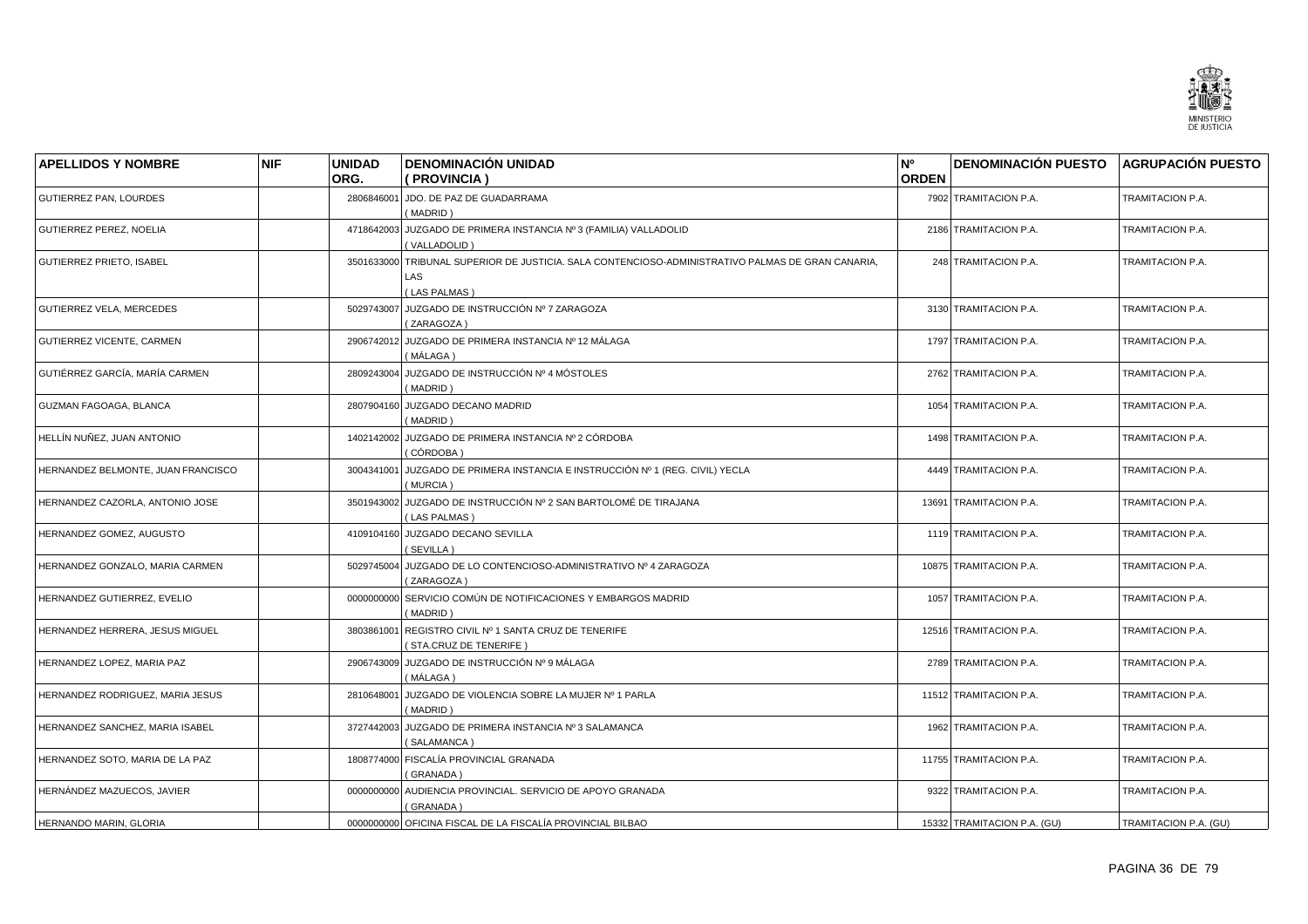

| <b>APELLIDOS Y NOMBRE</b>                | <b>NIF</b> | <b>UNIDAD</b> | <b>DENOMINACIÓN UNIDAD</b>                                                                             | N <sup>o</sup> | DENOMINACIÓN PUESTO AGRUPACIÓN PUESTO |                  |
|------------------------------------------|------------|---------------|--------------------------------------------------------------------------------------------------------|----------------|---------------------------------------|------------------|
|                                          |            | ORG.          | (PROVINCIA)                                                                                            | <b>ORDEN</b>   |                                       |                  |
|                                          |            |               | (BIZKAIA)                                                                                              |                |                                       |                  |
| HERRERA GUILLEN, LUIS SALVADOR           |            |               | 2807948005 JUZGADO DE VIOLENCIA SOBRE LA MUJER Nº 5 MADRID<br>(MADRID)                                 |                | 11114 TRAMITACION P.A.                | TRAMITACION P.A. |
| HERRERA HERRERA, MIGUEL JUAN             |            | 2908441001    | JUZGADO DE PRIMERA INSTANCIA E INSTRUCCIÓN Nº 1 RONDA<br>(MÁLAGA)                                      |                | 4363 TRAMITACION P.A.                 | TRAMITACION P.A. |
| HERRERA MORENO, IGNACIO                  |            |               | 3001941003 JUZGADO DE PRIMERA INSTANCIA E INSTRUCCIÓN Nº 3 CIEZA<br>(MURCIA)                           |                | 10722 TRAMITACION P.A.                | TRAMITACION P.A. |
| HERRERO FERRERO, Mª BELEN                |            | 3304444003    | JUZGADO DE LO SOCIAL Nº 3 OVIEDO<br>(ASTURIAS)                                                         |                | 6856 TRAMITACION P.A.                 | TRAMITACION P.A. |
| HERRERO GONZALEZ, MARIA DEL PILAR        |            |               | 3304433000 TRIBUNAL SUPERIOR DE JUSTICIA. SALA CONTENCIOSO-ADMINISTRATIVO OVIEDO<br>(ASTURIAS)         |                | 236 TRAMITACION P.A.                  | TRAMITACION P.A. |
| HERRERO NEBRA, MARIA CRISTINA            |            |               | 5029745002 JUZGADO DE LO CONTENCIOSO-ADMINISTRATIVO Nº 2 ZARAGOZA<br>(ZARAGOZA)                        |                | 5637 TRAMITACION P.A.                 | TRAMITACION P.A. |
| HERRUZO MUÑOZ, ROCIO                     |            |               | 4109145010 JUZGADO DE LO CONTENCIOSO-ADMINISTRATIVO Nº 10 SEVILLA<br>(SEVILLA)                         |                | 11612 TRAMITACION P.A.                | TRAMITACION P.A. |
| HERVELLA COUCEIRO. FERNANDO              |            |               | 1503044007 JUZGADO DE LO SOCIAL Nº 7 CORUÑA, A<br>( A CORUÑA )                                         |                | 14771 TRAMITACION P.A.                | TRAMITACION P.A. |
| HIDALGO ALONSO, JOSEFA                   |            |               | 1003733000 TRIBUNAL SUPERIOR DE JUSTICIA. SALA CONTENCIOSO-ADMINISTRATIVO CÁCERES<br>(CÁCERES)         |                | 150 TRAMITACION P.A.                  | TRAMITACION P.A. |
| HIERRO GONZALEZ, ALEJANDRA               |            |               | 4301474500 FISCALÍA. SECCIÓN TERRITORIAL AMPOSTA<br>(TARRAGONA)                                        |                | 13880 TRAMITACION P.A.                | TRAMITACION P.A. |
| HOSPITAL CANSECO, ANA ISABEL             |            | 3302443001    | JUZGADO DE INSTRUCCIÓN Nº 1 GIJÓN<br>(ASTURIAS)                                                        |                | 2843 TRAMITACION P.A.                 | TRAMITACION P.A. |
| HUERTAS FERNANDEZ, MARIA CECILIA         |            |               | 2800542003 JUZGADO DE PRIMERA INSTANCIA Nº 3 ALCALÁ DE HENARES<br>(MADRID)                             |                | 11400 TRAMITACION P.A.                | TRAMITACION P.A. |
| HUERTAS MUNTAÑOLA, CAROLINA              |            |               | 0827942009 JUZGADO DE PRIMERA INSTANCIA Nº 9 TERRASSA<br>(BARCELONA)                                   |                | 14408 TRAMITACION P.A.                | TRAMITACION P.A. |
| HUETE PEREIRA, SALVADOR                  |            |               | 1808733000 TRIBUNAL SUPERIOR DE JUSTICIA. SALA CONTENCIOSO-ADMINISTRATIVO GRANADA<br>(GRANADA)         |                | 177 TRAMITACION P.A.                  | TRAMITACION P.A. |
| IBAÑEZ DAVILA PONCE DE LEON, MARIA JESUS |            | 2906743001    | JUZGADO DE INSTRUCCIÓN № 1 MÁLAGA<br>(MÁLAGA)                                                          |                | 2765 TRAMITACION P.A.                 | TRAMITACION P.A. |
| <b>IBERNON DURAN, ANTONIO</b>            |            |               | 3003004200 SECRETARÍA DE GOBIERNO MURCIA<br>(MURCIA)                                                   |                | 13005 TRAMITACION P.A.                | TRAMITACION P.A. |
| <b>IGLESIAS BAYON, MARIA CRISTINA</b>    |            |               | 2702844004 JUZGADO DE LO SOCIAL Nº 4 LUGO<br>(LUGO)                                                    |                | 14774 TRAMITACION P.A.                | TRAMITACION P.A. |
| <b>IGLESIAS MORENO, ANGELES</b>          |            |               | 2906766000 INSTITUTO MEDICINA LEGAL MÁLAGA<br>(MÁLAGA)                                                 |                | 9369 TRAMITACION P.A.                 | TRAMITACION P.A. |
| <b>IGLESIAS ORTEGA, FERMINA</b>          |            |               | 0801900233 SERVICIO COMÚN DE NOTIFICACIONES Y EMBARGOS. JUZGADOS DE LO SOCIAL BARCELONA<br>(BARCELONA) |                | 6543 TRAMITACION P.A.                 | TRAMITACION P.A. |
| <b>IGLESIAS PALACIOS, MARIA MERCEDES</b> |            |               | 0905900020 SECCIÓN REGISTRO, REPARTO Y ESTADÍSTICA (SERVICIO COMÚN GENERAL) BURGOS                     |                | 13102 TRAMITACION P.A.                | TRAMITACION P.A. |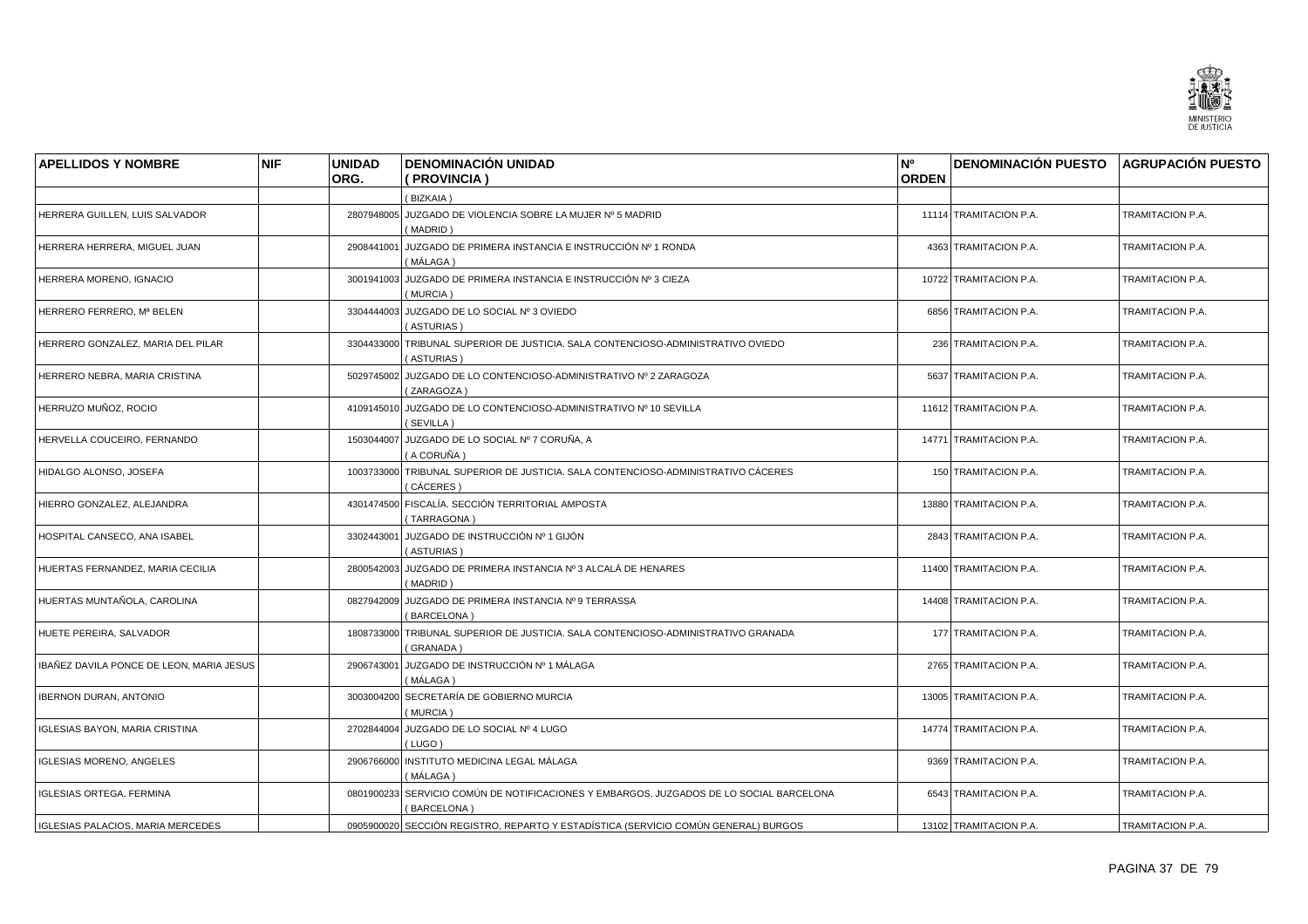

| <b>APELLIDOS Y NOMBRE</b>             | <b>NIF</b> | <b>UNIDAD</b> | <b>DENOMINACIÓN UNIDAD</b>                                                           | N°           | DENOMINACIÓN PUESTO AGRUPACIÓN PUESTO             |                                             |
|---------------------------------------|------------|---------------|--------------------------------------------------------------------------------------|--------------|---------------------------------------------------|---------------------------------------------|
|                                       |            | ORG.          | (PROVINCIA)                                                                          | <b>ORDEN</b> |                                                   |                                             |
|                                       |            |               | (BURGOS)                                                                             |              |                                                   |                                             |
| <b>IGLESIAS PINERO, ANGEL</b>         |            |               | 1014874500 FISCALÍA. SECCIÓN TERRITORIAL PLASENCIA<br>(CÁCERES)                      |              | 12436 TRAMITACION P.A. (GU)                       | TRAMITACION P.A. (GU)                       |
| <b>IGLESIAS RODRIGUEZ, MONICA</b>     |            |               | 0000000000 SERVICIO DE APOYO OURENSE<br>(OURENSE)                                    |              | 9527 TRAMITACION P.A.                             | TRAMITACION P.A.                            |
| IGUARAN GOICOECHEA, MARIA ASUNCION    |            |               | 2807943009 JUZGADO DE INSTRUCCIÓN Nº 9 MADRID<br>(MADRID)                            |              | 2627 TRAMITACION P.A.                             | TRAMITACION P.A.                            |
| ILIARTE PEREZ, FRANCISCA              |            | 5029748001    | JUZGADO DE VIOLENCIA SOBRE LA MUJER Nº 1 ZARAGOZA<br>(ZARAGOZA)                      |              | 11281 TRAMITACION P.A.                            | TRAMITACION P.A.                            |
| IMAZ ARAÑA, MARIA ESPERANZA           |            |               | 3120145002 JUZGADO DE LO CONTENCIOSO-ADMINISTRATIVO Nº 2 PAMPLONA/IRUÑA<br>(NAVARRA) |              | 5478 TRAMITACION P.A.                             | TRAMITACION P.A.                            |
| <b>IMBERNON MOLINA, ROCIO</b>         |            | 0801953003    | JUZGADO DE MENORES Nº 3 BARCELONA<br>BARCELONA)                                      |              | 7229 TRAMITACION P.A.                             | TRAMITACION P.A.                            |
| IMIZCOZ TOME, BEATRIZ                 |            |               | 5200100040 SECCIÓN OTROS SERVICIOS (SERVICIO COMÚN GENERAL) MELILLA<br>(MELILLA)     |              | 13000 TRAMITACION P.A. EQUIPO DE<br>APOYO         | TRAMITACION P.A. EQUIPO DE<br>APOYO         |
| INES ZUBIETA, TERESA                  |            |               | 3302437007 AUDIENCIA PROVINCIAL. SECCIÓN Nº 7 CIVIL (DESPL.) GIJÓN<br>(ASTURIAS)     |              | 680 TRAMITACION P.A.                              | TRAMITACION P.A.                            |
| <b>INFANTE ARAGON, MARIA JESUS</b>    |            |               | 2905141006 JUZGADO DE PRIMERA INSTANCIA E INSTRUCCIÓN Nº 6 ESTEPONA<br>( MÁLAGA )    |              | 14448 TRAMITACION P.A.                            | TRAMITACION P.A.                            |
| INFANTE ARANDA, ANA MARIA             |            |               | 5029706110 DELEGACIÓN MUTUALIDAD GENERAL JUDICIAL ZARAGOZA ZARAGOZA<br>(ZARAGOZA)    |              | 15718 TRAMITACION P.A. (PERS. ADTVO.<br>D. PROV.) | TRAMITACION P.A. (PERS.<br>ADTVO. D. PROV.) |
| INFANTES BARBA, LIDIA                 |            | 2906747002    | JUZGADO DE LO MERCANTIL Nº 2 MÁLAGA<br>( MÁLAGA )                                    |              | 12468 TRAMITACION P.A.                            | TRAMITACION P.A.                            |
| INIESTA MOMPEAN, MONICA               |            |               | 1808751004 JUZGADO DE LO PENAL Nº 4 GRANADA<br>(GRANADA)                             |              | 5942 TRAMITACION P.A.                             | TRAMITACION P.A.                            |
| IRISO HERRERA, BALDOMERO              |            |               | 4109134000 TRIBUNAL SUPERIOR DE JUSTICIA. SALA DE LO SOCIAL SEVILLA<br>(SEVILLA)     |              | 275 TRAMITACION P.A.                              | TRAMITACION P.A.                            |
| IZQUIERDO GARCIA, ISABEL              |            |               | 2807944044 JUZGADO DE LO SOCIAL Nº 44 MADRID<br>(MADRID)                             |              | 14690 TRAMITACION P.A.                            | TRAMITACION P.A.                            |
| IZQUIERDO RODRIGUEZ, VICTORIA EUGENIA |            | 0401351001    | JUZGADO DE LO PENAL Nº 1 ALMERÍA<br>(ALMERÍA)                                        |              | 5670 TRAMITACION P.A.                             | TRAMITACION P.A.                            |
| JAEN ARIZA, FRANCISCO ANGEL           |            |               | 3500443002 JUZGADO DE INSTRUCCIÓN Nº 2 ARRECIFE<br>(LAS PALMAS)                      |              | 13462 TRAMITACION P.A.                            | TRAMITACION P.A.                            |
| JANSEN MORALEJO, PAULA CARMEN         |            | 2807945005    | JUZGADO DE LO CONTENCIOSO-ADMINISTRATIVO Nº 5 MADRID<br>(MADRID)                     |              | 5405 TRAMITACION P.A.                             | TRAMITACION P.A.                            |
| JARDON PENIN, JOSE MANUEL             |            | 0801942060    | JUZGADO DE PRIMERA INSTANCIA Nº 60 BARCELONA<br>(BARCELONA)                          |              | 14672 TRAMITACION P.A.                            | TRAMITACION P.A.                            |
| JATO ARES, PILAR                      |            | 2411500040    | SECCIÓN OTROS SERVICIOS (SERVICIO COMÚN GENERAL) PONFERRADA<br>( LEÓN )              |              | 13874 TRAMITACION PA ATENCION AL<br>PUBLICO (DE)  | TRAMITACION P.A.ATENCION<br>AL PUBLICO (DE) |
| JAVIERRE ALCINA, ANA ISABEL           |            |               | 5029744008 JUZGADO DE LO SOCIAL Nº 8 ZARAGOZA                                        |              | 15027 TRAMITACIÓN P.A.                            | TRAMITACION P.A.                            |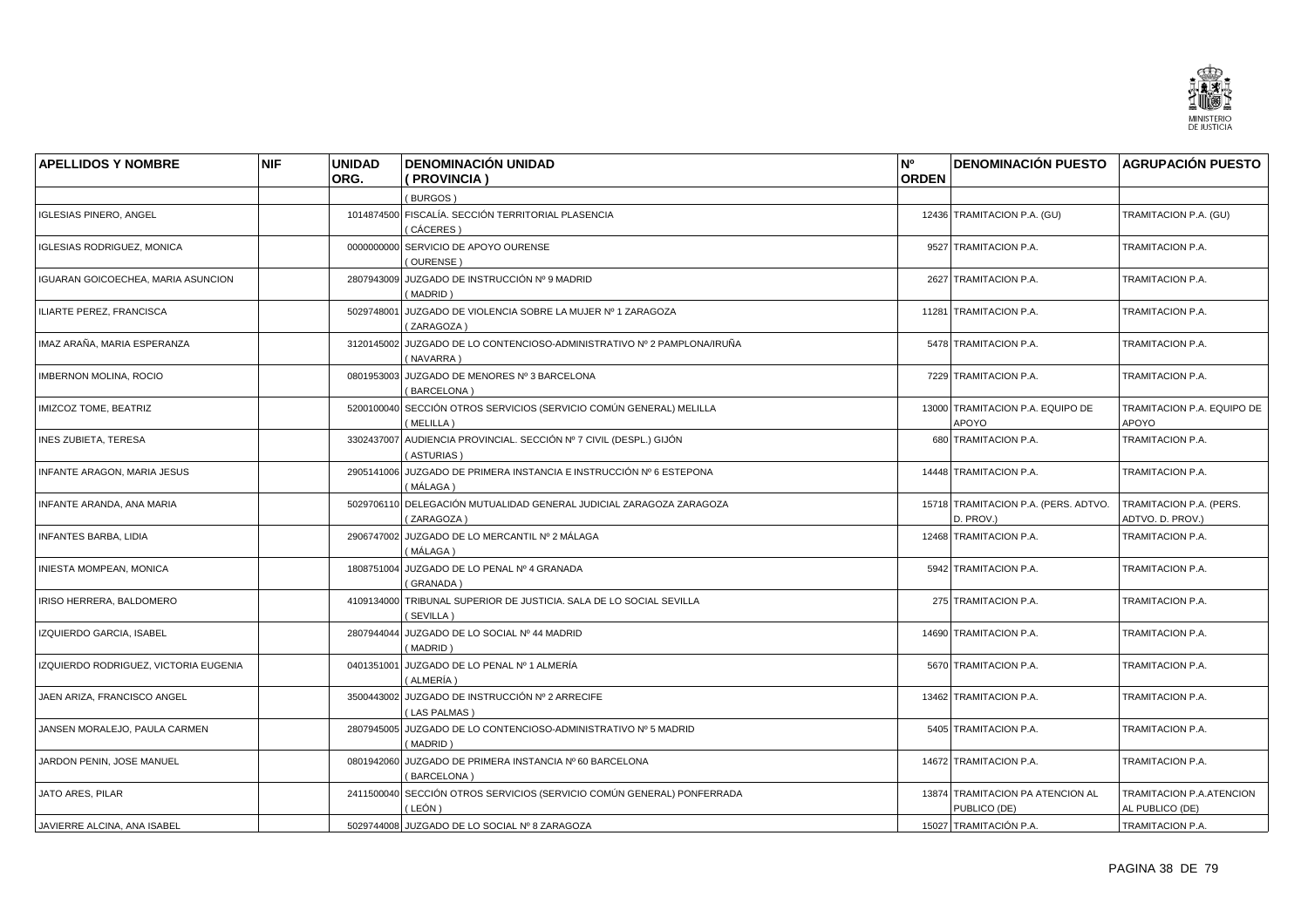

| <b>APELLIDOS Y NOMBRE</b>            | <b>NIF</b> | <b>UNIDAD</b> | <b>DENOMINACIÓN UNIDAD</b>                                                                           | N°           | <b>DENOMINACIÓN PUESTO AGRUPACIÓN PUESTO</b> |                       |
|--------------------------------------|------------|---------------|------------------------------------------------------------------------------------------------------|--------------|----------------------------------------------|-----------------------|
|                                      |            | ORG.          | (PROVINCIA)                                                                                          | <b>ORDEN</b> |                                              |                       |
|                                      |            |               | (ZARAGOZA)                                                                                           |              |                                              |                       |
| JIMENEZ ABAD, ALICIA                 |            |               | 4624443003 JUZGADO DE INSTRUCCION Nº 3 TORRENT<br>(VALENCIA)                                         |              | 12818 TRAMITACION P.A.                       | TRAMITACION P.A.      |
| JIMENEZ ARAQUE, JUAN PEDRO           |            |               | 1607874000 FISCALÍA PROVINCIAL CUENCA<br>(CUENCA)                                                    |              | 11903 TRAMITACION P.A. (GU)                  | TRAMITACION P.A. (GU) |
| JIMENEZ CANELADA, FRANCISCO          |            |               | 3501645003 JUZGADO DE LO CONTENCIOSO-ADMINISTRATIVO Nº 3 PALMAS DE GRAN CANARIA, LAS<br>(LAS PALMAS) |              | 5511 TRAMITACION P.A.                        | TRAMITACION P.A.      |
| JIMENEZ GOMEZ, FRANCISCA MARIA       |            |               | 2305051002 JUZGADO DE LO PENAL Nº 2 JAÉN<br>( JAÉN )                                                 |              | 5975 TRAMITACION P.A.                        | TRAMITACION P.A.      |
| JIMENEZ GOMEZ, MARIA GEMMA           |            |               | 0301444003 JUZGADO DE LO SOCIAL Nº 3 ALICANTE/ALACANT<br>(ALICANTE)                                  |              | 6385 TRAMITACION P.A.                        | TRAMITACION P.A.      |
| JIMENEZ GOMEZ, SUSANA                |            | 0801966000    | INSTITUTO MEDICINA LEGAL BARCELONA<br>(BARCELONA)                                                    |              | 11006 TRAMITACION P.A.                       | TRAMITACION P.A.      |
| JIMENEZ LAZ, ENCARNACION             |            | 1101248001    | JUZGADO DE VIOLENCIA SOBRE LA MUJER Nº 1 CÁDIZ<br>( CÁDIZ )                                          |              | 12154 TRAMITACION P.A.                       | TRAMITACION P.A.      |
| JIMENEZ MARTIN, LOURDES              |            | 2807945034    | JUZGADO DE LO CONTENCIOSO-ADMINISTRATIVO Nº 34 MADRID<br>(MADRID)                                    |              | 13293 TRAMITACION P.A.                       | TRAMITACION P.A.      |
| JIMENEZ MAZO, ASUNCION               |            |               | 4109174000 FISCALÍA PROVINCIAL SEVILLA<br>(SEVILLA)                                                  |              | 11753 TRAMITACION P.A. (GU)                  | TRAMITACION P.A. (GU) |
| JIMENEZ MONTESINOS, MARIA JOSE       |            | 2807920200    | SECRETARIA DE GOBIERNO, AUDIENCIA NACIONAL MADRID<br>(MADRID)                                        |              | 9140 TRAMITACION P.A.                        | TRAMITACION P.A.      |
| JIMENEZ MUÑOZ, MARIA ROSARIO         |            | 1400241001    | JUZGADO DE PRIMERA INSTANCIA E INSTRUCCIÓN № 1 AGUILAR DE LA FRONTERA<br>(CÓRDOBA)                   |              | 3702 TRAMITACION P.A.                        | TRAMITACION P.A.      |
| JIMENEZ ORTEGA, JUAN DE DIOS         |            | 2305051003    | JUZGADO DE LO PENAL Nº 3 JAÉN<br>( JAÉN )                                                            |              | 5978 TRAMITACION P.A.                        | TRAMITACION P.A.      |
| JIMENEZ PALOMERO, ANA MARIA          |            | 4718645002    | JUZGADO DE LO CONTENCIOSO-ADMINISTRATIVO Nº 2 VALLADOLID<br>(VALLADOLID)                             |              | 5616 TRAMITACION P.A.                        | TRAMITACION P.A.      |
| JIMENEZ PINILLA, MARIA               |            |               | 5029742020 JUZGADO DE PRIMERA INSTANCIA Nº 20 ZARAGOZA<br>(ZARAGOZA)                                 |              | 13390 TRAMITACION P.A.                       | TRAMITACION P.A.      |
| JIMENEZ RODRIGUEZ, FRANCISCO LORENZO |            | 1402145005    | JUZGADO DE LO CONTENCIOSO-ADMINISTRATIVO Nº 5 CÓRDOBA<br>( CÓRDOBA )                                 |              | 12040 TRAMITACION P.A.                       | TRAMITACION P.A.      |
| JIMENEZ RODRIGUEZ, JOSE ANDRES       |            | 1808745004    | JUZGADO DE LO CONTENCIOSO-ADMINISTRATIVO Nº 4 GRANADA<br>(GRANADA)                                   |              | 11562 TRAMITACION P.A.                       | TRAMITACION P.A.      |
| JIMENEZ VICENTE, ANA BELEN           |            | 3001648001    | JUZGADO DE VIOLENCIA SOBRE LA MUJER Nº 1 CARTAGENA<br>(MURCIA)                                       |              | 11551 TRAMITACION P.A.                       | TRAMITACION P.A.      |
| JIMÉNEZ CARNEROS, CRISTINA           |            |               | 2810641006 JUZGADO DE PRIMERA INSTANCIA E INSTRUCCIÓN Nº 6 PARLA<br>(MADRID)                         |              | 11250 TRAMITACION P.A.                       | TRAMITACION P.A.      |
| JIMENO NEGREDO, SUSANA MILAGROS      |            | 4217341002    | JUZGADO DE PRIMERA INSTANCIA E INSTRUCCIÓN Nº 2 (MERCANTIL/REG.C) SORIA<br>(SORIA)                   |              | 4936 TRAMITACION P.A.                        | TRAMITACION P.A.      |
| JOGA CONDE, ANTONIA                  |            |               | 1503033000 TRIBUNAL SUPERIOR DE JUSTICIA. SALA CONTENCIOSO-ADMINISTRATIVO CORUÑA, A                  |              | 162 TRAMITACION P.A.                         | TRAMITACION P.A.      |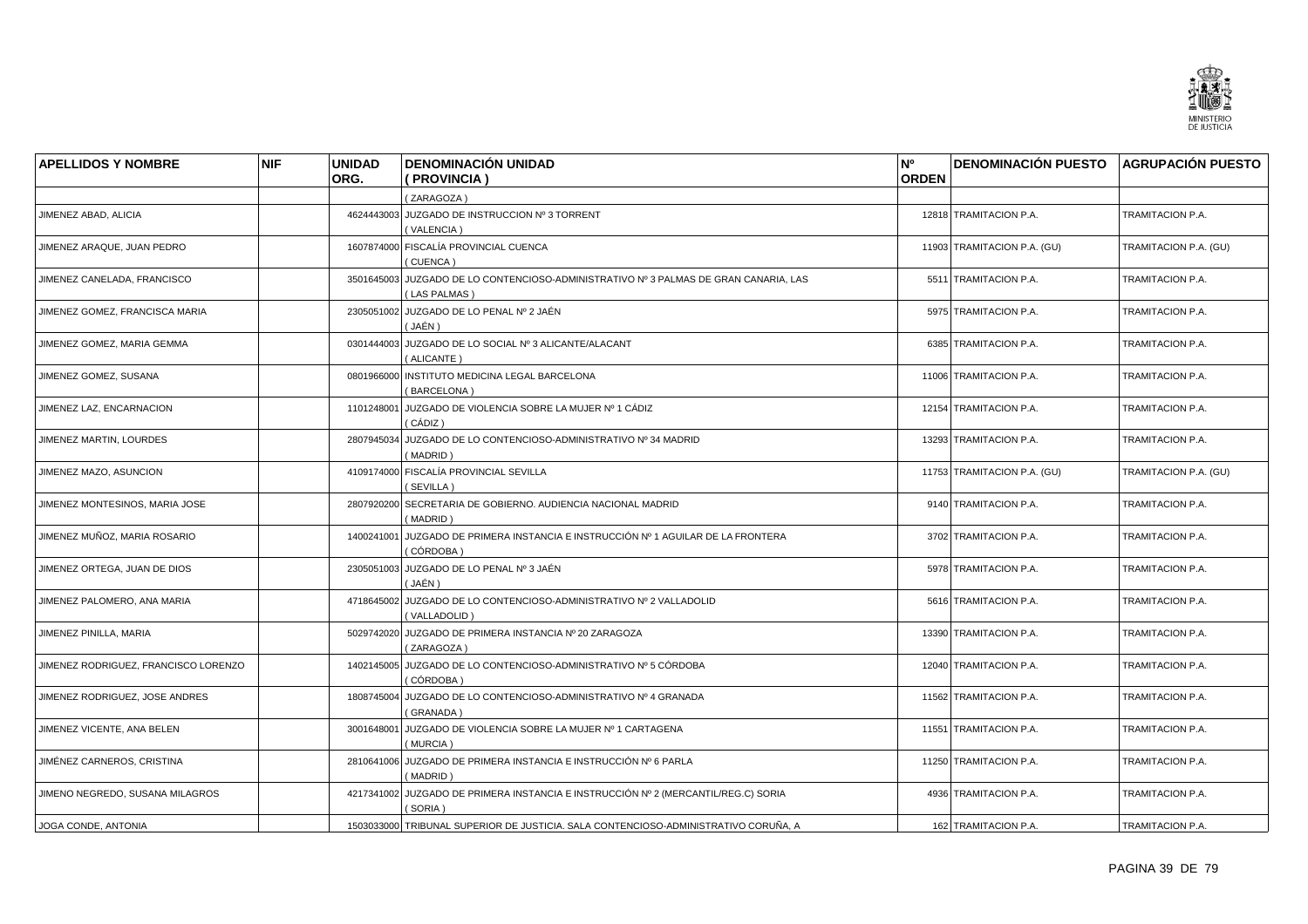

| <b>APELLIDOS Y NOMBRE</b>         | <b>NIF</b> | <b>UNIDAD</b> | <b>DENOMINACIÓN UNIDAD</b>                                                          | N°           | DENOMINACIÓN PUESTO AGRUPACIÓN PUESTO |                                         |
|-----------------------------------|------------|---------------|-------------------------------------------------------------------------------------|--------------|---------------------------------------|-----------------------------------------|
|                                   |            | ORG.          | (PROVINCIA)                                                                         | <b>ORDEN</b> |                                       |                                         |
|                                   |            |               | (A CORUÑA)                                                                          |              |                                       |                                         |
| JURADO SANCHEZ, NIEVES MARIA      |            |               | 2990142003 JUZGADO DE PRIMERA INSTANCIA Nº 3 TORREMOLINOS<br>(MÁLAGA)               |              | 9179 TRAMITACION P.A.                 | TRAMITACION P.A.                        |
| KOHLER GARCIA, PILAR              |            |               | 4625047003 JUZGADO DE LO MERCANTIL Nº 3 VALÈNCIA<br>(VALENCIA)                      |              | 12480 TRAMITACION P.A.                | TRAMITACION P.A.                        |
| LABARRA SOTO, HORTENSIA           |            |               | 0000000000 UNIDADES PROCESALES DE APOYO DIRECTO BURGOS<br>(BURGOS)                  |              | 13088 TRAMITACION P.A. 1ª INSTANCIA   | TRAMITACION P.A. 1ª<br><b>INSTANCIA</b> |
| LACARTA MARTINEZ, ENGRACIA JOSEFA |            | 5029745001    | JUZGADO DE LO CONTENCIOSO-ADMINISTRATIVO Nº 1 ZARAGOZA<br>(ZARAGOZA)                |              | 5634 TRAMITACION P.A.                 | TRAMITACION P.A.                        |
| LAFUENTE CARDIEL, LAURA           |            |               | 5029744004 JUZGADO DE LO SOCIAL Nº 4 ZARAGOZA<br>(ZARAGOZA)                         |              | 7105 TRAMITACION P.A.                 | TRAMITACION P.A.                        |
| LAHUERTA CHUECA, YOLANDA          |            |               | 5029774000 FISCALÍA PROVINCIAL ZARAGOZA<br>(ZARAGOZA)                               |              | 11771 TRAMITACION P.A.                | TRAMITACION P.A.                        |
| LAINEZ GIMENEZ, MARIA JESUS       |            |               | 4625044013 JUZGADO DE LO SOCIAL Nº 13 VALÈNCIA<br>(VALENCIA)                        |              | 7049 TRAMITACION P.A.                 | TRAMITACION P.A.                        |
| LAMAS CASTRO, MARIA DOLORES       |            |               | 1503034000 TRIBUNAL SUPERIOR DE JUSTICIA. SALA DE LO SOCIAL CORUÑA. A<br>(A CORUÑA) |              | 165 TRAMITACION P.A.                  | <b>TRAMITACION P.A.</b>                 |
| LANA ALVAREZ, VERONICA            |            |               | 3304473000 FISCALÍA DE LA COMUNIDAD AUTONOMA DE ASTURIAS OVIEDO<br>(ASTURIAS)       |              | 11765 TRAMITACION P.A.                | TRAMITACION P.A.                        |
| LARA LOPEZ. ELENA                 |            |               | 1808742016 JUZGADO DE PRIMERA INSTANCIA Nº 16 (FAMILIA) GRANADA<br>(GRANADA)        |              | 11198 TRAMITACION P.A.                | TRAMITACION P.A.                        |
| LARA SERNA, PABLO MANUEL          |            | 2808000002    | SERVICIO COMÚN DE NOTIFICACIONES Y EMBARGOS MAJADAHONDA<br>(MADRID)                 |              | 4284 TRAMITACION P.A.                 | TRAMITACION P.A.                        |
| LARCADA ALAMAN, ENRIQUE           |            |               | 5029743010 JUZGADO DE INSTRUCCIÓN Nº 10 ZARAGOZA<br>(ZARAGOZA)                      |              | 3139 TRAMITACION P.A.                 | TRAMITACION P.A.                        |
| LARROCA GÓMEZ, LAURA              |            |               | 2807945023 JUZGADO DE LO CONTENCIOSO-ADMINISTRATIVO Nº 23 MADRID<br>(MADRID)        |              | 5448 TRAMITACION P.A.                 | TRAMITACION P.A.                        |
| LATORRE LATORRE, MARIA JOSE       |            |               | 2807952003 JUZGADO DE VIGILANCIA PENITENCIARIA Nº 3 MADRID<br>(MADRID)              |              | 7165 TRAMITACION P.A.                 | TRAMITACION P.A.                        |
| LAZARO GABARRON, JOSE             |            | 0401353001    | JUZGADO DE MENORES № 1 ALMERÍA<br>(ALMERÍA )                                        |              | 7208 TRAMITACION P.A.                 | TRAMITACION P.A.                        |
| LEMOS DAVILA, MANUEL ANGEL        |            |               | 3605704160 OFICINA DECANATO VIGO<br>(PONTEVEDRA)                                    |              | 1096 TRAMITACION P.A.                 | TRAMITACION P.A.                        |
| LEO CALDERON, FRANCISCO           |            |               | 4109174000 FISCALÍA PROVINCIAL SEVILLA<br>(SEVILLA)                                 |              | 11753 TRAMITACION P.A. (GU)           | TRAMITACION P.A. (GU)                   |
| LEON ESCOBAR, PILAR               |            |               | 4625044004 JUZGADO DE LO SOCIAL Nº 4 VALÈNCIA<br>(VALENCIA)                         |              | 7031 TRAMITACION P.A.                 | TRAMITACION P.A.                        |
| LEON SANCHEZ, RAFAELA             |            |               | 2906751004 JUZGADO DE LO PENAL Nº 4 MÁLAGA<br>( MÁLAGA )                            |              | 6072 TRAMITACION P.A.                 | TRAMITACION P.A.                        |
| LEON VERDEJO, ANTONIO             |            |               | 4109144002 JUZGADO DE LO SOCIAL Nº 2 SEVILLA                                        |              | 6970 TRAMITACION P.A.                 | TRAMITACION P.A.                        |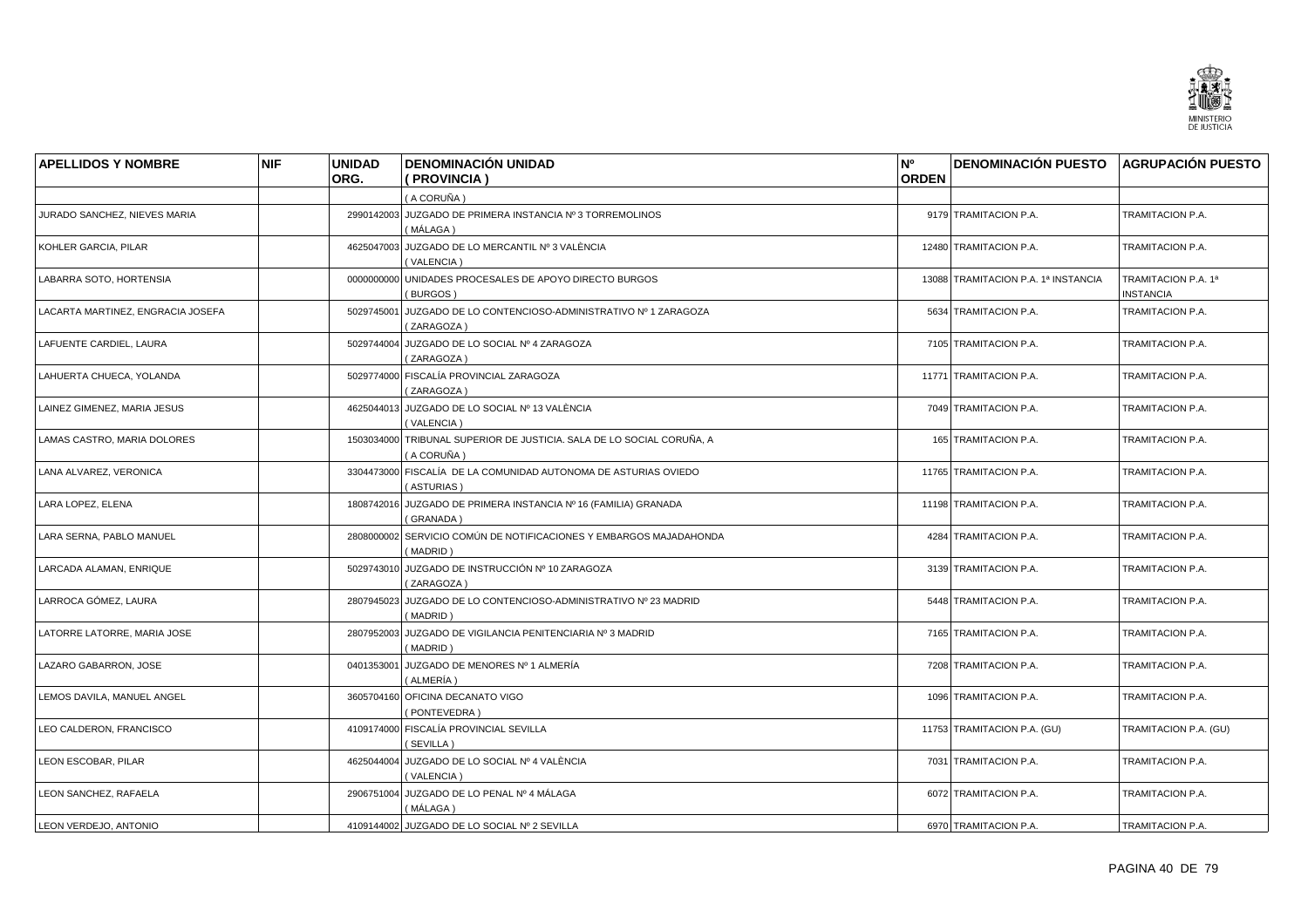

| <b>APELLIDOS Y NOMBRE</b>          | <b>NIF</b> | <b>UNIDAD</b> | <b>DENOMINACIÓN UNIDAD</b>                                                                                     | N <sup>o</sup> | DENOMINACIÓN PUESTO AGRUPACIÓN PUESTO |                                |
|------------------------------------|------------|---------------|----------------------------------------------------------------------------------------------------------------|----------------|---------------------------------------|--------------------------------|
|                                    |            | ORG.          | (PROVINCIA)                                                                                                    | <b>ORDEN</b>   |                                       |                                |
|                                    |            |               | (SEVILLA)                                                                                                      |                |                                       |                                |
| LETHIELLEUX MARTINEZ, BEATRIZ      |            |               | 2813141001 JUZGADO DE PRIMERA INSTANCIA E INSTRUCCIÓN Nº 1 (REG. CIVIL) SAN LORENZO DE EL ESCORIAL<br>(MADRID) |                | 4311 TRAMITACION P.A.                 | TRAMITACION P.A.               |
| LINARES BONILLA, MARIA ENCARNACION |            | 0490281101    | UNIDADES PROCESALES DE APOYO DIRECTO EJIDO, EL<br>(ALMERÍA )                                                   |                | 14229 TRAMITACION P.A. VSM (GU)       | TRAMITACION P.A. VSM (GU)      |
| LINDEZ GONZALEZ, JESUS             |            |               | 2305043003 JUZGADO DE INSTRUCCIÓN Nº 3 JAÉN<br>( JAÉN )                                                        |                | 9170 TRAMITACION P.A.                 | TRAMITACION P.A.               |
| LISON RIQUELME, ROSA MARIA         |            | 3002741002    | JUZGADO DE PRIMERA INSTANCIA E INSTRUCCIÓN Nº 2 MOLINA DE SEGURA<br>(MURCIA)                                   |                | 4415 TRAMITACION P.A.                 | TRAMITACION P.A.               |
| LLINAS MELIS, PEDRONA MARIA        |            |               | 0704043006 JUZGADO DE INSTRUCCIÓN Nº 6 PALMA<br>(ILLES BALEARS)                                                |                | 2381 TRAMITACION P.A.                 | TRAMITACION P.A.               |
| LLORENTE GOMEZ, MERCEDES           |            |               | 2800674500 FISCALÍA. SECCIÓN TERRITORIAL ALCOBENDAS<br>(MADRID)                                                |                | 12450 TRAMITACION P.A. (GU)           | TRAMITACION P.A. (GU)          |
| LLORENTE SACRISTAN, AMANDA         |            |               | 3307641001 JUZGADO DE PRIMERA INSTANCIA E INSTRUCCIÓN Nº 1 VILLAVICIOSA<br>(ASTURIAS)                          |                | 4596 TRAMITACION P.A.                 | TRAMITACION P.A.               |
| LOPEZ ABRIL. ANTONIA DOLORES       |            |               | 4613174500 FISCALÍA. SECCIÓN TERRITORIAL GANDIA<br>(VALENCIA)                                                  |                | 12460 TRAMITACION P.A. (GU)           | TRAMITACION P.A. (GU)          |
| LOPEZ ALGUACIL, MERCEDES           |            |               | 2807943014 JUZGADO DE INSTRUCCIÓN Nº 14 MADRID<br>(MADRID)                                                     |                | 2642 TRAMITACION P.A.                 | TRAMITACION P.A.               |
| LOPEZ ALONSO, DIEGO                |            | 0000000000    | UNIDADES PROCESALES DE APOYO DIRECTO VITORIA-GASTEIZ<br>(ARABA/ÁLAVA)                                          |                | 15401 TRAMITACION P.A. SOCIAL         | <b>TRAMITACION P.A. SOCIAL</b> |
| LOPEZ ALONSO, MARIA ELENA          |            |               | 3120104160 OFICINA DECANATO PAMPLONA/IRUÑA<br>(NAVARRA)                                                        |                | 9544 TRAMITACION P.A.                 | TRAMITACION P.A.               |
| LOPEZ BARRADO, OLGA CONCEPCION     |            |               | 5029743008 JUZGADO DE INSTRUCCIÓN Nº 8 ZARAGOZA<br>(ZARAGOZA)                                                  |                | 3133 TRAMITACION P.A.                 | TRAMITACION P.A.               |
| LOPEZ BLANCO, IGNACIO BENITO       |            |               | 1507842002 JUZGADO DE PRIMERA INSTANCIA Nº 2 SANTIAGO DE COMPOSTELA<br>(A CORUÑA)                              |                | 11018 TRAMITACION P.A.                | TRAMITACION P.A.               |
| LOPEZ BRIONES, JERONIMA            |            |               | 2906743012 JUZGADO DE INSTRUCCIÓN Nº 12 MÁLAGA<br>( MÁLAGA )                                                   |                | 2798 TRAMITACION P.A.                 | TRAMITACION P.A.               |
| LOPEZ CALLEJO, MONICA REMEDIOS     |            | 2990142004    | JUZGADO DE PRIMERA INSTANCIA Nº 4 TORREMOLINOS<br>(MÁLAGA)                                                     |                | 9182 TRAMITACION P.A.                 | TRAMITACION P.A.               |
| LOPEZ CASTRO, ROSA MARIA           |            |               | 2806574400 FISCALÍA DE ÁREA (GETAFE-LEGANÉS) LEGANÉS<br>(MADRID)                                               |                | 12496 TRAMITACION P.A. (GU)           | TRAMITACION P.A. (GU)          |
| LOPEZ COLLADO, ANA MARIA           |            |               | 0801966000 INSTITUTO MEDICINA LEGAL BARCELONA<br>(BARCELONA)                                                   |                | 11006 TRAMITACION P.A.                | TRAMITACION P.A.               |
| LOPEZ COSTA, SAGRARIO              |            |               | 2706641002 JUZGADO DE PRIMERA INSTANCIA E INSTRUCCIÓN Nº 2 (VSM) VIVEIRO<br>(LUGO)                             |                | 4118 TRAMITACION P.A.                 | TRAMITACION P.A.               |
| LOPEZ CUARTERO, MARIA DE LA O      |            |               | 4516804200 SECRETARÍA AUDIENCIA PROVINCIAL TOLEDO<br>(TOLEDO)                                                  |                | 810 TRAMITACION P.A.                  | TRAMITACION P.A.               |
| LOPEZ DANTAS, MARIA ELOISA         |            |               | 4109143019 JUZGADO DE INSTRUCCIÓN Nº 19 SEVILLA                                                                |                | 2987 TRAMITACION P.A.                 | TRAMITACION P.A.               |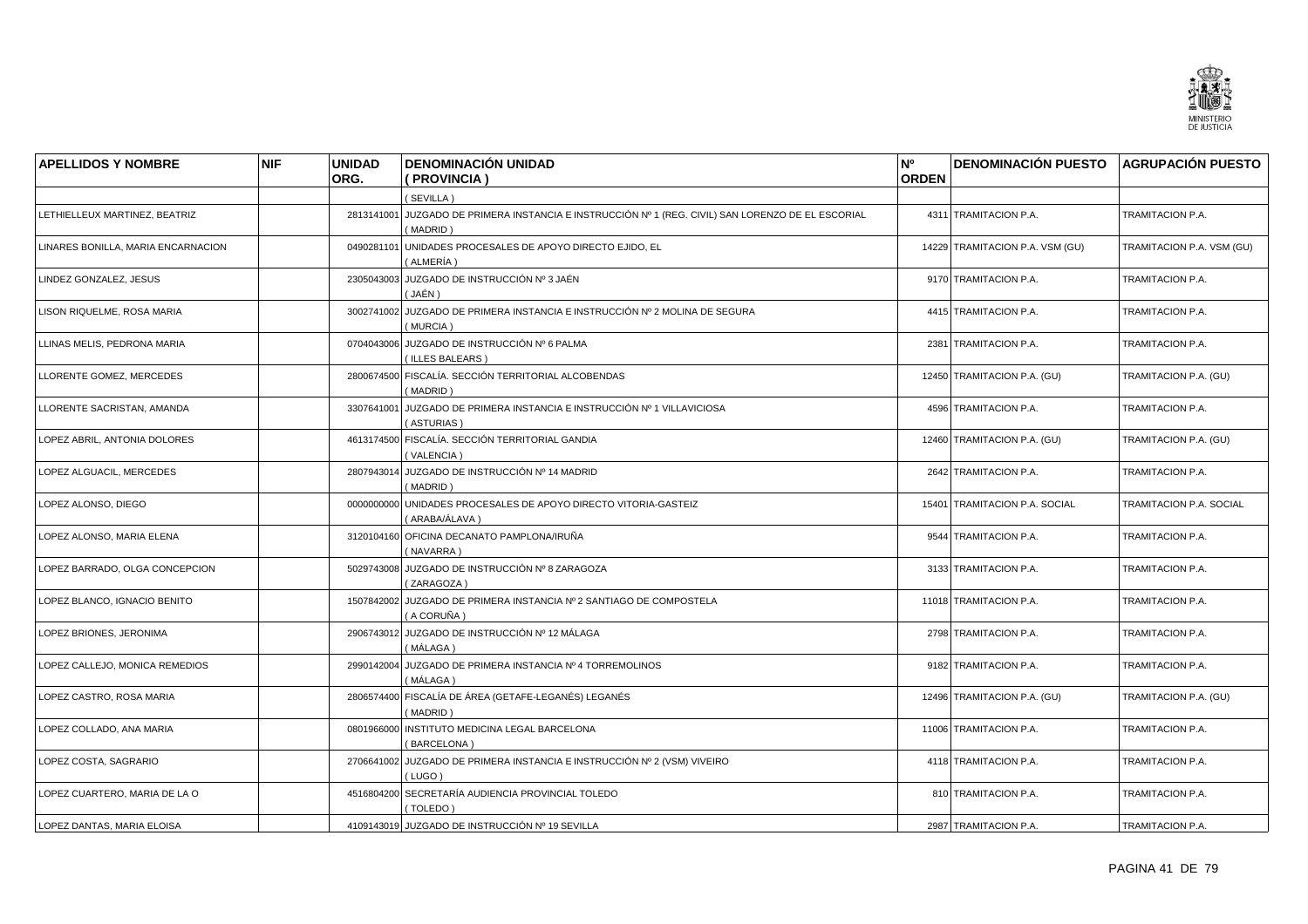

| <b>APELLIDOS Y NOMBRE</b>                         | <b>NIF</b> | <b>UNIDAD</b> | <b>DENOMINACIÓN UNIDAD</b>                                                                  | N <sup>o</sup> | <b>DENOMINACIÓN PUESTO AGRUPACIÓN PUESTO</b> |                                     |
|---------------------------------------------------|------------|---------------|---------------------------------------------------------------------------------------------|----------------|----------------------------------------------|-------------------------------------|
|                                                   |            | ORG.          | (PROVINCIA)                                                                                 | <b>ORDEN</b>   |                                              |                                     |
|                                                   |            |               | (SEVILLA)                                                                                   |                |                                              |                                     |
| LOPEZ FERNANDEZ, MARIA JOSE                       |            |               | 2702844002 JUZGADO DE LO SOCIAL Nº 2 LUGO<br>(LUGO)                                         |                | 6697 TRAMITACION P.A.                        | TRAMITACION P.A.                    |
| LOPEZ FERREIROS, MARIA DEL CARMEN                 |            |               | 2807961001 REGISTRO CIVIL Nº 1 MADRID<br>(MADRID)                                           |                | 968 TRAMITACION P.A.                         | TRAMITACION P.A.                    |
| LOPEZ FONTAL, MARIA EMMA                          |            |               | 2702842005 JUZGADO DE PRIMERA INSTANCIA Nº 5 LUGO<br>(LUGO)                                 |                | 12672 TRAMITACION P.A.                       | TRAMITACION P.A.                    |
| LOPEZ GARCIA, ISIDRO                              |            |               | 2807974000 FISCALÍA PROVINCIAL MADRID<br>(MADRID)                                           |                | 11834 TRAMITACION P.A. (GU)                  | TRAMITACION P.A. (GU)               |
| LOPEZ GARCIA, MONICA                              |            |               | 2805843006 JUZGADO DE INSTRUCCIÓN Nº 6 FUENLABRADA<br>(MADRID)                              |                | 13276 TRAMITACION P.A.                       | TRAMITACION P.A.                    |
| LOPEZ GIMENEZ, MARIA ELENA                        |            | 0000000000    | UNIDADES PROCESALES DE APOYO DIRECTO MURCIA<br>(MURCIA)                                     |                | 13023 TRAMITACION P.A. CONT.<br>ADMINIST.    | TRAMITACION P.A. CONT.<br>ADMINIST. |
| LOPEZ GOMEZ, SONIA                                |            |               | 3907542006 JUZGADO DE PRIMERA INSTANCIA Nº 6 (REG. CIVIL) SANTANDER<br>(CANTABRIA)          |                | 2019 TRAMITACION P.A.                        | TRAMITACION P.A.                    |
| LOPEZ GONZALEZ, MARIA IRENE                       |            |               | 3302473400 FISCALÍA DE ÁREA GIJÓN<br>(ASTURIAS)                                             |                | 11768 TRAMITACION P.A.                       | TRAMITACION P.A.                    |
| LOPEZ LOPEZ, AMALIA                               |            |               | 1814041003 JUZGADO DE PRIMERA INSTANCIA E INSTRUCCIÓN Nº 3 (REG. CIVIL) MOTRIL<br>(GRANADA) |                | 3889 TRAMITACION P.A.                        | TRAMITACION P.A.                    |
| LOPEZ LOPEZ, MARIA ANGELES                        |            |               | 0401351004 JUZGADO DE LO PENAL Nº 4 ALMERÍA<br>( ALMERÍA )                                  |                | 11269 TRAMITACION P.A.                       | TRAMITACION P.A.                    |
| LOPEZ LOPEZ. MONTSERRAT                           |            |               | 2807913000 TRIBUNAL SUPREMO SALA TERCERA DE LO CONTENCIOSO MADRID<br>(MADRID)               |                | 9125 TRAMITACION P.A.                        | TRAMITACION P.A.                    |
| LOPEZ LUCAS, MARIA PILAR                          |            |               | 0818744003 JUZGADO DE LO SOCIAL Nº 3 SABADELL<br>(BARCELONA)                                |                | 10908 TRAMITACION P.A.                       | TRAMITACION P.A.                    |
| LOPEZ MARTINEZ, ESMERALDA                         |            |               | 0801542006 JUZGADO DE PRIMERA INSTANCIA Nº 6 BADALONA<br>(BARCELONA)                        |                | 1450 TRAMITACION P.A.                        | TRAMITACION P.A.                    |
| LOPEZ MARTINEZ, LYDIA                             |            |               | 3002741006 JUZGADO DE PRIMERA INSTANCIA E INSTRUCCIÓN Nº 6 MOLINA DE SEGURA<br>(MURCIA)     |                | 11548 TRAMITACION P.A.                       | TRAMITACION P.A.                    |
| LOPEZ MIÑO, ANA MARIA                             |            |               | 1507844002 JUZGADO DE LO SOCIAL Nº 2 SANTIAGO DE COMPOSTELA<br>(A CORUÑA)                   |                | 6631 TRAMITACION P.A.                        | TRAMITACION P.A.                    |
| LOPEZ MORATO, ANTONIO JUAN                        |            |               | 0801974000 FISCALÍA PROVINCIAL BARCELONA<br>(BARCELONA)                                     |                | 11811 TRAMITACION P.A.                       | TRAMITACION P.A.                    |
| LOPEZ MORENO, YOLANDA MARIA<br><b>ENCARNACION</b> |            | 1814041001    | JUZGADO DE PRIMERA INSTANCIA E INSTRUCCIÓN Nº 1 MOTRIL<br>(GRANADA)                         |                | 3883 TRAMITACION P.A.                        | TRAMITACION P.A.                    |
| LOPEZ MUÑOZ, FRANCISCA                            |            |               | 1808744004 JUZGADO DE LO SOCIAL Nº 4 GRANADA<br>(GRANADA)                                   |                | 6646 TRAMITACION P.A.                        | TRAMITACION P.A.                    |
| LOPEZ PALOMARES, JUAN JESUS                       |            | 3501642011    | JUZGADO DE PRIMERA INSTANCIA Nº 11 PALMAS DE GRAN CANARIA, LAS<br>(LAS PALMAS)              |                | 1914 TRAMITACION P.A.                        | TRAMITACION P.A.                    |
| LOPEZ PEREZ, JUAN JOSE                            |            |               | 3003541006 JUZGADO DE PRIMERA INSTANCIA E INSTRUCCIÓN Nº 6 SAN JAVIER                       |                | 12301 TRAMITACION P.A.                       | TRAMITACION P.A.                    |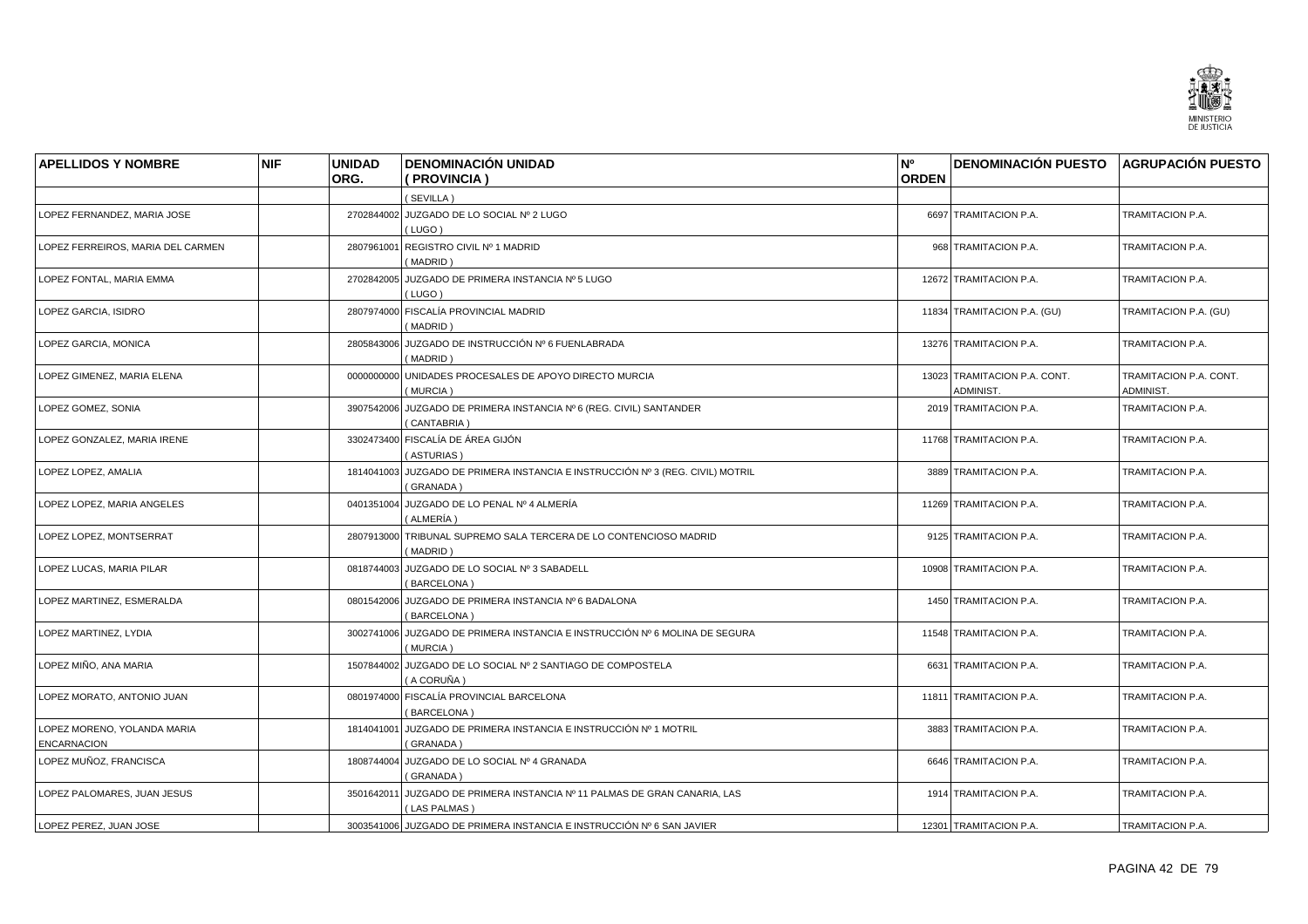

| <b>APELLIDOS Y NOMBRE</b>             | <b>NIF</b> | <b>UNIDAD</b> | <b>DENOMINACIÓN UNIDAD</b>                                                                                | N°           | DENOMINACIÓN PUESTO AGRUPACIÓN PUESTO            |                                            |
|---------------------------------------|------------|---------------|-----------------------------------------------------------------------------------------------------------|--------------|--------------------------------------------------|--------------------------------------------|
|                                       |            | ORG.          | PROVINCIA )                                                                                               | <b>ORDEN</b> |                                                  |                                            |
|                                       |            |               | (MURCIA)                                                                                                  |              |                                                  |                                            |
| <b>LOPEZ RAMON. ISABEL</b>            |            |               | 0000000000 UNIDADES PROCESALES DE APOYO DIRECTO LEÓN                                                      |              | 13562 TRAMITACION P.A.                           | TRAMITACION P.A.                           |
|                                       |            |               | ( LEÓN )                                                                                                  |              | ORG.COLEGIADO AP                                 | ORG.COLEGIADO AP                           |
| LOPEZ RICO, SILVIA                    |            | 0821148001    | JUZGADO DE VIOLENCIA SOBRE LA MUJER Nº 1 SANT FELIU DE LLOBREGAT<br>BARCELONA)                            |              | 11717 TRAMITACION P.A.                           | TRAMITACION P.A.                           |
| LOPEZ RODRIGUEZ, MARIA ELENA          |            |               | 2906751005 JUZGADO DE LO PENAL Nº 5 MÁLAGA<br>(MÁLAGA)                                                    |              | 6075 TRAMITACION P.A.                            | TRAMITACION P.A.                           |
| LOPEZ RODRIGUEZ, MARIA TERESA         |            | 0000000000    | UNIDADES PROCESALES DE APOYO DIRECTO MÉRIDA<br>(BADAJOZ)                                                  |              | 13542 TRAMITACION P.A. CONT.<br>ADMINIST.        | TRAMITACION P.A. CONT.<br>ADMINIST.        |
| LOPEZ RODRIGUEZ, ROSA MARIA           |            |               | 4801300200 SERVICIO COMÚN PROCESAL DE EJECUCIÓN BARAKALDO<br>(BIZKAIA)                                    |              | 15486 TRAMITACION P.A.                           | TRAMITACION P.A.                           |
| LOPEZ SARCEDA, MARIA NIEVES           |            | 2702844004    | JUZGADO DE LO SOCIAL Nº 4 LUGO<br>(LUGO)                                                                  |              | 14774 TRAMITACION P.A.                           | TRAMITACION P.A.                           |
| LOPEZ VALERA, JULIA                   |            |               | 0801961001 REGISTRO CIVIL Nº 1 BARCELONA<br>(BARCELONA)                                                   |              | 962 TRAMITACION P.A.                             | TRAMITACION P.A.                           |
| LOPEZ VAQUERO, MELIDA                 |            |               | 1013141002 JUZGADO DE PRIMERA INSTANCIA E INSTRUCCIÓN Nº 2 (REG. CIVIL) NAVALMORAL DE LA MATA<br>CÁCERES) |              | 3508 TRAMITACION P.A.                            | TRAMITACION P.A.                           |
| LOPEZ VIDAL, LUIS EDUARDO             |            |               | 2608943001 JUZGADO DE INSTRUCCIÓN Nº 1 LOGROÑO<br>(LA RIOJA)                                              |              | 10382 TRAMITACION P.A.                           | TRAMITACION P.A.                           |
| LOPEZ VILLANUEVA, MARIA DESAMPARADOS  |            |               | 4625048001 JUZGADO DE VIOLENCIA SOBRE LA MUJER Nº 1 VALÈNCIA<br>(VALENCIA)                                |              | 10502 TRAMITACION P.A.                           | <b>TRAMITACION P.A.</b>                    |
| LÓPEZ LLOPIS, SOFIA                   |            | 4609441001    | JUZGADO DE PRIMERA INSTANCIA E INSTRUCCIÓN Nº 1 (REG. CIVIL) CATARROJA<br>(VALENCIA)                      |              | 5075 TRAMITACION P.A.                            | TRAMITACION P.A.                           |
| LÓPEZ LOPEZ, IRENE                    |            |               | 1808744003 JUZGADO DE LO SOCIAL Nº 3 GRANADA<br>(GRANADA)                                                 |              | 6643 TRAMITACION P.A.                            | TRAMITACION P.A.                           |
| LÓPEZ SOSA, MARGARITA                 |            | 3502643001    | JUZGADO DE INSTRUCCIÓN Nº 1 TELDE<br>(LAS PALMAS)                                                         |              | 13712 TRAMITACION P.A.                           | TRAMITACION P.A.                           |
| LOPEZ DE HONTANAR SANCHEZ, CARLOS     |            |               | 2807943037 JUZGADO DE INSTRUCCIÓN Nº 37 MADRID<br>(MADRID)                                                |              | 2711 TRAMITACION P.A.                            | TRAMITACION P.A.                           |
| LOPEZ DE LERMA DELGADO, LOURDES MARIA |            |               | 1303474000 FISCALÍA PROVINCIAL CIUDAD REAL<br>(CIUDAD REAL)                                               |              | 11900 TRAMITACION P.A. (GU)                      | TRAMITACION P.A. (GU)                      |
| LOPEZ-BERGES GARCIA, HECTOR           |            | 3724681000    | UNIDADES PROCESALES DE APOYO DIRECTO PEÑARANDA DE BRACAMONTE<br>SALAMANCA)                                |              | 14319 TRAMITACION P.A. 1ª INST. E<br>INSTR. (GU) | TRAMITACION P.A. 1ª INST. E<br>INSTR. (GU) |
| LOPEZ-LORENZO LOPEZ, BELEN            |            | 2305541005    | JUZGADO DE PRIMERA INSTANCIA E INSTRUCCIÓN Nº 5 LINARES<br>( JAÉN )                                       |              | 13624 TRAMITACION P.A.                           | TRAMITACION P.A.                           |
| LORENZO CAPUTTO, MARIA JOSE           |            |               | 1103241001 JUZGADO DE PRIMERA INSTANCIA E INSTRUCCIÓN Nº 1 SANLÚCAR DE BARRAMEDA<br>( CÁDIZ )             |              | 3604 TRAMITACION P.A.                            | TRAMITACION P.A.                           |
| LOZANO FERNANDEZ, GEMA DE AFRICA      |            | 0000000000    | UNIDADES PROCESALES DE APOYO DIRECTO BURGOS<br>(BURGOS)                                                   |              | 13094 TRAMITACION P.A. PENAL                     | TRAMITACION P.A. PENAL                     |
| LOZANO GARCIA, ESPERANZA              |            |               | 4109144006 JUZGADO DE LO SOCIAL Nº 6 SEVILLA                                                              |              | 6982 TRAMITACION P.A.                            | TRAMITACION P.A.                           |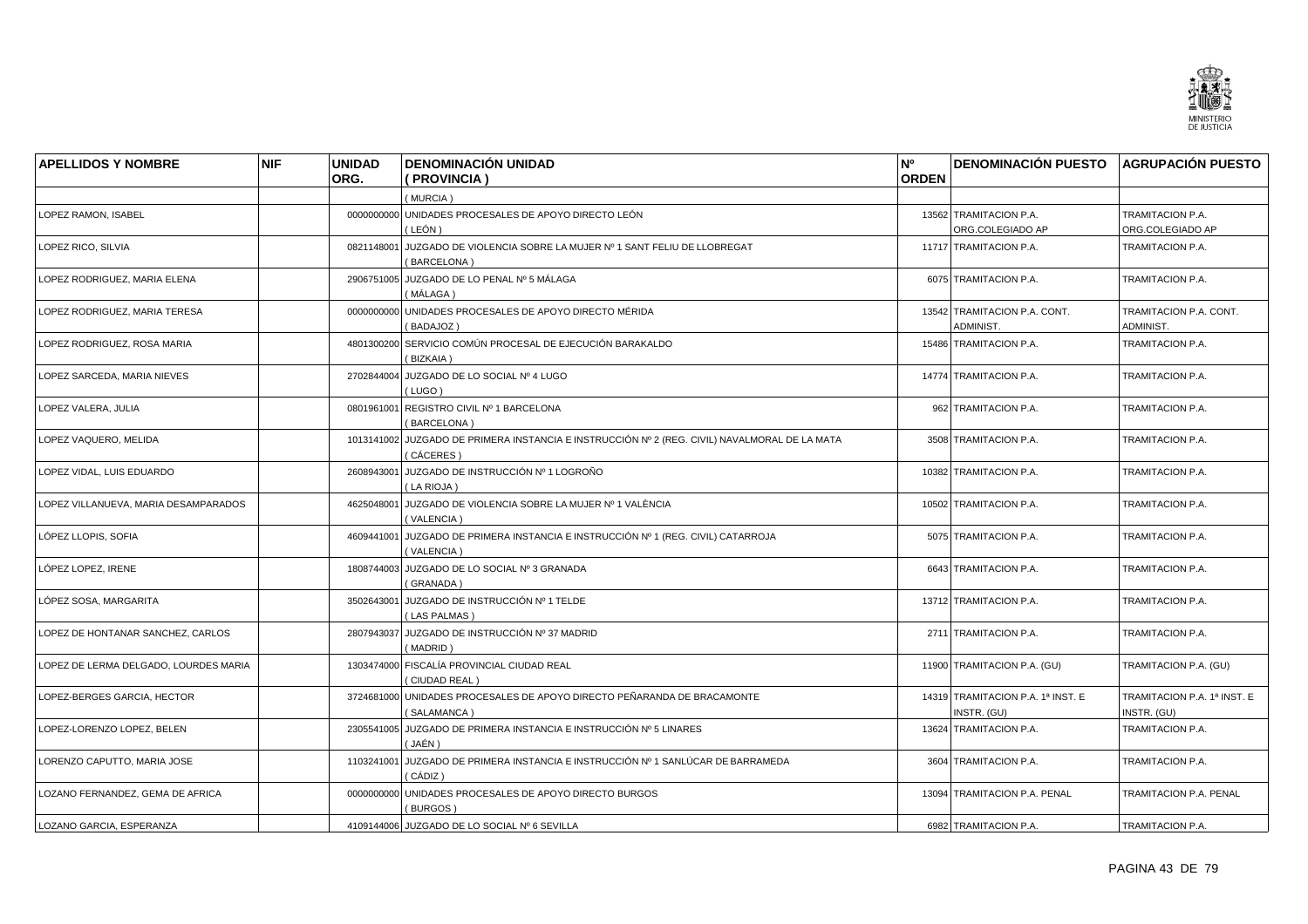

| <b>APELLIDOS Y NOMBRE</b>       | <b>NIF</b> | <b>UNIDAD</b><br>ORG. | <b>DENOMINACIÓN UNIDAD</b><br>(PROVINCIA)                                                      | N°<br><b>ORDEN</b> | DENOMINACIÓN PUESTO AGRUPACIÓN PUESTO             |                                             |
|---------------------------------|------------|-----------------------|------------------------------------------------------------------------------------------------|--------------------|---------------------------------------------------|---------------------------------------------|
|                                 |            |                       | (SEVILLA)                                                                                      |                    |                                                   |                                             |
| LOZANO LOPEZ, RAQUEL            |            |                       | 5029761001 REGISTRO CIVIL Nº 1 ZARAGOZA<br>(ZARAGOZA)                                          |                    | 989 TRAMITACION P.A.                              | TRAMITACION P.A.                            |
| LOZANO MORENO, JOSE MANUEL      |            | 3003000040            | SECCIÓN OTROS SERVICIOS (SERVICIO COMÚN GENERAL) MURCIA<br>(MURCIA)                            |                    | 13047 TRAMITACION P.A. ATENCION AL<br>PUBLICO (DE | TRAMITACION P.A.ATENCION<br>AL PUBLICO (DE) |
| LOZANO RUIZ, NATALIA            |            |                       | 1100437007 AUDIENCIA PROVINCIAL. SECCIÓN Nº 7 CIVIL Y PENAL (DESPLAZADO) ALGECIRAS<br>(CÁDIZ)  |                    | 476 TRAMITACION P.A.                              | TRAMITACION P.A.                            |
| LUCENA LOPEZ, FRANCISCO JAVIER  |            | 2305042001            | JUZGADO DE PRIMERA INSTANCIA Nº 1 JAÉN<br>(JAÉN)                                               |                    | 3631 TRAMITACION P.A.                             | TRAMITACION P.A.                            |
| LUJAN GRACIA, JUAN FRANCISCO    |            |                       | 3003073000 FISCALÍA DE LA COMUNIDAD AUTONOMA DE MURCIA MURCIA<br>(MURCIA)                      |                    | 11938 TRAMITACION P.A. (GU)                       | TRAMITACION P.A. (GU)                       |
| LUQUE COLLANTES, ANTONIO MIGUEL |            | 2807929009            | JUZGADO CENTRAL DE LO CONTENCIOSO ADMINISTRATIVO Nº 9 MADRID<br>(MADRID)                       |                    | 85 TRAMITACION P.A.                               | TRAMITACION P.A.                            |
| LUQUE TRUJILLO, MARIA DEL MAR   |            |                       | 1403841002 JUZGADO DE PRIMERA INSTANCIA E INSTRUCCIÓN Nº 2 (REG. CIVIL) LUCENA<br>(CÓRDOBA )   |                    | 3717 TRAMITACION P.A.                             | TRAMITACION P.A.                            |
| <b>MACIAS GARCIA, ESTHER</b>    |            |                       | 3304437006 AUDIENCIA PROVINCIAL. SECCIÓN Nº 6 CIVIL OVIEDO<br>(ASTURIAS)                       |                    | 673 TRAMITACION P.A.                              | TRAMITACION P.A.                            |
| <b>MADRID CANO, SILVIA</b>      |            |                       | 1403841002 JUZGADO DE PRIMERA INSTANCIA E INSTRUCCIÓN Nº 2 (REG. CIVIL) LUCENA<br>(CÓRDOBA)    |                    | 3717 TRAMITACION P.A.                             | TRAMITACION P.A.                            |
| MADRID SANCHEZ, ANTONIO         |            |                       | 1812241001 JUZGADO DE PRIMERA INSTANCIA E INSTRUCCIÓN Nº 1 (VSM) LOJA<br>(GRANADA)             |                    | 3877 TRAMITACION P.A.                             | TRAMITACION P.A.                            |
| MAGARIÑO HERRERO, CARLOS        |            |                       | 4109133000 TRIBUNAL SUPERIOR DE JUSTICIA. SALA CONTENCIOSO-ADMINISTRATIVO SEVILLA<br>(SEVILLA) |                    | 272 TRAMITACION P.A.                              | TRAMITACION P.A.                            |
| MAGARIÑO JIMENEZ, NATALIA       |            |                       | 4109145003 JUZGADO DE LO CONTENCIOSO-ADMINISTRATIVO Nº 3 SEVILLA<br>(SEVILLA)                  |                    | 5556 TRAMITACION P.A.                             | TRAMITACION P.A.                            |
| MALAGON HURTADO, ROSARIO        |            |                       | 2906753002 JUZGADO DE MENORES Nº 2 MÁLAGA<br>( MÁLAGA )                                        |                    | 7300 TRAMITACION P.A.                             | TRAMITACION P.A.                            |
| MALIA CONDE, MARIA SOLEDAD      |            |                       | 1101247002 JUZGADO DE LO MERCANTIL Nº 2 CÁDIZ<br>( CÁDIZ )                                     |                    | 14747 TRAMITACION P.A.                            | TRAMITACION P.A.                            |
| MALLO PESTANA, GENOVEVA         |            |                       | 0401343002 JUZGADO DE INSTRUCCIÓN Nº 2 ALMERÍA<br>(ALMERÍA)                                    |                    | 2345 TRAMITACION P.A.                             | TRAMITACION P.A.                            |
| MALLON GUAL, CARLOS             |            |                       | 1303400040 SECCION OTROS SERVICIOS (SERVICIO COMÚN GENERAL) CIUDAD REAL<br>(CIUDAD REAL)       |                    | 12990 TRAMITACION P.A.                            | TRAMITACION P.A.                            |
| MANJÓN NOVAS, ANA PATRICIA      |            |                       | 2807953006 JUZGADO DE MENORES Nº 6 MADRID<br>(MADRID)                                          |                    | 7294 TRAMITACION P.A.                             | TRAMITACION P.A.                            |
| MANRIQUE SANZ, MARIA CARMEN     |            |                       | 2807937014 AUDIENCIA PROVINCIAL. SECCIÓN Nº 14 CIVIL MADRID<br>(MADRID)                        |                    | 592 TRAMITACION P.A.                              | TRAMITACION P.A.                            |
| MANTEIGA VALLE, DIEGO PEDRO     |            |                       | 2806541008 JUZGADO DE PRIMERA INSTANCIA E INSTRUCCIÓN Nº 8 GETAFE<br>(MADRID)                  |                    | 13636 TRAMITACION P.A.                            | TRAMITACION P.A.                            |
| MANZANO MOYA, ELENA             |            |                       | 2305051001 JUZGADO DE LO PENAL Nº 1 JAÉN                                                       |                    | 5972 TRAMITACION P.A.                             | TRAMITACION P.A.                            |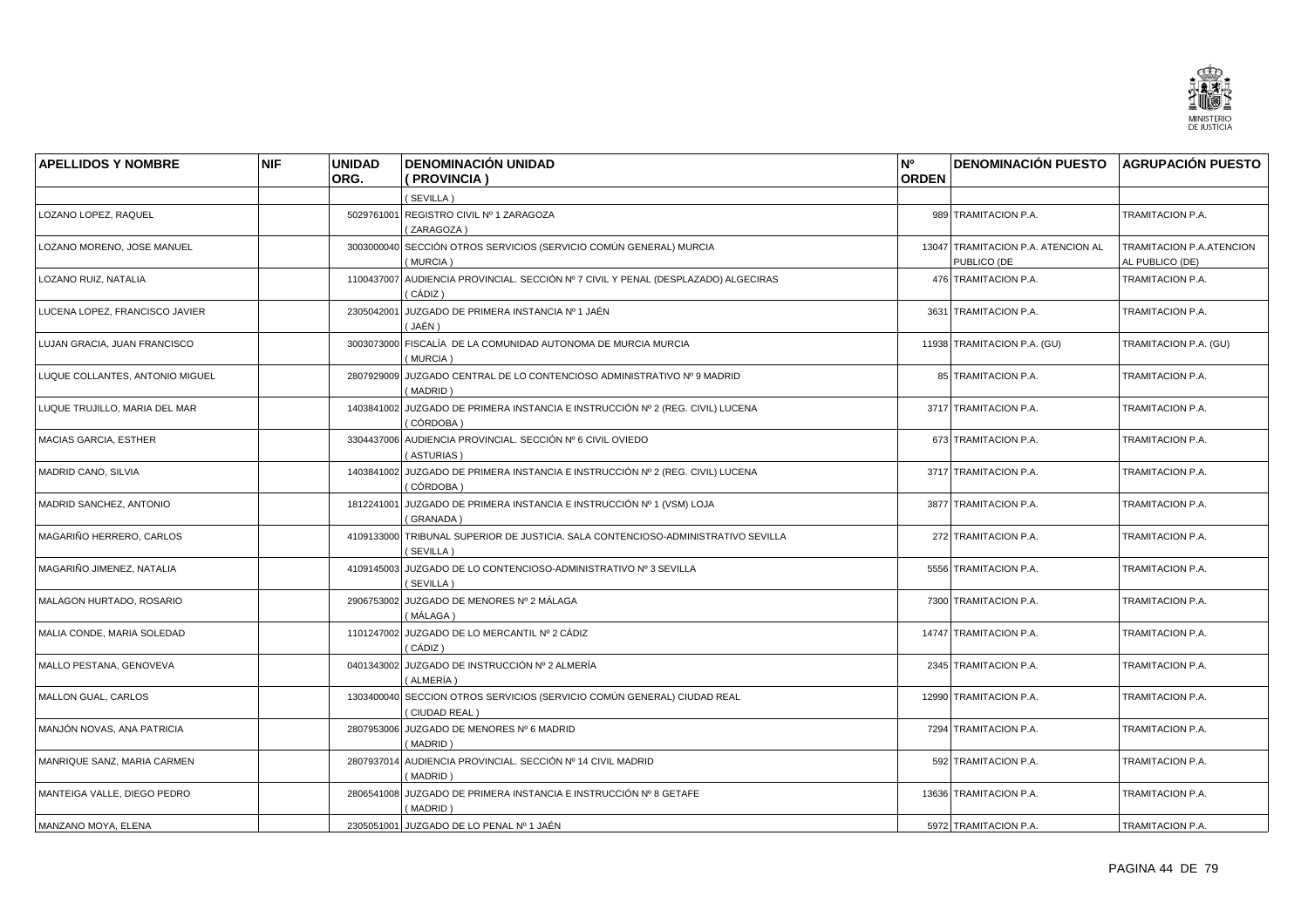

| <b>APELLIDOS Y NOMBRE</b>                       | <b>NIF</b> | <b>UNIDAD</b><br>ORG. | <b>DENOMINACIÓN UNIDAD</b><br>(PROVINCIA)                                                 | N°<br><b>ORDEN</b> | <b>DENOMINACIÓN PUESTO AGRUPACIÓN PUESTO</b> |                       |
|-------------------------------------------------|------------|-----------------------|-------------------------------------------------------------------------------------------|--------------------|----------------------------------------------|-----------------------|
|                                                 |            |                       | ( JAÉN )                                                                                  |                    |                                              |                       |
| MARCHENA SANTANA, MARIA DEL PINO                |            |                       | 3501643005 JUZGADO DE INSTRUCCIÓN Nº 5 PALMAS DE GRAN CANARIA, LAS<br>(LAS PALMAS)        |                    | 2867 TRAMITACION P.A.                        | TRAMITACION P.A.      |
| MARCO MOLINUEVO, MYRIAM                         |            | 2807943040            | JUZGADO DE INSTRUCCIÓN Nº 40 MADRID<br>(MADRID)                                           |                    | 2720 TRAMITACION P.A.                        | TRAMITACION P.A.      |
| MARCO PEREZ, VERONICA                           |            |                       | 4622041005 JUZGADO DE PRIMERA INSTANCIA E INSTRUCCION Nº 5 SAGUNTO/SAGUNT<br>(VALENCIA)   |                    | 12702 TRAMITACION P.A.                       | TRAMITACION P.A.      |
| MARCUELLO MINGUILLON, MONTSERRAT                |            |                       | 0801974000 FISCALÍA PROVINCIAL BARCELONA<br>(BARCELONA)                                   |                    | 11811 TRAMITACION P.A.                       | TRAMITACION P.A.      |
| MARÍN DE ESPINOSA CAAMUÑAS, MARÍA DEL<br>CARMEN |            |                       | 2807974000 FISCALÍA PROVINCIAL MADRID<br>(MADRID)                                         |                    | 11834 TRAMITACION P.A. (GU)                  | TRAMITACION P.A. (GU) |
| MARIÑO GOMEZ, MARTA                             |            |                       | 1507844002 JUZGADO DE LO SOCIAL Nº 2 SANTIAGO DE COMPOSTELA<br>(A CORUÑA)                 |                    | 6631 TRAMITACION P.A.                        | TRAMITACION P.A.      |
| MARQUES GARCIA, MAGDALENA                       |            |                       | 0301474000 FISCALÍA PROVINCIAL ALICANTE/ALACANT<br>(ALICANTE)                             |                    | 11951 TRAMITACION P.A. (GU)                  | TRAMITACION P.A. (GU) |
| MARQUES ROCA, CECILIA                           |            |                       | 0704004160 JUZGADO DECANO PALMA<br>(ILLES BALEARS)                                        |                    | 1004 TRAMITACION P.A.                        | TRAMITACION P.A.      |
| MARQUEZ PABLO, JUAN RAMON                       |            |                       | 4109104160 JUZGADO DECANO SEVILLA<br>(SEVILLA)                                            |                    | 1119 TRAMITACION P.A.                        | TRAMITACION P.A.      |
| MARQUEZ PERALTA, BUENAVENTURA                   |            |                       | 2906748001 JUZGADO DE VIOLENCIA SOBRE LA MUJER Nº 1 MÁLAGA<br>( MÁLAGA )                  |                    | 10478 TRAMITACION P.A.                       | TRAMITACION P.A.      |
| MARQUEZ PIZARRO, RAFAELA                        |            | 3904241001            | JUZGADO DE PRIMERA INSTANCIA E INSTRUCCIÓN Nº 1 (REG. CIVIL) MEDIO CUDEYO<br>(CANTABRIA)  |                    | 4789 TRAMITACION P.A.                        | TRAMITACION P.A.      |
| MARQUEZ TORRES, ELISA                           |            |                       | 0301447004 JUZGADO DE LO MERCANTIL Nº 4 ALICANTE/ALACANT<br>(ALICANTE)                    |                    | 14762 TRAMITACION P.A.                       | TRAMITACION P.A.      |
| MARRUGAT RUIZ, MARIA CRISTINA                   |            |                       | 0000000000 SERVICIO COMÚN DE NOTIFICACIONES Y EMBARGOS BARCELONA<br>(BARCELONA)           |                    | 1013 TRAMITACION P.A.                        | TRAMITACION P.A.      |
| MARRUGAT RUIZ, SILVIA                           |            |                       | 0000000000 SERVICIO COMÚN DE NOTIFICACIONES Y EMBARGOS BARCELONA<br>(BARCELONA)           |                    | 1013 TRAMITACION P.A.                        | TRAMITACION P.A.      |
| MARTI PASCUAL, AMPARO                           |            | 4625061001            | REGISTRO CIVIL Nº 1 VALÈNCIA<br>(VALENCIA)                                                |                    | 980 TRAMITACION P.A.                         | TRAMITACION P.A.      |
| <b>MARTIN BERCIANO, ISABEL</b>                  |            |                       | 3304442006 JUZGADO DE PRIMERA INSTANCIA Nº 6 OVIEDO<br>(ASTURIAS)                         |                    | 1860 TRAMITACION P.A.                        | TRAMITACION P.A.      |
| MARTIN BLASCO, YOLANDA                          |            |                       | 3803774500 FISCALÍA. SECCIÓN TERRITORIAL SANTA CRUZ DE LA PALMA<br>(STA.CRUZ DE TENERIFE) |                    | 12378 TRAMITACION P.A.                       | TRAMITACION P.A.      |
| MARTIN CUELLO, MARIA ELENA                      |            |                       | 2212544001 JUZGADO DE LO SOCIAL Nº 1 HUESCA<br>(HUESCA)                                   |                    | 6670 TRAMITACION P.A.                        | TRAMITACION P.A.      |
| MARTIN CUETO, MANUELA                           |            | 1101242001            | JUZGADO DE PRIMERA INSTANCIA Nº 1 CÁDIZ<br>( CÁDIZ )                                      |                    | 1471 TRAMITACION P.A.                        | TRAMITACION P.A.      |
| MARTIN DELGADO, MARIA ESTHER                    |            |                       | 3727404200 SECRETARÍA AUDIENCIA PROVINCIAL SALAMANCA                                      |                    | 722 TRAMITACION P.A.                         | TRAMITACION P.A.      |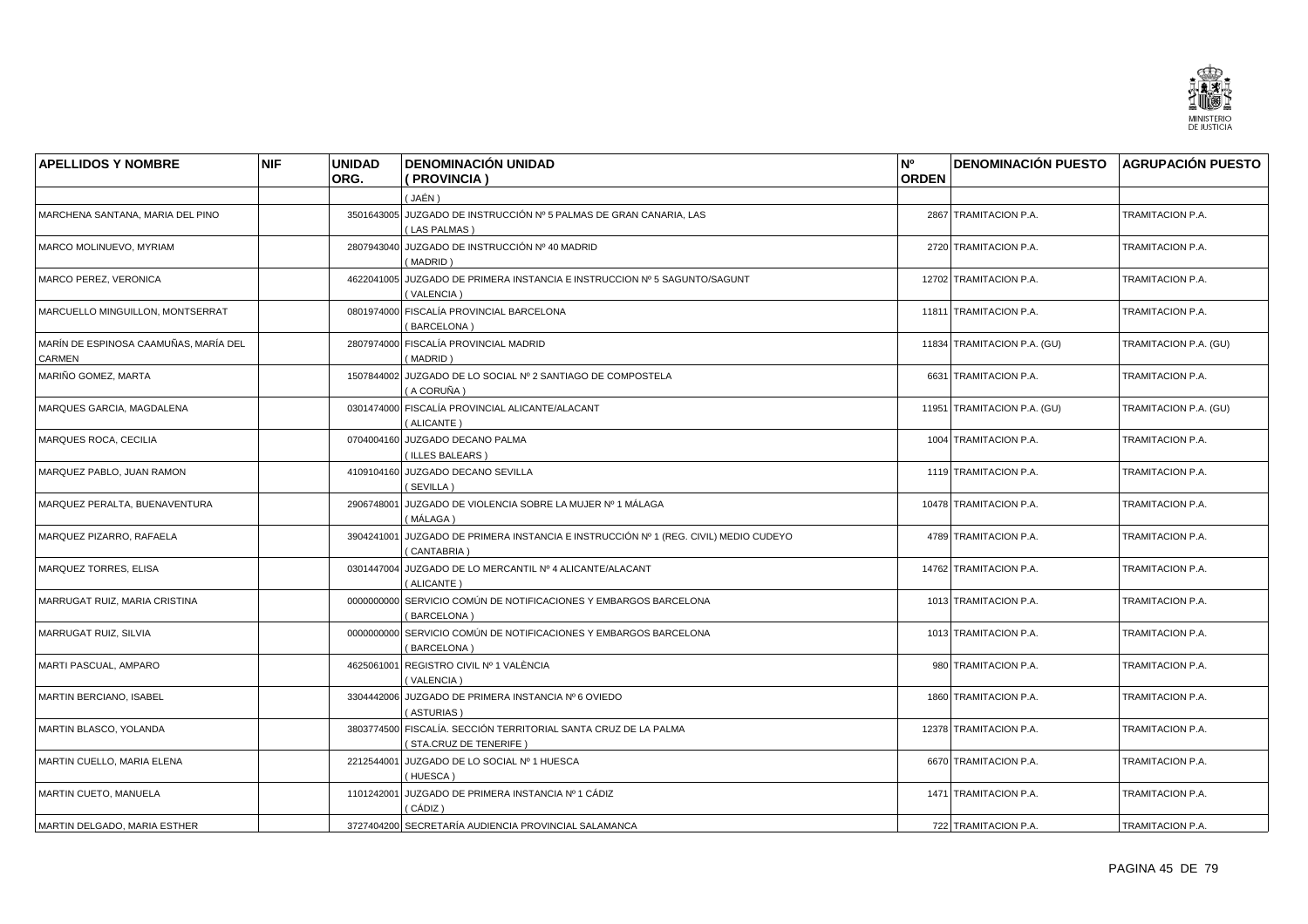

| <b>APELLIDOS Y NOMBRE</b>          | <b>NIF</b> | <b>UNIDAD</b> | <b>DENOMINACIÓN UNIDAD</b>                                                                 | N°           | <b>DENOMINACIÓN PUESTO AGRUPACIÓN PUESTO</b> |                       |
|------------------------------------|------------|---------------|--------------------------------------------------------------------------------------------|--------------|----------------------------------------------|-----------------------|
|                                    |            | ORG.          | (PROVINCIA)                                                                                | <b>ORDEN</b> |                                              |                       |
|                                    |            |               | (SALAMANCA)                                                                                |              |                                              |                       |
| MARTIN FUENTECILLA, JUANA MARIA    |            |               | 3907534000 TRIBUNAL SUPERIOR DE JUSTICIA. SALA DE LO SOCIAL SANTANDER<br>(CANTABRIA)       |              | 269 TRAMITACION P.A.                         | TRAMITACION P.A.      |
| MARTIN GARCIA, JESUS FELIPE        |            |               | 2607141002 JUZGADO DE PRIMERA INSTANCIA E INSTRUCCIÓN Nº 2 HARO<br>(LA RIOJA)              |              | 10655 TRAMITACION P.A.                       | TRAMITACION P.A.      |
| <b>MARTIN GARCIA, PABLO</b>        |            |               | 4019451002 JUZGADO DE LO PENAL Nº 2 SEGOVIA<br>(SEGOVIA)                                   |              | 14717 TRAMITACION P.A.                       | TRAMITACION P.A.      |
| MARTIN GONZALEZ, JOSE FRANCISCO    |            |               | 2906737005 AUDIENCIA PROVINCIAL. SECCIÓN Nº 5 CIVIL MÁLAGA<br>(MÁLAGA)                     |              | 638 TRAMITACION P.A.                         | TRAMITACION P.A.      |
| MARTIN HERNANDEZ, MARIA MERCEDES   |            |               | 2807943020 JUZGADO DE INSTRUCCIÓN Nº 20 MADRID<br>(MADRID)                                 |              | 2660 TRAMITACION P.A.                        | TRAMITACION P.A.      |
| <b>MARTIN MARISCAL, RUBEN</b>      |            |               | 4217341003 JUZGADO DE PRIMERA INSTANCIA E INSTRUCCIÓN Nº 3 (VSM) SORIA<br>(SORIA)          |              | 4939 TRAMITACION P.A.                        | TRAMITACION P.A.      |
| <b>MARTIN MARTIN, JESUS</b>        |            |               | 4802042016 JUZGADO DE PRIMERA INSTANCIA Nº 16 BILBAO<br>(BIZKAIA)                          |              | 14765 TRAMITACION P.A.                       | TRAMITACION P.A.      |
| MARTIN MARTIN, PABLO               |            |               | 2807913000 TRIBUNAL SUPREMO SALA TERCERA DE LO CONTENCIOSO MADRID<br>(MADRID)              |              | 9125 TRAMITACION P.A.                        | TRAMITACION P.A.      |
| MARTIN MONTILLA, YESIKA            |            |               | 4613142003 JUZGADO DE PRIMERA INSTANCIA Nº 3 (REG. CIVIL) GANDIA<br>(VALENCIA)             |              | 12844 TRAMITACION P.A.                       | TRAMITACION P.A.      |
| <b>MARTIN PALACIOS, ROSA MARIA</b> |            |               | 4516841009 JUZGADO DE PRIMERA INSTANCIA E INSTRUCCIÓN Nº 9 TOLEDO<br>(TOLEDO)              |              | 15713 TRAMITACIÓN P.A.                       | TRAMITACION P.A.      |
| MARTIN RAMOS, EVA MARIA            |            |               | 0401351005 JUZGADO DE LO PENAL Nº 5 ALMERÍA<br>(ALMERÍA)                                   |              | 12139 TRAMITACION P.A.                       | TRAMITACION P.A.      |
| MARTIN ROA, MARIA SAMARA           |            |               | 2906744001 JUZGADO DE LO SOCIAL Nº 1 MÁLAGA<br>( MÁLAGA )                                  |              | 6796 TRAMITACION P.A.                        | TRAMITACION P.A.      |
| MARTIN VALVERDE, MANUEL            |            |               | 2990143002 JUZGADO DE INSTRUCCIÓN Nº 2 TORREMOLINOS<br>(MÁLAGA)                            |              | 9188 TRAMITACION P.A.                        | TRAMITACION P.A.      |
| MARTIN VILLOSLADA, MARIA FLOR      |            |               | 2807937008 AUDIENCIA PROVINCIAL. SECCIÓN Nº 8 CIVIL MADRID<br>(MADRID)                     |              | 576 TRAMITACION P.A.                         | TRAMITACION P.A.      |
| MARTINEZ ALBURQUERQUE, MONICA      |            | 4619041007    | JUZGADO DE PRIMERA INSTANCIA E INSTRUCCIÓN Nº 7 PATERNA<br>(VALENCIA)                      |              | 13372 TRAMITACION P.A.                       | TRAMITACION P.A.      |
| MARTINEZ ARGÜELLO, ANA MARIA       |            |               | 0704073000 FISCALÍA DE LA COMUNIDAD AUTONOMA DE ILLES BALEARS PALMA<br>(ILLES BALEARS)     |              | 11799 TRAMITACION P.A. (GU)                  | TRAMITACION P.A. (GU) |
| MARTINEZ ARTIGAS, PALOMA           |            |               | 2807943009 JUZGADO DE INSTRUCCIÓN Nº 9 MADRID<br>(MADRID)                                  |              | 2627 TRAMITACION P.A.                        | TRAMITACION P.A.      |
| MARTINEZ BAÑOS, SANTIAGO           |            |               | 3001637005 AUDIENCIA PROVINCIAL. SECCIÓN Nº 5 CIVIL Y PENAL (DESPL.) CARTAGENA<br>(MURCIA) |              | 650 TRAMITACION P.A.                         | TRAMITACION P.A.      |
| MARTINEZ BROCOS, RICARDO           |            |               | 4109148003 JUZGADO DE VIOLENCIA SOBRE LA MUJER Nº 3 SEVILLA<br>(SEVILLA)                   |              | 11390 TRAMITACION P.A.                       | TRAMITACION P.A.      |
| MARTINEZ CORRALES, MARIA ELENA     |            |               | 2807945032 JUZGADO DE LO CONTENCIOSO-ADMINISTRATIVO Nº 32 MADRID                           |              | 12710 TRAMITACION P.A.                       | TRAMITACION P.A.      |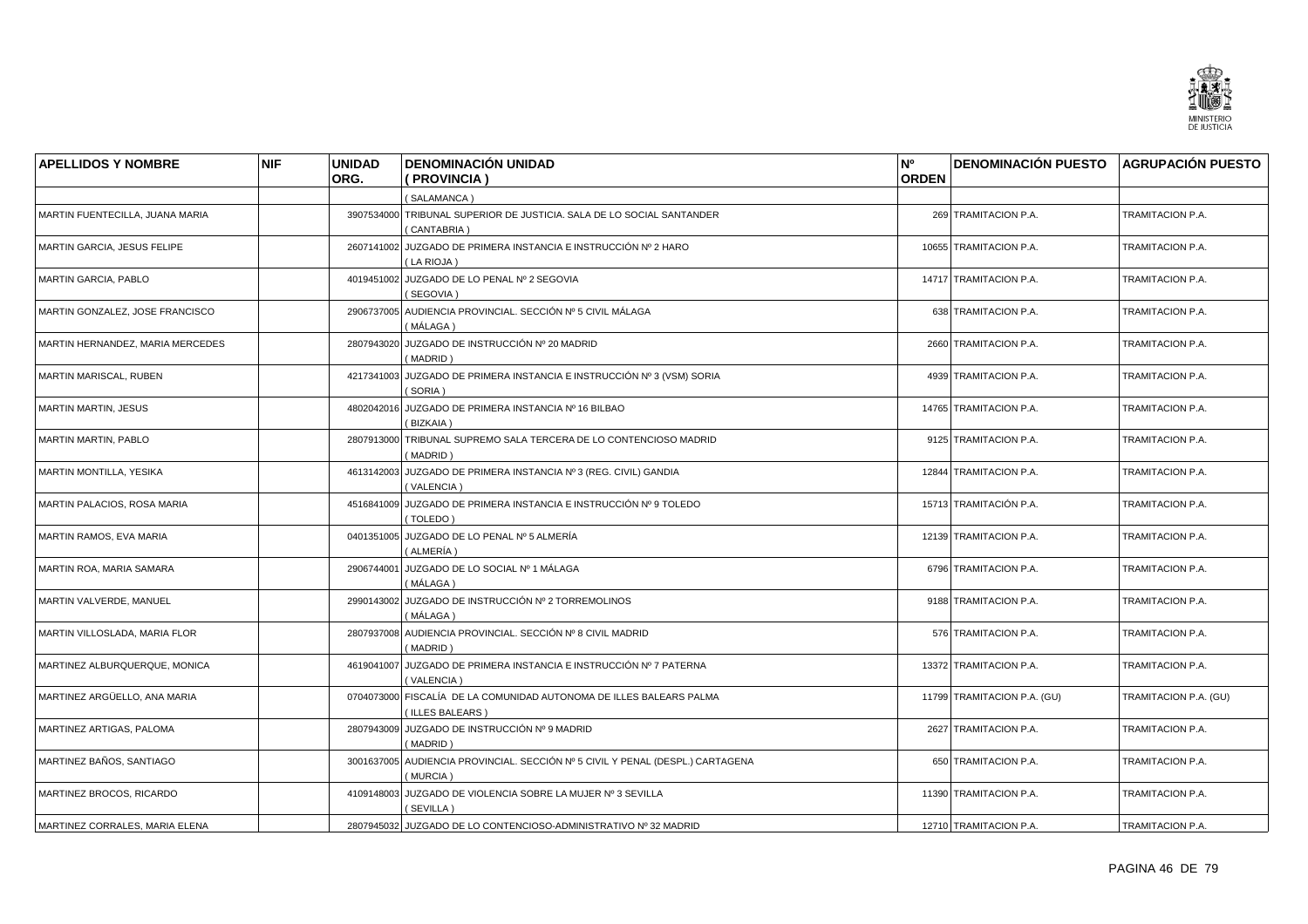

| <b>APELLIDOS Y NOMBRE</b>           | <b>NIF</b> | <b>UNIDAD</b> | <b>DENOMINACIÓN UNIDAD</b>                                                                     | N°           | <b>DENOMINACIÓN PUESTO AGRUPACIÓN PUESTO</b> |                       |
|-------------------------------------|------------|---------------|------------------------------------------------------------------------------------------------|--------------|----------------------------------------------|-----------------------|
|                                     |            | ORG.          | (PROVINCIA)                                                                                    | <b>ORDEN</b> |                                              |                       |
|                                     |            |               | (MADRID)                                                                                       |              |                                              |                       |
| MARTINEZ CROAS, DIGNA               |            |               | 2702842004 JUZGADO DE PRIMERA INSTANCIA Nº 4 LUGO<br>(LUGO)                                    |              | 11429 TRAMITACION P.A.                       | TRAMITACION P.A.      |
| MARTINEZ DELGADO, MARIA ENCARNACION |            |               | 0000000000 SERVICIO COMÚN PROCESAL GENERAL VITORIA-GASTEIZ<br>(ARABA/ÁLAVA)                    |              | 15440 TRAMITACION P.A. (GU)                  | TRAMITACION P.A. (GU) |
| MARTINEZ DIESTRO, BEATRIZ           |            |               | 2906742010 JUZGADO DE PRIMERA INSTANCIA Nº 10 MÁLAGA<br>( MÁLAGA )                             |              | 1791 TRAMITACION P.A.                        | TRAMITACION P.A.      |
| MARTINEZ FERNANDEZ, MARIA ROSA      |            |               | 1402144003 JUZGADO DE LO SOCIAL Nº 3 CÓRDOBA<br>(CÓRDOBA)                                      |              | 6604 TRAMITACION P.A.                        | TRAMITACION P.A.      |
| MARTINEZ GARCIA, ANA ISABEL         |            |               | 5029743009 JUZGADO DE INSTRUCCIÓN Nº 9 ZARAGOZA<br>(ZARAGOZA)                                  |              | 3136 TRAMITACION P.A.                        | TRAMITACION P.A.      |
| MARTINEZ GARCIA, FRANCISCO JOSE     |            |               | 1503651001 JUZGADO DE LO PENAL Nº 1 FERROL<br>(A CORUÑA)                                       |              | 5910 TRAMITACION P.A.                        | TRAMITACION P.A.      |
| MARTINEZ GARCIA, LAURA              |            |               | 4625042021 JUZGADO DE PRIMERA INSTANCIA Nº 21 VALÈNCIA<br>(VALENCIA)                           |              | 2164 TRAMITACION P.A.                        | TRAMITACION P.A.      |
| MARTINEZ GONZALEZ. MARIA DOLORES    |            |               | 4109134000 TRIBUNAL SUPERIOR DE JUSTICIA. SALA DE LO SOCIAL SEVILLA<br>(SEVILLA)               |              | 275 TRAMITACION P.A.                         | TRAMITACION P.A.      |
| MARTINEZ GONZALEZ, MARTA            |            |               | 1808747002 JUZGADO DE LO MERCANTIL Nº 2 GRANADA<br>(GRANADA)                                   |              | 14750 TRAMITACION P.A.                       | TRAMITACION P.A.      |
| MARTINEZ IAÑEZ, MARIA JESUS         |            |               | 1808747002 JUZGADO DE LO MERCANTIL Nº 2 GRANADA<br>(GRANADA)                                   |              | 14750 TRAMITACION P.A.                       | TRAMITACION P.A.      |
| MARTINEZ LORDEN, CAROLINA           |            |               | 2809641006 JUZGADO DE PRIMERA INSTANCIA E INSTRUCCIÓN Nº 6 NAVALCARNERO<br>(MADRID)            |              | 13647 TRAMITACION P.A.                       | TRAMITACION P.A.      |
| MARTINEZ MALDONADO, DAVID           |            |               | 0301453002 JUZGADO DE MENORES Nº 2 ALICANTE/ALACANT<br>(ALICANTE)                              |              | 7206 TRAMITACION P.A.                        | TRAMITACION P.A.      |
| MARTINEZ NAVARRO, MARIA SAGRARIO    |            |               | 4516841009 JUZGADO DE PRIMERA INSTANCIA E INSTRUCCIÓN Nº 9 TOLEDO<br>(TOLEDO)                  |              | 15713 TRAMITACIÓN P.A.                       | TRAMITACION P.A.      |
| MARTINEZ OLLERO, MONICA             |            |               | 4109133000 TRIBUNAL SUPERIOR DE JUSTICIA. SALA CONTENCIOSO-ADMINISTRATIVO SEVILLA<br>(SEVILLA) |              | 272 TRAMITACION P.A.                         | TRAMITACION P.A.      |
| MARTINEZ PEDREÑO, JOSE DAVID        |            |               | 3001643002 JUZGADO DE INSTRUCCIÓN Nº 2 CARTAGENA<br>(MURCIA)                                   |              | 9847 TRAMITACION P.A.                        | TRAMITACION P.A.      |
| MARTINEZ PEREZ, MARIA BELEN         |            |               | 2807970000 FISCALÍA GENERAL DEL ESTADO MADRID<br>(MADRID)                                      |              | 9134 TRAMITACION P.A.                        | TRAMITACION P.A.      |
| MARTINEZ PRATS, BEGOÑA              |            |               | 3002241002 JUZGADO DE PRIMERA INSTANCIA E INSTRUCCIÓN Nº 2 JUMILLA<br>(MURCIA)                 |              | 12298 TRAMITACION P.A.                       | TRAMITACION P.A.      |
| MARTINEZ PUGA, ANTONIO ALBERTO      |            |               | 1814051001 JUZGADO DE LO PENAL Nº 1 MOTRIL<br>(GRANADA)                                        |              | 5951 TRAMITACION P.A.                        | TRAMITACION P.A.      |
| MARTINEZ RUIZ, JOSE ANTONIO         |            |               | 1814044001 JUZGADO DE LO SOCIAL Nº 1 MOTRIL<br>(GRANADA)                                       |              | 6658 TRAMITACION P.A.                        | TRAMITACION P.A.      |
| MARTINEZ RUIZ, PATRICIA             |            |               | 1814051001 JUZGADO DE LO PENAL Nº 1 MOTRIL                                                     |              | 5951 TRAMITACION P.A.                        | TRAMITACION P.A.      |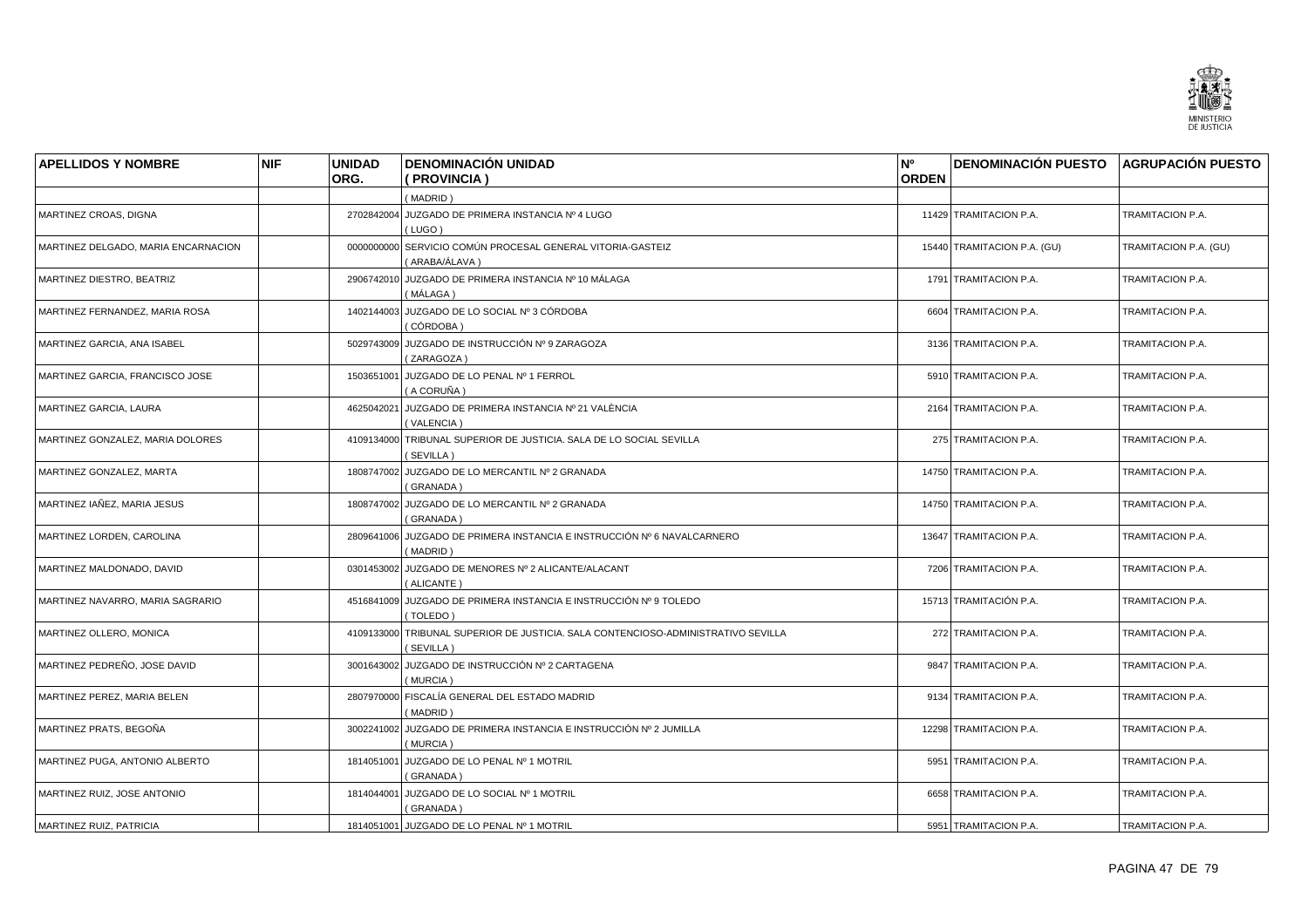

| <b>APELLIDOS Y NOMBRE</b>      | <b>NIF</b> | <b>UNIDAD</b> | <b>DENOMINACIÓN UNIDAD</b>                                                                                                            | N <sup>o</sup> | DENOMINACIÓN PUESTO AGRUPACIÓN PUESTO            |                                            |
|--------------------------------|------------|---------------|---------------------------------------------------------------------------------------------------------------------------------------|----------------|--------------------------------------------------|--------------------------------------------|
|                                |            | ORG.          | ( PROVINCIA )                                                                                                                         | <b>ORDEN</b>   |                                                  |                                            |
|                                |            |               | (GRANADA)                                                                                                                             |                |                                                  |                                            |
| MARTINEZ SANTIAGO, MARIA       |            |               | 4916681000 UNIDADES PROCESALES DE APOYO DIRECTO PUEBLA DE SANABRIA<br>(ZAMORA)                                                        |                | 14343 TRAMITACION P.A. 1ª INST. E<br>INSTR. (GU) | TRAMITACION P.A. 1ª INST. E<br>INSTR. (GU) |
| MASIP ESCRIBA, MARIA ALBA      |            | 2512043004    | JUZGADO DE INSTRUCCIÓN Nº 4 LLEIDA<br>(LLEIDA)                                                                                        |                | 9278 TRAMITACION P.A.                            | TRAMITACION P.A.                           |
| MASO NUÑEZ, ELISABET           |            | 0809643001    | JUZGADO DE INSTRUCCIÓN Nº 1 GRANOLLERS<br>(BARCELONA)                                                                                 |                | 9890 TRAMITACION P.A.                            | TRAMITACION P.A.                           |
| MATAS PALMA, VANESSA           |            | 2906742014    | JUZGADO DE PRIMERA INSTANCIA Nº 14 MÁLAGA<br>( MÁLAGA )                                                                               |                | 1803 TRAMITACION P.A.                            | TRAMITACION P.A.                           |
| MATEO BENAVENT, MARIAN         |            |               | 4625043019 JUZGADO DE INSTRUCCIÓN Nº 19 VALÈNCIA<br>(VALENCIA)                                                                        |                | 3061 TRAMITACION P.A.                            | TRAMITACION P.A.                           |
| MATEO QUILEZ, MONTSERRAT       |            |               | 5029704160 JUZGADO DECANO ZARAGOZA<br>(ZARAGOZA)                                                                                      |                | 1139 TRAMITACION P.A.                            | TRAMITACION P.A.                           |
| MATEOS LOPEZ, DOROTEA          |            |               | 3003000120 SECCIÓN ÓRGANOS UNIPERSONALES Y COLEGIADOS CONTENCIOSO-ADMINISTRATIVO (SERVICIO<br>COMÚN ORDENACIÓN PRO MURCIA<br>(MURCIA) |                | 12930 TRAMITACION P.A.                           | TRAMITACION P.A.                           |
| MATIA PORTILLA, JOSE LUIS      |            |               | 3907545002 JUZGADO DE LO CONTENCIOSO-ADMINISTRATIVO Nº 2 SANTANDER<br>(CANTABRIA)                                                     |                | 5541 TRAMITACION P.A.                            | TRAMITACION P.A.                           |
| MATIAS POLO, Mª LUZ            |            |               | 2807945033 JUZGADO DE LO CONTENCIOSO-ADMINISTRATIVO Nº 33 MADRID<br>(MADRID)                                                          |                | 13290 TRAMITACION P.A.                           | TRAMITACION P.A.                           |
| MEDIERO GONZALEZ, URBANO JOSE  |            | 3501674000    | FISCALÍA PROVINCIAL PALMAS DE GRAN CANARIA, LAS<br>(LAS PALMAS)                                                                       |                | 11783 TRAMITACION P.A.                           | TRAMITACION P.A.                           |
| MEDINA GARVI, JOSEFA           |            |               | 0306544003 JUZGADO DE LO SOCIAL Nº 3 ELCHE/ELX<br>(ALICANTE)                                                                          |                | 10554 TRAMITACION P.A.                           | TRAMITACION P.A.                           |
| MEDINA ROMERO, JOSE            |            |               | 5100100040 SECCION OTROS SERVICIOS (SERVICIO COMÚN GENERAL) CEUTA<br>(CEUTA)                                                          |                | 12923 TRAMITACION P.A. EQUIPO DE<br>APOYO        | TRAMITACION P.A. EQUIPO DE<br>APOYO        |
| MEDINA ROMERO, LOURDES         |            |               | 5100100220 SECCION EJECUCIONES CIVIL, CONTENCIOSO-ADMINISTRATIVO Y SOCIAL (SERVICIO COMÚN DE<br>EJECUCIONES) CEUTA<br>(CEUTA)         |                | 12960 TRAMITACION P.A.                           | TRAMITACION P.A.                           |
| MEILAN GONZALEZ, MARIA LILIANA |            |               | 3605743002 JUZGADO DE INSTRUCCIÓN Nº 2 VIGO<br>(PONTEVEDRA)                                                                           |                | 2879 TRAMITACION P.A.                            | TRAMITACION P.A.                           |
| MELGEN MORALES, ROSA MARIA     |            |               | 3500443004 JUZGADO DE INSTRUCCIÓN Nº 4 ARRECIFE<br>(LAS PALMAS)                                                                       |                | 13468 TRAMITACION P.A.                           | TRAMITACION P.A.                           |
| MENCÍAS GOMEZ, MARIA JOSE      |            | 2807961001    | REGISTRO CIVIL Nº 1 MADRID<br>(MADRID)                                                                                                |                | 968 TRAMITACION P.A.                             | TRAMITACION P.A.                           |
| MENDEZ GONZALEZ, MARIA ANGELES |            |               | 0801974000 FISCALÍA PROVINCIAL BARCELONA<br>(BARCELONA)                                                                               |                | 11811 TRAMITACION P.A.                           | TRAMITACION P.A.                           |
| MENDEZ PADILLA, ANTONIA        |            |               | 0801933000 TRIBUNAL SUPERIOR DE JUSTICIA. SALA CONTENCIOSO-ADMINISTRATIVO BARCELONA<br>(BARCELONA)                                    |                | 132 TRAMITACION P.A.                             | TRAMITACION P.A.                           |
| MENDEZ RODRIGUEZ, Mª ENCINA    |            |               | 2809274400 FISCALÍA DE ÁREA MÓSTOLES                                                                                                  |                | 11843 TRAMITACION P.A. (GU)                      | TRAMITACION P.A. (GU)                      |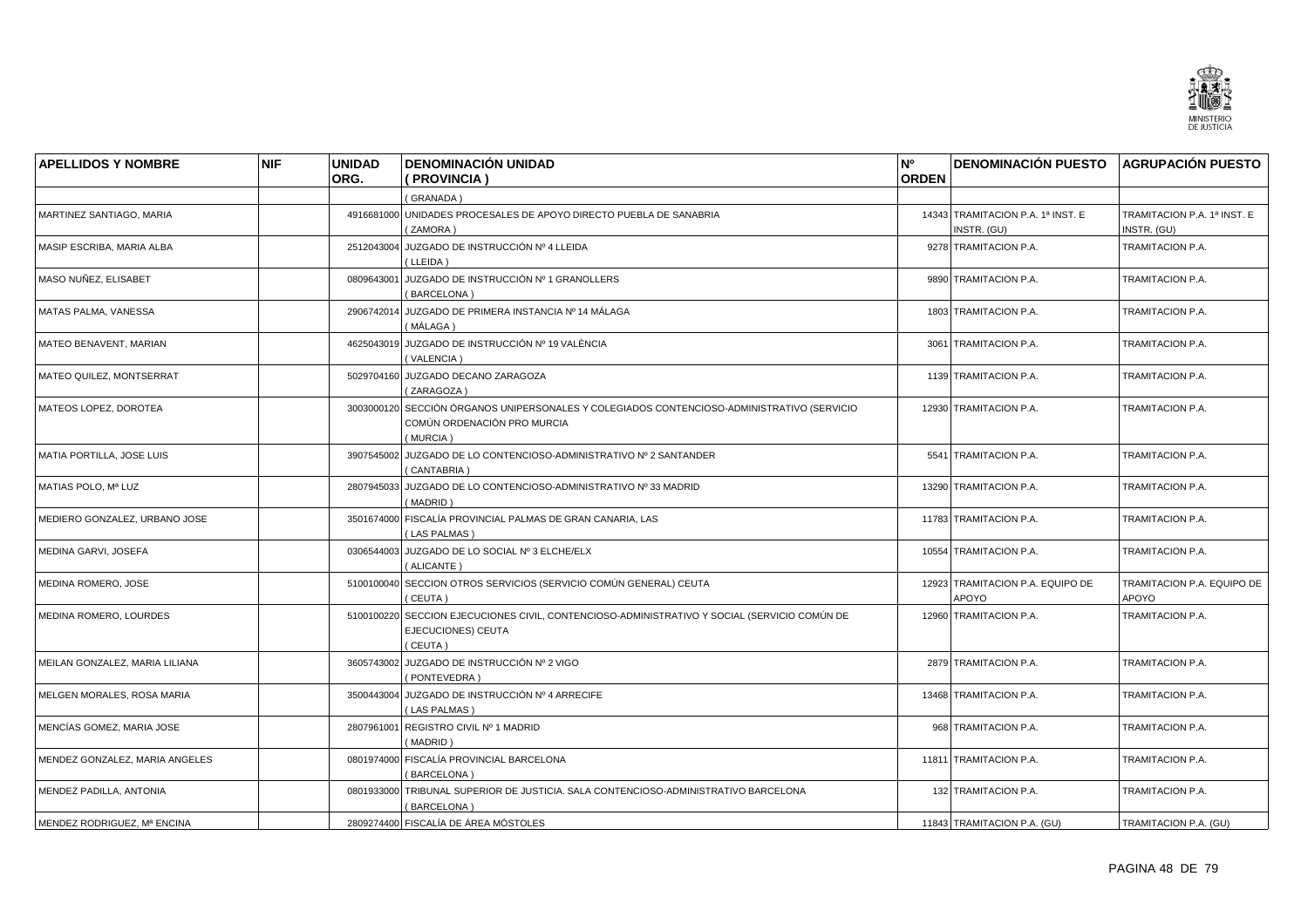

| <b>APELLIDOS Y NOMBRE</b>            | <b>NIF</b> | <b>UNIDAD</b> | <b>DENOMINACIÓN UNIDAD</b>                                                                             | N <sup>o</sup> | DENOMINACIÓN PUESTO AGRUPACIÓN PUESTO |                                        |
|--------------------------------------|------------|---------------|--------------------------------------------------------------------------------------------------------|----------------|---------------------------------------|----------------------------------------|
|                                      |            | ORG.          | (PROVINCIA)                                                                                            | <b>ORDEN</b>   |                                       |                                        |
|                                      |            |               | (MADRID)                                                                                               |                |                                       |                                        |
| MENDOZA CALVO, ALEJANDRO             |            |               | 1102048001 JUZGADO DE VIOLENCIA SOBRE LA MUJER Nº 1 JEREZ DE LA FRONTERA<br>(CÁDIZ)                    |                | 11618 TRAMITACION P.A.                | TRAMITACION P.A.                       |
| MENENDEZ SOLA, MARIA JESUS           |            |               | 2807976000 FISCALÍA ANTIDROGA MADRID<br>(MADRID)                                                       |                | 11879 TRAMITACION P.A.                | TRAMITACION P.A.                       |
| MENOR VARELA, MARIA DOLORES          |            |               | 2807943014 JUZGADO DE INSTRUCCIÓN Nº 14 MADRID<br>(MADRID)                                             |                | 2642 TRAMITACION P.A.                 | TRAMITACION P.A.                       |
| MENSAN SANCHEZ, EVA MARIA            |            |               | 1402151004 JUZGADO DE LO PENAL Nº 4 CÓRDOBA<br>(CÓRDOBA)                                               |                | 5892 TRAMITACION P.A.                 | TRAMITACION P.A.                       |
| MERABET QUESADA, LAILA               |            |               | 2807970000 FISCALÍA GENERAL DEL ESTADO MADRID<br>(MADRID)                                              |                | 9134 TRAMITACION P.A.                 | TRAMITACION P.A.                       |
| MERCADO HURTADO, MARIA CARMEN        |            |               | 1817541003 JUZGADO DE PRIMERA INSTANCIA E INSTRUCCIÓN Nº 3 SANTA FE<br>(GRANADA)                       |                | 11560 TRAMITACION P.A.                | TRAMITACION P.A.                       |
| MERINO HERNANZ, RAQUEL               |            |               | 0801900233 SERVICIO COMÚN DE NOTIFICACIONES Y EMBARGOS. JUZGADOS DE LO SOCIAL BARCELONA<br>(BARCELONA) |                | 6543 TRAMITACION P.A.                 | TRAMITACION P.A.                       |
| MERINO MARTIN. MARIA DE LAS MERCEDES |            | 2608900231    | SERVICIO COMÚN DE NOTIFICACIONES Y EMBARGOS LOGROÑO<br>(LA RIOJA)                                      |                | 4073 TRAMITACION P.A.                 | TRAMITACION P.A.                       |
| MESA GONZALEZ, MARIA ELENA           |            |               | 0000000000 SECCIÓN ACTOS DE COMUNICACIÓN (SERVICIO COMÚN GENERAL) LEÓN<br>( LEÓN )                     |                | 13576 TRAMITACION P.A. DILIGENCIAS    | TRAMITACION P.A.<br><b>DILIGENCIAS</b> |
| MESA SALMERON, ESTEFANIA             |            |               | 0407941004 JUZGADO DE PRIMERA INSTANCIA E INSTRUCCIÓN Nº 4 ROQUETAS DE MAR<br>(ALMERÍA)                |                | 11257 TRAMITACION P.A.                | TRAMITACION P.A.                       |
| MESTRES MAZA, BERNARDO               |            | 0704042018    | JUZGADO DE PRIMERA INSTANCIA Nº 18 PALMA<br>(ILLES BALEARS)                                            |                | 9811 TRAMITACION P.A.                 | TRAMITACION P.A.                       |
| MIGUEL GONZALEZ, PATRICIA            |            |               | 3727442006 JUZGADO DE PRIMERA INSTANCIA Nº 6 SALAMANCA<br>(SALAMANCA)                                  |                | 1971 TRAMITACION P.A.                 | TRAMITACION P.A.                       |
| MIGUEL MENDOZA, MARIA CARMEN         |            |               | 2909141002 JUZGADO DE PRIMERA INSTANCIA E INSTRUCCIÓN Nº 2 (VSM) TORROX<br>(MÁLAGA)                    |                | 4375 TRAMITACION P.A.                 | TRAMITACION P.A.                       |
| MILLAN MUÑOZ, MIGUEL                 |            |               | 4100441003 JUZGADO DE PRIMERA INSTANCIA E INSTRUCCIÓN Nº 3 (VSM) ALCALÁ DE GUADAÍRA<br>(SEVILLA)       |                | 4846 TRAMITACION P.A.                 | TRAMITACION P.A.                       |
| MILLAN RUIZ, ANA MARIA               |            | 2309241003    | JUZGADO DE PRIMERA INSTANCIA E INSTRUCCIÓN № 3 ÚBEDA<br>(JAÉN)                                         |                | 10749 TRAMITACION P.A.                | TRAMITACION P.A.                       |
| MILLÁN CERVANTES, LOLA               |            |               | 1817541003 JUZGADO DE PRIMERA INSTANCIA E INSTRUCCIÓN Nº 3 SANTA FE<br>(GRANADA)                       |                | 11560 TRAMITACION P.A.                | TRAMITACION P.A.                       |
| MIMBRERA MONTES, ANTONIO DAVID       |            |               | 2305541004 JUZGADO DE PRIMERA INSTANCIA E INSTRUCCIÓN Nº 4 (VSM) LINARES<br>(JAÉN)                     |                | 4028 TRAMITACION P.A.                 | TRAMITACION P.A.                       |
| MINGUEZ MANDINGORRA, JUAN ANTONIO    |            |               | 4617141001 JUZGADO DE PRIMERA INSTANCIA E INSTRUCCIÓN Nº 1 (REG. CIVIL) MONCADA<br>(VALENCIA)          |                | 5116 TRAMITACION P.A.                 | TRAMITACION P.A.                       |
| MIRA PAGEO, MARIA INMACULADA         |            |               | 5029742002 JUZGADO DE PRIMERA INSTANCIA Nº 2 ZARAGOZA<br>(ZARAGOZA)                                    |                | 2255 TRAMITACION P.A.                 | TRAMITACION P.A.                       |
| MIRALLES VICENTE, ANGEL MANUEL       |            |               | 0301461001 REGISTRO CIVIL Nº 1 ALICANTE/ALACANT                                                        |                | 956 TRAMITACION P.A.                  | TRAMITACION P.A.                       |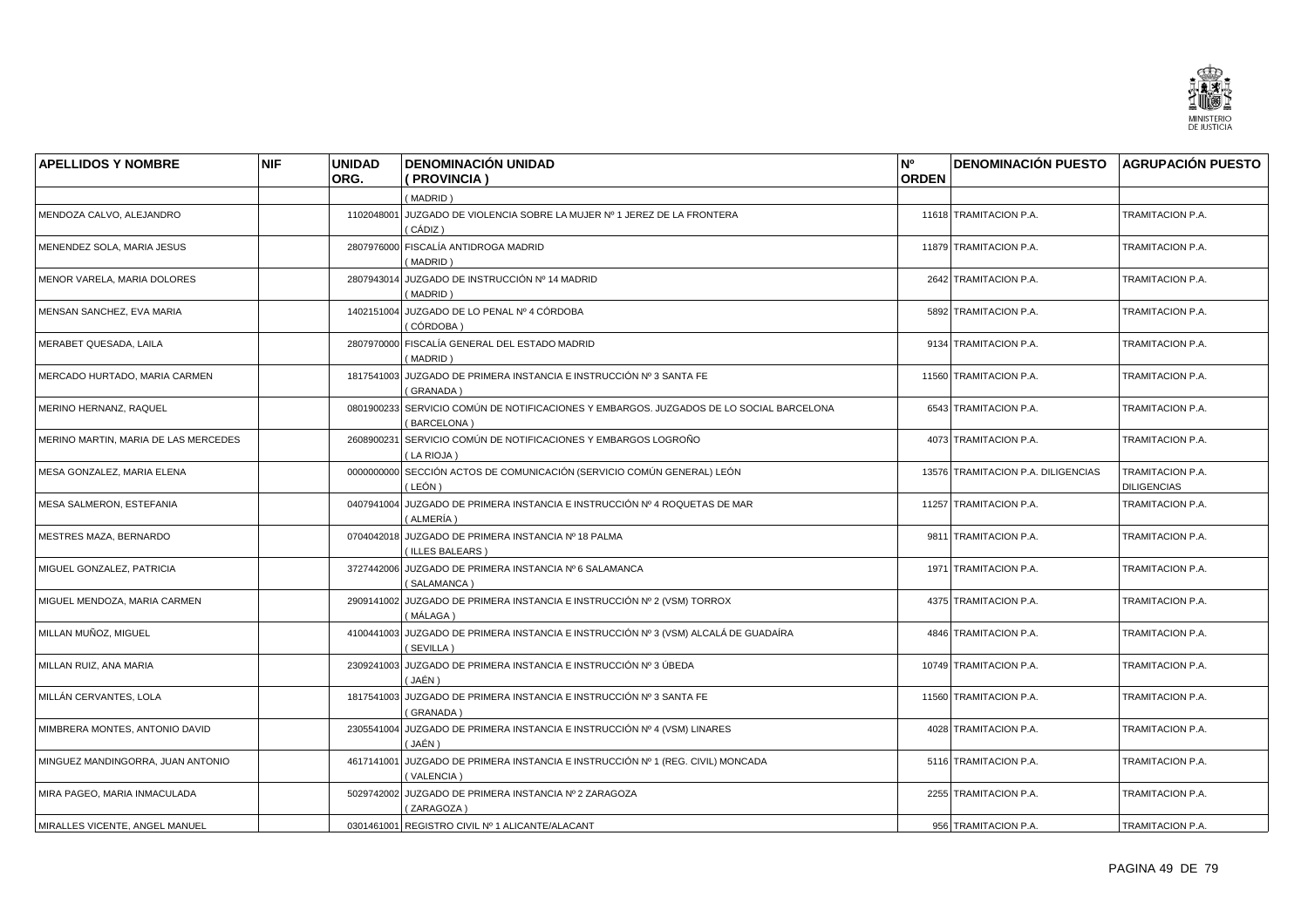

| <b>APELLIDOS Y NOMBRE</b>             | <b>NIF</b> | <b>UNIDAD</b><br>ORG. | <b>DENOMINACIÓN UNIDAD</b><br>(PROVINCIA)                                                                | N°<br><b>ORDEN</b> | <b>DENOMINACIÓN PUESTO AGRUPACIÓN PUESTO</b> |                       |
|---------------------------------------|------------|-----------------------|----------------------------------------------------------------------------------------------------------|--------------------|----------------------------------------------|-----------------------|
|                                       |            |                       | (ALICANTE)                                                                                               |                    |                                              |                       |
| MIRANDA SELAS, MARIA DE LA CONCEPCION |            |                       | 0000000000 SERVICIO DE APOYO OURENSE<br>(OURENSE)                                                        |                    | 9527 TRAMITACION P.A.                        | TRAMITACION P.A.      |
| MIRAVET RAMIREZ, MARIA AMPARO         |            |                       | 4624443002 JUZGADO DE INSTRUCCION Nº 2 TORRENT<br>(VALENCIA)                                             |                    | 12815 TRAMITACION P.A.                       | TRAMITACION P.A.      |
| MOHEDANO AGUILAR, DAVID               |            |                       | 2815141002 JUZGADO DE PRIMERA INSTANCIA E INSTRUCCIÓN Nº 2 TORRELAGUNA<br>(MADRID)                       |                    | 12771 TRAMITACION P.A.                       | TRAMITACION P.A.      |
| MOLINA ALONSO, OLGA                   |            |                       | 3304437002 AUDIENCIA PROVINCIAL. SECCIÓN Nº 2 PENAL OVIEDO<br>(ASTURIAS)                                 |                    | 661 TRAMITACION P.A.                         | TRAMITACION P.A.      |
| MOLINA LIZANA, MARIA DEL PILAR        |            |                       | 4109100071 SERVICIO COMÚN DE NOTIFICACIONES Y EMBARGOS SEVILLA<br>(SEVILLA)                              |                    | 1122 TRAMITACION P.A.                        | TRAMITACION P.A.      |
| MOLINA MUÑOZ, MARIA NIEVES            |            | 1808752005            | JUZGADO DE VIGILANCIA PENITENCIARIA Nº 5 GRANADA<br>(GRANADA)                                            |                    | 7147 TRAMITACION P.A.                        | TRAMITACION P.A.      |
| MOLINERO GONZALEZ, INMACULADA         |            |                       | 1808742002 JUZGADO DE PRIMERA INSTANCIA Nº 2 GRANADA<br>(GRANADA)                                        |                    | 1552 TRAMITACION P.A.                        | TRAMITACION P.A.      |
| MOLINES SOLIVERES, ALVARO             |            |                       | 2906751007 JUZGADO DE LO PENAL Nº 7 MÁLAGA<br>( MÁLAGA )                                                 |                    | 6081 TRAMITACION P.A.                        | TRAMITACION P.A.      |
| MOLLEDO REOL, FRANCISCO JAVIER        |            |                       | 2807902020 AUD. NACIONAL SERVICIO COMÚN DE REGISTRO, REPARTO DIGITALIZACIÓN Y ARCHIVO MADRID<br>(MADRID) |                    | 13653 TRAMITACION P.A.                       | TRAMITACION P.A.      |
| MONCLOVA SOLER. MARIA JOSE            |            |                       | 1402144005 JUZGADO DE LO SOCIAL Nº 5 CÓRDOBA<br>( CÓRDOBA )                                              |                    | 14735 TRAMITACION P.A.                       | TRAMITACION P.A.      |
| MONCLUS ARROYO, MARIA DEL CARMEN      |            | 0000000000            | TRIBUNAL SUPREMO. OFICINA DE REGISTRO Y REPARTO MADRID<br>(MADRID)                                       |                    | 17 TRAMITACION P.A.                          | TRAMITACION P.A.      |
| MONJAS LODEIRO, BEGOÑA                |            |                       | 0801933000 TRIBUNAL SUPERIOR DE JUSTICIA. SALA CONTENCIOSO-ADMINISTRATIVO BARCELONA<br>(BARCELONA)       |                    | 132 TRAMITACION P.A.                         | TRAMITACION P.A.      |
| MONTE SACRISTAN, MARIA JESUS          |            |                       | 2807961001 REGISTRO CIVIL Nº 1 MADRID<br>(MADRID)                                                        |                    | 968 TRAMITACION P.A.                         | TRAMITACION P.A.      |
| MONTERO FISTEOS, ELISARDO             |            |                       | 3904241001 JUZGADO DE PRIMERA INSTANCIA E INSTRUCCIÓN Nº 1 (REG. CIVIL) MEDIO CUDEYO<br>(CANTABRIA)      |                    | 4789 TRAMITACION P.A.                        | TRAMITACION P.A.      |
| MONTERO RUIZ, RAFAELA ROSARIO         |            |                       | 0801900233 SERVICIO COMÚN DE NOTIFICACIONES Y EMBARGOS. JUZGADOS DE LO SOCIAL BARCELONA<br>(BARCELONA)   |                    | 6543 TRAMITACION P.A.                        | TRAMITACION P.A.      |
| MONTERO VIÑAS, JOSE JAVIER            |            |                       | 2807974000 FISCALÍA PROVINCIAL MADRID<br>(MADRID)                                                        |                    | 11834 TRAMITACION P.A. (GU)                  | TRAMITACION P.A. (GU) |
| MONTES CALLEJA, MARIANA CARLOTA       |            |                       | 2807933000 TRIBUNAL SUPERIOR DE JUSTICIA. SALA CONTENCIOSO-ADMINISTRATIVO MADRID<br>(MADRID)             |                    | 203 TRAMITACION P.A.                         | TRAMITACION P.A.      |
| MONTES JIMENEZ, MARIA DOLORES         |            |                       | 1402142001 JUZGADO DE PRIMERA INSTANCIA Nº 1 CÓRDOBA<br>( CÓRDOBA )                                      |                    | 1495 TRAMITACION P.A.                        | TRAMITACION P.A.      |
| MONTES MARTINEZ, DAMIAN               |            |                       | 4625074000 FISCALÍA PROVINCIAL VALÈNCIA<br>(VALENCIA)                                                    |                    | 11948 TRAMITACION P.A. (GU)                  | TRAMITACION P.A. (GU) |
| MONZO PERIS, MARIA NOELLE             |            |                       | 4625048002 JUZGADO DE VIOLENCIA SOBRE LA MUJER Nº 2 VALÈNCIA                                             |                    | 11111 TRAMITACION P.A.                       | TRAMITACION P.A.      |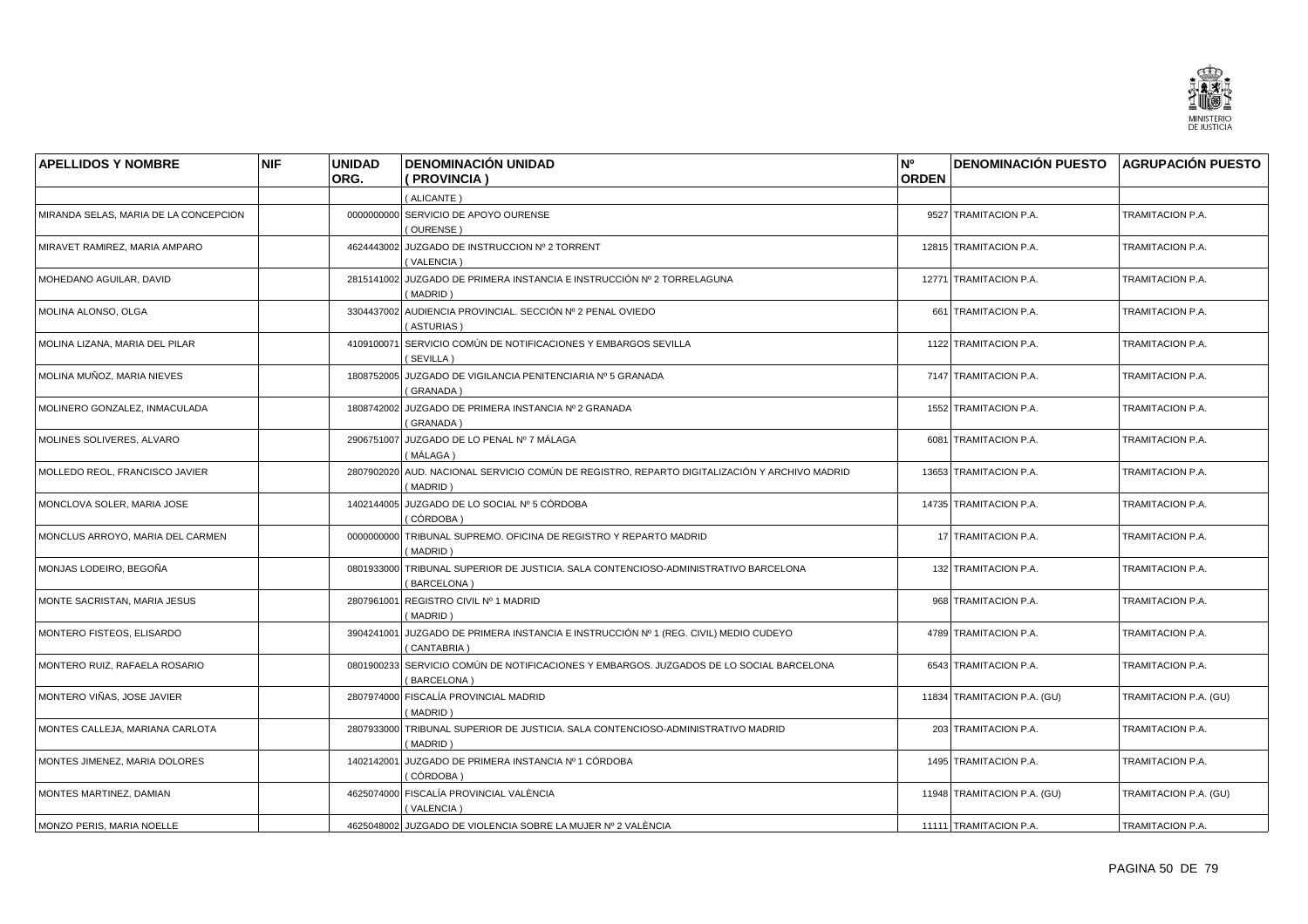

| <b>APELLIDOS Y NOMBRE</b>            | <b>NIF</b> | <b>UNIDAD</b> | <b>DENOMINACIÓN UNIDAD</b>                                                                          | N°<br><b>ORDEN</b> | <b>DENOMINACIÓN PUESTO AGRUPACIÓN PUESTO</b> |                       |
|--------------------------------------|------------|---------------|-----------------------------------------------------------------------------------------------------|--------------------|----------------------------------------------|-----------------------|
|                                      |            | ORG.          | (PROVINCIA)                                                                                         |                    |                                              |                       |
|                                      |            |               | (VALENCIA)                                                                                          |                    |                                              |                       |
| MORA SANTOS, VIRGINIA YURINA         |            |               | 3803844004 JUZGADO DE LO SOCIAL Nº 4 SANTA CRUZ DE TENERIFE<br>(STA.CRUZ DE TENERIFE)               |                    | 6946 TRAMITACION P.A.                        | TRAMITACION P.A.      |
| MORAL RASO, NATIVIDAD                |            |               | 2807914000 TRIBUNAL SUPREMO SALA CUARTA DE LO SOCIAL MADRID<br>(MADRID)                             |                    | 9128 TRAMITACION P.A.                        | TRAMITACION P.A.      |
| MORALES ALCALA, MARIA ESPERANZA      |            |               | 2906737009 AUDIENCIA PROVINCIAL. SECCIÓN Nº 9 PENAL MÁLAGA<br>( MÁLAGA )                            |                    | 12002 TRAMITACION P.A.                       | TRAMITACION P.A.      |
| MORALES ESCOBAR, MARIA JOSE          |            |               | 2906743003 JUZGADO DE INSTRUCCIÓN Nº 3 MÁLAGA<br>( MÁLAGA )                                         |                    | 2771 TRAMITACION P.A.                        | TRAMITACION P.A.      |
| MORALES FERNANDEZ, ROGELIO           |            |               | 3802342005 JUZGADO DE PRIMERA INSTANCIA Nº 5 SAN CRISTÓBAL DE LA LAGUNA<br>(STA.CRUZ DE TENERIFE)   |                    | 9218 TRAMITACION P.A.                        | TRAMITACION P.A.      |
| MORALES HEREDIA, MARIA JOSE          |            | 4109145011    | JUZGADO DE LO CONTENCIOSO-ADMINISTRATIVO Nº 11 SEVILLA<br>(SEVILLA)                                 |                    | 12127 TRAMITACION P.A.                       | TRAMITACION P.A.      |
| MORALES MELIAN, ELISA ESTHER         |            |               | 3501642015 JUZGADO DE PRIMERA INSTANCIA Nº 15 (FAMILIA) PALMAS DE GRAN CANARIA, LAS<br>(LAS PALMAS) |                    | 11666 TRAMITACION P.A.                       | TRAMITACION P.A.      |
| MORALES MUÑOZ, CRISTINA              |            |               | 1402144001 JUZGADO DE LO SOCIAL Nº 1 CÓRDOBA<br>(CÓRDOBA)                                           |                    | 6598 TRAMITACION P.A.                        | TRAMITACION P.A.      |
| MORENO FERNANDEZ, MARIA CARMEN       |            |               | 2909483101 SERVICIO COMÚN GENERAL VÉLEZ-MÁLAGA<br>( MÁLAGA )                                        |                    | 14222 TRAMITACION P.A. (GU)                  | TRAMITACION P.A. (GU) |
| MORENO HERNANDEZ, MARIA ASUNCION     |            |               | 3501741001 JUZGADO DE PRIMERA INSTANCIA E INSTRUCCIÓN Nº 1 (VSM) PUERTO DEL ROSARIO<br>(LAS PALMAS) |                    | 4605 TRAMITACION P.A.                        | TRAMITACION P.A.      |
| MORENO JIMENEZ, MARIA ROSARIO        |            |               | 2906943005 JUZGADO DE INSTRUCCIÓN Nº 5 MARBELLA<br>(MÁLAGA)                                         |                    | 2816 TRAMITACION P.A.                        | TRAMITACION P.A.      |
| MORENO LOPEZ, MARIA DEL ROCIO        |            |               | 4109104160 JUZGADO DECANO SEVILLA<br>(SEVILLA)                                                      |                    | 1119 TRAMITACION P.A.                        | TRAMITACION P.A.      |
| MORENO MIRANDA, MAITE                |            |               | 3501643003 JUZGADO DE INSTRUCCIÓN Nº 3 PALMAS DE GRAN CANARIA, LAS<br>(LAS PALMAS)                  |                    | 2861 TRAMITACION P.A.                        | TRAMITACION P.A.      |
| MORENO MONTEJO, MARIA DE LOS ANGELES |            |               | 1707942007 JUZGADO DE PRIMERA INSTANCIA Nº 7 GIRONA<br>(GIRONA)                                     |                    | 14659 TRAMITACION P.A.                       | TRAMITACION P.A.      |
| <b>MORENO PAREDES, LAURA</b>         |            |               | 3907573000 FISCALÍA DE LA COMUNIDAD AUTONOMA DE CANTABRIA SANTANDER<br>(CANTABRIA)                  |                    | 11802 TRAMITACION P.A.                       | TRAMITACION P.A.      |
| MORENO PEREZ, FABIOLA                |            |               | 2104145002 JUZGADO DE LO CONTENCIOSO-ADMINISTRATIVO Nº 2 HUELVA<br>(HUELVA)                         |                    | 5374 TRAMITACION P.A.                        | TRAMITACION P.A.      |
| MORENO PRADOS, ANA DOLORES           |            | 1808747001    | JUZGADO DE LO MERCANTIL Nº 1 GRANADA<br>(GRANADA)                                                   |                    | 13240 TRAMITACION P.A.                       | TRAMITACION P.A.      |
| MORENO ROMERO, MARIA CRISTINA        |            |               | 0401300071 SERVICIO COMÚN DE NOTIFICACIONES Y EMBARGOS ALMERÍA<br>( ALMERÍA )                       |                    | 992 TRAMITACION P.A.                         | TRAMITACION P.A.      |
| MORENO UBEDA, LIDIA                  |            |               | 0401342009 JUZGADO DE PRIMERA INSTANCIA Nº 9 ALMERÍA<br>(ALMERÍA)                                   |                    | 14246 TRAMITACION P.A.                       | TRAMITACION P.A.      |
| MORENO VALDERICEDA, MARIA TERESA     |            |               | 2807974000 FISCALÍA PROVINCIAL MADRID                                                               |                    | 11834 TRAMITACION P.A. (GU)                  | TRAMITACION P.A. (GU) |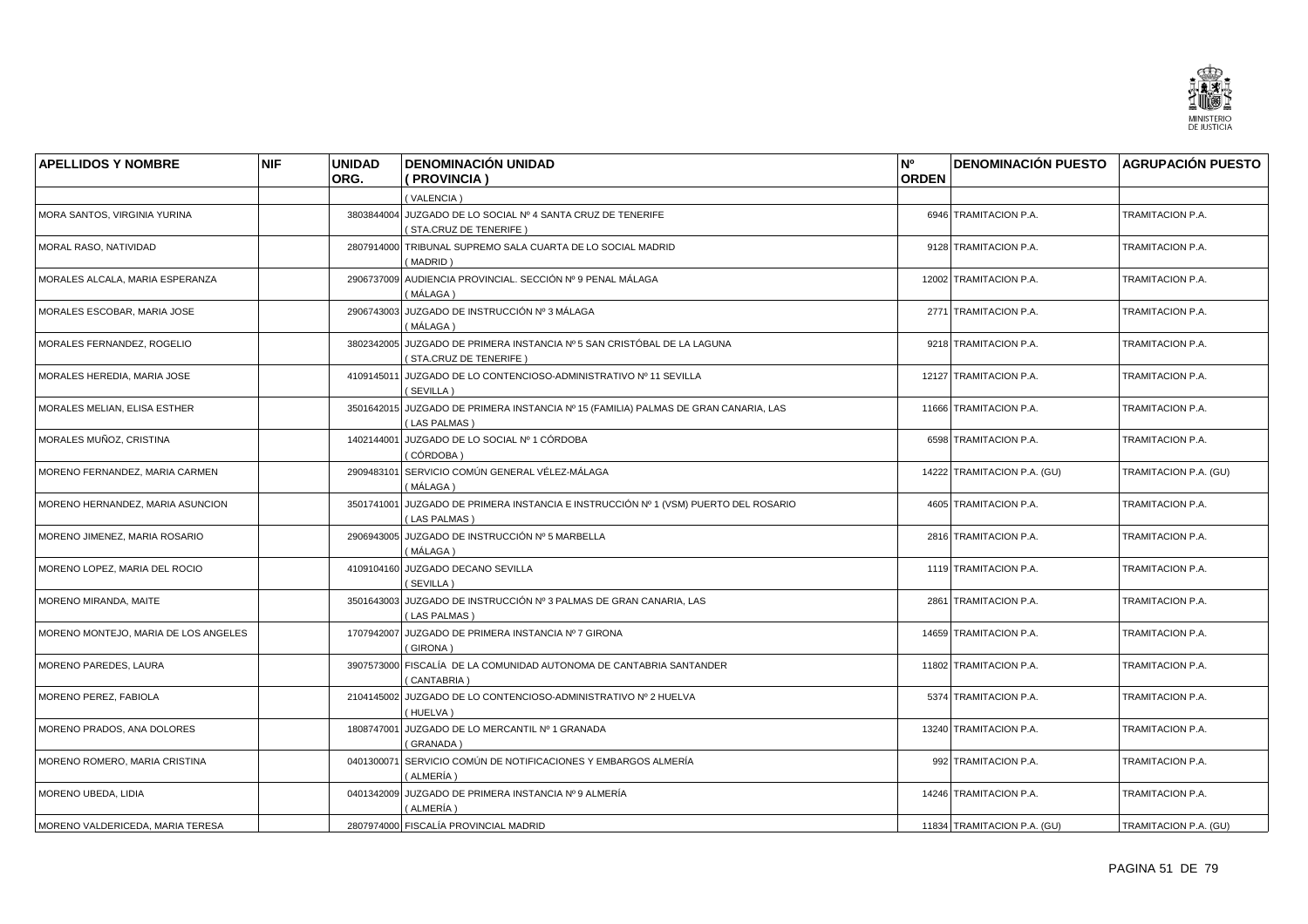

| <b>APELLIDOS Y NOMBRE</b>       | <b>NIF</b> | <b>UNIDAD</b><br>ORG. | <b>DENOMINACIÓN UNIDAD</b><br>(PROVINCIA)                                                                | N°<br><b>ORDEN</b> | <b>DENOMINACIÓN PUESTO AGRUPACIÓN PUESTO</b>      |                                             |
|---------------------------------|------------|-----------------------|----------------------------------------------------------------------------------------------------------|--------------------|---------------------------------------------------|---------------------------------------------|
|                                 |            |                       |                                                                                                          |                    |                                                   |                                             |
| MORILLAS GONZALEZ, PALOMA       |            |                       | (MADRID)<br>2807933000 TRIBUNAL SUPERIOR DE JUSTICIA. SALA CONTENCIOSO-ADMINISTRATIVO MADRID<br>(MADRID) |                    | 203 TRAMITACION P.A.                              | TRAMITACION P.A.                            |
| MORILLO GARCIA, MARGARITA       |            | 0801952001            | JUZGADO DE VIGILANCIA PENITENCIARIA Nº 1 BARCELONA<br>(BARCELONA)                                        |                    | 7126 TRAMITACION P.A.                             | TRAMITACION P.A.                            |
| MORON MUÑOZ, MERCEDES           |            |                       | 1808742005 JUZGADO DE PRIMERA INSTANCIA Nº 5 (REG. CIVIL) GRANADA<br>(GRANADA)                           |                    | 1561 TRAMITACION P.A.                             | TRAMITACION P.A.                            |
| MOVILLA MASIDE, DOLORES         |            |                       | 1503042004 JUZGADO DE PRIMERA INSTANCIA Nº 4 CORUÑA, A<br>( A CORUÑA )                                   |                    | 1528 TRAMITACION P.A.                             | TRAMITACION P.A.                            |
| MUJICO CANEDA, MARIA DEL CARMEN |            |                       | 1507842002 JUZGADO DE PRIMERA INSTANCIA Nº 2 SANTIAGO DE COMPOSTELA<br>( A CORUÑA )                      |                    | 11018 TRAMITACION P.A.                            | TRAMITACION P.A.                            |
| MUNICIO TORRES, ANA ISABEL      |            | 3603800231            | SERVICIO COMÚN DE NOTIFICACIONES Y EMBARGOS PONTEVEDRA<br>(PONTEVEDRA)                                   |                    | 4623 TRAMITACION P.A.                             | TRAMITACION P.A.                            |
| MUNIZAGA DE LUNA, ANA MARIA     |            | 0812148001            | JUZGADO DE VIOLENCIA SOBRE LA MUJER Nº 1 MATARÓ<br>(BARCELONA)                                           |                    | 11708 TRAMITACION P.A.                            | TRAMITACION P.A.                            |
| MUNUERA MARTINEZ, ANDRES        |            | 3002646001            | JDO. DE PAZ DE MAZARRON<br>(MURCIA)                                                                      |                    | 8026 TRAMITACION P.A.                             | TRAMITACION P.A.                            |
| MUÑOZ ARANDA, LIDIA MARIA       |            |                       | 1402137002 AUDIENCIA PROVINCIAL. SECCIÓN Nº 2 PENAL (MENORES) CÓRDOBA<br>( CÓRDOBA )                     |                    | 13786 TRAMITACION P.A.                            | TRAMITACION P.A.                            |
| MUÑOZ ARROYO, MARIA DEL PILAR   |            | 1101242001            | JUZGADO DE PRIMERA INSTANCIA Nº 1 CÁDIZ<br>(CÁDIZ)                                                       |                    | 1471 TRAMITACION P.A.                             | TRAMITACION P.A.                            |
| MUÑOZ COLLADO, ANGEL JOSE       |            |                       | 2807933000 TRIBUNAL SUPERIOR DE JUSTICIA. SALA CONTENCIOSO-ADMINISTRATIVO MADRID<br>(MADRID)             |                    | 203 TRAMITACION P.A.                              | TRAMITACION P.A.                            |
| MUÑOZ EISMAN, BARBARA           |            |                       | 4625042003 JUZGADO DE PRIMERA INSTANCIA Nº 3 VALÈNCIA<br>(VALENCIA)                                      |                    | 2116 TRAMITACION P.A.                             | TRAMITACION P.A.                            |
| MUÑOZ FERNANDEZ, SANTIAGO       |            | 3907544001            | JUZGADO DE LO SOCIAL Nº 1 SANTANDER<br>(CANTABRIA)                                                       |                    | 6952 TRAMITACION P.A.                             | TRAMITACION P.A.                            |
| MUÑOZ GIL. MARIA FATIMA         |            |                       | 2807974000 FISCALÍA PROVINCIAL MADRID<br>(MADRID)                                                        |                    | 11834 TRAMITACION P.A. (GU)                       | TRAMITACION P.A. (GU)                       |
| MUÑOZ MUÑOZ, MARIA DEL PILAR    |            |                       | 3412000040 SECCIÓN OTROS SERVICIOS (SERVICIO COMÚN GENERAL) PALENCIA<br>(PALENCIA)                       |                    | 14261 TRAMITACION P.A.ATENCION AL<br>PUBLICO (DE) | TRAMITACION P.A.ATENCION<br>AL PUBLICO (DE) |
| MUÑOZ PADILLA, CARMEN           |            |                       | 1102741005 JUZGADO DE PRIMERA INSTANCIA E INSTRUCCIÓN Nº 5 PUERTO DE SANTA MARÍA, EL<br>(CÁDIZ)          |                    | 11263 TRAMITACION P.A.                            | TRAMITACION P.A.                            |
| MUÑOZ SCHERER, YVONNE           |            |                       | 0801943015 JUZGADO DE INSTRUCCIÓN Nº 15 BARCELONA<br>(BARCELONA)                                         |                    | 2438 TRAMITACION P.A.                             | TRAMITACION P.A.                            |
| MUÑOZ VAZQUEZ, ROBERTO JOSE     |            |                       | 3605744003 JUZGADO DE LO SOCIAL Nº 3 VIGO<br>(PONTEVEDRA)                                                |                    | 6922 TRAMITACION P.A.                             | TRAMITACION P.A.                            |
| MUÑOZ-GUERRA VARONA, MARIA      |            | 3803844004            | JUZGADO DE LO SOCIAL Nº 4 SANTA CRUZ DE TENERIFE                                                         |                    | 6946 TRAMITACION P.A.                             | TRAMITACION P.A.                            |
| <b>INMACULADA</b>               |            |                       | (STA.CRUZ DE TENERIFE)                                                                                   |                    |                                                   |                                             |
| MUR LANAU, EMERITA              |            |                       | 2206641001 JUZGADO DE PRIMERA INSTANCIA E INSTRUCCIÓN Nº 1 BOLTAÑA                                       |                    | 3967 TRAMITACION P.A.                             | TRAMITACION P.A.                            |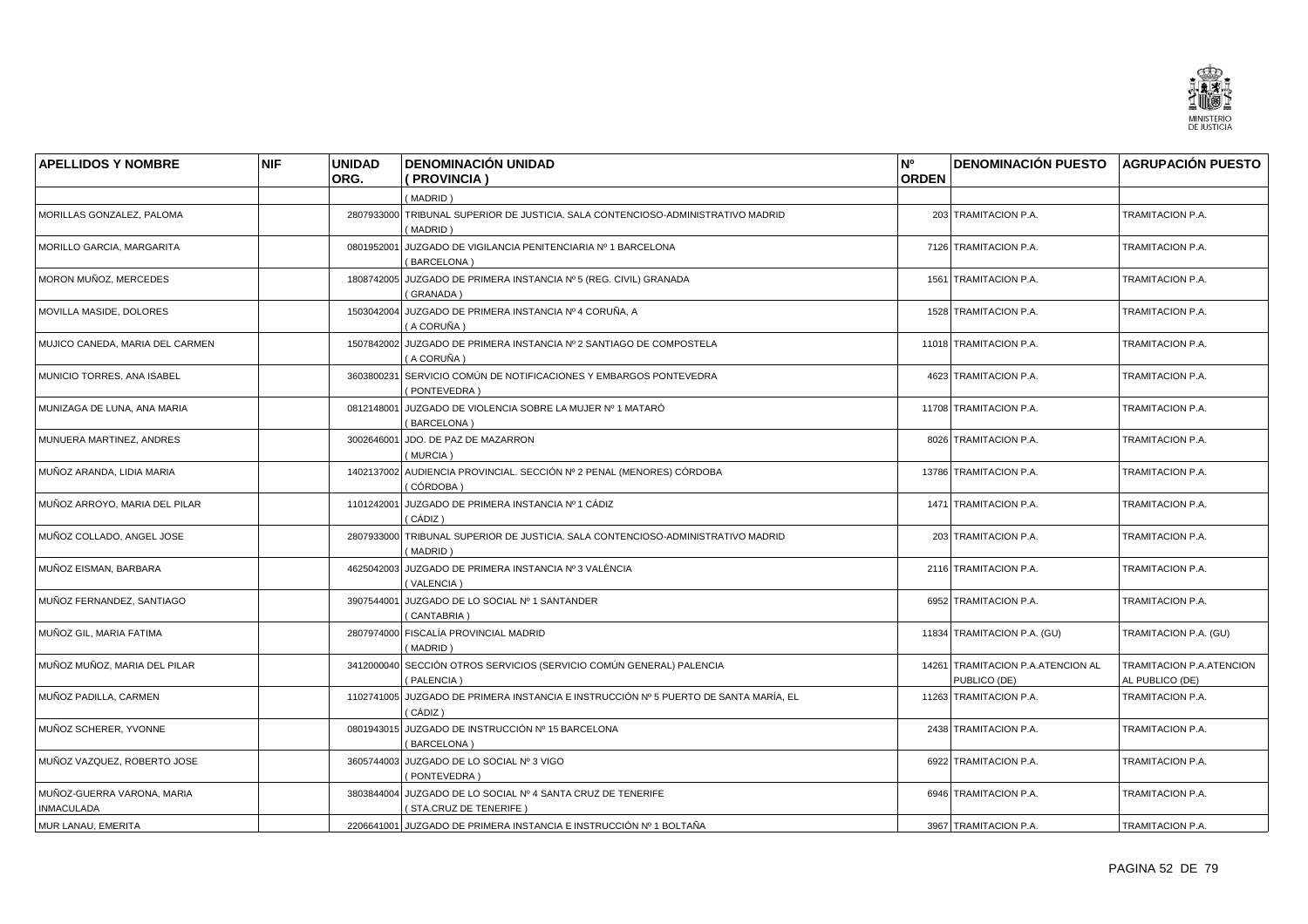

| <b>APELLIDOS Y NOMBRE</b>         | <b>NIF</b> | <b>UNIDAD</b> | <b>DENOMINACIÓN UNIDAD</b>                                                                 | N°           | DENOMINACIÓN PUESTO AGRUPACIÓN PUESTO          |                                            |
|-----------------------------------|------------|---------------|--------------------------------------------------------------------------------------------|--------------|------------------------------------------------|--------------------------------------------|
|                                   |            | ORG.          | ( PROVINCIA )                                                                              | <b>ORDEN</b> |                                                |                                            |
|                                   |            |               | (HUESCA)                                                                                   |              |                                                |                                            |
| MURCIA MOLINERO, PILAR            |            |               | 2807943036 JUZGADO DE INSTRUCCIÓN Nº 36 MADRID<br>(MADRID)                                 |              | 2708 TRAMITACION P.A.                          | TRAMITACION P.A.                           |
| MURCIA ZOMEÑO, JOSE ANTONIO       |            |               | 0000000000 UNIDADES PROCESALES DE APOYO DIRECTO MURCIA<br>(MURCIA)                         |              | 13024 TRAMITACION P.A. MERCANTIL               | TRAMITACION P.A. MERCANTIL                 |
| MURILLO DOMINGUEZ, JUAN CARLOS    |            |               | 0000000000 UNIDADES PROCESALES DE APOYO DIRECTO CEUTA<br>(CEUTA)                           |              | 12888 TRAMITACION P.A. 1ª INST.E<br>INSTR.(GU) | TRAMITACION P.A. 1ª INST. E<br>INSTR. (GU) |
| MUXIKA OLANO, MARIA DE ARANZAZU   |            |               | 0000000000 UNIDADES PROCESALES DE APOYO DIRECTO DONOSTIA/SAN SEBASTIÁN<br>(GIPUZKOA)       |              | 15529 TRAMITACION P.A. SOCIAL                  | TRAMITACION P.A. SOCIAL                    |
| NARANJO PALACIOS, MARIA DEL PILAR |            |               | 2807943024 JUZGADO DE INSTRUCCIÓN Nº 24 MADRID<br>(MADRID)                                 |              | 2672 TRAMITACION P.A.                          | TRAMITACION P.A.                           |
| NAVARRO DIEGUEZ, INMACULADA       |            |               | 1808704200 SECRETARIA DE GOBIERNO GRANADA<br>(GRANADA)                                     |              | 171 TRAMITACION P.A.                           | TRAMITACION P.A.                           |
| NAVARRO RUANO, MARIA CARMEN       |            |               | 2905442002 JUZGADO DE PRIMERA INSTANCIA Nº 2 FUENGIROLA<br>(MÁLAGA)                        |              | 11371 TRAMITACION P.A.                         | TRAMITACION P.A.                           |
| NAVARRO SANCHEZ, REGINO           |            |               | 3727474000 FISCALÍA PROVINCIAL SALAMANCA<br>(SALAMANCA)                                    |              | 11926 TRAMITACION P.A. (GU)                    | TRAMITACION P.A. (GU)                      |
| NAVAS GONZALEZ, DAVID             |            |               | 2906745007 JUZGADO DE LO CONTENCIOSO-ADMINISTRATIVO Nº 7 MÁLAGA<br>(MÁLAGA)                |              | 12061 TRAMITACION P.A.                         | TRAMITACION P.A.                           |
| NICOLAS JUSTO, ELENA              |            |               | 0801961001 REGISTRO CIVIL Nº 1 BARCELONA<br>(BARCELONA)                                    |              | 962 TRAMITACION P.A.                           | TRAMITACION P.A.                           |
| NIETO LLORCA, ISABEL              |            | 2807910200    | SECRETARIA DE GOBIERNO. TRIBUNAL SUPREMO MADRID<br>(MADRID)                                |              | 9113 TRAMITACION P.A.                          | TRAMITACION P.A.                           |
| NIETO TERAN, MARIA CONCEPCION     |            |               | 3727404160 OFICINA DECANATO SALAMANCA<br>(SALAMANCA)                                       |              | 1103 TRAMITACION P.A.                          | TRAMITACION P.A.                           |
| NOGALES FLORES, MARIA GUADALUPE   |            |               | 4103841005 JUZGADO DE PRIMERA INSTANCIA E INSTRUCCIÓN Nº 5 (VSM) DOS HERMANAS<br>(SEVILLA) |              | 9786 TRAMITACION P.A.                          | TRAMITACION P.A.                           |
| NOGUERA CAÑABATE, MARIA DOLORS    |            |               | 1707900000 SERVICIO COMÚN PROCESAL GENERAL GIRONA<br>(GIRONA)                              |              | 13756 TRAMITACION P.A.                         | TRAMITACION P.A.                           |
| NOGUERA LOPEZ, MARIA DOLORES      |            | 0000000000    | UNIDADES PROCESALES DE APOYO DIRECTO MURCIA<br>(MURCIA)                                    |              | 13022 TRAMITACION P.A. SOCIAL                  | TRAMITACION P.A. SOCIAL                    |
| NOVOA CID, MARIA JOSE             |            |               | 3206341001 JUZGADO DE PRIMERA INSTANCIA E INSTRUCCIÓN Nº 1 POBRA DE TRIVES, A<br>(OURENSE) |              | 4497 TRAMITACION P.A.                          | TRAMITACION P.A.                           |
| NUÑEZ BAUTISTA, CECILIO           |            |               | 4624483101 SERVICIO COMUN PROCESAL DE ASUNTOS GENERALES TORRENT<br>(VALENCIA)              |              | 14080 TRAMITACION P.A.                         | TRAMITACION P.A.                           |
| NUÑEZ GALERA, SILVIA MARIA        |            |               | 1402142010 JUZGADO DE PRIMERA INSTANCIA Nº 10 CÓRDOBA<br>(CÓRDOBA)                         |              | 12034 TRAMITACION P.A.                         | TRAMITACION P.A.                           |
| NUÑEZ NUÑEZ, BEATRIZ BALBINA      |            |               | 0704004200 SECRETARIA DE GOBIERNO PALMA<br>(ILLES BALEARS)                                 |              | 106 TRAMITACION P.A.                           | TRAMITACION P.A.                           |
| NUÑEZ SILES, MARIA FRANCISCA      |            |               | 2906744013 JUZGADO DE LO SOCIAL Nº 13 MÁLAGA                                               |              | 12630 TRAMITACION P.A.                         | TRAMITACION P.A.                           |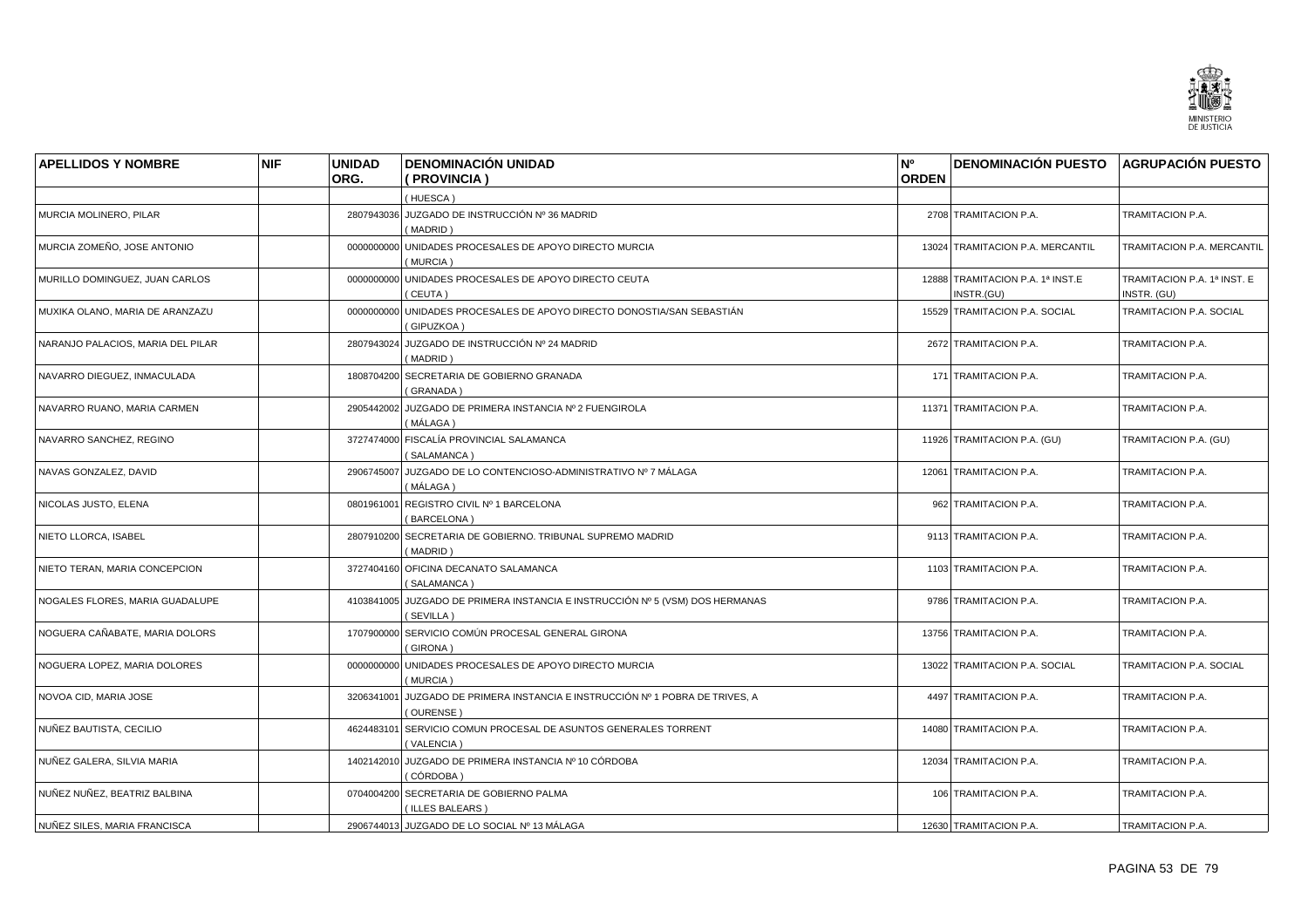

| <b>APELLIDOS Y NOMBRE</b>           | <b>NIF</b> | <b>UNIDAD</b> | <b>DENOMINACIÓN UNIDAD</b>                                                                      | N°           | <b>DENOMINACIÓN PUESTO AGRUPACIÓN PUESTO</b> |                  |
|-------------------------------------|------------|---------------|-------------------------------------------------------------------------------------------------|--------------|----------------------------------------------|------------------|
|                                     |            | ORG.          | (PROVINCIA)                                                                                     | <b>ORDEN</b> |                                              |                  |
|                                     |            |               | (MÁLAGA)                                                                                        |              |                                              |                  |
| NÚÑEZ BARJOLA, EVA MARÍA            |            |               | 2807943046 JUZGADO DE INSTRUCCIÓN Nº 46 MADRID<br>(MADRID)                                      |              | 2738 TRAMITACION P.A.                        | TRAMITACION P.A. |
| NÚÑEZ GONZÁLEZ, ANA MARÍA           |            |               | 2702844004 JUZGADO DE LO SOCIAL Nº 4 LUGO<br>(LUGO)                                             |              | 14774 TRAMITACION P.A.                       | TRAMITACION P.A. |
| NUÑO SAN MARTIN, MARIANO            |            |               | 3120142010 JUZGADO DE PRIMERA INSTANCIA Nº 10 PAMPLONA/IRUÑA<br>(NAVARRA)                       |              | 14594 TRAMITACION P.A.                       | TRAMITACION P.A. |
| OCAMPO MARCOS, MARIA ANGELA         |            |               | 2807944044 JUZGADO DE LO SOCIAL Nº 44 MADRID<br>(MADRID)                                        |              | 14690 TRAMITACION P.A.                       | TRAMITACION P.A. |
| OGANDO GONZALEZ, MARIA GRACIELA     |            |               | 1706674500 FISCALÍA. SECCIÓN TERRITORIAL FIGUERES<br>(GIRONA)                                   |              | 12418 TRAMITACION P.A.                       | TRAMITACION P.A. |
| OJEA PENA, MARIA ANGELICA           |            |               | 1506141001 JUZGADO DE PRIMERA INSTANCIA E INSTRUCCIÓN Nº 1 ORTIGUEIRA<br>(A CORUÑA)             |              | 3798 TRAMITACION P.A.                        | TRAMITACION P.A. |
| OJINAGA ELORTEGI, GAIZKA            |            |               | 4802043010 JUZGADO DE INSTRUCCIÓN Nº 10 BILBAO<br>(BIZKAIA)                                     |              | 3109 TRAMITACION P.A.                        | TRAMITACION P.A. |
| <b>OLIAS GARCIA, ANA MARIA</b>      |            |               | 2807943016 JUZGADO DE INSTRUCCIÓN Nº 16 MADRID<br>(MADRID)                                      |              | 2648 TRAMITACION P.A.                        | TRAMITACION P.A. |
| OLIVAN GOTA, VICTORIA               |            |               | 4802047003 JUZGADO DE LO MERCANTIL Nº 3 BILBAO<br>(BIZKAIA)                                     |              | 14783 TRAMITACION P.A.                       | TRAMITACION P.A. |
| <b>OLIVARES ESPADA, LAURA</b>       |            |               | 2806551005 JUZGADO DE LO PENAL Nº 5 GETAFE<br>(MADRID)                                          |              | 13639 TRAMITACION P.A.                       | TRAMITACION P.A. |
| OLIVARES GARCIA, JOSE ENRIQUE       |            |               | 4625044017 JUZGADO DE LO SOCIAL Nº 17 VALÈNCIA<br>(VALENCIA)                                    |              | 10914 TRAMITACION P.A.                       | TRAMITACION P.A. |
| <b>OLIVAS GARCIA, SONIA</b>         |            |               | 3003000240 SECCIÓN EJECUCIONES PENAL (SERVICIO COMÚN DE EJECUCIONES) MURCIA<br>(MURCIA)         |              | 12941 TRAMITACION P.A.                       | TRAMITACION P.A. |
| <b>OLIVER BROTONS, ANGELA</b>       |            | 0306544001    | JUZGADO DE LO SOCIAL Nº 1 ELCHE/ELX<br>(ALICANTE)                                               |              | 6399 TRAMITACION P.A.                        | TRAMITACION P.A. |
| <b>OLIVER SEGUI, MARIA</b>          |            |               | 0704066000 INSTITUTO MEDICINA LEGAL. DIRECCIÓN PALMA<br>(ILLES BALEARS)                         |              | 9571 TRAMITACION P.A.                        | TRAMITACION P.A. |
| OLLERO GUTIERREZ, ESTEFANIA         |            |               | 2305042005 JUZGADO DE PRIMERA INSTANCIA Nº 5 (REG. CIVIL) JAÉN<br>(JAÉN)                        |              | 3643 TRAMITACION P.A.                        | TRAMITACION P.A. |
| OLLO GONZALEZ, NEKANE               |            |               | 0000000000 SERVICIO COMÚN PROCESAL GENERAL VITORIA-GASTEIZ<br>( ARABA/ÁLAVA )                   |              | 15441 TRAMITACION P.A.                       | TRAMITACION P.A. |
| OLMEDA RODRIGUEZ, EULOGIO           |            |               | 0801974000 FISCALÍA PROVINCIAL BARCELONA<br>(BARCELONA)                                         |              | 11811 TRAMITACION P.A.                       | TRAMITACION P.A. |
| OLMOS BARBERAN, CATALINA            |            |               | 4625052005 JUZGADO DE VIGILANCIA PENITENCIARIA Nº 5 VALÈNCIA<br>(VALENCIA)                      |              | 13378 TRAMITACION P.A.                       | TRAMITACION P.A. |
| ONORATO CABEZAS, FRANCISCO DE PAULA |            |               | 4104141001 JUZGADO DE PRIMERA INSTANCIA E INSTRUCCIÓN Nº 1 (VSM/REG. CIVIL) ESTEPA<br>(SEVILLA) |              | 4882 TRAMITACION P.A.                        | TRAMITACION P.A. |
| OÑATE MUSSONS, MIGUEL               |            |               | 0801900233 SERVICIO COMÚN DE NOTIFICACIONES Y EMBARGOS. JUZGADOS DE LO SOCIAL BARCELONA         |              | 6543 TRAMITACION P.A.                        | TRAMITACION P.A. |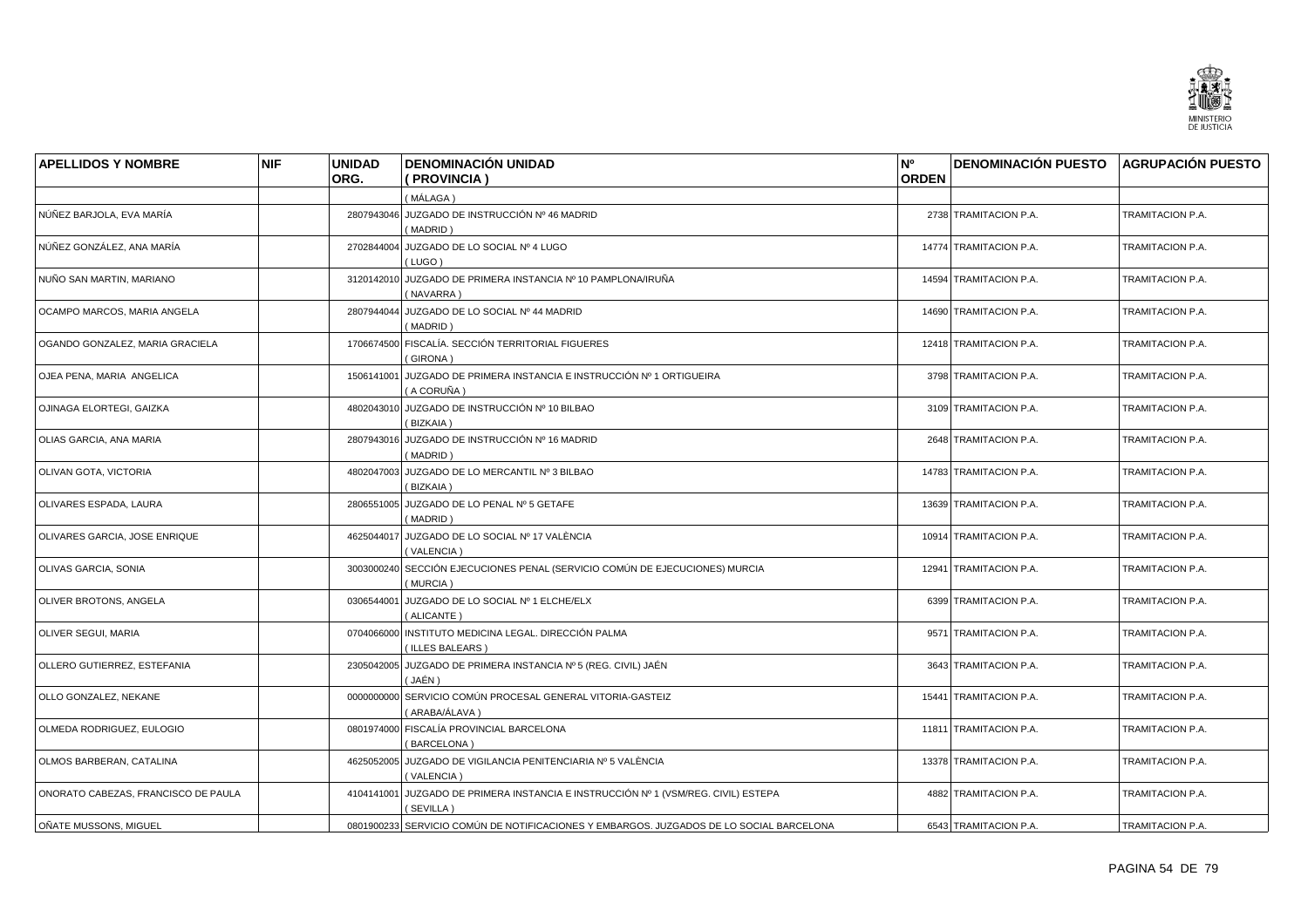

| <b>APELLIDOS Y NOMBRE</b>          | <b>NIF</b> | <b>UNIDAD</b> | <b>DENOMINACIÓN UNIDAD</b>                                                                         | N°           | <b>DENOMINACIÓN PUESTO AGRUPACIÓN PUESTO</b> |                       |
|------------------------------------|------------|---------------|----------------------------------------------------------------------------------------------------|--------------|----------------------------------------------|-----------------------|
|                                    |            | ORG.          | (PROVINCIA)                                                                                        | <b>ORDEN</b> |                                              |                       |
|                                    |            |               | (BARCELONA)                                                                                        |              |                                              |                       |
| OPPELT MORENO, MARIA LUISA         |            |               | 2906751011 JUZGADO DE LO PENAL Nº 11 MÁLAGA<br>(MÁLAGA)                                            |              | 12058 TRAMITACION P.A.                       | TRAMITACION P.A.      |
| ORDUÑA CAZORLA, DOLORES ESTRELLA   |            | 1808700071    | SERVICIO COMÚN DE NOTIFICACIONES Y EMBARGOS GRANADA<br>(GRANADA)                                   |              | 1047 TRAMITACION P.A.                        | TRAMITACION P.A.      |
| OROPEZ GONZALEZ, MIRIAM DEL CARMEN |            |               | 3502642002 JUZGADO DE PRIMERA INSTANCIA Nº 2 TELDE<br>(LAS PALMAS)                                 |              | 13700 TRAMITACION P.A.                       | TRAMITACION P.A.      |
| ORTEGA CATALA, AMPARO              |            |               | 5029744007 JUZGADO DE LO SOCIAL Nº 7 ZARAGOZA<br>(ZARAGOZA)                                        |              | 11272 TRAMITACION P.A.                       | TRAMITACION P.A.      |
| ORTEGA ESCUREDO, SILVIA            |            |               | 4109104160 JUZGADO DECANO SEVILLA<br>(SEVILLA)                                                     |              | 1119 TRAMITACION P.A.                        | TRAMITACION P.A.      |
| ORTEGA PARICIO, MARIA CARMEN       |            |               | 0801974000 FISCALÍA PROVINCIAL BARCELONA<br>(BARCELONA)                                            |              | 11811 TRAMITACION P.A.                       | TRAMITACION P.A.      |
| ORTEGA SUBIAS, MARIA PILAR         |            |               | 5029761001 REGISTRO CIVIL Nº 1 ZARAGOZA<br>(ZARAGOZA)                                              |              | 989 TRAMITACION P.A.                         | TRAMITACION P.A.      |
| ORTIZ CUEVAS, EMILIA               |            |               | 2807974000 FISCALÍA PROVINCIAL MADRID<br>(MADRID)                                                  |              | 11834 TRAMITACION P.A. (GU)                  | TRAMITACION P.A. (GU) |
| ORTIZ ESQUINAS, FRANCISCO JAVIER   |            |               | 0810174500 FISCALÍA. SECCIÓN TERRITORIAL HOSPITALET DE LLOBREGAT, L'<br>(BARCELONA)                |              | 12395 TRAMITACION P.A.                       | TRAMITACION P.A.      |
| ORTS CAMPOS. FRANCISCO FERMIN      |            |               | 5029737002 AUDIENCIA PROVINCIAL. SECCIÓN Nº 2 CIVIL (FAMILIA/CAPACIDAD/VSM) ZARAGOZA<br>(ZARAGOZA) |              | 889 TRAMITACION P.A.                         | TRAMITACION P.A.      |
| ORTUÑO MARTIN, PILAR               |            | 0801942060    | JUZGADO DE PRIMERA INSTANCIA Nº 60 BARCELONA<br>(BARCELONA)                                        |              | 14672 TRAMITACION P.A.                       | TRAMITACION P.A.      |
| OSONA VIÑUELAS, PEDRO              |            |               | 2807943018 JUZGADO DE INSTRUCCIÓN Nº 18 MADRID<br>(MADRID)                                         |              | 2654 TRAMITACION P.A.                        | TRAMITACION P.A.      |
| OSUNA DOMINGUEZ, SUSANA MERCEDES   |            |               | 1101247002 JUZGADO DE LO MERCANTIL Nº 2 CÁDIZ<br>( CÁDIZ )                                         |              | 14747 TRAMITACION P.A.                       | TRAMITACION P.A.      |
| OTERO ALVAREZ, EVA MARIA           |            |               | 3605744007 JUZGADO DE LO SOCIAL Nº 7 VIGO<br>(PONTEVEDRA)                                          |              | 14777 TRAMITACION P.A.                       | TRAMITACION P.A.      |
| OTERO PIÑEIRO, PABLO               |            | 1501146001    | JDO. DE PAZ DE BOIRO<br>(A CORUÑA )                                                                |              | 7682 TRAMITACION P.A.                        | TRAMITACION P.A.      |
| OZAITA BENITO, MARIA ARANZAZU      |            |               | 4802043001 JUZGADO DE INSTRUCCIÓN Nº 1 BILBAO<br>(BIZKAIA)                                         |              | 3082 TRAMITACION P.A.                        | TRAMITACION P.A.      |
| PACHECO ESPINAR, MARIA ROSA        |            | 1707966000    | INSTITUTO MEDICINA LEGAL GIRONA<br>(GIRONA)                                                        |              | 11010 TRAMITACION P.A.                       | TRAMITACION P.A.      |
| PACIFICO SANCHEZ, NOELIA HEBE      |            |               | 2909481101 UNIDADES PROCESALES DE APOYO DIRECTO VÉLEZ-MÁLAGA<br>(MÁLAGA)                           |              | 14216 TRAMITACION P.A. (GU)                  | TRAMITACION P.A. (GU) |
| PADILLA PEÑA, TERESA               |            |               | 3501744004 JUZGADO DE LO SOCIAL Nº 4 (DESPL. DE ARRECIFE) PUERTO DEL ROSARIO<br>(LAS PALMAS)       |              | 14420 TRAMITACION P.A.                       | TRAMITACION P.A.      |
| PADIN GONZALEZ, MARCIAL            |            |               | 0000000000 SERVICIO DE APOYO FERROL                                                                |              | 9523 TRAMITACION P.A.                        | TRAMITACION P.A.      |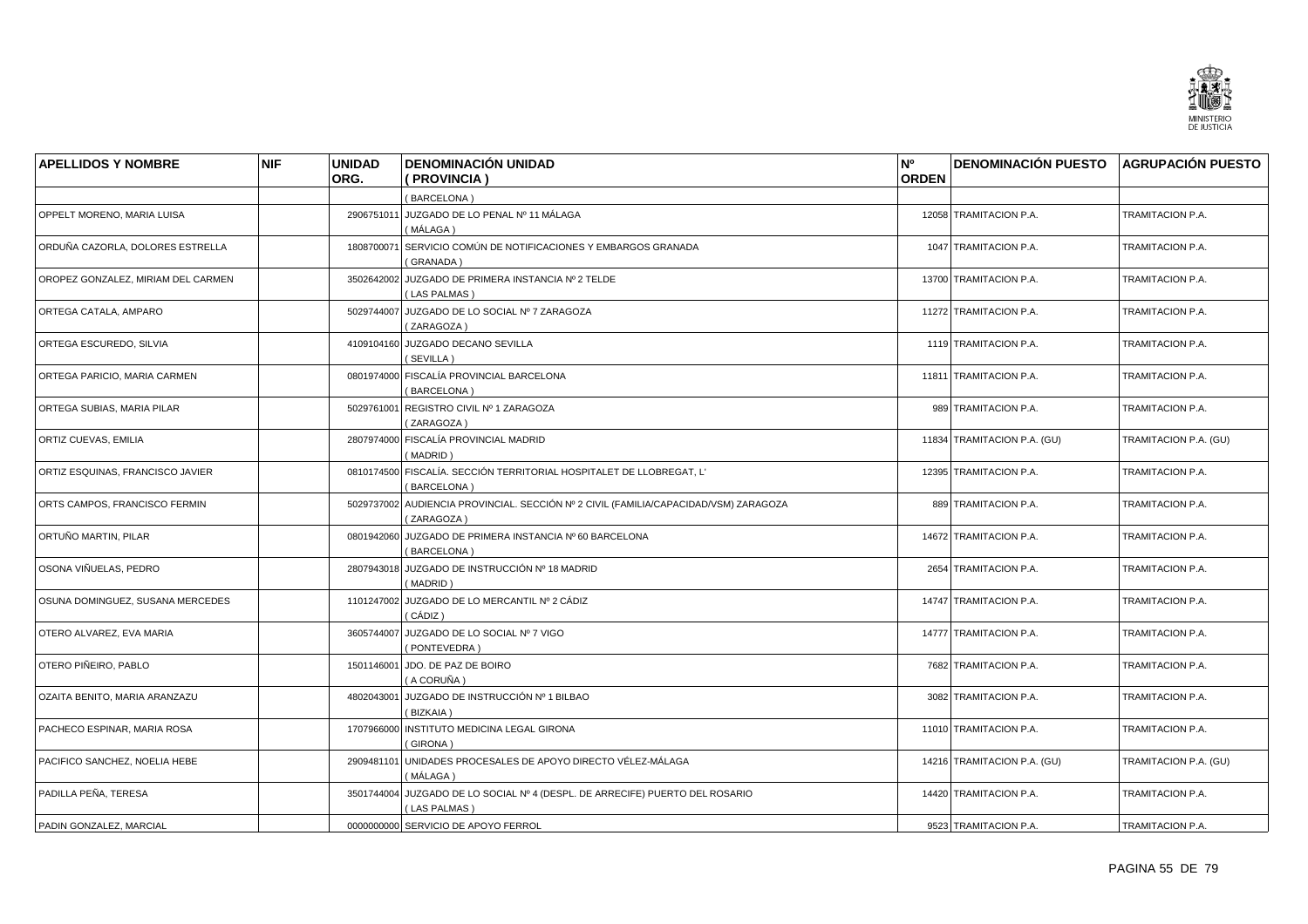

| <b>APELLIDOS Y NOMBRE</b>       | <b>NIF</b> | <b>UNIDAD</b> | <b>DENOMINACIÓN UNIDAD</b>                                                                                                         | N°           | DENOMINACIÓN PUESTO AGRUPACIÓN PUESTO |                         |
|---------------------------------|------------|---------------|------------------------------------------------------------------------------------------------------------------------------------|--------------|---------------------------------------|-------------------------|
|                                 |            | ORG.          | ( PROVINCIA )                                                                                                                      | <b>ORDEN</b> |                                       |                         |
|                                 |            |               | (A CORUÑA)                                                                                                                         |              |                                       |                         |
| PALAZON SANCHEZ, FRANCISCO JOSE |            |               | 3003000160 SECCIÓN CIVIL Y ÓRGANOS COLEGIADOS AUDIENCIA PROVINCIAL (SERVICIO COMÚN ORDENACIÓN<br>PROCEDIMIENTO) MURCIA<br>(MURCIA) |              | 13837 TRAMITACION P.A.                | TRAMITACION P.A.        |
| PALMA GUERRERO, MARIA TERESA    |            | 2905400061    | SERVICIO COMÚN PARTIDO JUDICIAL FUENGIROLA<br>(MÁLAGA)                                                                             |              | 11326 TRAMITACION P.A.                | TRAMITACION P.A.        |
| PANADERO HERNANDEZ, OSCAR       |            |               | 0809644003 JUZGADO DE LO SOCIAL Nº 3 GRANOLLERS<br>(BARCELONA)                                                                     |              | 10905 TRAMITACION P.A.                | TRAMITACION P.A.        |
| PANIAGUA IGLESIAS, MARIA EVA    |            |               | 3501741005 JUZGADO DE PRIMERA INSTANCIA E INSTRUCCIÓN Nº 5 PUERTO DEL ROSARIO<br>(LAS PALMAS)                                      |              | 12187 TRAMITACION P.A.                | TRAMITACION P.A.        |
| PARADA LOPEZ, SONIA             |            |               | 3605742014 JUZGADO DE PRIMERA INSTANCIA Nº 14 VIGO<br>(PONTEVEDRA)                                                                 |              | 13333 TRAMITACION P.A.                | TRAMITACION P.A.        |
| PARDOS HEREDIA, SUSANA          |            |               | 0801904160 JUZGADO DECANO BARCELONA<br>(BARCELONA)                                                                                 |              | 1010 TRAMITACION P.A.                 | TRAMITACION P.A.        |
| PAREJA LUQUE, EMILIO            |            |               | 4109145007 JUZGADO DE LO CONTENCIOSO-ADMINISTRATIVO Nº 7 SEVILLA<br>(SEVILLA)                                                      |              | 5568 TRAMITACION P.A.                 | TRAMITACION P.A.        |
| PAREJA ROMERO, ANGELA           |            |               | 2906751006 JUZGADO DE LO PENAL Nº 6 MÁLAGA<br>(MÁLAGA)                                                                             |              | 6078 TRAMITACION P.A.                 | TRAMITACION P.A.        |
| PARICIO PARICIO, MAR            |            |               | 2807948007 JUZGADO DE VIOLENCIA SOBRE LA MUJER Nº 7 MADRID<br>(MADRID)                                                             |              | 11450 TRAMITACION P.A.                | TRAMITACION P.A.        |
| PARIS MOLANO, ISIDRO            |            |               | 3802841003 JUZGADO DE PRIMERA INSTANCIA E INSTRUCCIÓN Nº 3 (VSM) PUERTO DE LA CRUZ<br>(STA.CRUZ DE TENERIFE)                       |              | 4762 TRAMITACION P.A.                 | TRAMITACION P.A.        |
| PASCUAL ANTON, CRISTINA         |            |               | 0905900220 SECCIÓN EJECUCIONES CIVIL, CONTENCIOSO-ADMINISTRATIVO Y SOCIAL (SERVICIO COMÚN DE<br>EJECUCIONES) BURGOS<br>(BURGOS)    |              | 13071 TRAMITACION P.A.                | TRAMITACION P.A.        |
| PASCUAL FORNER, AMALIA          |            | 4625061001    | REGISTRO CIVIL Nº 1 VALÈNCIA<br>(VALENCIA)                                                                                         |              | 980 TRAMITACION P.A.                  | TRAMITACION P.A.        |
| PASCUAL GONZALEZ, VICTOR MANUEL |            |               | 2807947018 JUZGADO DE LO MERCANTIL Nº 18 MADRID<br>(MADRID)                                                                        |              | 14759 TRAMITACIÓN P.A.                | TRAMITACION P.A.        |
| PASCUAL GONZÁLEZ, Mª CONCEPCIÓN |            |               | 2805842002 JUZGADO DE PRIMERA INSTANCIA Nº 2 FUENLABRADA<br>(MADRID)                                                               |              | 9286 TRAMITACION P.A.                 | TRAMITACION P.A.        |
| PASCUAL MARQUEZ, MARIA JOSE     |            |               | 4109144005 JUZGADO DE LO SOCIAL Nº 5 SEVILLA<br>(SEVILLA)                                                                          |              | 6979 TRAMITACION P.A.                 | TRAMITACION P.A.        |
| PASTOR BELTRA, MARIA MAGDALENA  |            |               | 0301443005 JUZGADO DE INSTRUCCIÓN Nº 5 ALICANTE/ALACANT<br>(ALICANTE)                                                              |              | 2318 TRAMITACION P.A.                 | TRAMITACION P.A.        |
| PASTOR BORGOÑON, LUZ VISITACION |            |               | 4625044005 JUZGADO DE LO SOCIAL Nº 5 VALÈNCIA<br>(VALENCIA)                                                                        |              | 7033 TRAMITACION P.A.                 | TRAMITACION P.A.        |
| PASTOR MORALES, LUIS MIGUEL     |            |               | 1402151001 JUZGADO DE LO PENAL Nº 1 CÓRDOBA<br>( CÓRDOBA )                                                                         |              | 5883 TRAMITACION P.A.                 | <b>TRAMITACION P.A.</b> |
| PASTOR PORTERO, FELICIDAD       |            |               | 5029748002 JUZGADO DE VIOLENCIA SOBRE LA MUJER Nº 2 ZARAGOZA                                                                       |              | 11393 TRAMITACION P.A.                | TRAMITACION P.A.        |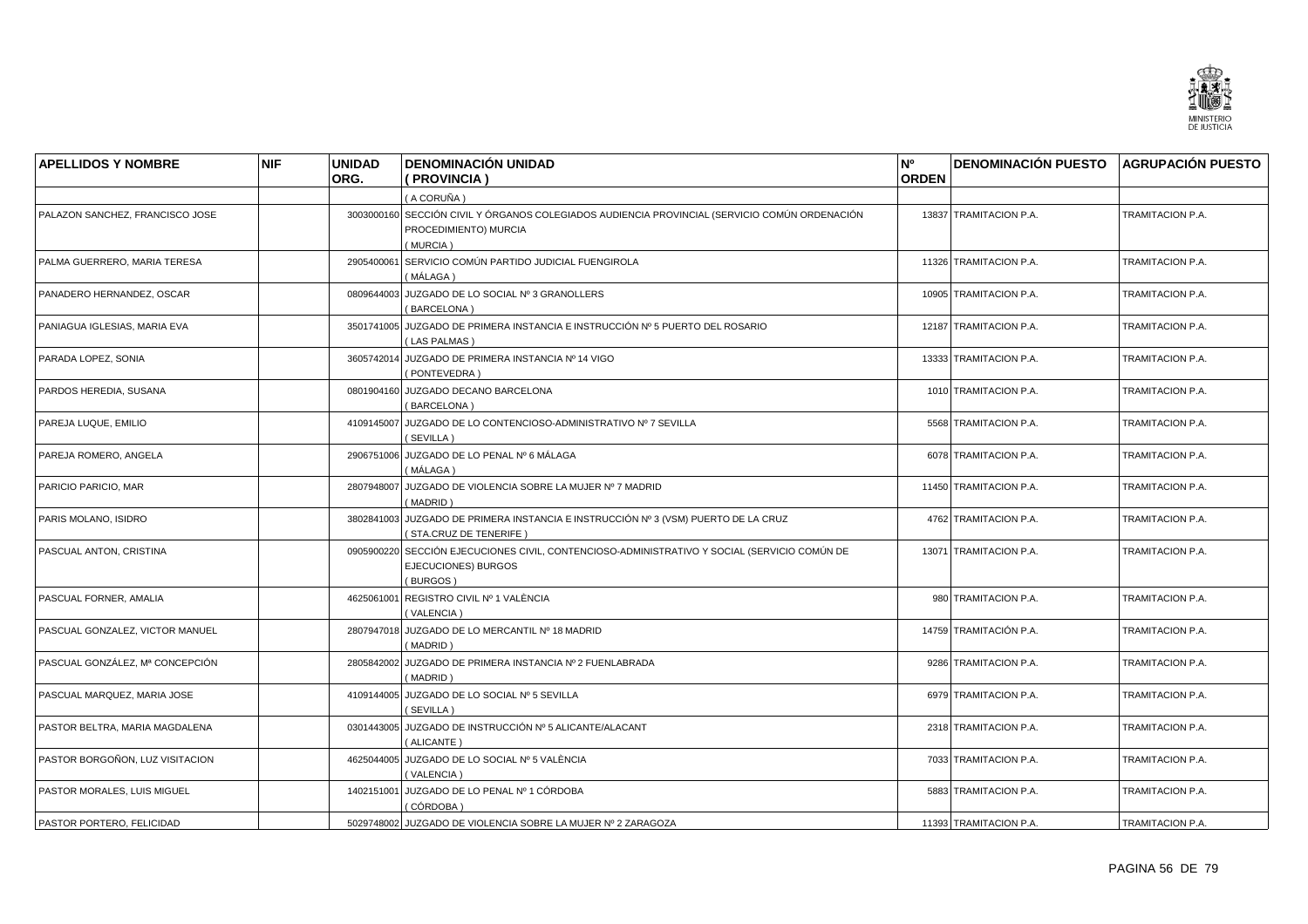

| <b>APELLIDOS Y NOMBRE</b>            | <b>NIF</b> | <b>UNIDAD</b><br>ORG. | <b>DENOMINACIÓN UNIDAD</b><br>(PROVINCIA)                                                            | N <sup>o</sup><br><b>ORDEN</b> | <b>DENOMINACIÓN PUESTO AGRUPACIÓN PUESTO</b> |                                        |
|--------------------------------------|------------|-----------------------|------------------------------------------------------------------------------------------------------|--------------------------------|----------------------------------------------|----------------------------------------|
|                                      |            |                       |                                                                                                      |                                |                                              |                                        |
| PASTORIZA GOMEZ, ISABEL EUGENIA      |            |                       | (ZARAGOZA)<br>1101266000 INSTITUTO MEDICINA LEGAL CÁDIZ                                              |                                | 9388 TRAMITACION P.A.                        | TRAMITACION P.A.                       |
|                                      |            |                       | ( CÁDIZ )                                                                                            |                                |                                              |                                        |
| PASTRANA CORDERO, MARIA ROCIO ISABEL |            |                       | 2408966000 INSTITUTO MEDICINA LEGAL. DIRECCIÓN LEÓN<br>(LEÓN)                                        |                                | 919 TRAMITACION P.A.                         | TRAMITACION P.A.                       |
| PAVIA LLORET, MARIA CRISTINA         |            |                       | 4614541002 JUZGADO DE PRIMERA INSTANCIA E INSTRUCCIÓN Nº 2 (VSM) XÀTIVA<br>(VALENCIA)                |                                | 5094 TRAMITACION P.A.                        | TRAMITACION P.A.                       |
| PAVON GARCIA, MARIA DE GUADALUPE     |            |                       | 5100100030 SECCION ACTOS DE COMUNICACION (SERVICIO COMÚN GENERAL) CEUTA<br>(CEUTA)                   |                                | 12918 TRAMITACION P.A. DILIGENCIAS           | TRAMITACION P.A.<br><b>DILIGENCIAS</b> |
| PAYAN PEREZ, ROSA MARIA              |            |                       | 2104142006 JUZGADO DE PRIMERA INSTANCIA Nº 6 HUELVA<br>(HUELVA)                                      |                                | 1603 TRAMITACION P.A.                        | TRAMITACION P.A.                       |
| PAYSAN ESTEVE, ALEXANDRA             |            |                       | 2512074000 FISCALÍA PROVINCIAL LLEIDA<br>(LLEIDA)                                                    |                                | 11825 TRAMITACION P.A.                       | TRAMITACION P.A.                       |
| PEIDRO ALEMANY, MARIA ARANZAZU       |            |                       | 2909481101 UNIDADES PROCESALES DE APOYO DIRECTO VÉLEZ-MÁLAGA<br>( MÁLAGA )                           |                                | 14216 TRAMITACION P.A. (GU)                  | TRAMITACION P.A. (GU)                  |
| PEINADO NAVAS, MARIA SOLEDAD         |            |                       | 2906704160 JUZGADO DECANO MÁLAGA<br>( MÁLAGA )                                                       |                                | 1067 TRAMITACION P.A.                        | TRAMITACION P.A.                       |
| PEINADO SANTIAGO, CONCEPCION AZUCENA |            |                       | 2807947018 JUZGADO DE LO MERCANTIL Nº 18 MADRID<br>(MADRID)                                          |                                | 14759 TRAMITACIÓN P.A.                       | TRAMITACION P.A.                       |
| PEJON GIMENO, MARTA                  |            |                       | 2814842006 JUZGADO DE PRIMERA INSTANCIA Nº 6 TORREJÓN DE ARDOZ<br>(MADRID)                           |                                | 14699 TRAMITACION P.A.                       | TRAMITACION P.A.                       |
| PELLICO VAZQUEZ, MARIA OLGA          |            | 3304445004            | JUZGADO DE LO CONTENCIOSO-ADMINISTRATIVO Nº 4 OVIEDO<br>(ASTURIAS)                                   |                                | 5496 TRAMITACION P.A.                        | TRAMITACION P.A.                       |
| PELLUZ BERNAL, MARIA CARMEN          |            |                       | 0000000000 UNIDADES PROCESALES DE APOYO DIRECTO MURCIA<br>(MURCIA)                                   |                                | 13019 TRAMITACION P.A. ORG. COLEG.<br>AP     | TRAMITACION P.A.<br>ORG.COLEGIADO AP   |
| PENIN PEREZ, MARIA MERCEDES          |            |                       | 1503044007 JUZGADO DE LO SOCIAL Nº 7 CORUÑA, A<br>( A CORUÑA )                                       |                                | 14771 TRAMITACION P.A.                       | TRAMITACION P.A.                       |
| PEÑA COMERON, JOAQUIN                |            |                       | 3727445002 JUZGADO DE LO CONTENCIOSO-ADMINISTRATIVO Nº 2 SALAMANCA<br>(SALAMANCA)                    |                                | 10881 TRAMITACION P.A.                       | TRAMITACION P.A.                       |
| PEÑA LOPEZ, GABRIEL                  |            | 3109741001            | JUZGADO DE PRIMERA INSTANCIA E INSTRUCCIÓN Nº 1 (VSM) ESTELLA-LIZARRA<br>(NAVARRA)                   |                                | 4458 TRAMITACION P.A.                        | TRAMITACION P.A.                       |
| PEÑA MARTIN, ROSA MARIA              |            |                       | 4718644002 JUZGADO DE LO SOCIAL Nº 2 VALLADOLID<br>(VALLADOLID)                                      |                                | 7060 TRAMITACION P.A.                        | TRAMITACION P.A.                       |
| PEÑARROCHA PIQUERAS, MARIA CARMEN    |            |                       | 4625061001 REGISTRO CIVIL Nº 1 VALÈNCIA<br>(VALENCIA)                                                |                                | 980 TRAMITACION P.A.                         | TRAMITACION P.A.                       |
| PERANDONES ALARCON, MARIA            |            |                       | 2804741001 JUZGADO DE PRIMERA INSTANCIA E INSTRUCCIÓN Nº 1 (REG. CIVIL) COLLADO VILLALBA<br>(MADRID) |                                | 4187 TRAMITACION P.A.                        | TRAMITACION P.A.                       |
| PEREDA RUIZ DE GORDOA, ESPERANZA     |            |                       | 4802034000 TRIBUNAL SUPERIOR DE JUSTICIA. SALA DE LO SOCIAL BILBAO<br>(BIZKAIA)                      |                                | 303 TRAMITACION P.A.                         | TRAMITACION P.A.                       |
| PERERA MARTIN, MARIA DE LA SOLEDAD   |            |                       | 0601543001 JUZGADO DE INSTRUCCIÓN Nº 1 BADAJOZ                                                       |                                | 2354 TRAMITACION P.A.                        | TRAMITACION P.A.                       |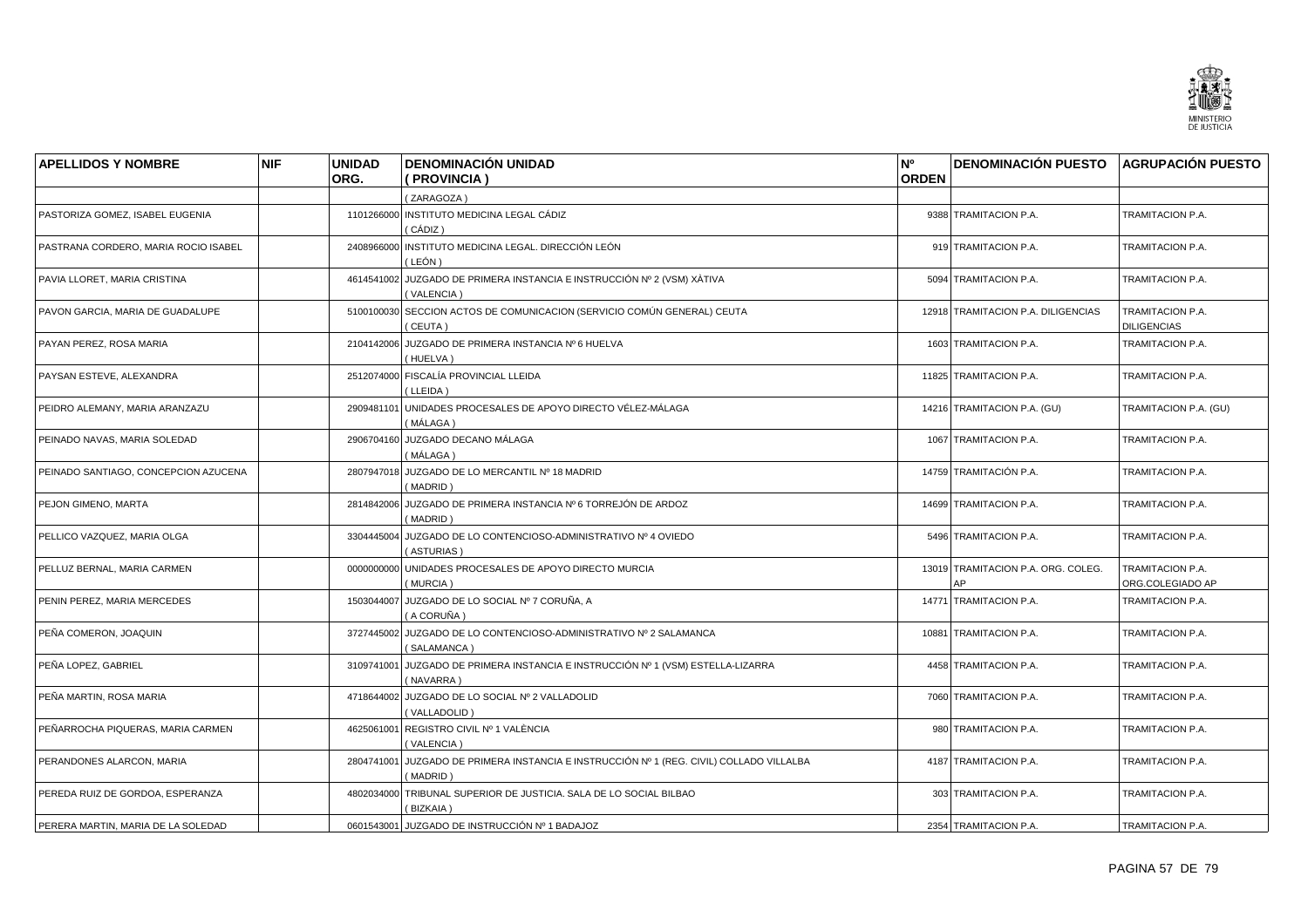

| <b>APELLIDOS Y NOMBRE</b>            | <b>NIF</b> | <b>UNIDAD</b> | <b>DENOMINACIÓN UNIDAD</b>                                                                                                         | N <sup>o</sup> | <b>DENOMINACIÓN PUESTO AGRUPACIÓN PUESTO</b> |                       |
|--------------------------------------|------------|---------------|------------------------------------------------------------------------------------------------------------------------------------|----------------|----------------------------------------------|-----------------------|
|                                      |            | ORG.          | (PROVINCIA)                                                                                                                        | <b>ORDEN</b>   |                                              |                       |
|                                      |            |               | (BADAJOZ)                                                                                                                          |                |                                              |                       |
| PEREZ ABIA, CARLOS                   |            |               | 0200347001 JUZGADO DE LO MERCANTIL Nº 1 ALBACETE<br>(ALBACETE)                                                                     |                | 10424 TRAMITACION P.A.                       | TRAMITACION P.A.      |
| PEREZ ALONSO, MIGUEL                 |            |               | 3501637002 AUDIENCIA PROVINCIAL. SECCIÓN Nº 2 PENAL (VSM) PALMAS DE GRAN CANARIA, LAS<br>(LAS PALMAS)                              |                | 689 TRAMITACION P.A.                         | TRAMITACION P.A.      |
| PEREZ ARIAS, FRANCISCO MANUEL        |            |               | 2702843003 JUZGADO DE INSTRUCCIÓN Nº 3 (VSM) LUGO<br>(LUGO)                                                                        |                | 11438 TRAMITACION P.A.                       | TRAMITACION P.A.      |
| PEREZ BAEZA, ALBA                    |            |               | 3003000160 SECCIÓN CIVIL Y ÓRGANOS COLEGIADOS AUDIENCIA PROVINCIAL (SERVICIO COMÚN ORDENACIÓN<br>PROCEDIMIENTO) MURCIA<br>(MURCIA) |                | 13837 TRAMITACION P.A.                       | TRAMITACION P.A.      |
| PEREZ BELTRAN, MARTA                 |            |               | 2807974000 FISCALÍA PROVINCIAL MADRID<br>(MADRID)                                                                                  |                | 11834 TRAMITACION P.A. (GU)                  | TRAMITACION P.A. (GU) |
| PEREZ CARRION, LUIS MIGUEL           |            | 4618483101    | SERVICIO COMUN PROCESAL DE ASUNTOS GENERALES ONTINYENT<br>(VALENCIA)                                                               |                | 14051 TRAMITACION P.A.                       | TRAMITACION P.A.      |
| PEREZ DONAIRE, AUGUSTO               |            |               | 4108741005 JUZGADO DE PRIMERA INSTANCIA E INSTRUCCIÓN Nº 5 SANLÚCAR LA MAYOR<br>(SEVILLA)                                          |                | 14493 TRAMITACION P.A.                       | TRAMITACION P.A.      |
| PEREZ ESCOBOSA, ANA                  |            |               | 0200374000 FISCALÍA PROVINCIAL ALBACETE<br>(ALBACETE)                                                                              |                | 11898 TRAMITACION P.A. (GU)                  | TRAMITACION P.A. (GU) |
| PEREZ FERNANDEZ, FERNANDO            |            |               | 1503643002 JUZGADO DE INSTRUCCIÓN Nº 2 (VSM) FERROL<br>(A CORUÑA )                                                                 |                | 11743 TRAMITACION P.A.                       | TRAMITACION P.A.      |
| PEREZ GARCIA, MERCEDES               |            |               | 0490283101 SERVICIO COMÚN GENERAL EJIDO, EL<br>(ALMERÍA )                                                                          |                | 14236 TRAMITACION P.A.                       | TRAMITACION P.A.      |
| PEREZ GONZALEZ, JOSE LUIS            |            |               | 4109143014 JUZGADO DE INSTRUCCIÓN Nº 14 SEVILLA<br>SEVILLA)                                                                        |                | 2972 TRAMITACION P.A.                        | TRAMITACION P.A.      |
| PEREZ HERRERO, FRANCISCO JAVIER      |            | 2807904200    | SECRETARIA DE GOBIERNO MADRID<br>(MADRID)                                                                                          |                | 194 TRAMITACION P.A.                         | TRAMITACION P.A.      |
| PEREZ JUAREZ, ANA MARIA              |            |               | 1808704200 SECRETARÍA AUDIENCIA PROVINCIAL GRANADA<br>(GRANADA)                                                                    |                | 14791 TRAMITACION P.A.                       | TRAMITACION P.A.      |
| PEREZ LIS, ESTHER                    |            |               | 0401351003 JUZGADO DE LO PENAL Nº 3 ALMERÍA<br>( ALMERÍA )                                                                         |                | 5676 TRAMITACION P.A.                        | TRAMITACION P.A.      |
| PEREZ LOPEZ, ANTONIA MARIA           |            | 3803842005    | JUZGADO DE PRIMERA INSTANCIA Nº 5 SANTA CRUZ DE TENERIFE<br>(STA.CRUZ DE TENERIFE)                                                 |                | 1989 TRAMITACION P.A.                        | TRAMITACION P.A.      |
| PEREZ LOPEZ, MARIA GLORIA            |            | 3907551001    | JUZGADO DE LO PENAL Nº 1 SANTANDER<br>(CANTABRIA)                                                                                  |                | 6204 TRAMITACION P.A.                        | TRAMITACION P.A.      |
| PEREZ LOPEZ DE SAA, MARIA CONCEPCION |            |               | 0801542008 JUZGADO DE PRIMERA INSTANCIA Nº 8 BADALONA<br>(BARCELONA)                                                               |                | 14426 TRAMITACION P.A.                       | TRAMITACION P.A.      |
| PEREZ MARTINEZ, MARIA LUZ            |            |               | 4600582101 UNIDADES PROCESALES DE APOYO DIRECTO JDO PAZ DE ALAQUÀS ALAQUÀS<br>(VALENCIA)                                           |                | 15008 TRAMITACION P.A.                       | TRAMITACION P.A.      |
| PEREZ PEREZ. JOSE RAMON              |            |               | 3120145001 JUZGADO DE LO CONTENCIOSO-ADMINISTRATIVO Nº 1 PAMPLONA/IRUÑA<br>(NAVARRA)                                               |                | 5475 TRAMITACION P.A.                        | TRAMITACION P.A.      |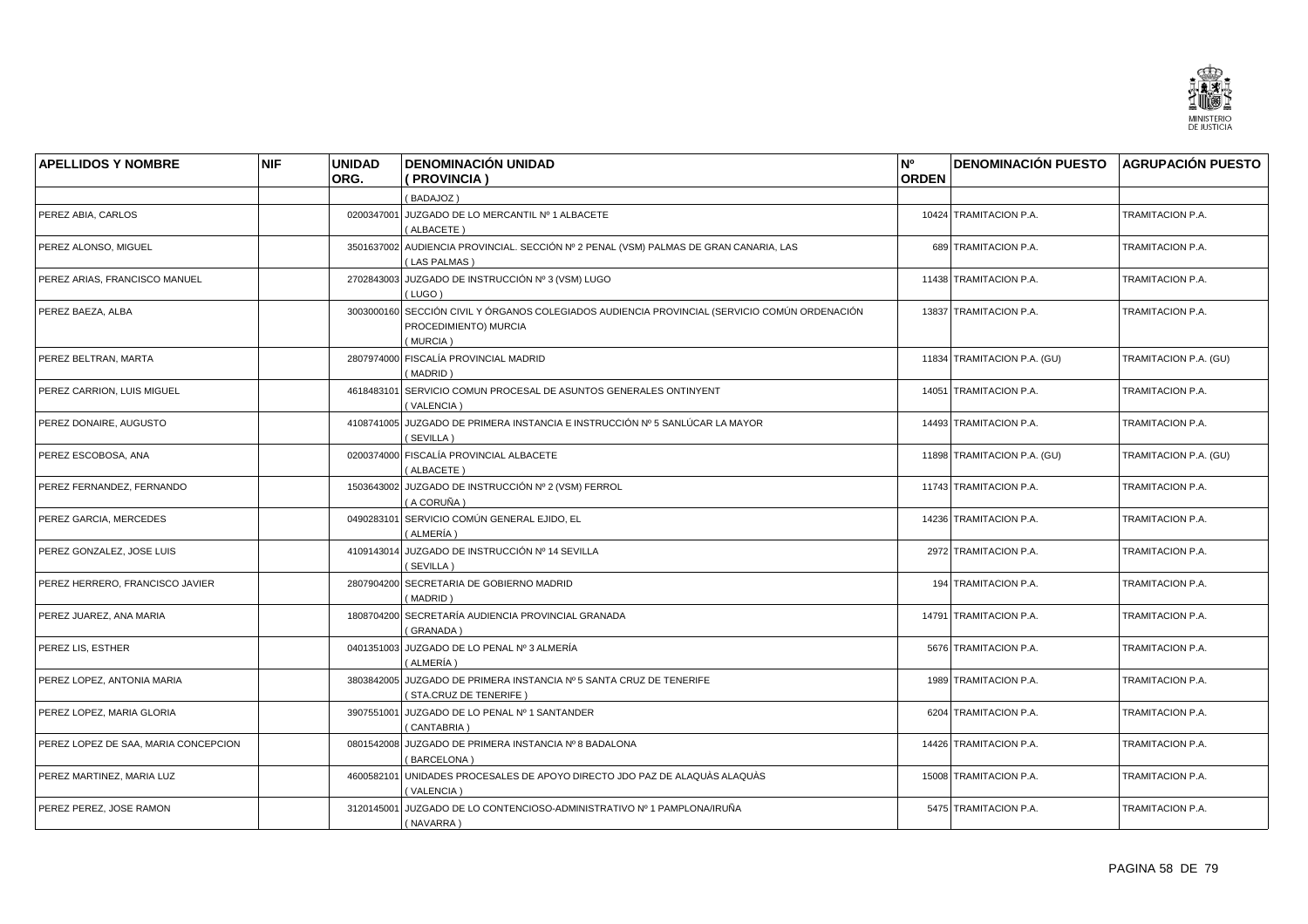

| <b>APELLIDOS Y NOMBRE</b>        | <b>NIF</b> | <b>UNIDAD</b><br>ORG. | <b>DENOMINACIÓN UNIDAD</b><br>( PROVINCIA )                                                       | N°<br><b>ORDEN</b> | <b>DENOMINACIÓN PUESTO</b>  | <b>AGRUPACIÓN PUESTO</b> |
|----------------------------------|------------|-----------------------|---------------------------------------------------------------------------------------------------|--------------------|-----------------------------|--------------------------|
|                                  |            |                       |                                                                                                   |                    |                             |                          |
| PEREZ QUERO, JUAN MANUEL         |            |                       | 2807933000 TRIBUNAL SUPERIOR DE JUSTICIA. SALA CONTENCIOSO-ADMINISTRATIVO MADRID<br>(MADRID)      |                    | 203 TRAMITACION P.A.        | TRAMITACION P.A.         |
| PEREZ RIVERA, DANIEL JESUS       |            | 4516841009            | JUZGADO DE PRIMERA INSTANCIA E INSTRUCCIÓN Nº 9 TOLEDO<br>(TOLEDO)                                |                    | 15713 TRAMITACIÓN P.A.      | TRAMITACION P.A.         |
| PEREZ RODRIGUEZ, SONIA           |            |                       | 3501653002 JUZGADO DE MENORES Nº 2 PALMAS DE GRAN CANARIA, LAS<br>(LAS PALMAS)                    |                    | 10951 TRAMITACION P.A.      | TRAMITACION P.A.         |
| PEREZ RODRIGUEZ, VIRGINIA BEGOÑA |            |                       | 3605737006 AUDIENCIA PROVINCIAL. SECCIÓN Nº 6 CIVIL (DESPL.DE PONTEVEDRA) VIGO<br>(PONTEVEDRA)    |                    | 716 TRAMITACION P.A.        | TRAMITACION P.A.         |
| PEREZ ROJAS, SANTIAGO            |            |                       | 1503042009 JUZGADO DE PRIMERA INSTANCIA Nº 9 CORUÑA, A<br>(A CORUÑA)                              |                    | 1543 TRAMITACION P.A.       | TRAMITACION P.A.         |
| PEREZ SALINAS, MODESTO           |            |                       | 1402142010 JUZGADO DE PRIMERA INSTANCIA Nº 10 CÓRDOBA<br>(CÓRDOBA)                                |                    | 12034 TRAMITACION P.A.      | TRAMITACION P.A.         |
| PEREZ SANTIAGO, MARIA DEL CARMEN |            | 0000000000            | SECCIÓN REGISTRO, REPARTO Y ESTADÍSTICA (SERVICIO COMÚN GENERAL) CUENCA<br>(CUENCA)               |                    | 13525 TRAMITACION P.A.      | TRAMITACION P.A.         |
| PEREZ VALLE, RITA-MARIA          |            |                       | 4625051005 JUZGADO DE LO PENAL Nº 5 (EJECUTORIAS) VALÈNCIA<br>(VALENCIA)                          |                    | 6291 TRAMITACION P.A.       | TRAMITACION P.A.         |
| PÉREZ DELGADO, ANDREA            |            | 2814843001            | JUZGADO DE INSTRUCCIÓN Nº 1 TORREJÓN DE ARDOZ<br>(MADRID)                                         |                    | 13663 TRAMITACION P.A.      | TRAMITACION P.A.         |
| PÉREZ PIMENTEL, MARIA JOSE       |            | 1814044001            | JUZGADO DE LO SOCIAL Nº 1 MOTRIL<br>(GRANADA)                                                     |                    | 6658 TRAMITACION P.A.       | TRAMITACION P.A.         |
| PINA CARRASCO, JACINTO           |            | 4109152011            | JUZGADO DE VIGILANCIA PENITENCIARIA Nº 11 SEVILLA<br>(SEVILLA)                                    |                    | 13351 TRAMITACION P.A.      | TRAMITACION P.A.         |
| PINEDA GARCIA, RAUL              |            |                       | 2807974000 FISCALÍA PROVINCIAL MADRID<br>(MADRID)                                                 |                    | 11834 TRAMITACION P.A. (GU) | TRAMITACION P.A. (GU)    |
| PINEDA LOPEZ, ANTONIO            |            |                       | 2906751008 JUZGADO DE LO PENAL Nº 8 MÁLAGA<br>(MÁLAGA)                                            |                    | 6084 TRAMITACION P.A.       | TRAMITACION P.A.         |
| PINILLA BLAZQUEZ, JAIME          |            | 3727443004            | JUZGADO DE INSTRUCCIÓN Nº 4 SALAMANCA<br>(SALAMANCA)                                              |                    | 10634 TRAMITACION P.A.      | TRAMITACION P.A.         |
| PINTADO JIMENEZ, ISABEL          |            |                       | 0608374400 FISCALÍA DE ÁREA MÉRIDA<br>(BADAJOZ)                                                   |                    | 11851 TRAMITACION P.A. (GU) | TRAMITACION P.A. (GU)    |
| PINTADO TORRES, MARIA PILAR      |            | 2807943052            | JUZGADO DE INSTRUCCIÓN Nº 52 MADRID<br>(MADRID)                                                   |                    | 12253 TRAMITACION P.A.      | TRAMITACION P.A.         |
| PINTO GONZALEZ, MARIA DEL MAR    |            |                       | 3727442002 JUZGADO DE PRIMERA INSTANCIA Nº 2 SALAMANCA<br>(SALAMANCA)                             |                    | 1959 TRAMITACION P.A.       | TRAMITACION P.A.         |
| PINTO PLAZA, MARÍA DEL ROSARIO   |            | 0000000000            | TRIBUNAL SUPREMO. OFICINA DE REGISTRO Y REPARTO MADRID<br>(MADRID)                                |                    | 17 TRAMITACION P.A.         | TRAMITACION P.A.         |
| PIÑEIRO VIZOSO, PATRICIA         |            |                       | 1503642001 JUZGADO DE PRIMERA INSTANCIA Nº 1 FERROL<br>(A CORUÑA)                                 |                    | 11728 TRAMITACION P.A.      | TRAMITACION P.A.         |
| PIÑERA VICENTE, JOHANNA          |            |                       | 4103841002 JUZGADO DE PRIMERA INSTANCIA E INSTRUCCIÓN Nº 2 (REG. CIVIL) DOS HERMANAS<br>(SEVILLA) |                    | 4867 TRAMITACION P.A.       | TRAMITACION P.A.         |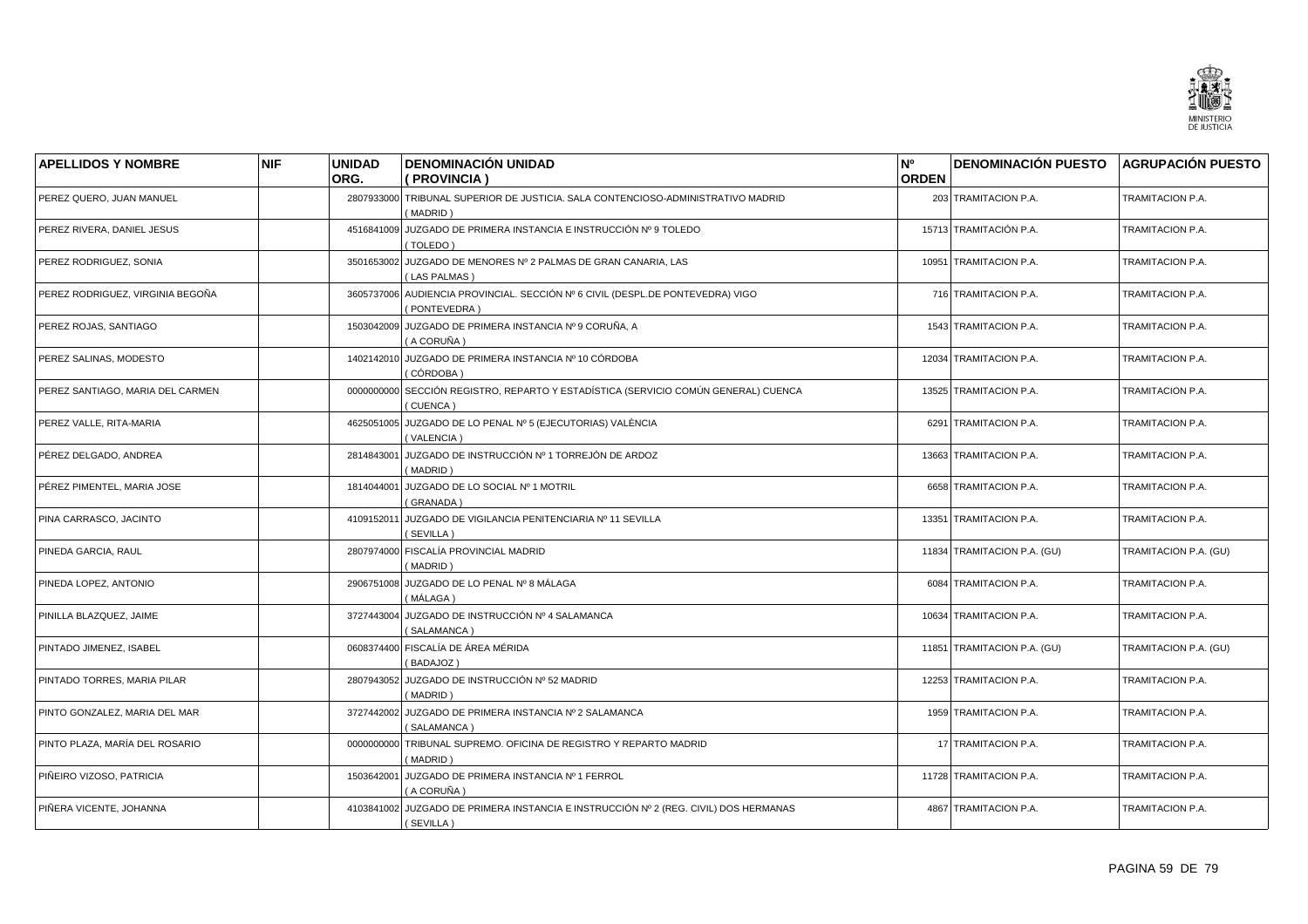

| <b>APELLIDOS Y NOMBRE</b>      | <b>NIF</b> | <b>UNIDAD</b><br>ORG. | <b>DENOMINACIÓN UNIDAD</b><br>(PROVINCIA)                                                           | N <sup>o</sup><br><b>ORDEN</b> | <b>DENOMINACIÓN PUESTO</b>                | <b>AGRUPACIÓN PUESTO</b>            |
|--------------------------------|------------|-----------------------|-----------------------------------------------------------------------------------------------------|--------------------------------|-------------------------------------------|-------------------------------------|
| PIÑERO BARRIGA, BEATRIZ        |            | 3802342004            | JUZGADO DE PRIMERA INSTANCIA Nº 4 (REG. CIVIL) SAN CRISTÓBAL DE LA LAGUNA<br>(STA.CRUZ DE TENERIFE) |                                | 9215 TRAMITACION P.A.                     | TRAMITACION P.A.                    |
| PIÑERO HERRERA, MARIA ANGELES  |            | 0000000000            | UNIDADES PROCESALES DE APOYO DIRECTO MURCIA<br>(MURCIA)                                             |                                | 13022 TRAMITACION P.A. SOCIAL             | TRAMITACION P.A. SOCIAL             |
| PIÑOL GALLARDO, BLANCA         |            |                       | 2512042009 JUZGADO DE PRIMERA INSTANCIA Nº 9 LLEIDA<br>(LLEIDA)                                     |                                | 14570 TRAMITACION P.A.                    | TRAMITACION P.A.                    |
| PLACIN LOPEZ, MIRIAM           |            |                       | 3502604160 OFICINA DECANATO TELDE<br>(LAS PALMAS)                                                   |                                | 9450 TRAMITACION P.A.                     | TRAMITACION P.A.                    |
| PLANAS GARCIA, MARIA ISABEL    |            |                       | 0801943024 JUZGADO DE INSTRUCCIÓN Nº 24 BARCELONA<br><b>BARCELONA</b> )                             |                                | 2465 TRAMITACION P.A.                     | TRAMITACION P.A.                    |
| PLAZA ALARCON, MARIA GRACIA    |            |                       | 1808747002 JUZGADO DE LO MERCANTIL Nº 2 GRANADA<br>GRANADA)                                         |                                | 14750 TRAMITACION P.A.                    | TRAMITACION P.A.                    |
| PLAZA GUERRERO, MARIA LUISA    |            |                       | 4109161001 REGISTRO CIVIL Nº 1 SEVILLA<br>(SEVILLA)                                                 |                                | 977 TRAMITACION P.A.                      | TRAMITACION P.A.                    |
| PLUMARIEGA SAÑUDO, GONZALO     |            |                       | 2807978000 FISCALÍA ESPECIAL CONTRA LA CORRUPCION Y LA CRIMINALIDAD ORGANIZADA MADRID<br>(MADRID)   |                                | 11882 TRAMITACION P.A.                    | TRAMITACION P.A.                    |
| POCINO GIRAL, ISAAC            |            | 3727443003            | JUZGADO DE INSTRUCCIÓN Nº 3 (VSM) SALAMANCA<br>(SALAMANCA)                                          |                                | 2903 TRAMITACION P.A                      | TRAMITACION P.A.                    |
| POLO MARTINEZ, JOSE JAVIER     |            |                       | 4109133000 TRIBUNAL SUPERIOR DE JUSTICIA. SALA CONTENCIOSO-ADMINISTRATIVO SEVILLA<br>(SEVILLA)      |                                | 272 TRAMITACION P.A.                      | TRAMITACION P.A.                    |
| PONS GARCIA, LIBERTAD          |            |                       | 4601741006 JUZGADO DE PRIMERA INSTANCIA E INSTRUCCIÓN Nº 6 ALZIRA<br>(VALENCIA)                     |                                | 5065 TRAMITACION P.A.                     | TRAMITACION P.A.                    |
| PONZ MIGUEL, MARIA CARMEN      |            |                       | 4625047005 JUZGADO DE LO MERCANTIL Nº 5 VALÈNCIA<br>(VALENCIA)                                      |                                | 14753 TRAMITACION P.A.                    | TRAMITACION P.A.                    |
| PORCAR VICENTE, MAITE          |            | 1204042009            | JUZGADO DE PRIMERA INSTANCIA Nº 9 (CAPACIDAD) CASTELLÓ DE LA PLANA<br>CASTELLÓN)                    |                                | 13219 TRAMITACION P.A.                    | TRAMITACION P.A.                    |
| PORTA RUIZ, NATIVIDAD          |            |                       | 2807944042 JUZGADO DE LO SOCIAL Nº 42 MADRID<br>(MADRID)                                            |                                | 14174 TRAMITACION P.A.                    | TRAMITACION P.A.                    |
| POSADAS RONDA, ESTEFANIA       |            |                       | 2990143005 JUZGADO DE INSTRUCCIÓN Nº 5 TORREMOLINOS<br>( MÁLAGA )                                   |                                | 10652 TRAMITACION P.A.                    | TRAMITACION P.A.                    |
| POSTIGO SANTOS, MARIA MERCEDES |            |                       | 2807906110 MUTUALIDAD GENERAL JUDICIAL MADRID<br>(MADRID)                                           |                                | 15734 TRAMITACIÓN P.A. (APOYO AL<br>ÁREA) | TRAMITACIÓN P.A. (APOYO AL<br>ÁREA) |
| POTENTE GARCIA, SOFIA          |            |                       | 4718634000 TRIBUNAL SUPERIOR DE JUSTICIA. SALA DE LO SOCIAL VALLADOLID<br>(VALLADOLID)              |                                | 294 TRAMITACION P.A.                      | TRAMITACION P.A.                    |
| POZO VEGA, IRINA               |            |                       | 2906742007 JUZGADO DE PRIMERA INSTANCIA Nº 7 MÁLAGA<br>( MÁLAGA )                                   |                                | 1782 TRAMITACION P.A.                     | TRAMITACION P.A.                    |
| PRESA ESTEVEZ, CESAR           |            |                       | 0000000000 SECCIÓN REGISTRO, REPARTO Y ESTADÍSTICA (SERVICIO COMÚN GENERAL) LEÓN<br>( LEÓN )        |                                | 13574 TRAMITACION P.A.                    | TRAMITACION P.A.                    |
| PRIETO MARQUEZ, OLIMPIA        |            |                       | 1814051001 JUZGADO DE LO PENAL Nº 1 MOTRIL<br>(GRANADA)                                             |                                | 5951 TRAMITACION P.A.                     | TRAMITACION P.A.                    |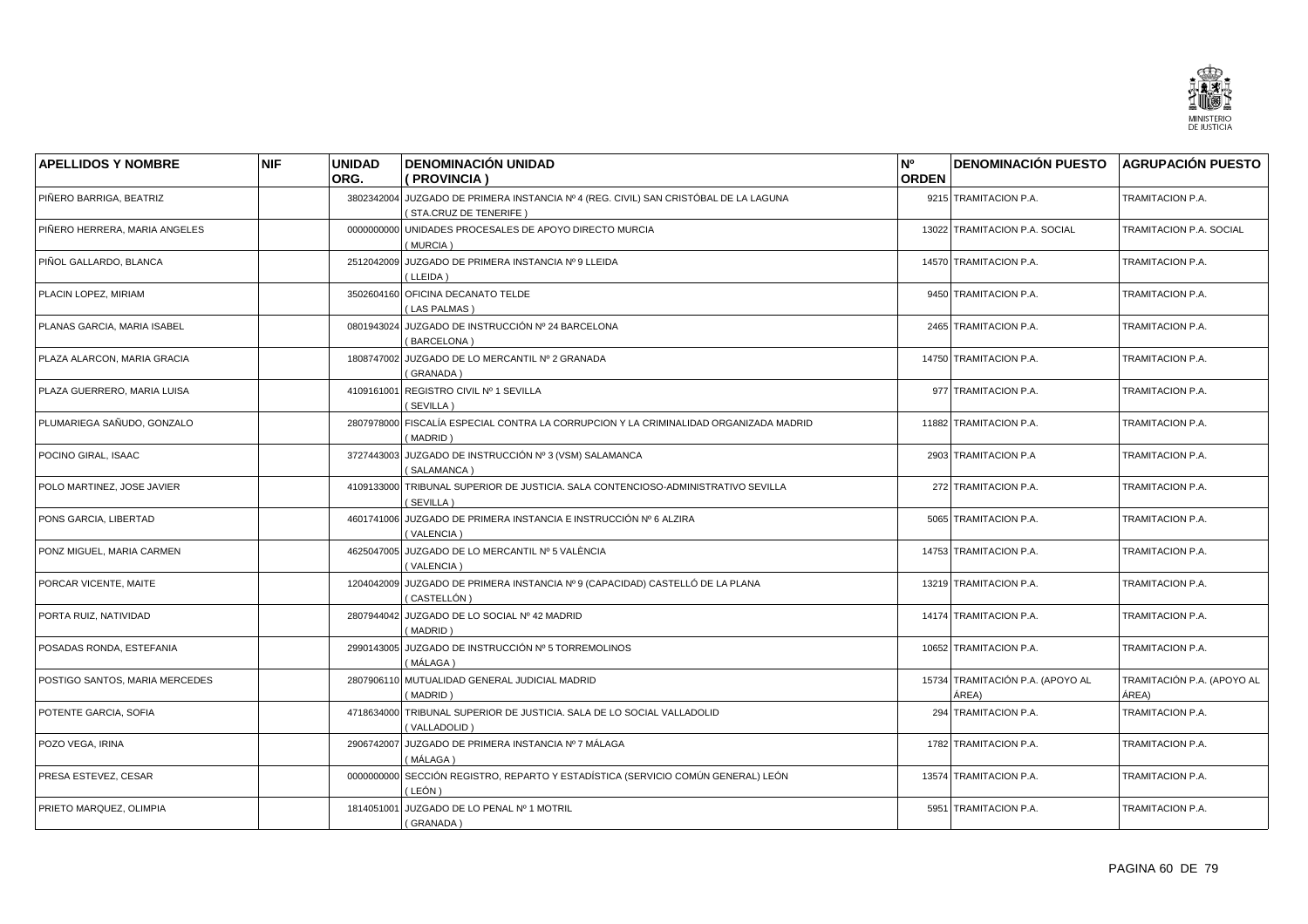

| <b>APELLIDOS Y NOMBRE</b>         | <b>NIF</b> | <b>UNIDAD</b> | <b>DENOMINACIÓN UNIDAD</b>                                                                          | N <sup>o</sup> | <b>DENOMINACIÓN PUESTO</b>         | <b>AGRUPACIÓN PUESTO</b>               |
|-----------------------------------|------------|---------------|-----------------------------------------------------------------------------------------------------|----------------|------------------------------------|----------------------------------------|
|                                   |            | ORG.          | ( PROVINCIA )                                                                                       | <b>ORDEN</b>   |                                    |                                        |
| PRIETO MARTINEZ, AMELIA           |            |               | 0000000000 SECCIÓN ACTOS DE COMUNICACIÓN (SERVICIO COMÚN GENERAL) LEÓN<br>(LEÓN)                    |                | 13576 TRAMITACION P.A. DILIGENCIAS | TRAMITACION P.A.<br><b>DILIGENCIAS</b> |
| PRIETO MORALEDA, JOSE ANTONIO     |            |               | 4103874400 FISCALÍA DE ÁREA DOS HERMANAS<br>(SEVILLA)                                               |                | 12338 TRAMITACION P.A. (GU)        | TRAMITACION P.A. (GU)                  |
| PUERTA GEA, ISABEL                |            |               | 0000000000 UNIDADES PROCESALES DE APOYO DIRECTO MURCIA<br>(MURCIA)                                  |                | 13026 TRAMITACION P.A. PENAL       | TRAMITACION P.A. PENAL                 |
| PUISAC GARCIA, JUAN               |            |               | 4109143018 JUZGADO DE INSTRUCCIÓN Nº 18 SEVILLA<br>(SEVILLA)                                        |                | 2984 TRAMITACION P.A.              | TRAMITACION P.A.                       |
| PULIDO MUÑOZ, JOSE ANTONIO        |            |               | 4109174000 FISCALÍA PROVINCIAL SEVILLA<br>(SEVILLA)                                                 |                | 11753 TRAMITACION P.A. (GU)        | TRAMITACION P.A. (GU)                  |
| PUÑAL CARRO, PAULA                |            |               | 1503642003 JUZGADO DE PRIMERA INSTANCIA Nº 3 FERROL<br>(A CORUÑA)                                   |                | 11734 TRAMITACION P.A.             | TRAMITACION P.A.                       |
| PURAS FERNANDEZ, MARIA JESUS      |            | 3907544001    | JUZGADO DE LO SOCIAL Nº 1 SANTANDER<br>(CANTABRIA)                                                  |                | 6952 TRAMITACION P.A.              | TRAMITACION P.A.                       |
| QUEIPO DE LLANO LOSADA, GONZALO   |            |               | 1503042003 JUZGADO DE PRIMERA INSTANCIA Nº 3 (FAMILIA) CORUÑA, A<br>(A CORUÑA)                      |                | 1525 TRAMITACION P.A.              | TRAMITACION P.A.                       |
| QUEREJETA URANGA, AITOR           |            |               | 3302443002 JUZGADO DE INSTRUCCIÓN Nº 2 GIJÓN<br>(ASTURIAS)                                          |                | 2846 TRAMITACION P.A.              | TRAMITACION P.A.                       |
| QUESADA FERNANDEZ, JUAN ANTONIO   |            |               | 0601543001 JUZGADO DE INSTRUCCIÓN Nº 1 BADAJOZ<br>(BADAJOZ)                                         |                | 2354 TRAMITACION P.A.              | TRAMITACION P.A.                       |
| QUIJANO ROSO, SANTIAGO            |            |               | 2906751008 JUZGADO DE LO PENAL Nº 8 MÁLAGA<br>(MÁLAGA)                                              |                | 6084 TRAMITACION P.A.              | TRAMITACION P.A.                       |
| QUINTELA CASTRO, MARIA CRISTINA   |            |               | 1503644002 JUZGADO DE LO SOCIAL Nº 2 FERROL<br>( A CORUÑA )                                         |                | 6625 TRAMITACION P.A.              | TRAMITACION P.A.                       |
| QUIROGA PRIETO, MARIA CANDIDA     |            |               | 0801953001 JUZGADO DE MENORES Nº 1 BARCELONA<br>(BARCELONA)                                         |                | 7223 TRAMITACION P.A.              | TRAMITACION P.A.                       |
| QUIROS VERA, MARIA ISABEL         |            |               | 0801574500 FISCALÍA. SECCIÓN TERRITORIAL BADALONA<br>(BARCELONA)                                    |                | 12412 TRAMITACION P.A.             | TRAMITACION P.A.                       |
| RAJA MENDEZ. MARÍA                |            |               | 0801900234 TRIB. SUP. JUST. SERVICIO COMÚN SALA CONTENCIOSO ADMINISTRATIVO BARCELONA<br>(BARCELONA) |                | 126 TRAMITACION P.A.               | TRAMITACION P.A.                       |
| RAMIREZ ESCRIBANO, MARIA CARMEN   |            |               | 0301447004 JUZGADO DE LO MERCANTIL Nº 4 ALICANTE/ALACANT<br>(ALICANTE)                              |                | 14762 TRAMITACION P.A.             | TRAMITACION P.A.                       |
| RAMIREZ LUNA, MARIA ARACELI       |            |               | 0801966000 INSTITUTO MEDICINA LEGAL BARCELONA<br>(BARCELONA)                                        |                | 11006 TRAMITACION P.A.             | TRAMITACION P.A.                       |
| RAMIREZ MELLADO, CRISTINA         |            |               | 4103874400 FISCALÍA DE ÁREA DOS HERMANAS<br>(SEVILLA)                                               |                | 12338 TRAMITACION P.A. (GU)        | TRAMITACION P.A. (GU)                  |
| RAMIREZ DE ARELLANO MENOR, M JOSE |            |               | 4624443002 JUZGADO DE INSTRUCCION Nº 2 TORRENT<br>(VALENCIA)                                        |                | 12815 TRAMITACION P.A.             | TRAMITACION P.A.                       |
| RAMIRO HERNANDEZ, MARIA CARMEN    |            |               | 5029734000 TRIBUNAL SUPERIOR DE JUSTICIA. SALA DE LO SOCIAL ZARAGOZA<br>(ZARAGOZA)                  |                | 318 TRAMITACION P.A.               | TRAMITACION P.A.                       |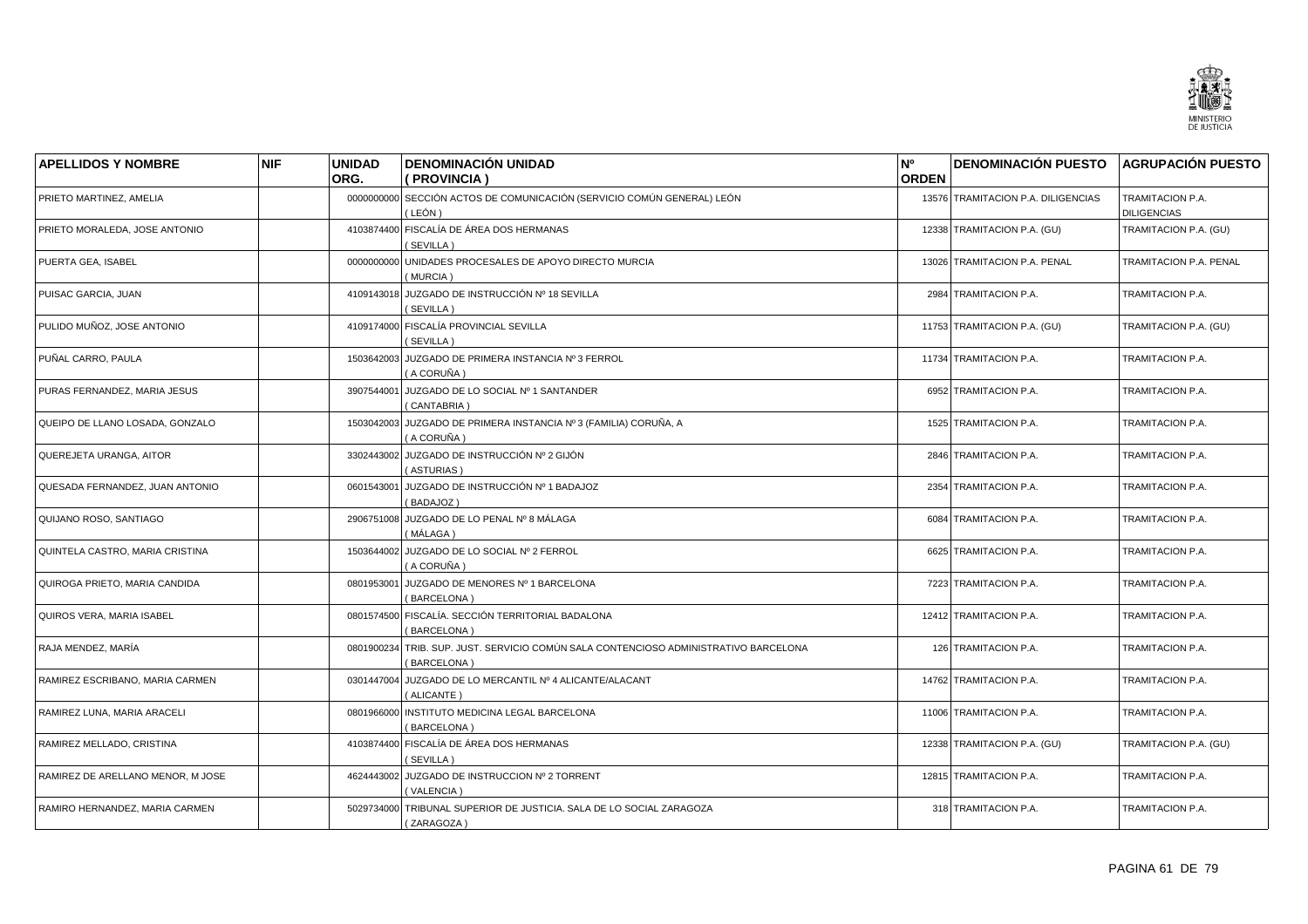

| <b>APELLIDOS Y NOMBRE</b>         | <b>NIF</b> | <b>UNIDAD</b> | <b>DENOMINACIÓN UNIDAD</b>                                                                           | N°           | <b>DENOMINACIÓN PUESTO</b>                       | <b>AGRUPACIÓN PUESTO</b>                   |
|-----------------------------------|------------|---------------|------------------------------------------------------------------------------------------------------|--------------|--------------------------------------------------|--------------------------------------------|
|                                   |            | ORG.          | ( PROVINCIA )                                                                                        | <b>ORDEN</b> |                                                  |                                            |
| RAMON PUMAR, MAYKEL               |            |               | 2411500220 SECCIÓN EJECUCIONES CIVIL Y SOCIAL (SERVICIO COMÚN DE EJECUCIONES) PONFERRADA<br>( LEÓN ) |              | 13842 TRAMITACION P.A. (GU)                      | TRAMITACION P.A. (GU)                      |
| RAMOS ARROYO, JOSE MANUEL         |            | 2104143001    | JUZGADO DE INSTRUCCIÓN Nº 1 HUELVA<br>(HUELVA)                                                       |              | 2591 TRAMITACION P.A.                            | TRAMITACION P.A.                           |
| RAMOS LOPEZ, JUAN FRANCISCO       |            |               | 5029704160 JUZGADO DECANO ZARAGOZA<br>(ZARAGOZA)                                                     |              | 1139 TRAMITACION P.A.                            | TRAMITACION P.A.                           |
| RAMOS MARTÍNEZ. FELIX MANUEL      |            |               | 1503643002 JUZGADO DE INSTRUCCIÓN Nº 2 (VSM) FERROL<br>( A CORUÑA )                                  |              | 11743 TRAMITACION P.A.                           | TRAMITACION P.A.                           |
| RAMOS RAMIREZ, MARIA ANGELA       |            |               | 0830741007 JUZGADO DE PRIMERA INSTANCIA E INSTRUCCIÓN Nº 7 VILANOVA I LA GELTRÚ<br>(BARCELONA)       |              | 10812 TRAMITACION P.A.                           | TRAMITACION P.A.                           |
| RAPOSO REQUEJO, DIEGO             |            |               | 2807944012 JUZGADO DE LO SOCIAL Nº 12 MADRID<br>(MADRID)                                             |              | 6733 TRAMITACION P.A.                            | TRAMITACION P.A.                           |
| RASERO ESTEBAN, MARIA DOLORES     |            | 0605081000    | UNIDADES PROCESALES DE APOYO DIRECTO FREGENAL DE LA SIERRA<br>(BADAJOZ)                              |              | 14376 TRAMITACION P.A. 1ª INST. E<br>INSTR. (GU) | TRAMITACION P.A. 1ª INST. E<br>INSTR. (GU) |
| REBENAQUE MONTERO, CONCEPCION     |            |               | 2807915000 TRIBUNAL SUPREMO SALA QUINTA DE LO MILITAR MADRID<br>(MADRID)                             |              | 9131 TRAMITACION P.A.                            | TRAMITACION P.A.                           |
| REBOLLO FRUTOS, CONSUELO          |            |               | 2807972000 FISCALÍA DE LA AUDIENCIA NACIONAL MADRID<br>(MADRID)                                      |              | 11876 TRAMITACION P.A.                           | TRAMITACION P.A.                           |
| REGAL MAZAIRA, LUIS MIGUEL        |            |               | 2702842001 JUZGADO DE PRIMERA INSTANCIA Nº 1 LUGO<br>(LUGO)                                          |              | 11420 TRAMITACION P.A.                           | TRAMITACION P.A.                           |
| REJAS GARCIA, JOSE                |            |               | 0818744002 JUZGADO DE LO SOCIAL Nº 2 SABADELL<br>(BARCELONA)                                         |              | 6564 TRAMITACION P.A.                            | TRAMITACION P.A.                           |
| REOYO GARCIA, CARLOS              |            |               | 4802043002 JUZGADO DE INSTRUCCIÓN Nº 2 BILBAO<br>(BIZKAIA)                                           |              | 3085 TRAMITACION P.A.                            | TRAMITACION P.A.                           |
| REQUENA RODRIGUEZ, FRANCISCO JOSE |            |               | 2906743002 JUZGADO DE INSTRUCCIÓN Nº 2 MÁLAGA<br>(MÁLAGA)                                            |              | 2768 TRAMITACION P.A.                            | TRAMITACION P.A.                           |
| REULA BIESCAS, ARTURO ANTONIO     |            |               | 0801953005 JUZGADO DE MENORES Nº 5 BARCELONA<br>(BARCELONA)                                          |              | 7235 TRAMITACION P.A.                            | TRAMITACION P.A.                           |
| REVELO MONTERO, JORGE             |            |               | 0000000000 UNIDADES PROCESALES DE APOYO DIRECTO BURGOS<br>(BURGOS)                                   |              | 13088 TRAMITACION P.A. 1ª INSTANCIA              | TRAMITACION P.A. 1ª<br><b>INSTANCIA</b>    |
| REVOREDO RODRIGUEZ, MARIA JOSE    |            | 3208541001    | JUZGADO DE PRIMERA INSTANCIA E INSTRUCCIÓN Nº 1 (VSM) VERÍN<br>(OURENSE)                             |              | 4503 TRAMITACION P.A.                            | TRAMITACION P.A.                           |
| REY CASTRO, MANUEL GIL            |            |               | 1507842004 JUZGADO DE PRIMERA INSTANCIA Nº 4 SANTIAGO DE COMPOSTELA<br>(A CORUÑA )                   |              | 11024 TRAMITACION P.A.                           | TRAMITACION P.A.                           |
| REYES JIMENEZ, JUAN CARLOS        |            |               | 0704004160 JUZGADO DECANO PALMA<br>(ILLES BALEARS)                                                   |              | 1004 TRAMITACION P.A.                            | TRAMITACION P.A.                           |
| RIAÑO HEREDIA, ALFONSO            |            |               | 3302451002 JUZGADO DE LO PENAL Nº 2 GIJÓN<br>(ASTURIAS)                                              |              | 6135 TRAMITACION P.A.                            | TRAMITACION P.A.                           |
| RIBELLES SANJUAN, JORDI           |            |               | 0801974000 FISCALÍA PROVINCIAL BARCELONA<br>(BARCELONA)                                              |              | 11811 TRAMITACION P.A.                           | <b>TRAMITACION P.A.</b>                    |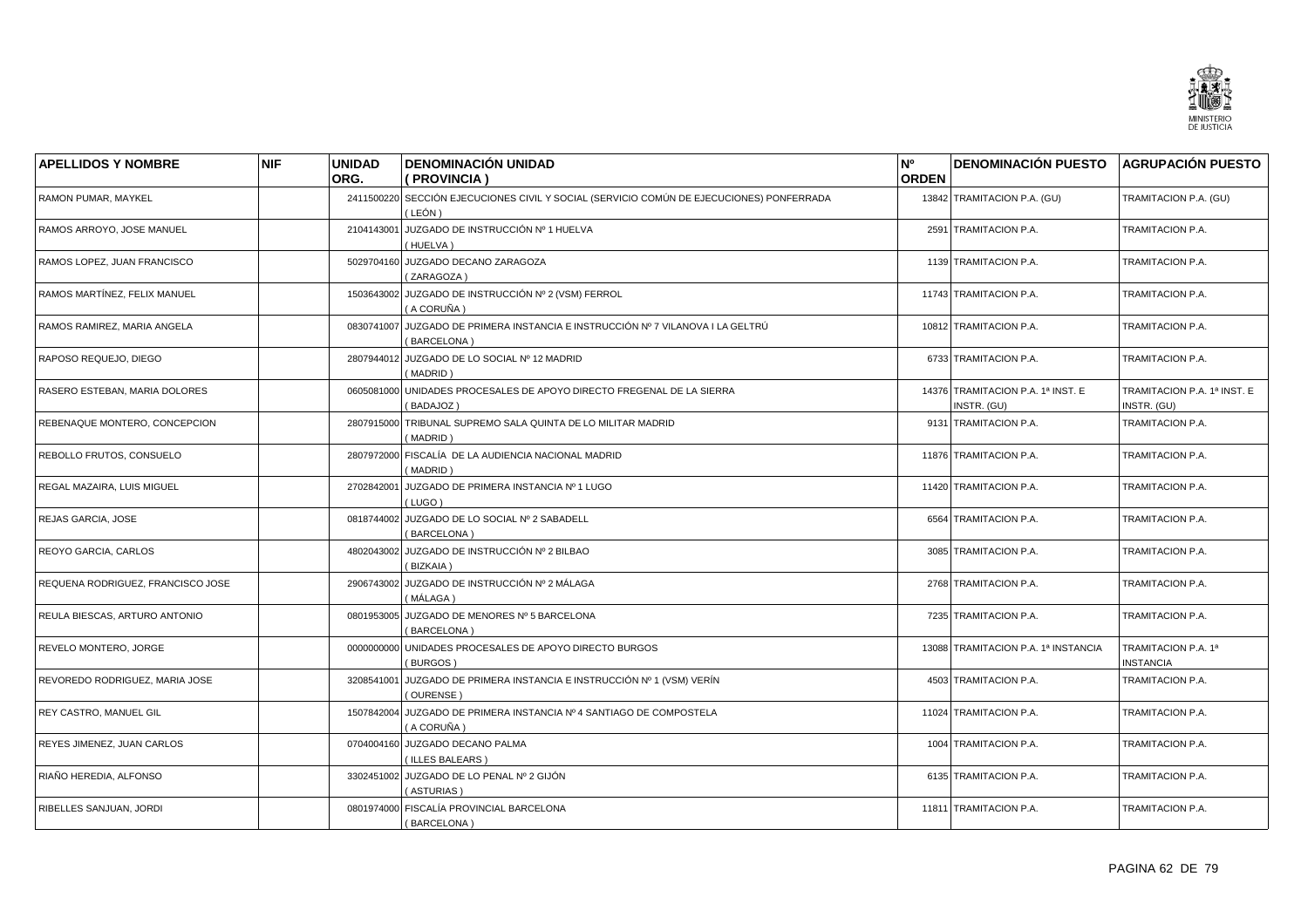

| <b>APELLIDOS Y NOMBRE</b>     | <b>NIF</b> | <b>UNIDAD</b> | <b>DENOMINACIÓN UNIDAD</b>                                                                             | N°           | <b>DENOMINACIÓN PUESTO AGRUPACIÓN PUESTO</b> |                       |
|-------------------------------|------------|---------------|--------------------------------------------------------------------------------------------------------|--------------|----------------------------------------------|-----------------------|
|                               |            | ORG.          | ( PROVINCIA )                                                                                          | <b>ORDEN</b> |                                              |                       |
| RICART RUIZ, ESTHER           |            |               | 0000000000 OFICINA DE REGISTRO Y REPARTO DEL DECANATO BARCELONA<br>(BARCELONA)                         |              | 1016 TRAMITACION P.A.                        | TRAMITACION P.A.      |
| RIESGO FERNANDEZ, JOSE MANUEL |            | 2807943047    | JUZGADO DE INSTRUCCIÓN Nº 47 MADRID<br>(MADRID)                                                        |              | 2741 TRAMITACION P.A.                        | TRAMITACION P.A.      |
| RIOS RIAZA, ALEJANDRO         |            |               | 2512052003 JUZGADO DE VIGILANCIA PENITENCIARIA Nº 3 LLEIDA<br>(LLEIDA)                                 |              | 7156 TRAMITACION P.A.                        | TRAMITACION P.A.      |
| RIOS ROJAS, JOSE MIGUEL       |            |               | 2906751005 JUZGADO DE LO PENAL Nº 5 MÁLAGA<br>(MÁLAGA)                                                 |              | 6075 TRAMITACION P.A.                        | TRAMITACION P.A.      |
| RIVAS BLANCO, JOSE ANDRES     |            |               | 3727442003 JUZGADO DE PRIMERA INSTANCIA Nº 3 SALAMANCA<br>(SALAMANCA)                                  |              | 1962 TRAMITACION P.A.                        | TRAMITACION P.A.      |
| RIVED JIMENEZ, OSCAR          |            |               | 2800574400 FISCALÍA DE ÁREA ALCALÁ DE HENARES<br>(MADRID)                                              |              | 11837 TRAMITACION P.A. (GU)                  | TRAMITACION P.A. (GU) |
| RIVERA MERCHAN, ENRIQUE       |            | 3727442007    | JUZGADO DE PRIMERA INSTANCIA Nº 7 SALAMANCA<br>(SALAMANCA)                                             |              | 1974 TRAMITACION P.A.                        | TRAMITACION P.A.      |
| RIVERA TORRES, MIGUEL         |            | 0826600200    | SERVICIO COMÚN PROCESAL DE EJECUCIÓN CERDANYOLA DEL VALLÈS<br>(BARCELONA)                              |              | 14523 TRAMITACION P.A.                       | TRAMITACION P.A.      |
| RIVERO REGIDOR, ALFONSO       |            | 5029742012    | JUZGADO DE PRIMERA INSTANCIA Nº 12 ZARAGOZA<br>(ZARAGOZA)                                              |              | 2285 TRAMITACION P.A.                        | TRAMITACION P.A.      |
| ROBADOR LIZOAIN, BEGOÑA       |            |               | 0000000000 OFICINA GUBERNATIVA Y RESTO DE SERVICIOS COMUNES DEL DECANATO BILBAO<br>(BIZKAIA)           |              | 9549 TRAMITACION P.A.                        | TRAMITACION P.A.      |
| ROBLEDO SALVADOR, MERLINDA    |            | 0816974500    | FISCALÍA. SECCIÓN TERRITORIAL PRAT DE LLOBREGAT, EL<br>[BARCELONA]                                     |              | 12415 TRAMITACION P.A.                       | TRAMITACION P.A.      |
| ROBLES FERNANDEZ, MANUELA     |            |               | 0801900233 SERVICIO COMÚN DE NOTIFICACIONES Y EMBARGOS. JUZGADOS DE LO SOCIAL BARCELONA<br>(BARCELONA) |              | 6543 TRAMITACION P.A.                        | TRAMITACION P.A.      |
| ROCA RUIZ, MONTSERRAT         |            | 2212504200    | SECRETARÍA AUDIENCIA PROVINCIAL HUESCA<br>(HUESCA)                                                     |              | 533 TRAMITACION P.A.                         | TRAMITACION P.A.      |
| RODELLAR PEREZ, LUZ MARIA     |            | 4609441001    | JUZGADO DE PRIMERA INSTANCIA E INSTRUCCIÓN Nº 1 (REG. CIVIL) CATARROJA<br>(VALENCIA)                   |              | 5075 TRAMITACION P.A.                        | TRAMITACION P.A.      |
| RODRIGO GIMENO, JUAN CARLOS   |            |               | 4625043016 JUZGADO DE INSTRUCCIÓN Nº 16 VALÈNCIA<br>(VALENCIA)                                         |              | 3052 TRAMITACION P.A.                        | TRAMITACION P.A.      |
| RODRIGO MEDINA, MARINA        |            | 2990142004    | JUZGADO DE PRIMERA INSTANCIA Nº 4 TORREMOLINOS<br>(MÁLAGA)                                             |              | 9182 TRAMITACION P.A.                        | TRAMITACION P.A.      |
| RODRIGUEZ AGUILAR, ROSA MARIA |            |               | 0801542006 JUZGADO DE PRIMERA INSTANCIA Nº 6 BADALONA<br>(BARCELONA)                                   |              | 1450 TRAMITACION P.A.                        | TRAMITACION P.A.      |
| RODRIGUEZ BARRIO, FRANCISCA   |            | 0801943023    | JUZGADO DE INSTRUCCIÓN Nº 23 BARCELONA<br>(BARCELONA)                                                  |              | 2462 TRAMITACION P.A.                        | TRAMITACION P.A.      |
| RODRIGUEZ BEJARANO, ADELA     |            |               | 4105500061 SERVICIO COMÚN PARTIDO JUDICIAL LORA DEL RÍO<br>(SEVILLA)                                   |              | 13136 TRAMITACION P.A.                       | TRAMITACION P.A.      |
| RODRIGUEZ CABANILLAS, TERESA  |            |               | 0604451001 JUZGADO DE LO PENAL Nº 1 DON BENITO<br>(BADAJOZ)                                            |              | 5688 TRAMITACION P.A.                        | TRAMITACION P.A.      |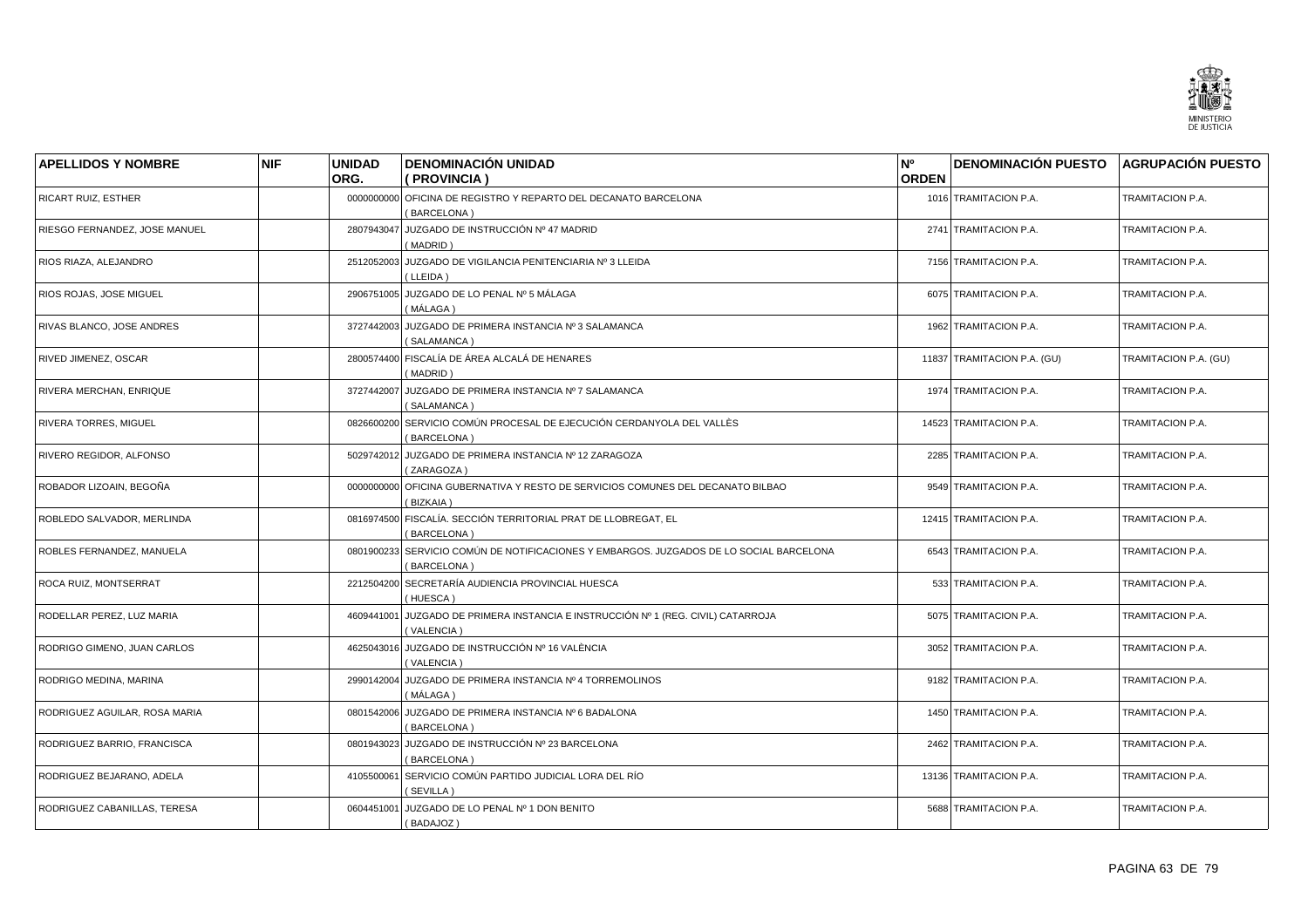

| <b>APELLIDOS Y NOMBRE</b>           | <b>NIF</b> | <b>UNIDAD</b> | <b>DENOMINACIÓN UNIDAD</b>                                                                           | N°           | <b>DENOMINACIÓN PUESTO</b> | <b>AGRUPACIÓN PUESTO</b> |
|-------------------------------------|------------|---------------|------------------------------------------------------------------------------------------------------|--------------|----------------------------|--------------------------|
|                                     |            | ORG.          | (PROVINCIA)                                                                                          | <b>ORDEN</b> |                            |                          |
| RODRIGUEZ CASTILLO, RAFAEL          |            |               | 2906748003 JUZGADO DE VIOLENCIA SOBRE LA MUJER Nº 3 MÁLAGA<br>(MÁLAGA)                               |              | 11574 TRAMITACION P.A.     | TRAMITACION P.A.         |
| RODRIGUEZ CASTRO, MONICA            |            | 2702837002    | AUDIENCIA PROVINCIAL. SECCIÓN Nº 2 PENAL (VSM) LUGO<br>(LUGO)                                        |              | 554 TRAMITACION P.A.       | TRAMITACION P.A.         |
| RODRIGUEZ CEREZA, MAGDALENA         |            | 2906734000    | TRIBUNAL SUPERIOR DE JUSTICIA, SALA DE LO SOCIAL MÁLAGA<br>MÁLAGA )                                  |              | 212 TRAMITACION P.A.       | TRAMITACION P.A.         |
| RODRIGUEZ COGOLLUDO, CRISTINA       |            | 2807966000    | INSTITUTO MEDICINA LEGAL MADRID<br>(MADRID)                                                          |              | 14664 TRAMITACION P.A.     | TRAMITACION P.A.         |
| RODRIGUEZ COLMENERO, MARIA ASUNCION |            | 2702842001    | JUZGADO DE PRIMERA INSTANCIA Nº 1 LUGO<br>(LUGO)                                                     |              | 11420 TRAMITACION P.A.     | TRAMITACION P.A.         |
| RODRIGUEZ DE AMORIN, MARIA DEL MAR  |            | 3605700231    | SERVICIO COMÚN DE NOTIFICACIONES Y EMBARGOS VIGO<br>PONTEVEDRA)                                      |              | 1099 TRAMITACION P.A.      | TRAMITACION P.A.         |
| RODRIGUEZ DURAN, MARIA ANGELES      |            | 2990142004    | JUZGADO DE PRIMERA INSTANCIA Nº 4 TORREMOLINOS<br>(MÁLAGA )                                          |              | 9182 TRAMITACION P.A.      | TRAMITACION P.A.         |
| RODRIGUEZ GALLEGO, ENCARNACION      |            | 0306543001    | JUZGADO DE INSTRUCCIÓN Nº 1 ELCHE/ELX<br>(ALICANTE)                                                  |              | 2330 TRAMITACION P.A.      | TRAMITACION P.A.         |
| RODRIGUEZ GARCIA, MARIA CARMEN      |            | 0401342003    | JUZGADO DE PRIMERA INSTANCIA Nº 3 (REG. CIVIL) ALMERÍA<br>(ALMERÍA)                                  |              | 1183 TRAMITACION P.A.      | TRAMITACION P.A.         |
| RODRIGUEZ GARCIA, MARIA DEL CARMEN  |            |               | 3605737006 AUDIENCIA PROVINCIAL. SECCIÓN Nº 6 CIVIL (DESPL.DE PONTEVEDRA) VIGO<br>(PONTEVEDRA)       |              | 716 TRAMITACION P.A.       | TRAMITACION P.A.         |
| RODRIGUEZ GARRIGA, MARIA DEL CARMEN |            | 3205453001    | JUZGADO DE MENORES Nº 1 OURENSE<br>(OURENSE)                                                         |              | 7306 TRAMITACION P.A.      | TRAMITACION P.A.         |
| RODRIGUEZ GAYAN, JUAN MANUEL        |            | 3302451001    | JUZGADO DE LO PENAL Nº 1 GIJÓN<br>(ASTURIAS)                                                         |              | 6132 TRAMITACION P.A.      | TRAMITACION P.A.         |
| RODRIGUEZ GOMEZ, ROSA MARIA         |            |               | 3907537002 AUDIENCIA PROVINCIAL. SECCIÓN Nº 2 CIVIL (FAMILIA/CAPACIDAD/VSM) SANTANDER<br>(CANTABRIA) |              | 740 TRAMITACION P.A.       | TRAMITACION P.A.         |
| RODRIGUEZ GONZALEZ, CONCEPCION      |            | 3205442004    | JUZGADO DE PRIMERA INSTANCIA Nº 4 (MERCANTIL) OURENSE<br>(OURENSE)                                   |              | 11054 TRAMITACION P.A.     | TRAMITACION P.A.         |
| RODRIGUEZ GORROÑO, MARIA ASCENSION  |            |               | 2906747002 JUZGADO DE LO MERCANTIL Nº 2 MÁLAGA<br>(MÁLAGA)                                           |              | 12468 TRAMITACION P.A.     | TRAMITACION P.A.         |
| RODRIGUEZ JIMENEZ, JOSE MARIA       |            | 1808747001    | JUZGADO DE LO MERCANTIL Nº 1 GRANADA<br>(GRANADA)                                                    |              | 13240 TRAMITACION P.A.     | TRAMITACION P.A.         |
| RODRIGUEZ LOPEZ, ANA BELEN          |            | 3603843001    | JUZGADO DE INSTRUCCIÓN Nº 1 PONTEVEDRA<br>(PONTEVEDRA)                                               |              | 10454 TRAMITACION P.A.     | TRAMITACION P.A.         |
| RODRIGUEZ LOPEZ, ESTHER             |            | 1507844001    | JUZGADO DE LO SOCIAL Nº 1 SANTIAGO DE COMPOSTELA<br>(A CORUÑA )                                      |              | 6628 TRAMITACION P.A.      | TRAMITACION P.A.         |
| RODRIGUEZ LOPEZ, MARIA INMACULADA   |            |               | 5029774000 FISCALÍA PROVINCIAL ZARAGOZA<br>(ZARAGOZA)                                                |              | 11771 TRAMITACION P.A.     | TRAMITACION P.A.         |
| RODRIGUEZ LOPEZ. MARIA JOSE         |            |               | 4516841009 JUZGADO DE PRIMERA INSTANCIA E INSTRUCCIÓN Nº 9 TOLEDO<br>(TOLEDO)                        |              | 15713 TRAMITACIÓN P.A.     | TRAMITACION P.A.         |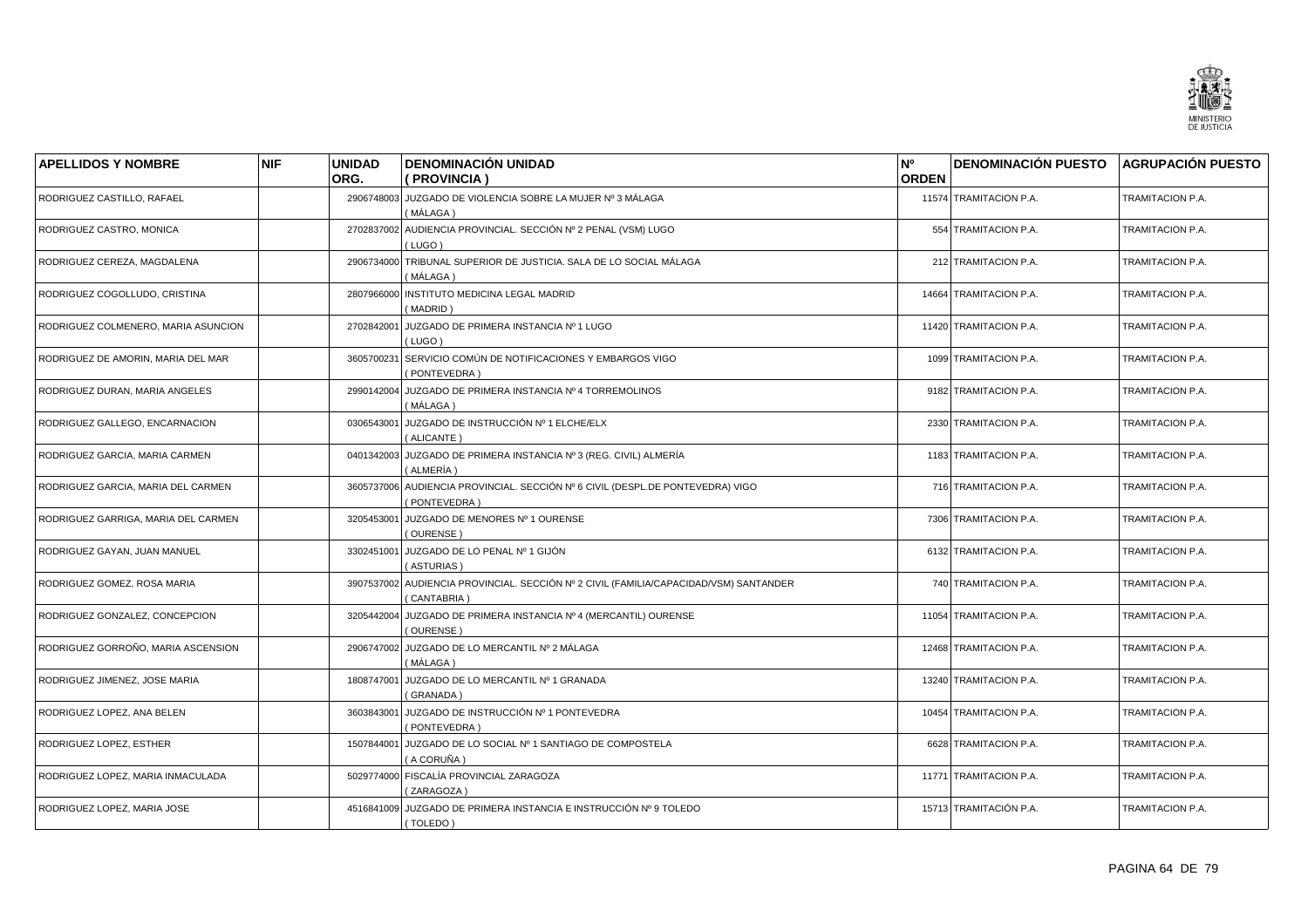

| <b>APELLIDOS Y NOMBRE</b>                               | <b>NIF</b> | <b>UNIDAD</b><br>ORG. | <b>DENOMINACIÓN UNIDAD</b><br>(PROVINCIA)                                                                                       | N <sup>o</sup><br><b>ORDEN</b> | <b>DENOMINACIÓN PUESTO</b>  | <b>AGRUPACIÓN PUESTO</b> |
|---------------------------------------------------------|------------|-----------------------|---------------------------------------------------------------------------------------------------------------------------------|--------------------------------|-----------------------------|--------------------------|
| RODRIGUEZ MANZANO, AMALIA                               |            |                       | 1808742018 JUZGADO DE PRIMERA INSTANCIA Nº 18 GRANADA<br>(GRANADA)                                                              |                                | 12567 TRAMITACION P.A.      | TRAMITACION P.A.         |
| RODRIGUEZ MARIÑO, SANTIAGO                              |            | 2702845002            | JUZGADO DE LO CONTENCIOSO-ADMINISTRATIVO Nº 2 LUGO<br>(LUGO)                                                                    |                                | 12070 TRAMITACION P.A.      | TRAMITACION P.A.         |
| RODRIGUEZ MARRERO, ANASTASIO EDUARDO                    |            |                       | 3501633000 TRIBUNAL SUPERIOR DE JUSTICIA. SALA CONTENCIOSO-ADMINISTRATIVO PALMAS DE GRAN CANARIA,<br><b>LAS</b><br>(LAS PALMAS) |                                | 248 TRAMITACION P.A.        | TRAMITACION P.A.         |
| RODRIGUEZ MARRERO, MARISOL                              |            | 3501648001            | JUZGADO DE VIOLENCIA SOBRE LA MUJER Nº 1 PALMAS DE GRAN CANARIA, LAS<br><b>LAS PALMAS</b>                                       |                                | 10487 TRAMITACION P.A.      | TRAMITACION P.A.         |
| RODRIGUEZ MEDINA, MARIA CARMEN                          |            | 3907545001            | JUZGADO DE LO CONTENCIOSO-ADMINISTRATIVO Nº 1 SANTANDER<br>CANTABRIA                                                            |                                | 5538 TRAMITACION P.A.       | TRAMITACION P.A.         |
| RODRIGUEZ MELLADO, MARIA ISABEL<br><b>AMERICA</b>       |            | 4625047001            | JUZGADO DE LO MERCANTIL Nº 1 VALÈNCIA<br>(VALENCIA)                                                                             |                                | 9613 TRAMITACION P.A.       | TRAMITACION P.A.         |
| RODRIGUEZ ORTIZ, CARLOS RAFAEL                          |            |                       | 2309241002 JUZGADO DE PRIMERA INSTANCIA E INSTRUCCIÓN Nº 2 (REG. CIVIL) ÚBEDA<br>( JAÉN )                                       |                                | 4040 TRAMITACION P.A.       | TRAMITACION P.A.         |
| RODRIGUEZ RODRIGUEZ, MARIA OLGA                         |            | 4802042004            | JUZGADO DE PRIMERA INSTANCIA Nº 4 BILBAO<br><b>BIZKAIA</b> )                                                                    |                                | 2219 TRAMITACION P.A.       | TRAMITACION P.A.         |
| RODRIGUEZ SANCHEZ-LAFUENTE, FRANCISCO                   |            |                       | 2901741001 JUZGADO DE PRIMERA INSTANCIA E INSTRUCCIÓN Nº 1 ARCHIDONA<br>(MÁLAGA)                                                |                                | 4345 TRAMITACION P.A.       | TRAMITACION P.A.         |
| RODRIGUEZ SANTANA, CONSUELO                             |            |                       | 3603874000 FISCALÍA PROVINCIAL PONTEVEDRA<br>PONTEVEDRA)                                                                        |                                | 11866 TRAMITACION P.A. (GU) | TRAMITACION P.A. (GU)    |
| RODRIGUEZ VELASCO, MARCO ANTONIO                        |            |                       | 3304442008 JUZGADO DE PRIMERA INSTANCIA Nº 8 OVIEDO<br>(ASTURIAS)                                                               |                                | 10682 TRAMITACION P.A.      | TRAMITACION P.A.         |
| RODRÍGUEZ ALONSO, LUCIA                                 |            | 3304433000            | TRIBUNAL SUPERIOR DE JUSTICIA, SALA CONTENCIOSO-ADMINISTRATIVO OVIEDO<br>(ASTURIAS)                                             |                                | 236 TRAMITACION P.A.        | TRAMITACION P.A.         |
| RODRÍGUEZ MUÑOZ, MARÍA DEL MAR                          |            | 0801934000            | TRIBUNAL SUPERIOR DE JUSTICIA. SALA DE LO SOCIAL BARCELONA<br>BARCELONA)                                                        |                                | 135 TRAMITACION P.A.        | TRAMITACION P.A.         |
| RODRIGUEZ DE LIEBANA GARCIA-MORATO,<br><b>JOSE LUIS</b> |            |                       | 0801974000 FISCALÍA PROVINCIAL BARCELONA<br>BARCELONA)                                                                          |                                | 11811 TRAMITACION P.A.      | TRAMITACION P.A.         |
| ROJANO PALOMEQUE, EMILIO                                |            | 1812241002            | JUZGADO DE PRIMERA INSTANCIA E INSTRUCCIÓN Nº 2 (REG. CIVIL) LOJA<br>(GRANADA)                                                  |                                | 3880 TRAMITACION P.A.       | TRAMITACION P.A.         |
| ROJAS BAENA, ELISA ISABEL                               |            |                       | 2306000061 SERVICIO COMÚN DE PARTIDO JUDICIAL MARTOS<br>(JAÉN)                                                                  |                                | 14799 TRAMITACION P.A.      | TRAMITACION P.A.         |
| ROJAS CORNEJO, ESPERANZA                                |            | 0704000231            | SERVICIO COMÚN DE NOTIFICACIONES Y EMBARGOS PALMA<br>(ILLES BALEARS)                                                            |                                | 1007 TRAMITACION P.A.       | TRAMITACION P.A.         |
| ROJO GOMEZ, MARIA VIRGINIA                              |            |                       | 2906743005 JUZGADO DE INSTRUCCIÓN Nº 5 MÁLAGA<br>( MÁLAGA )                                                                     |                                | 2777 TRAMITACION P.A.       | TRAMITACION P.A.         |
| ROLDAN GOMEZ, ELOISA                                    |            |                       | 2806541007 JUZGADO DE PRIMERA INSTANCIA E INSTRUCCIÓN Nº 7 GETAFE<br>(MADRID)                                                   |                                | 12283 TRAMITACION P.A.      | TRAMITACION P.A.         |
| <b>ROLDAN GUERRERO, MANUEL</b>                          |            |                       | 2906737006 AUDIENCIA PROVINCIAL. SECCIÓN Nº 6 CIVIL (MERCANTIL) MÁLAGA                                                          |                                | 641 TRAMITACION P.A.        | TRAMITACION P.A.         |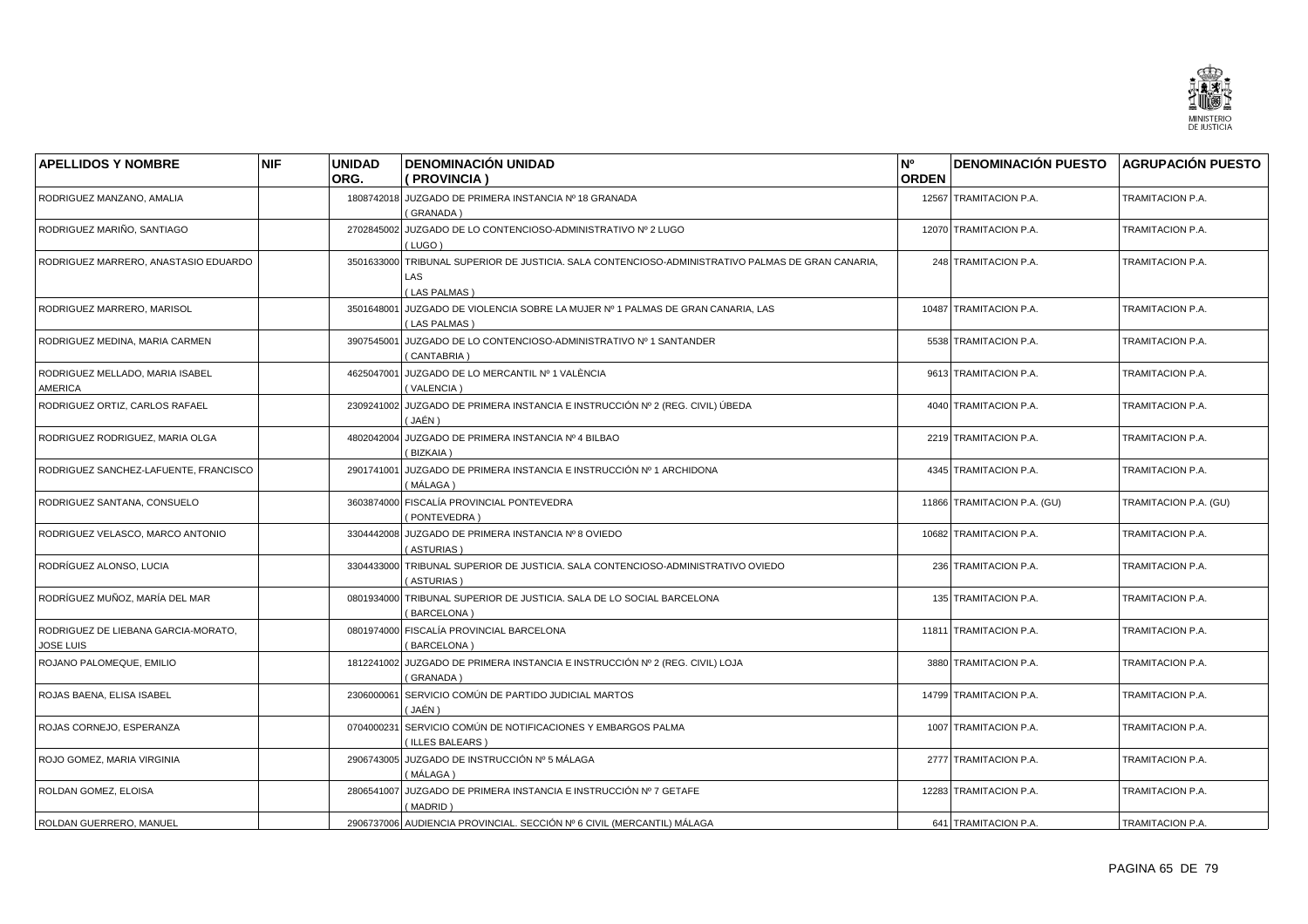

| <b>APELLIDOS Y NOMBRE</b>        | <b>NIF</b> | <b>UNIDAD</b> | <b>DENOMINACIÓN UNIDAD</b>                                                                 | N°           | <b>DENOMINACIÓN PUESTO AGRUPACIÓN PUESTO</b>                       |                         |
|----------------------------------|------------|---------------|--------------------------------------------------------------------------------------------|--------------|--------------------------------------------------------------------|-------------------------|
|                                  |            | ORG.          | (PROVINCIA)                                                                                | <b>ORDEN</b> |                                                                    |                         |
|                                  |            |               | (MÁLAGA)                                                                                   |              |                                                                    |                         |
| ROMAN DONAIRE, MARIA TERESA      |            |               | 2305066000 INSTITUTO MEDICINA LEGAL JAÉN<br>(JAÉN)                                         |              | 9336 TRAMITACION P.A.                                              | TRAMITACION P.A.        |
| ROMERA GONZALEZ, ROSA MARIA      |            |               | 1808742012 JUZGADO DE PRIMERA INSTANCIA Nº 12 GRANADA<br>(GRANADA)                         |              | 1582 TRAMITACION P.A.                                              | TRAMITACION P.A.        |
| ROMERA LASECA, MARIA DEL PILAR   |            |               | 0306542002 JUZGADO DE PRIMERA INSTANCIA Nº 2 ELCHE/ELX<br>(ALICANTE)                       |              | 1166 TRAMITACION P.A.                                              | TRAMITACION P.A.        |
| ROMERO LEÑA, MARIA ROSARIO       |            |               | 1402144005 JUZGADO DE LO SOCIAL Nº 5 CÓRDOBA<br>( CÓRDOBA )                                |              | 14735 TRAMITACION P.A.                                             | TRAMITACION P.A.        |
| ROMERO LOPEZ, ISABEL             |            |               | 0810174500 FISCALÍA. SECCIÓN TERRITORIAL HOSPITALET DE LLOBREGAT, L'<br>(BARCELONA)        |              | 12395 TRAMITACION P.A.                                             | TRAMITACION P.A.        |
| ROMERO RODRIGUEZ, ANTONIO        |            |               | 0601574000 FISCALÍA PROVINCIAL BADAJOZ<br>(BADAJOZ)                                        |              | 11849 TRAMITACION P.A. (GU)                                        | TRAMITACION P.A. (GU)   |
| ROMERO SANTIAGO, JOSE ANTONIO    |            |               | 1402142008 JUZGADO DE PRIMERA INSTANCIA Nº 8 CÓRDOBA<br>(CÓRDOBA)                          |              | 1516 TRAMITACION P.A.                                              | TRAMITACION P.A.        |
| ROMERO VALVERDE, OMARA           |            |               | 3003941001 JUZGADO DE PRIMERA INSTANCIA E INSTRUCCIÓN Nº 1 (REG. CIVIL) TOTANA<br>(MURCIA) |              | 4440 TRAMITACION P.A.                                              | TRAMITACION P.A.        |
| ROMO RECIO, FRANCISCA            |            |               | 4109145007 JUZGADO DE LO CONTENCIOSO-ADMINISTRATIVO Nº 7 SEVILLA<br>(SEVILLA)              |              | 5568 TRAMITACION P.A.                                              | TRAMITACION P.A.        |
| ROPERO ALCAIDE, JOSE MARIA       |            | 1812200061    | SERVICIO COMUN DE PARTIDO JUDICIAL LOJA<br>(GRANADA)                                       |              | 14796 TRAMITACION P.A.                                             | TRAMITACION P.A.        |
| ROSALES SORIANO, SOLEDAD         |            |               | 2305051002 JUZGADO DE LO PENAL Nº 2 JAÉN<br>(JAÉN)                                         |              | 5975 TRAMITACION P.A.                                              | TRAMITACION P.A.        |
| ROSENDE CACHEIRO, MARIA MERCEDES |            |               | 1503045001 JUZGADO DE LO CONTENCIOSO-ADMINISTRATIVO Nº 1 CORUÑA, A<br>(A CORUÑA)           |              | 5342 TRAMITACION P.A.                                              | TRAMITACION P.A.        |
| ROSENDO SANCHEZ, BEATRIZ         |            |               | 4109147001 JUZGADO DE LO MERCANTIL Nº 1 SEVILLA<br>(SEVILLA)                               |              | 9583 TRAMITACION P.A.                                              | TRAMITACION P.A.        |
| ROURA BATALLER, CARLES           |            |               | 1707948001 JUZGADO DE VIOLENCIA SOBRE LA MUJER Nº 1 GIRONA<br>(GIRONA)                     |              | 11723 TRAMITACION P.A.                                             | TRAMITACION P.A.        |
| ROYO MARCO, MARIA JOSE           |            |               | 5029744005 JUZGADO DE LO SOCIAL Nº 5 ZARAGOZA<br>(ZARAGOZA)                                |              | 7108 TRAMITACION P.A.                                              | TRAMITACION P.A.        |
| RUA CALVO, MARIA LUISA           |            |               | 1503037001 AUDIENCIA PROVINCIAL. SECCIÓN Nº 1 PENAL (VSM) CORUÑA, A<br>( A CORUÑA )        |              | 498 TRAMITACION P.A.                                               | TRAMITACION P.A.        |
| RUBI DE LA VEGA, MARIAN          |            | 4619041001    | JUZGADO DE PRIMERA INSTANCIA E INSTRUCCIÓN Nº 1 (REG. CIVIL) PATERNA<br>(VALENCIA)         |              | 5132 TRAMITACION P.A.                                              | TRAMITACION P.A.        |
| RUBIO BENAVENTE, FRANCISCA       |            |               | 0490283101 SERVICIO COMÚN GENERAL EJIDO, EL<br>(ALMERÍA)                                   |              | 14234 TRAMITACION P.A. COMUNICACION TRAMITACION P.A.<br>Y AT. CIUD | COMUNICACION Y AT. CIUD |
| RUBIO MARTINEZ, MARIA DEL PILAR  |            |               | 2814800002 SERVICIO COMÚN DE NOTIFICACIONES Y EMBARGOS TORREJÓN DE ARDOZ<br>(MADRID)       |              | 4319 TRAMITACION P.A.                                              | TRAMITACION P.A.        |
| RUBIO RUBIO, JOSE MARIA          |            |               | 2702844004 JUZGADO DE LO SOCIAL Nº 4 LUGO                                                  |              | 14774 TRAMITACION P.A.                                             | TRAMITACION P.A.        |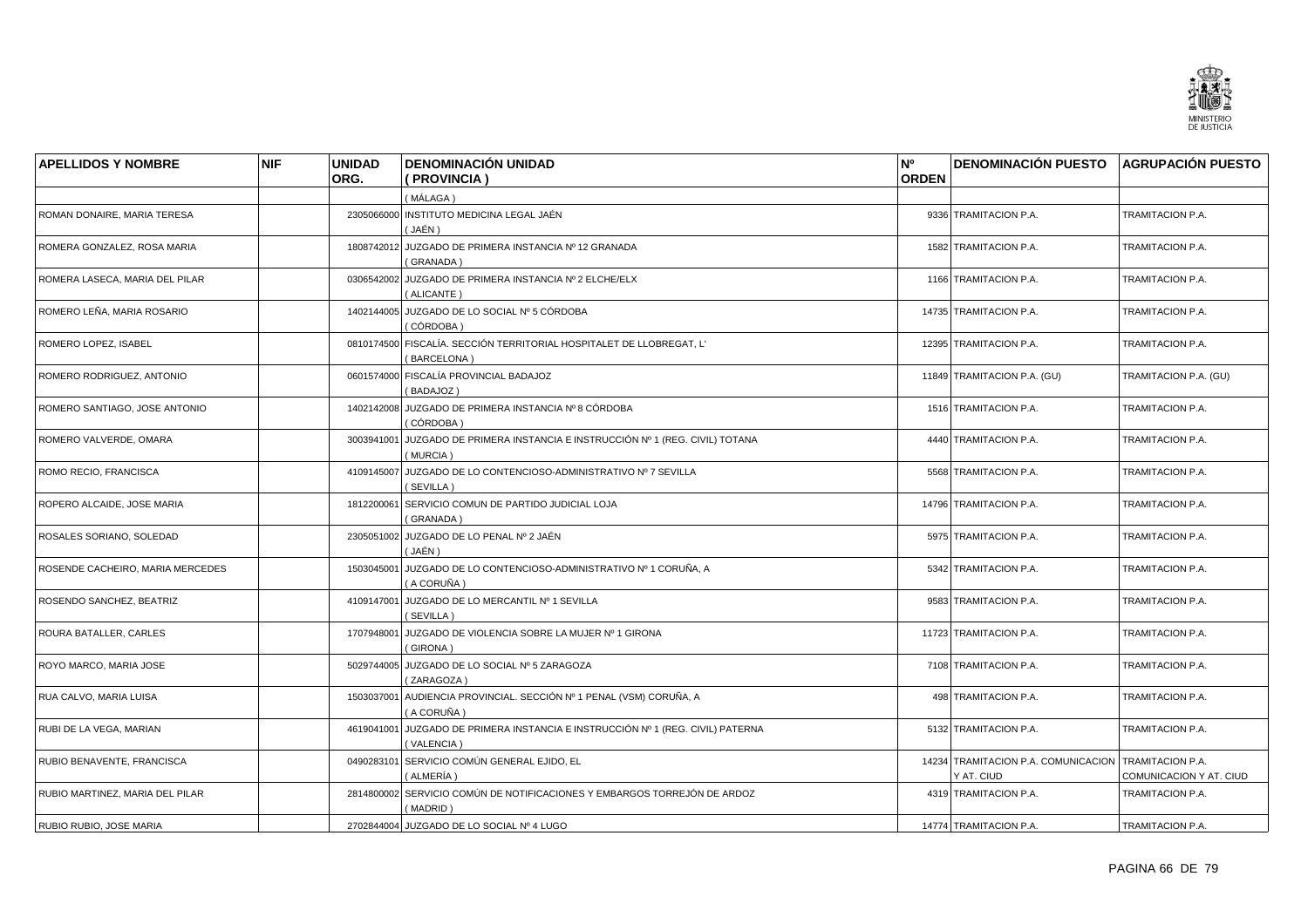

| <b>APELLIDOS Y NOMBRE</b>          | <b>NIF</b> | <b>UNIDAD</b> | <b>DENOMINACIÓN UNIDAD</b>                                                                     | N°           | <b>DENOMINACIÓN PUESTO AGRUPACIÓN PUESTO</b> |                       |
|------------------------------------|------------|---------------|------------------------------------------------------------------------------------------------|--------------|----------------------------------------------|-----------------------|
|                                    |            | ORG.          | ( PROVINCIA )                                                                                  | <b>ORDEN</b> |                                              |                       |
|                                    |            |               | (LUGO)                                                                                         |              |                                              |                       |
| RUEDA RAMOS, MARIA PILAR           |            |               | 2809243003 JUZGADO DE INSTRUCCIÓN Nº 3 MÓSTOLES<br>(MADRID)                                    |              | 2759 TRAMITACION P.A.                        | TRAMITACION P.A.      |
| RUEDA SAEZ, ESTHER                 |            |               | 1814041004 JUZGADO DE PRIMERA INSTANCIA E INSTRUCCIÓN Nº 4 MOTRIL<br>(GRANADA)                 |              | 3892 TRAMITACION P.A.                        | TRAMITACION P.A.      |
| RUEDA SERRANO, ANA MARIA           |            |               | 0401337001 AUDIENCIA PROVINCIAL. SECCIÓN Nº 1 CIVIL ALMERÍA<br>(ALMERÍA)                       |              | 13792 TRAMITACION P.A.                       | TRAMITACION P.A.      |
| RUIZ CASAS, ANTONIA                |            |               | 4109174000 FISCALÍA PROVINCIAL SEVILLA<br>(SEVILLA)                                            |              | 11753 TRAMITACION P.A. (GU)                  | TRAMITACION P.A. (GU) |
| RUIZ GALIANO, ANA                  |            |               | 0303142005 JUZGADO DE PRIMERA INSTANCIA Nº 5 BENIDORM<br>(ALICANTE)                            |              | 14130 TRAMITACION P.A.                       | TRAMITACION P.A.      |
| RUIZ GIL, FRANCISCO FERNANDO       |            |               | 1802246001 JDO. DE PAZ DE ATARFE<br>(GRANADA)                                                  |              | 7751 TRAMITACION P.A.                        | TRAMITACION P.A.      |
| RUIZ LOPEZ, JOSE                   |            |               | 3003746001 JDO. DE PAZ DE TORRE-PACHECO<br>(MURCIA)                                            |              | 8041 TRAMITACION P.A.                        | TRAMITACION P.A.      |
| RUIZ LUYANDO, LEIRE                |            |               | 4802037003 AUDIENCIA PROVINCIAL, SECCIÓN Nº 3 CIVIL BILBAO<br>(BIZKAIA)                        |              | 868 TRAMITACION P.A.                         | TRAMITACION P.A.      |
| RUIZ MONTOYA, AMALIA               |            |               | 1402144005 JUZGADO DE LO SOCIAL Nº 5 CÓRDOBA<br>(CÓRDOBA)                                      |              | 14735 TRAMITACION P.A.                       | TRAMITACION P.A.      |
| RUIZ PUYUELO, MARIA ARANZAZU       |            |               | 4802061001 REGISTRO CIVIL Nº 1 (REG. CIVIL) BILBAO<br>(BIZKAIA)                                |              | 986 TRAMITACION P.A.                         | TRAMITACION P.A.      |
| RUIZ RIVAS, ISABEL                 |            |               | 2800600002 SERVICIO COMÚN DE NOTIFICACIONES Y EMBARGOS ALCOBENDAS<br>(MADRID)                  |              | 4131 TRAMITACION P.A.                        | TRAMITACION P.A.      |
| RUIZ ROMERO, MARIA DOLORES         |            |               | 4109133000 TRIBUNAL SUPERIOR DE JUSTICIA. SALA CONTENCIOSO-ADMINISTRATIVO SEVILLA<br>(SEVILLA) |              | 272 TRAMITACION P.A.                         | TRAMITACION P.A.      |
| RUIZ SANCHEZ, MARIA MERCEDES       |            |               | 2906744004 JUZGADO DE LO SOCIAL Nº 4 MÁLAGA<br>(MÁLAGA)                                        |              | 6805 TRAMITACION P.A.                        | TRAMITACION P.A.      |
| <b>RUIZ TORRES, TOMAS</b>          |            |               | 0401351001 JUZGADO DE LO PENAL Nº 1 ALMERÍA<br>(ALMERÍA)                                       |              | 5670 TRAMITACION P.A.                        | TRAMITACION P.A.      |
| RUIZ URRUTIA, MARIA FATIMA         |            |               | 4802066000 INSTITUTO MEDICINA LEGAL BILBAO<br>(BIZKAIA)                                        |              | 15322 TRAMITACION P.A.                       | TRAMITACION P.A.      |
| RUIZ DE ANGULO ROA, MARIA ARANZAZU |            |               | 0000000000 SERVICIO COMÚN PROCESAL GENERAL VITORIA-GASTEIZ<br>( ARABA/ÁLAVA )                  |              | 15431 TRAMITACION P.A.                       | TRAMITACION P.A.      |
| RUMBEU BENAVENT, DESAMPARADOS      |            |               | 4625066000 INSTITUTO MEDICINA LEGAL VALÈNCIA<br>(VALENCIA)                                     |              | 9565 TRAMITACION P.A.                        | TRAMITACION P.A.      |
| S'HITA BOLLON, DANIEL              |            |               | 2805843001 JUZGADO DE INSTRUCCIÓN Nº 1 FUENLABRADA<br>(MADRID)                                 |              | 9297 TRAMITACION P.A.                        | TRAMITACION P.A.      |
| SABORIDO JUAN, ELENA               |            |               | 1102043002 JUZGADO DE INSTRUCCIÓN Nº 2 JEREZ DE LA FRONTERA<br>( CÁDIZ )                       |              | 3625 TRAMITACION P.A.                        | TRAMITACION P.A.      |
| SABORIT GARCIA, CLARA EUGENIA      |            |               | 4625061001 REGISTRO CIVIL Nº 1 VALÈNCIA                                                        |              | 980 TRAMITACION P.A.                         | TRAMITACION P.A.      |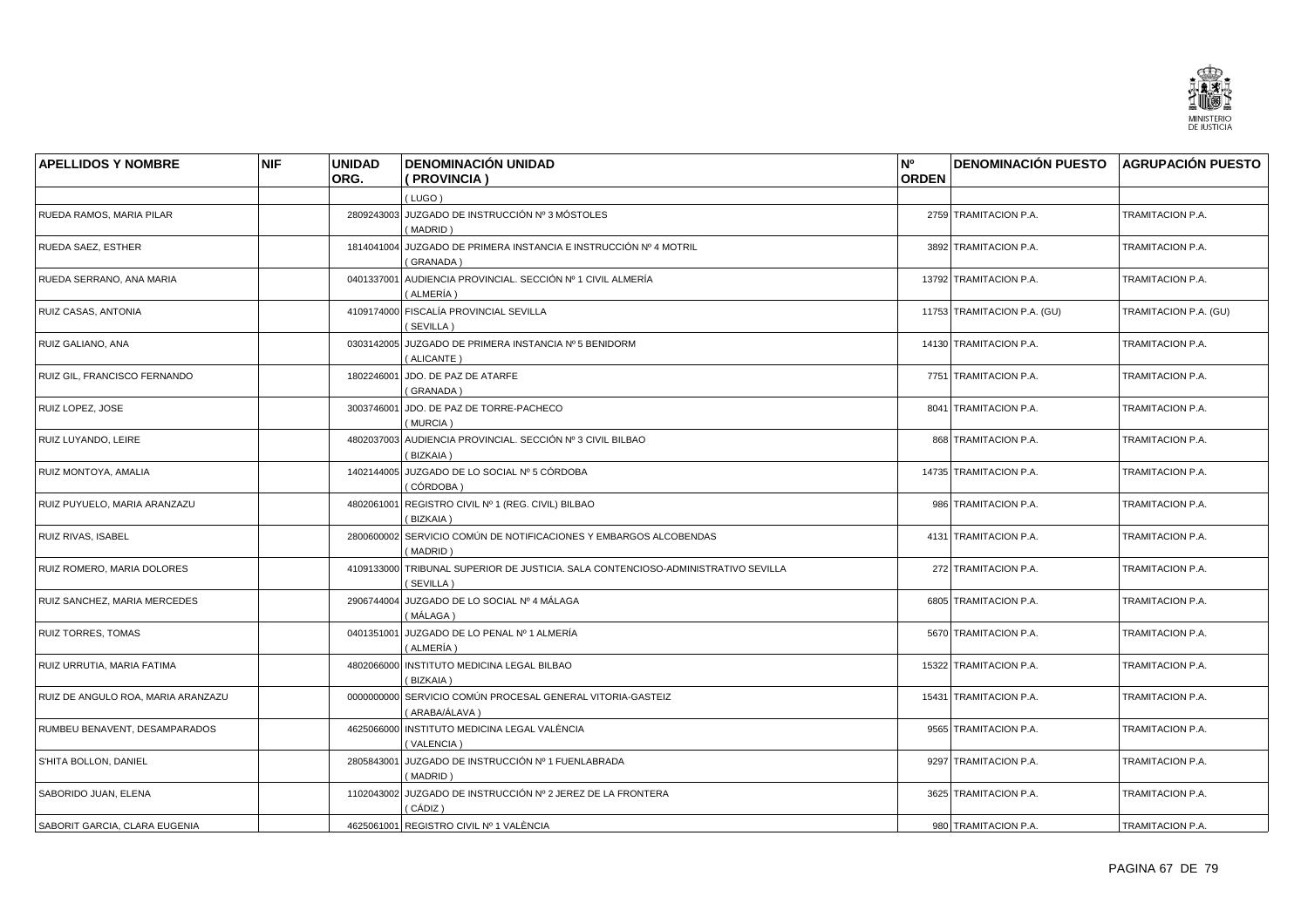

| <b>APELLIDOS Y NOMBRE</b>            | <b>NIF</b> | <b>UNIDAD</b> | <b>DENOMINACIÓN UNIDAD</b>                                                                      | N°           | <b>DENOMINACIÓN PUESTO AGRUPACIÓN PUESTO</b> |                                      |
|--------------------------------------|------------|---------------|-------------------------------------------------------------------------------------------------|--------------|----------------------------------------------|--------------------------------------|
|                                      |            | ORG.          | ( PROVINCIA )                                                                                   | <b>ORDEN</b> |                                              |                                      |
|                                      |            |               | (VALENCIA)                                                                                      |              |                                              |                                      |
| SAEZ AMOROS, EVA MARIA               |            |               | 3001651002 JUZGADO DE LO PENAL Nº 2 CARTAGENA<br>(MURCIA)                                       |              | 6096 TRAMITACION P.A.                        | TRAMITACION P.A.                     |
| SAEZ RIVERO, RICARDO                 |            |               | 3501643007 JUZGADO DE INSTRUCCIÓN Nº 7 PALMAS DE GRAN CANARIA, LAS<br>(LAS PALMAS)              |              | 2873 TRAMITACION P.A.                        | TRAMITACION P.A.                     |
| SAGRISTA COBO, MARIA DE LAS MERCEDES |            |               | 2305051004 JUZGADO DE LO PENAL Nº 4 (VSM) JAÉN<br>(JAÉN )                                       |              | 12576 TRAMITACION P.A.                       | TRAMITACION P.A.                     |
| SAHUN MONTERO, VIOLETA               |            |               | 0801966000 INSTITUTO MEDICINA LEGAL BARCELONA<br>(BARCELONA)                                    |              | 11006 TRAMITACION P.A.                       | TRAMITACION P.A.                     |
| SALANOVA PARDINA, BEATRIZ            |            |               | 0801937009 AUDIENCIA PROVINCIAL. SECCIÓN Nº 9 PENAL BARCELONA<br>(BARCELONA)                    |              | 410 TRAMITACION P.A.                         | TRAMITACION P.A.                     |
| SALAZAR SALMERON, CLARA ENCARNACION  |            |               | 1808734000 TRIBUNAL SUPERIOR DE JUSTICIA. SALA DE LO SOCIAL GRANADA<br>(GRANADA)                |              | 180 TRAMITACION P.A.                         | TRAMITACION P.A.                     |
| SALINAS ORTIZ, MARIA JOSE            |            |               | 1808742001 JUZGADO DE PRIMERA INSTANCIA Nº 1 GRANADA<br>(GRANADA)                               |              | 1549 TRAMITACION P.A.                        | TRAMITACION P.A.                     |
| SALMERON HIDALGO, ENCARNACION        |            |               | 1808742002 JUZGADO DE PRIMERA INSTANCIA Nº 2 GRANADA<br>(GRANADA)                               |              | 1552 TRAMITACION P.A.                        | TRAMITACION P.A.                     |
| SAMPER SANCHIZ, BEATRIZ              |            |               | 4625042016 JUZGADO DE PRIMERA INSTANCIA Nº 16 VALÈNCIA<br>(VALENCIA)                            |              | 2151 TRAMITACION P.A.                        | TRAMITACION P.A.                     |
| SAN JOSE APARICIO. EVA MARIA         |            |               | 3907544006 JUZGADO DE LO SOCIAL Nº 6 SANTANDER<br>(CANTABRIA)                                   |              | 13339 TRAMITACION P.A.                       | TRAMITACION P.A.                     |
| SAN MARTIN AZCONA, JUAN FERNANDO     |            | 2814848001    | JUZGADO DE VIOLENCIA SOBRE LA MUJER Nº 1 TORREJÓN DE ARDOZ<br>(MADRID)                          |              | 12768 TRAMITACION P.A.                       | TRAMITACION P.A.                     |
| SANCHEZ ARRIBAS, MARIA DEL PILAR     |            |               | 1102043005 JUZGADO DE INSTRUCCIÓN Nº 5 JEREZ DE LA FRONTERA<br>( CÁDIZ )                        |              | 12531 TRAMITACION P.A.                       | TRAMITACION P.A.                     |
| SANCHEZ BUGARIN, MARIA INMACULADA    |            |               | 0000000000 SECCIÓN REGISTRO, REPARTO Y ESTADÍSTICA (SERVICIO COMÚN GENERAL) MÉRIDA<br>(BADAJOZ) |              | 13594 TRAMITACION P.A.                       | TRAMITACION P.A.                     |
| SANCHEZ CAMENO, MONTSERRAT           |            |               | 2906743012 JUZGADO DE INSTRUCCIÓN Nº 12 MÁLAGA<br>( MÁLAGA )                                    |              | 2798 TRAMITACION P.A.                        | TRAMITACION P.A.                     |
| SANCHEZ DENIZ, LOLYMAR               |            | 3501634000    | TRIBUNAL SUPERIOR DE JUSTICIA. SALA DE LO SOCIAL PALMAS DE GRAN CANARIA, LAS<br>(LAS PALMAS)    |              | 251 TRAMITACION P.A.                         | TRAMITACION P.A.                     |
| SANCHEZ DIEZ, MARIA JESUS            |            |               | 0000000000 UNIDADES PROCESALES DE APOYO DIRECTO LEÓN<br>( LEÓN )                                |              | 13562 TRAMITACION P.A.<br>ORG.COLEGIADO AP   | TRAMITACION P.A.<br>ORG.COLEGIADO AP |
| SANCHEZ FERNANDEZ, MARIA JUANA       |            |               | 2411574400 FISCALÍA DE ÁREA PONFERRADA<br>( LEÓN )                                              |              | 12392 TRAMITACION P.A. (GU)                  | TRAMITACION P.A. (GU)                |
| SANCHEZ FERREÑO, MARIA MERCEDES      |            |               | 1503044007 JUZGADO DE LO SOCIAL Nº 7 CORUÑA, A<br>(A CORUÑA)                                    |              | 14771 TRAMITACION P.A.                       | TRAMITACION P.A.                     |
| SANCHEZ FOLGUERA, CONSUELO           |            |               | 2817646001 JDO. DE PAZ DE VILLANUEVA DE LA CAÑADA<br>(MADRID)                                   |              | 7945 TRAMITACION P.A.                        | TRAMITACION P.A.                     |
| SANCHEZ GALLEGO, MARIA               |            |               | 2305042007 JUZGADO DE PRIMERA INSTANCIA Nº 7 JAÉN                                               |              | 14490 TRAMITACION P.A.                       | TRAMITACION P.A.                     |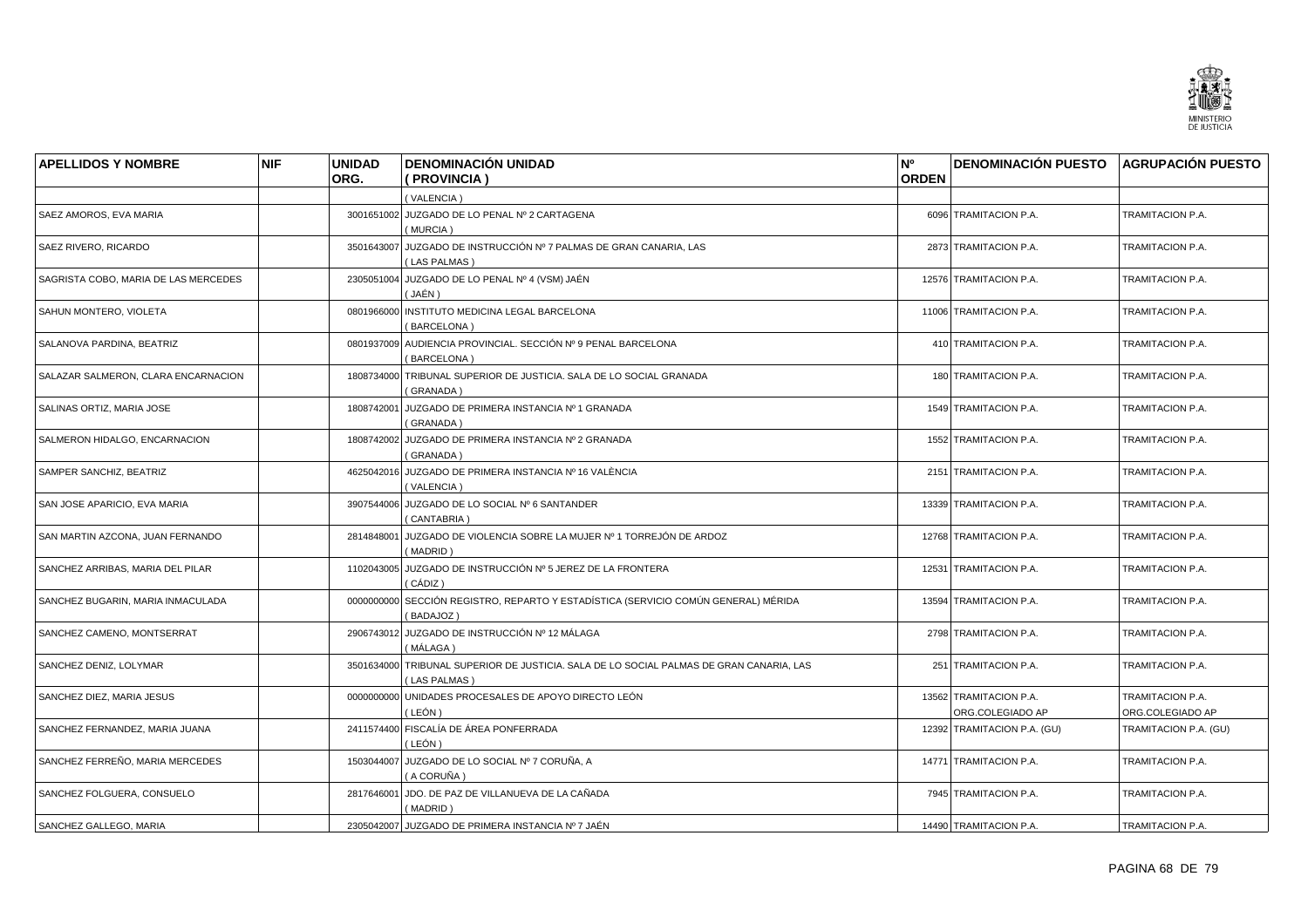

| <b>APELLIDOS Y NOMBRE</b>                          | <b>NIF</b> | <b>UNIDAD</b> | <b>DENOMINACIÓN UNIDAD</b>                                                       | N°           | <b>DENOMINACIÓN PUESTO AGRUPACIÓN PUESTO</b> |                  |
|----------------------------------------------------|------------|---------------|----------------------------------------------------------------------------------|--------------|----------------------------------------------|------------------|
|                                                    |            | ORG.          | (PROVINCIA)                                                                      | <b>ORDEN</b> |                                              |                  |
|                                                    |            |               | ( JAÉN )                                                                         |              |                                              |                  |
| SANCHEZ GARCIA, GLORIA                             |            |               | 2906742005 JUZGADO DE PRIMERA INSTANCIA Nº 5 (FAMILIA) MÁLAGA<br>(MÁLAGA)        |              | 1776 TRAMITACION P.A.                        | TRAMITACION P.A. |
| SANCHEZ GARCIA, PEDRO                              |            | 3002441007    | JUZGADO DE PRIMERA INSTANCIA E INSTRUCCIÓN Nº 7 LORCA<br>(MURCIA)                |              | 13309 TRAMITACION P.A.                       | TRAMITACION P.A. |
| SANCHEZ JAEN, MARIA DEL SOL                        |            |               | 2807937018 AUDIENCIA PROVINCIAL. SECCIÓN Nº 18 CIVIL MADRID<br>(MADRID)          |              | 600 TRAMITACION P.A.                         | TRAMITACION P.A. |
| SANCHEZ LOPEZ, SONIA                               |            |               | 0801947012 JUZGADO DE LO MERCANTIL Nº 12 BARCELONA<br>(BARCELONA)                |              | 14710 TRAMITACION P.A.                       | TRAMITACION P.A. |
| SANCHEZ MARTIN, INMACULADA                         |            |               | 0401342003 JUZGADO DE PRIMERA INSTANCIA Nº 3 (REG. CIVIL) ALMERÍA<br>( ALMERÍA ) |              | 1183 TRAMITACION P.A.                        | TRAMITACION P.A. |
| SANCHEZ MARTINEZ, EUGENIO                          |            |               | 0801974000 FISCALÍA PROVINCIAL BARCELONA<br>(BARCELONA)                          |              | 11811 TRAMITACION P.A.                       | TRAMITACION P.A. |
| SANCHEZ MARTINEZ, MARIA INMACULADA                 |            | 2807926001    | JUZGADO CENTRAL DE MENORES (VIGILANCIA PENITENCIARIA) MADRID<br>(MADRID)         |              | 91 TRAMITACION P.A.                          | TRAMITACION P.A. |
| SANCHEZ MOLINA, SUSANA                             |            | 3727442009    | JUZGADO DE PRIMERA INSTANCIA Nº 9 SALAMANCA<br>(SALAMANCA)                       |              | 13336 TRAMITACION P.A.                       | TRAMITACION P.A. |
| SANCHEZ MONTERRUBIO, ROCIO                         |            |               | 4109153002 JUZGADO DE MENORES Nº 2 SEVILLA<br>(SEVILLA)                          |              | 7333 TRAMITACION P.A.                        | TRAMITACION P.A. |
| SANCHEZ MUÑOZ, GEMMA MARIA                         |            | 4625042009    | JUZGADO DE PRIMERA INSTANCIA Nº 9 (FAMILIA) VALÈNCIA<br>(VALENCIA)               |              | 2132 TRAMITACION P.A.                        | TRAMITACION P.A. |
| SANCHEZ PEITEADO, NATALIA MARIA                    |            | 1503053001    | JUZGADO DE MENORES Nº 1 CORUÑA, A<br>(A CORUÑA)                                  |              | 7253 TRAMITACION P.A.                        | TRAMITACION P.A. |
| SANCHEZ RAMOS, OSCAR                               |            |               | 3727443004 JUZGADO DE INSTRUCCIÓN Nº 4 SALAMANCA<br>(SALAMANCA)                  |              | 10634 TRAMITACION P.A.                       | TRAMITACION P.A. |
| SANCHEZ RODRIGUEZ, MARIA DOLORES                   |            | 2807943021    | JUZGADO DE INSTRUCCIÓN Nº 21 MADRID<br>(MADRID)                                  |              | 2663 TRAMITACION P.A.                        | TRAMITACION P.A. |
| SANCHEZ SAEZ DE TEJADA, MARIA<br><b>INMACULADA</b> |            |               | 2906742016 JUZGADO DE PRIMERA INSTANCIA Nº 16 (FAMILIA) MÁLAGA<br>( MÁLAGA )     |              | 1809 TRAMITACION P.A.                        | TRAMITACION P.A. |
| SANCHEZ SANCHEZ, JUAN                              |            | 3001941004    | JUZGADO DE PRIMERA INSTANCIA E INSTRUCCIÓN Nº 4 CIEZA<br>(MURCIA)                |              | 12295 TRAMITACION P.A.                       | TRAMITACION P.A. |
| SANCHEZ SANCHEZ, MARIA DOLORES                     |            | 4718666000    | INSTITUTO MEDICINA LEGAL. DIRECCIÓN VALLADOLID<br>(VALLADOLID)                   |              | 948 TRAMITACION P.A.                         | TRAMITACION P.A. |
| SANCHEZ SANTIAGO, MARIA ELENA                      |            | 2807922001    | AUDIENCIA NACIONAL SALA PENAL. SECCIÓN 1ª MADRID<br>(MADRID)                     |              | 9146 TRAMITACION P.A.                        | TRAMITACION P.A. |
| SANCHEZ SEGURA, MARIA CARMEN                       |            |               | 2905443003 JUZGADO DE INSTRUCCIÓN Nº 3 FUENGIROLA<br>(MÁLAGA)                    |              | 11383 TRAMITACION P.A.                       | TRAMITACION P.A. |
| SANCHEZ SORIA, ANGELES SONIA                       |            | 2807945027    | JUZGADO DE LO CONTENCIOSO-ADMINISTRATIVO Nº 27 MADRID<br>(MADRID)                |              | 5458 TRAMITACION P.A.                        | TRAMITACION P.A. |
| SANCHEZ VALVERDE, MARIA DOLORES                    |            |               | 0601544005 JUZGADO DE LO SOCIAL Nº 5 BADAJOZ                                     |              | 14785 TRAMITACION P.A.                       | TRAMITACION P.A. |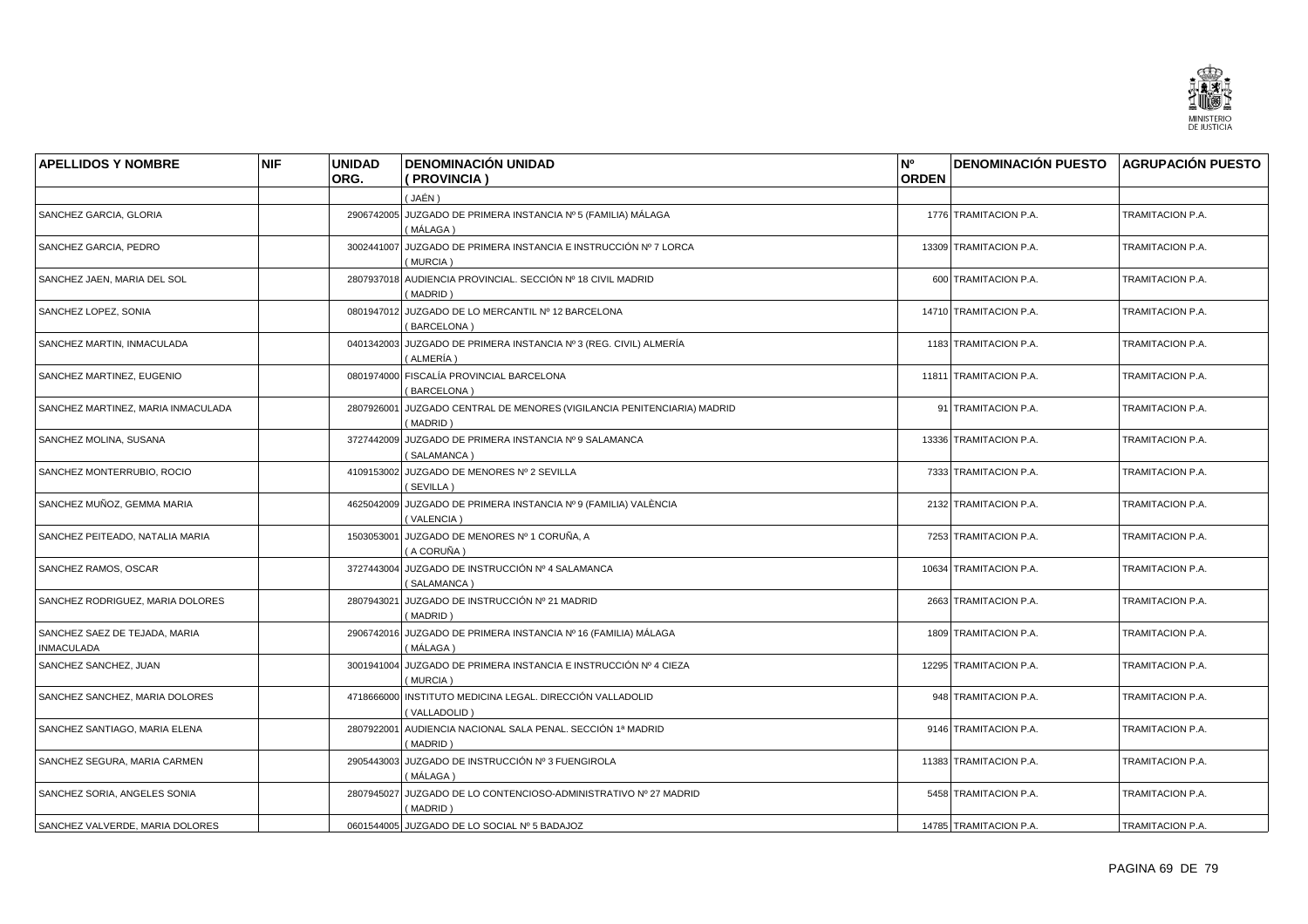

| <b>APELLIDOS Y NOMBRE</b>             | <b>NIF</b> | <b>UNIDAD</b> | <b>DENOMINACIÓN UNIDAD</b>                                                                               | N <sup>o</sup> | <b>DENOMINACIÓN PUESTO AGRUPACIÓN PUESTO</b> |                       |
|---------------------------------------|------------|---------------|----------------------------------------------------------------------------------------------------------|----------------|----------------------------------------------|-----------------------|
|                                       |            | ORG.          | (PROVINCIA)                                                                                              | <b>ORDEN</b>   |                                              |                       |
|                                       |            |               | (BADAJOZ)                                                                                                |                |                                              |                       |
| SÁNCHEZ CORONADO, PALOMA              |            |               | 2807902020 AUD. NACIONAL SERVICIO COMÚN DE REGISTRO, REPARTO DIGITALIZACIÓN Y ARCHIVO MADRID<br>(MADRID) |                | 13653 TRAMITACION P.A.                       | TRAMITACION P.A.      |
| SANCHEZ BARCAIZTEGUI PAQUET, FEDERICO |            |               | 3306641004 JUZGADO DE PRIMERA INSTANCIA E INSTRUCCIÓN Nº 4 SIERO<br>(ASTURIAS)                           |                | 13324 TRAMITACION P.A.                       | TRAMITACION P.A.      |
| SANCHIDRIAN HERNANDEZ, LAURA          |            |               | 4718642011 JUZGADO DE PRIMERA INSTANCIA Nº 11 VALLADOLID<br>(VALLADOLID)                                 |                | 9823 TRAMITACION P.A.                        | TRAMITACION P.A.      |
| SANCHO GOMEZ, ISABEL                  |            |               | 2807902020 AUD. NACIONAL SERVICIO COMÚN DE REGISTRO, REPARTO DIGITALIZACIÓN Y ARCHIVO MADRID<br>(MADRID) |                | 13653 TRAMITACION P.A.                       | TRAMITACION P.A.      |
| SANCHO LÓPEZ, ESTHER                  |            |               | 0000000000 SERVICIO COMÚN DE NOTIFICACIONES Y EMBARGOS MADRID<br>(MADRID)                                |                | 1057 TRAMITACION P.A.                        | TRAMITACION P.A.      |
| SANCHO MARIN, CRISTINA                |            |               | 1402151001 JUZGADO DE LO PENAL Nº 1 CÓRDOBA<br>(CÓRDOBA )                                                |                | 5883 TRAMITACION P.A.                        | TRAMITACION P.A.      |
| SANCHO PALOMO, MARIA TERESA           |            |               | 5029744007 JUZGADO DE LO SOCIAL Nº 7 ZARAGOZA<br>(ZARAGOZA)                                              |                | 11272 TRAMITACION P.A.                       | TRAMITACION P.A.      |
| SANCHO SANZ, JESUS                    |            |               | 0704051006 JUZGADO DE LO PENAL Nº 6 PALMA<br>(ILLES BALEARS)                                             |                | 5706 TRAMITACION P.A.                        | TRAMITACION P.A.      |
| SANMARTIN PEREZ, ANGEL MANUEL         |            |               | 3501948001 JUZGADO DE VIOLENCIA SOBRE LA MUJER Nº 1 SAN BARTOLOMÉ DE TIRAJANA<br>(LAS PALMAS)            |                | 11468 TRAMITACION P.A.                       | TRAMITACION P.A.      |
| SANTA BRIGIDA DURAN, SERGIO           |            |               | 1913044002 JUZGADO DE LO SOCIAL Nº 2 GUADALAJARA<br>(GUADALAJARA)                                        |                | 9745 TRAMITACION P.A.                        | TRAMITACION P.A.      |
| SANTAELLA MARTINEZ, MARIA JOSE        |            | 2906733000    | TRIBUNAL SUPERIOR DE JUSTICIA. SALA CONTENCIOSO-ADMINISTRATIVO MÁLAGA<br>( MÁLAGA )                      |                | 209 TRAMITACION P.A.                         | TRAMITACION P.A.      |
| SANTAMARIA RODRIGUEZ, ENRIQUE         |            |               | 2807974000 FISCALÍA PROVINCIAL MADRID<br>(MADRID)                                                        |                | 11834 TRAMITACION P.A. (GU)                  | TRAMITACION P.A. (GU) |
| SANTANA CABRERA, ESTEBAN JOSE         |            | 3804841001    | JUZGADO DE PRIMERA INSTANCIA E INSTRUCCIÓN Nº 1 VALVERDE<br>(STA.CRUZ DE TENERIFE)                       |                | 4774 TRAMITACION P.A.                        | TRAMITACION P.A.      |
| SANTANA DENIZ, LAURA                  |            |               | 3501651002 JUZGADO DE LO PENAL Nº 2 PALMAS DE GRAN CANARIA, LAS<br>(LAS PALMAS)                          |                | 6147 TRAMITACION P.A.                        | TRAMITACION P.A.      |
| SANTOLARIA PRADES, JESUS ANDRES       |            |               | 3003000240 SECCIÓN EJECUCIONES PENAL (SERVICIO COMÚN DE EJECUCIONES) MURCIA<br>(MURCIA)                  |                | 12941 TRAMITACION P.A.                       | TRAMITACION P.A.      |
| SANTOLARIA TORNER, CRISTINA           |            |               | 0801934000 TRIBUNAL SUPERIOR DE JUSTICIA. SALA DE LO SOCIAL BARCELONA<br>(BARCELONA)                     |                | 135 TRAMITACION P.A.                         | TRAMITACION P.A.      |
| SANTOS GOMEZ, EVA MARIA               |            |               | 2807972000 FISCALÍA DE LA AUDIENCIA NACIONAL MADRID<br>(MADRID)                                          |                | 11876 TRAMITACION P.A.                       | TRAMITACION P.A.      |
| SANTOS PELLITERO, LUIS FERNANDO       |            |               | 0000000000 SECCIÓN REGISTRO, REPARTO Y ESTADÍSTICA (SERVICIO COMÚN GENERAL) LEÓN<br>( LEÓN )             |                | 13574 TRAMITACION P.A.                       | TRAMITACION P.A.      |
| SANTOS PEREZ, MARIA YOLANDA           |            |               | 2807960000 REGISTRO CIVIL CENTRAL MADRID<br>(MADRID)                                                     |                | 2 TRAMITACION P.A.                           | TRAMITACION P.A.      |
| SANTOS VARGAS, JOSE MARIA             |            |               | 2906704160 JUZGADO DECANO MÁLAGA                                                                         |                | 1067 TRAMITACION P.A.                        | TRAMITACION P.A.      |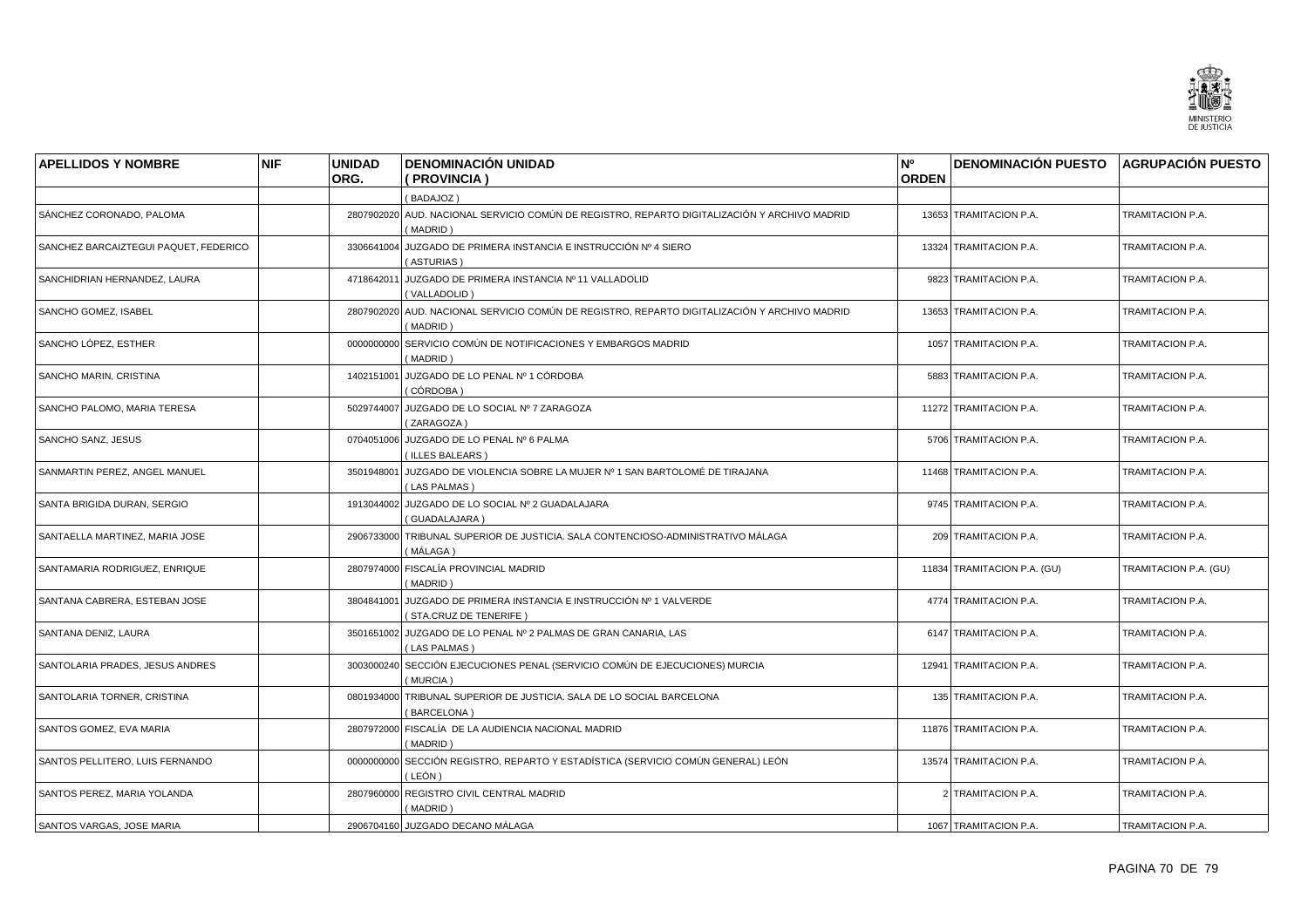

| <b>APELLIDOS Y NOMBRE</b>           | <b>NIF</b> | <b>UNIDAD</b> | <b>DENOMINACIÓN UNIDAD</b>                                                               | N <sup>o</sup> | <b>DENOMINACIÓN PUESTO AGRUPACIÓN PUESTO</b> |                       |
|-------------------------------------|------------|---------------|------------------------------------------------------------------------------------------|----------------|----------------------------------------------|-----------------------|
|                                     |            | ORG.          | (PROVINCIA)                                                                              | <b>ORDEN</b>   |                                              |                       |
|                                     |            |               | (MÁLAGA)                                                                                 |                |                                              |                       |
| SANZ ARNAL, OLGA SILVIA             |            |               | 4625037008 AUDIENCIA PROVINCIAL. SECCIÓN Nº 8 CIVIL VALÈNCIA<br>(VALENCIA)               |                | 832 TRAMITACION P.A.                         | TRAMITACION P.A.      |
| SANZ HEREDERO, AMAYA                |            | 2816141001    | JUZGADO DE PRIMERA INSTANCIA E INSTRUCCIÓN Nº 1 (REG. CIVIL) VALDEMORO<br>(MADRID)       |                | 4325 TRAMITACION P.A.                        | TRAMITACION P.A.      |
| SANZ MALDONADO, ENRIQUE             |            |               | 4625047005 JUZGADO DE LO MERCANTIL Nº 5 VALÈNCIA<br>(VALENCIA)                           |                | 14753 TRAMITACION P.A.                       | TRAMITACION P.A.      |
| SASTRE MARUGAN, RUTH MARIA          |            |               | 2807952005 JUZGADO DE VIGILANCIA PENITENCIARIA Nº 5 MADRID<br>(MADRID)                   |                | 11528 TRAMITACION P.A.                       | TRAMITACION P.A.      |
| SAURA VERA, MARIA JOSE              |            |               | 3001642002 JUZGADO DE PRIMERA INSTANCIA Nº 2 (REG. CIVIL) CARTAGENA<br>(MURCIA)          |                | 9832 TRAMITACION P.A.                        | TRAMITACION P.A.      |
| SEBASTIAN HERNANDO, SERGIO          |            | 5029742001    | JUZGADO DE PRIMERA INSTANCIA Nº 1 ZARAGOZA<br>(ZARAGOZA)                                 |                | 2252 TRAMITACION P.A.                        | TRAMITACION P.A.      |
| SECO ALLEGUE, CONSUELO              |            |               | 1503642002 JUZGADO DE PRIMERA INSTANCIA Nº 2 FERROL<br>(A CORUÑA)                        |                | 11731 TRAMITACION P.A.                       | TRAMITACION P.A.      |
| SEGOVIA HERNANDEZ, JUAN             |            |               | 1808731000 TRIBUNAL SUPERIOR DE JUSTICIA, SALA CIVIL Y PENAL GRANADA<br>(GRANADA)        |                | 174 TRAMITACION P.A.                         | TRAMITACION P.A.      |
| SEGURA MORATA, MARIA MAGDALENA      |            |               | 4314845001 JUZGADO DE LO CONTENCIOSO-ADMINISTRATIVO Nº 1 TARRAGONA<br>(TARRAGONA)        |                | 5574 TRAMITACION P.A.                        | TRAMITACION P.A.      |
| <b>SERRA PUJOL, ELISABET</b>        |            |               | 1711474500 FISCALÍA, SECCIÓN TERRITORIAL OLOT<br>(GIRONA)                                |                | 12420 TRAMITACION P.A.                       | TRAMITACION P.A.      |
| SERRANO CARDENAS, ANTONIO JESUS     |            |               | 4609441002 JUZGADO DE PRIMERA INSTANCIA E INSTRUCCIÓN Nº 2 CATARROJA<br>(VALENCIA)       |                | 5078 TRAMITACION P.A.                        | TRAMITACION P.A.      |
| SERRANO LOPEZ, ALICIA               |            |               | 1808742012 JUZGADO DE PRIMERA INSTANCIA Nº 12 GRANADA<br>(GRANADA)                       |                | 1582 TRAMITACION P.A.                        | TRAMITACION P.A.      |
| SERRANO REDONDO, BEATRIZ            |            |               | 5029744005 JUZGADO DE LO SOCIAL Nº 5 ZARAGOZA<br>(ZARAGOZA)                              |                | 7108 TRAMITACION P.A.                        | TRAMITACION P.A.      |
| <b>SERRAT MOLINS, ALBERT</b>        |            |               | 3003000240 SECCIÓN EJECUCIONES PENAL (SERVICIO COMÚN DE EJECUCIONES) MURCIA<br>(MURCIA)  |                | 12941 TRAMITACION P.A.                       | TRAMITACION P.A.      |
| <b>SERRET BELLA, MARTA</b>          |            | 2524381101    | UNIDADES PROCESALES DE APOYO DIRECTO VIELHA E MIJARAN<br>(LLEIDA)                        |                | 14707 TRAMITACION P.A. (GU)                  | TRAMITACION P.A. (GU) |
| SESE SANTAFE, MARIA ASCENSION       |            |               | 3120131000 TRIBUNAL SUPERIOR DE JUSTICIA. SALA CIVIL Y PENAL PAMPLONA/IRUÑA<br>(NAVARRA) |                | 218 TRAMITACION P.A.                         | TRAMITACION P.A.      |
| SIERRA ADE, SERGIO                  |            |               | 2807929001 JUZGADO CENTRAL DE LO CONTENCIOSO ADMINISTRATIVO Nº 1 MADRID<br>(MADRID)      |                | 61 TRAMITACION P.A.                          | TRAMITACION P.A.      |
| SIGUENZA BARBOSA, DAVID             |            |               | 4109142028 JUZGADO DE PRIMERA INSTANCIA Nº 28 SEVILLA<br>(SEVILLA)                       |                | 14184 TRAMITACION P.A.                       | TRAMITACION P.A.      |
| SIGUENZA NARANJO, MARIA EUGENIA     |            |               | 4109143016 JUZGADO DE INSTRUCCIÓN Nº 16 SEVILLA<br>(SEVILLA)                             |                | 2978 TRAMITACION P.A.                        | TRAMITACION P.A.      |
| SILVESTRE PEÑARROCHA, MARIA DOLORES |            |               | 1204044005 JUZGADO DE LO SOCIAL Nº 5 CASTELLÓ DE LA PLANA                                |                | 14741 TRAMITACION P.A.                       | TRAMITACION P.A.      |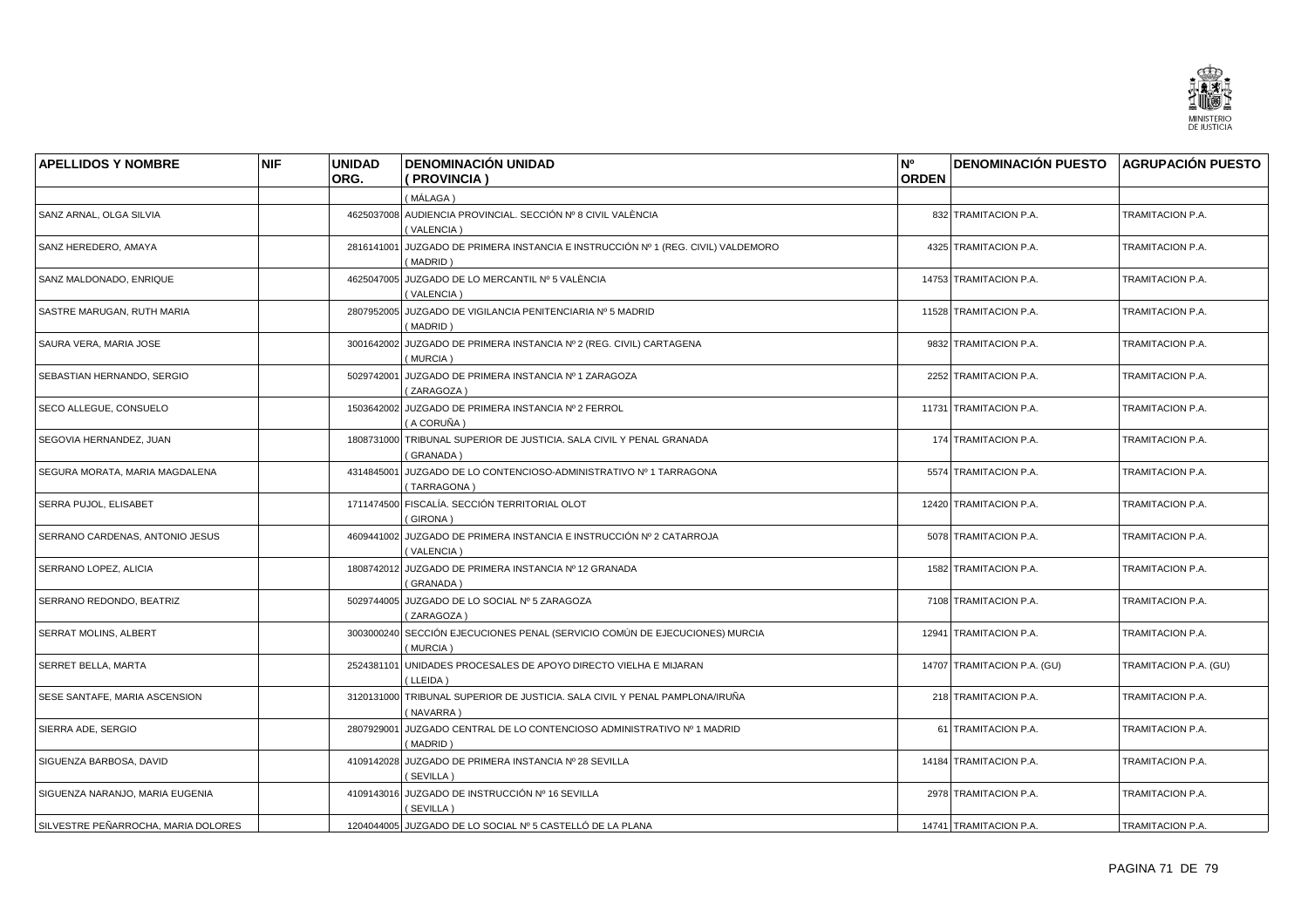

| <b>APELLIDOS Y NOMBRE</b>              | <b>NIF</b> | <b>UNIDAD</b><br>ORG. | <b>DENOMINACIÓN UNIDAD</b><br>(PROVINCIA)                                                         | N°<br><b>ORDEN</b> | <b>DENOMINACIÓN PUESTO AGRUPACIÓN PUESTO</b> |                       |
|----------------------------------------|------------|-----------------------|---------------------------------------------------------------------------------------------------|--------------------|----------------------------------------------|-----------------------|
|                                        |            |                       | (CASTELLÓN)                                                                                       |                    |                                              |                       |
| SIMARRO FABA, FAUSTINA                 |            |                       | 2512044001 JUZGADO DE LO SOCIAL Nº 1 LLEIDA<br>(LLEIDA)                                           |                    | 6685 TRAMITACION P.A.                        | TRAMITACION P.A.      |
| SIMON CLAVERO, MARIA CONCEPCION        |            |                       | 5029745003 JUZGADO DE LO CONTENCIOSO-ADMINISTRATIVO Nº 3 ZARAGOZA<br>(ZARAGOZA)                   |                    | 5640 TRAMITACION P.A.                        | TRAMITACION P.A.      |
| SIMON NAVARRO, AURELIA                 |            |                       | 4625043013 JUZGADO DE INSTRUCCIÓN Nº 13 VALÈNCIA<br>(VALENCIA)                                    |                    | 3043 TRAMITACION P.A.                        | TRAMITACION P.A.      |
| SIN CARDESA, MARIA NIEVES              |            |                       | 5029745005 JUZGADO DE LO CONTENCIOSO-ADMINISTRATIVO Nº 5 ZARAGOZA<br>(ZARAGOZA)                   |                    | 11894 TRAMITACION P.A.                       | TRAMITACION P.A.      |
| SISTERNES BOLINCHES, GUILLERMO ENRIQUE |            |                       | 4608541003 JUZGADO DE PRIMERA INSTANCIA E INSTRUCCIÓN Nº 3 (VSM) CARLET<br>(VALENCIA)             |                    | 5072 TRAMITACION P.A.                        | TRAMITACION P.A.      |
| SOCUELLAMOS PEREZ. MANUEL              |            | 4616981101            | UNIDADES PROCESALES DE APOYO DIRECTO MISLATA<br>(VALENCIA)                                        |                    | 14512 TRAMITACION P.A. (GU)                  | TRAMITACION P.A. (GU) |
| SOLA CABALLERO, MARIA DEL CARMEN       |            |                       | 5029743011 JUZGADO DE INSTRUCCIÓN Nº 11 ZARAGOZA<br>(ZARAGOZA)                                    |                    | 10517 TRAMITACION P.A.                       | TRAMITACION P.A.      |
| SOLAN BERNAL, MARIA ASUNCION           |            |                       | 5029766000 INSTITUTO MEDICINA LEGAL. DIRECCIÓN ZARAGOZA<br>(ZARAGOZA)                             |                    | 953 TRAMITACION P.A.                         | TRAMITACION P.A.      |
| <b>SOLANA FRAILE, ROSA</b>             |            |                       | 3907542009 JUZGADO DE PRIMERA INSTANCIA Nº 9 (FAMILIA) SANTANDER<br>(CANTABRIA)                   |                    | 9727 TRAMITACION P.A.                        | TRAMITACION P.A.      |
| SOLANO SOLER, MARIA DE LOS ANGELES     |            |                       | 3003541007 JUZGADO DE PRIMERA INSTANCIA E INSTRUCCIÓN Nº 7 SAN JAVIER<br>(MURCIA)                 |                    | 13312 TRAMITACION P.A.                       | TRAMITACION P.A.      |
| SOLANS RODELLAR, LAURA                 |            |                       | 0818744002 JUZGADO DE LO SOCIAL Nº 2 SABADELL<br>(BARCELONA)                                      |                    | 6564 TRAMITACION P.A.                        | TRAMITACION P.A.      |
| SOLE GALOFRE, FRANCISCA                |            |                       | 4314848001 JUZGADO DE VIOLENCIA SOBRE LA MUJER Nº 1 TARRAGONA<br>(TARRAGONA)                      |                    | 11459 TRAMITACION P.A.                       | TRAMITACION P.A.      |
| SOLER HEINRICH, MARIA ISABEL           |            |                       | 0801900231 SERVICIO COMÚN DE NOTIFICACIONES Y EMBARGOS. JUZGADOS PENALES BARCELONA<br>(BARCELONA) |                    | 5796 TRAMITACION P.A.                        | TRAMITACION P.A.      |
| SOLER HUETE, MARIO JESUS               |            |                       | 1808748002 JUZGADO DE VIOLENCIA SOBRE LA MUJER Nº 2 GRANADA<br>(GRANADA)                          |                    | 11072 TRAMITACION P.A.                       | TRAMITACION P.A.      |
| SOLER RAMOS, LEONARDA MARIA            |            |                       | 0401351005 JUZGADO DE LO PENAL Nº 5 ALMERÍA<br>( ALMERÍA )                                        |                    | 12139 TRAMITACION P.A.                       | TRAMITACION P.A.      |
| SOLLEIRO MUÑOZ, MARIA ISABEL           |            |                       | 3605744006 JUZGADO DE LO SOCIAL Nº 6 VIGO<br>(PONTEVEDRA)                                         |                    | 14560 TRAMITACION P.A.                       | TRAMITACION P.A.      |
| SOMOZA VARELA, ANA ISABEL              |            |                       | 1503042007 JUZGADO DE PRIMERA INSTANCIA Nº 7 CORUÑA, A<br>(A CORUÑA)                              |                    | 1537 TRAMITACION P.A.                        | TRAMITACION P.A.      |
| SORIA CUBAS, MANUEL                    |            |                       | 4618441001 JUZGADO DE PRIMERA INSTANCIA E INSTRUCCIÓN Nº 1 ONTINYENT<br>(VALENCIA)                |                    | 5125 TRAMITACION P.A.                        | TRAMITACION P.A.      |
| SORIA MEDINA, MARIA CARMEN             |            |                       | 2906745004 JUZGADO DE LO CONTENCIOSO-ADMINISTRATIVO Nº 4 MÁLAGA<br>( MÁLAGA )                     |                    | 5469 TRAMITACION P.A.                        | TRAMITACION P.A.      |
| SORIA ORELLANA, PATROCINIO             |            |                       | 4109153003 JUZGADO DE MENORES Nº 3 SEVILLA                                                        |                    | 10948 TRAMITACION P.A.                       | TRAMITACION P.A.      |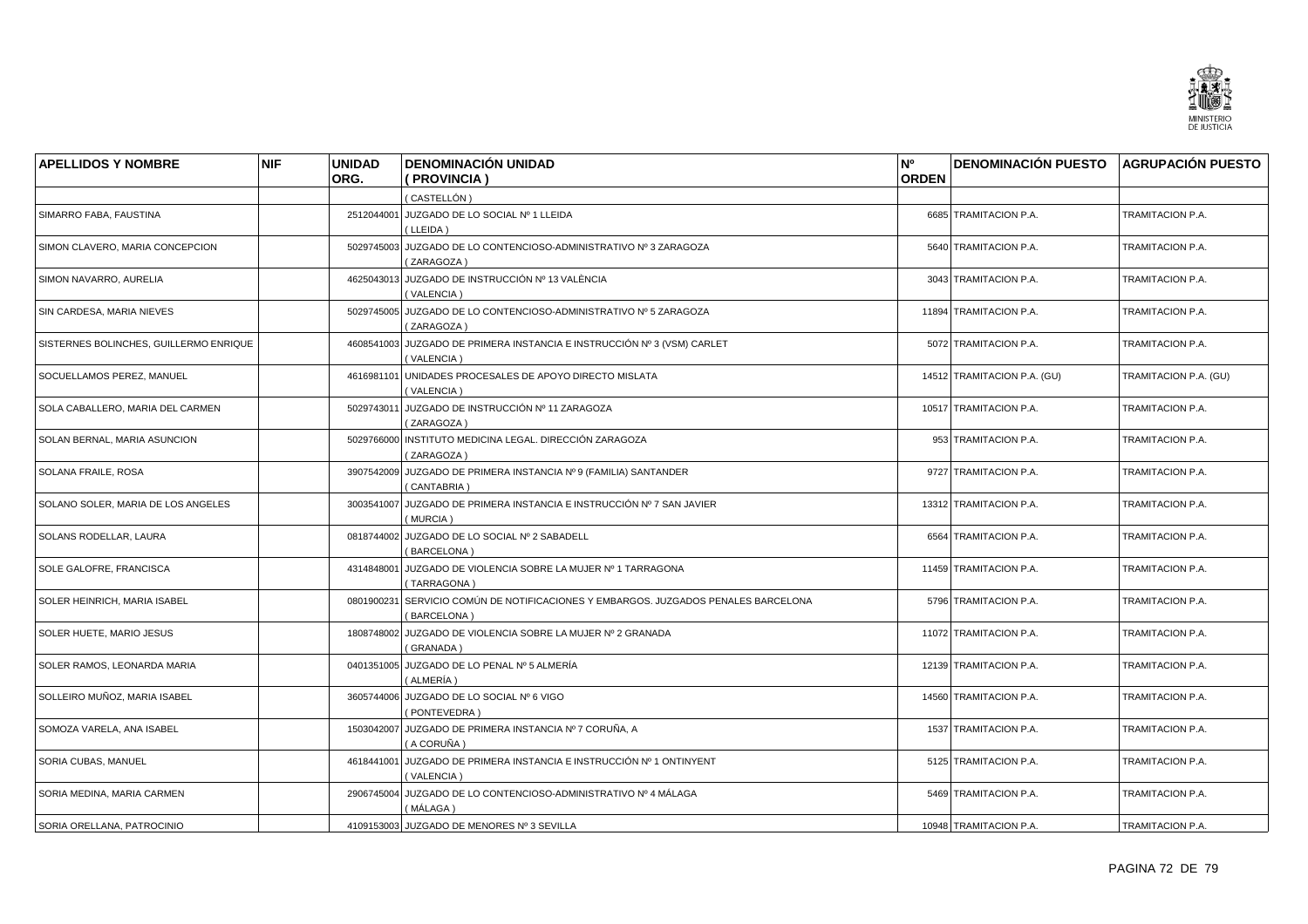

| <b>APELLIDOS Y NOMBRE</b>        | <b>NIF</b> | <b>UNIDAD</b> | <b>DENOMINACIÓN UNIDAD</b>                                                                      | N°           | <b>DENOMINACIÓN PUESTO AGRUPACIÓN PUESTO</b> |                       |
|----------------------------------|------------|---------------|-------------------------------------------------------------------------------------------------|--------------|----------------------------------------------|-----------------------|
|                                  |            | ORG.          | ( PROVINCIA )                                                                                   | <b>ORDEN</b> |                                              |                       |
|                                  |            |               | (SEVILLA)                                                                                       |              |                                              |                       |
| SOSA URBIN, JOSE CARLOS          |            |               | 3501642004 JUZGADO DE PRIMERA INSTANCIA Nº 4 PALMAS DE GRAN CANARIA, LAS<br>(LAS PALMAS)        |              | 1896 TRAMITACION P.A.                        | TRAMITACION P.A.      |
| SOSA VIÑA, VIDALIA               |            |               | 1102741005 JUZGADO DE PRIMERA INSTANCIA E INSTRUCCIÓN Nº 5 PUERTO DE SANTA MARÍA, EL<br>(CÁDIZ) |              | 11263 TRAMITACION P.A.                       | TRAMITACION P.A.      |
| SOTO ALBA, JUAN CARLOS           |            |               | 2906751003 JUZGADO DE LO PENAL Nº 3 MÁLAGA<br>( MÁLAGA )                                        |              | 6069 TRAMITACION P.A.                        | TRAMITACION P.A.      |
| SOTO MUÑOZ, ALBERTO JESUS        |            | 3301741001    | JUZGADO DE PRIMERA INSTANCIA E INSTRUCCIÓN Nº 1 CASTROPOL<br>(ASTURIAS)                         |              | 4536 TRAMITACION P.A.                        | TRAMITACION P.A.      |
| SOTO RINCON, TERESA DE JESUS     |            |               | 4109174000 FISCALÍA PROVINCIAL SEVILLA<br>(SEVILLA)                                             |              | 11753 TRAMITACION P.A. (GU)                  | TRAMITACION P.A. (GU) |
| SOUAN GARCIA, PIEDAD             |            |               | 3002741006 JUZGADO DE PRIMERA INSTANCIA E INSTRUCCIÓN Nº 6 MOLINA DE SEGURA<br>(MURCIA)         |              | 11548 TRAMITACION P.A.                       | TRAMITACION P.A.      |
| SOUTO RIVERO, MARIA JESUS        |            |               | 3605744007 JUZGADO DE LO SOCIAL Nº 7 VIGO<br>(PONTEVEDRA)                                       |              | 14777 TRAMITACION P.A.                       | TRAMITACION P.A.      |
| SUAREZ ESCAMEZ, AGUEDA           |            |               | 3002741002 JUZGADO DE PRIMERA INSTANCIA E INSTRUCCIÓN Nº 2 MOLINA DE SEGURA<br>(MURCIA)         |              | 4415 TRAMITACION P.A.                        | TRAMITACION P.A.      |
| SUAREZ MUELAS, EMILIO            |            |               | 1913045001 JUZGADO DE LO CONTENCIOSO-ADMINISTRATIVO Nº 1 GUADALAJARA<br>(GUADALAJARA)           |              | 5368 TRAMITACION P.A.                        | TRAMITACION P.A.      |
| SUÁREZ JIMENEZ. MARIA DOLORES    |            |               | 1808737003 AUDIENCIA PROVINCIAL. SECCIÓN Nº 3 CIVIL (MERCANTIL) GRANADA<br>(GRANADA)            |              | 517 TRAMITACION P.A.                         | TRAMITACION P.A.      |
| SUBIAS BONILLA, FRANCISCO JAVIER |            |               | 5029743006 JUZGADO DE INSTRUCCIÓN Nº 6 ZARAGOZA<br>(ZARAGOZA)                                   |              | 3127 TRAMITACION P.A.                        | TRAMITACION P.A.      |
| SUTIL BERJON, LUCIA              |            |               | 3905941001 JUZGADO DE PRIMERA INSTANCIA E INSTRUCCIÓN Nº 1 REINOSA<br>(CANTABRIA)               |              | 4795 TRAMITACION P.A.                        | TRAMITACION P.A.      |
| TEJERO MARRUFO, FRANCISCA        |            |               | 4103841006 JUZGADO DE PRIMERA INSTANCIA E INSTRUCCIÓN Nº 6 DOS HERMANAS<br>(SEVILLA)            |              | 11157 TRAMITACION P.A.                       | TRAMITACION P.A.      |
| TEJERO SANCHEZ, ESTHER           |            |               | 2807913000 TRIBUNAL SUPREMO SALA TERCERA DE LO CONTENCIOSO MADRID<br>(MADRID)                   |              | 9125 TRAMITACION P.A.                        | TRAMITACION P.A.      |
| TELLO BURILLO, MARIA LUISA       |            | 5029744004    | JUZGADO DE LO SOCIAL Nº 4 ZARAGOZA<br>(ZARAGOZA)                                                |              | 7105 TRAMITACION P.A.                        | TRAMITACION P.A.      |
| TINOCO LARDIN, JORGE             |            |               | 4109137008 AUDIENCIA PROVINCIAL. SECCIÓN Nº 8 CIVIL SEVILLA<br>(SEVILLA)                        |              | 778 TRAMITACION P.A.                         | TRAMITACION P.A.      |
| TIRADO TOVAR, ANTONIO JAVIER     |            |               | 1808941002 JUZGADO DE PRIMERA INSTANCIA E INSTRUCCIÓN Nº 2 (REG. CIVIL) GUADIX<br>(GRANADA)     |              | 3871 TRAMITACION P.A.                        | TRAMITACION P.A.      |
| TOBA ROMERO, JESICA JOSEFA       |            |               | 1100448001 JUZGADO DE VIOLENCIA SOBRE LA MUJER Nº 1 ALGECIRAS<br>(CÁDIZ)                        |              | 11278 TRAMITACION P.A.                       | TRAMITACION P.A.      |
| TOBA ROMERO, NURIA ENCARNACION   |            |               | 1100444001 JUZGADO DE LO SOCIAL Nº 1 ALGECIRAS<br>( CÁDIZ )                                     |              | 6582 TRAMITACION P.A.                        | TRAMITACION P.A.      |
| TOLIVIA FERNANDEZ, MARIA ANGELES |            |               | 3302443004 JUZGADO DE INSTRUCCIÓN Nº 4 GIJÓN                                                    |              | 2852 TRAMITACION P.A.                        | TRAMITACION P.A.      |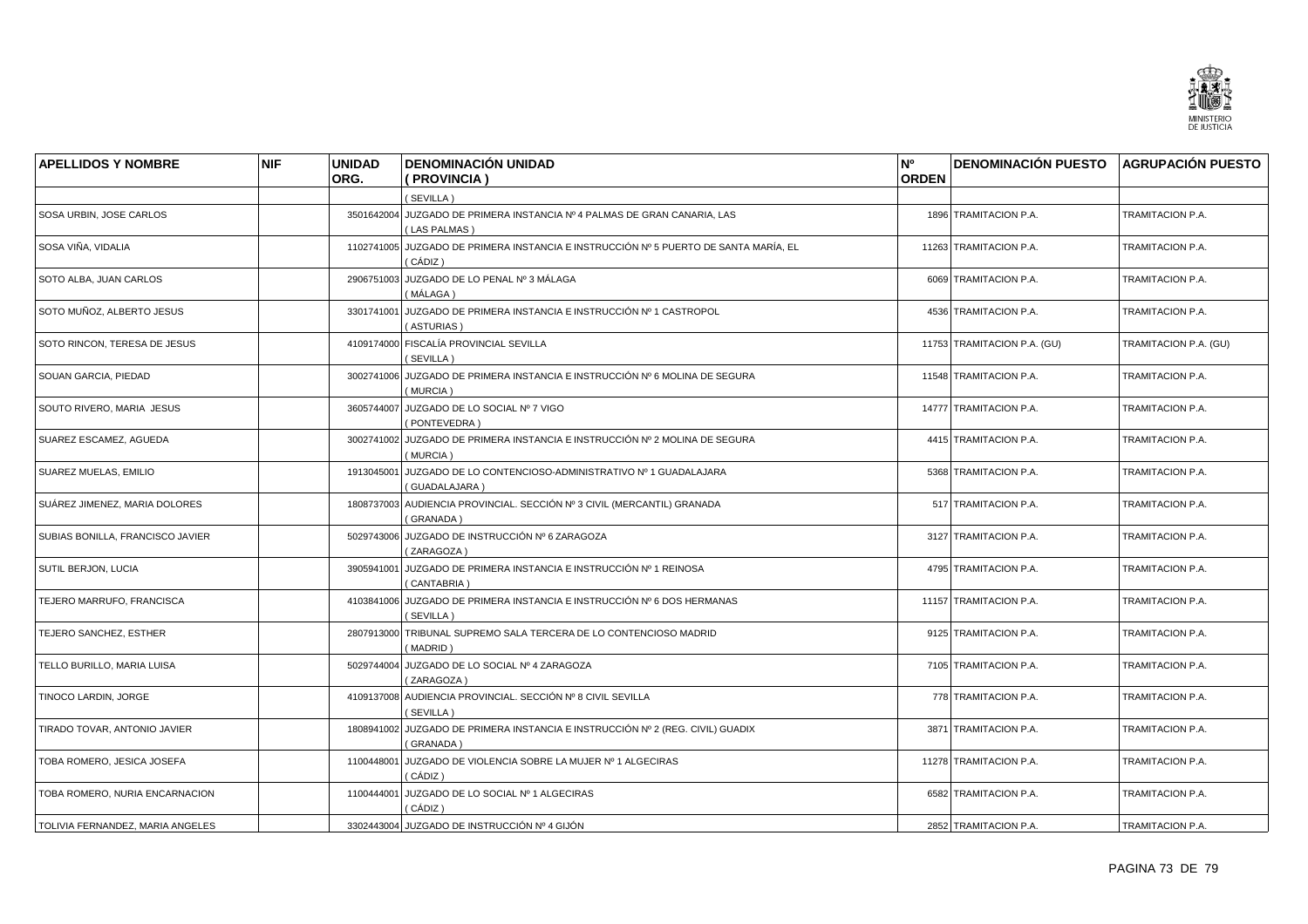

| <b>APELLIDOS Y NOMBRE</b>          | <b>NIF</b> | <b>UNIDAD</b> | <b>DENOMINACIÓN UNIDAD</b>                                                                      | N°           | <b>DENOMINACIÓN PUESTO AGRUPACIÓN PUESTO</b> |                            |
|------------------------------------|------------|---------------|-------------------------------------------------------------------------------------------------|--------------|----------------------------------------------|----------------------------|
|                                    |            | ORG.          | (PROVINCIA)                                                                                     | <b>ORDEN</b> |                                              |                            |
|                                    |            |               | (ASTURIAS)                                                                                      |              |                                              |                            |
| TOLON FRAILE. ANA ISABEL           |            |               | 1102752010 JUZGADO DE VIGILANCIA PENITENCIARIA Nº 10 PUERTO DE SANTA MARÍA, EL<br>( CÁDIZ )     |              | 13612 TRAMITACION P.A.                       | TRAMITACION P.A.           |
| TOLOSA GARCIA, YOLANDA             |            |               | 3302442006 JUZGADO DE PRIMERA INSTANCIA Nº 6 GIJÓN<br>(ASTURIAS)                                |              | 1881 TRAMITACION P.A.                        | TRAMITACION P.A.           |
| TOMAS FLETA, MARIA ESTER           |            |               | 4718651001 JUZGADO DE LO PENAL Nº 1 VALLADOLID<br>(VALLADOLID)                                  |              | 6317 TRAMITACION P.A.                        | TRAMITACION P.A.           |
| TORIBIO FERNANDEZ, DAVID           |            |               | 0801966000 INSTITUTO MEDICINA LEGAL BARCELONA<br>(BARCELONA)                                    |              | 11006 TRAMITACION P.A.                       | TRAMITACION P.A.           |
| TORIBIO GARCIA, CARLOS             |            |               | 2305044004 JUZGADO DE LO SOCIAL Nº 4 JAÉN<br>(JAÉN)                                             |              | 6682 TRAMITACION P.A.                        | TRAMITACION P.A.           |
| TORICES FERNANDEZ, ALBERTO         |            | 1814041003    | JUZGADO DE PRIMERA INSTANCIA E INSTRUCCIÓN Nº 3 (REG. CIVIL) MOTRIL<br>(GRANADA)                |              | 3889 TRAMITACION P.A.                        | TRAMITACION P.A.           |
| TORRE GONZALEZ, LUCIA              |            |               | 3304431000 TRIBUNAL SUPERIOR DE JUSTICIA. SALA CIVIL Y PENAL OVIEDO<br>(ASTURIAS)               |              | 233 TRAMITACION P.A.                         | TRAMITACION P.A.           |
| TORRECILLA TORRECILLA, ALFONSO     |            |               | 2608945002 JUZGADO DE LO CONTENCIOSO-ADMINISTRATIVO Nº 2 LOGROÑO<br>(LA RIOJA)                  |              | 11503 TRAMITACION P.A.                       | TRAMITACION P.A.           |
| TORRES FERNANDEZ, MARIA DEL CARMEN |            |               | 3605761001 REGISTRO CIVIL Nº 1 VIGO<br>(PONTEVEDRA)                                             |              | 11959 TRAMITACION P.A.                       | TRAMITACION P.A.           |
| TORRES LAGUNA, NATIVIDAD           |            |               | 2816141003 JUZGADO DE PRIMERA INSTANCIA E INSTRUCCIÓN Nº 3 (VSM) VALDEMORO<br>(MADRID)          |              | 4331 TRAMITACION P.A.                        | TRAMITACION P.A.           |
| <b>TORRES MORCILLO, MARIA</b>      |            |               | 0704051005 JUZGADO DE LO PENAL Nº 5 PALMA<br>(ILLES BALEARS)                                    |              | 5703 TRAMITACION P.A.                        | TRAMITACION P.A.           |
| TORRES RODRIGUEZ, FRANCISCO MIGUEL |            |               | 2906751009 JUZGADO DE LO PENAL Nº 9 MÁLAGA<br>( MÁLAGA )                                        |              | 6087 TRAMITACION P.A.                        | TRAMITACION P.A.           |
| TORRES RUIZ, AGATA                 |            |               | 0000000000 UNIDADES PROCESALES DE APOYO DIRECTO MURCIA<br>(MURCIA)                              |              | 13024 TRAMITACION P.A. MERCANTIL             | TRAMITACION P.A. MERCANTIL |
| TORRICO ESPAÑOL, CRISTINA          |            |               | 2804748001 JUZGADO DE VIOLENCIA SOBRE LA MUJER Nº 1 COLLADO VILLALBA<br>(MADRID)                |              | 12682 TRAMITACION P.A.                       | TRAMITACION P.A.           |
| TORRICO GALVEZ, ANTONIA            |            |               | 4315566000 INSTITUTO MEDICINA LEGAL DE TIERRAS DEL EBRO TORTOSA<br>(TARRAGONA)                  |              | 9468 TRAMITACION P.A.                        | TRAMITACION P.A.           |
| TORTOSA BORRELL, MIREIA            |            |               | 4618441002 JUZGADO DE PRIMERA INSTANCIA E INSTRUCCIÓN Nº 2 (REG. CIVIL) ONTINYENT<br>(VALENCIA) |              | 5128 TRAMITACION P.A.                        | TRAMITACION P.A.           |
| TOVAR CANOVAS, JOAQUIN MIGUEL      |            |               | 3002741007 JUZGADO DE PRIMERA INSTANCIA E INSTRUCCIÓN Nº 7 MOLINA DE SEGURA<br>(MURCIA)         |              | 14768 TRAMITACION P.A.                       | TRAMITACION P.A.           |
| TREPAT MARTINEZ, MARIA ROSA        |            |               | 2512043003 JUZGADO DE INSTRUCCIÓN Nº 3 LLEIDA<br>(LLEIDA)                                       |              | 9275 TRAMITACION P.A.                        | TRAMITACION P.A.           |
| TRIGOS SEGURA, CARMEN              |            |               | 2906751012 JUZGADO DE LO PENAL Nº 12 (VSM) MÁLAGA<br>( MÁLAGA 1                                 |              | 12633 TRAMITACION P.A.                       | TRAMITACION P.A.           |
| TRIGUEROS ALVAREZ, LIDIA           |            |               | 1204042004 JUZGADO DE PRIMERA INSTANCIA Nº 4 CASTELLÓ DE LA PLANA                               |              | 1490 TRAMITACION P.A.                        | TRAMITACION P.A.           |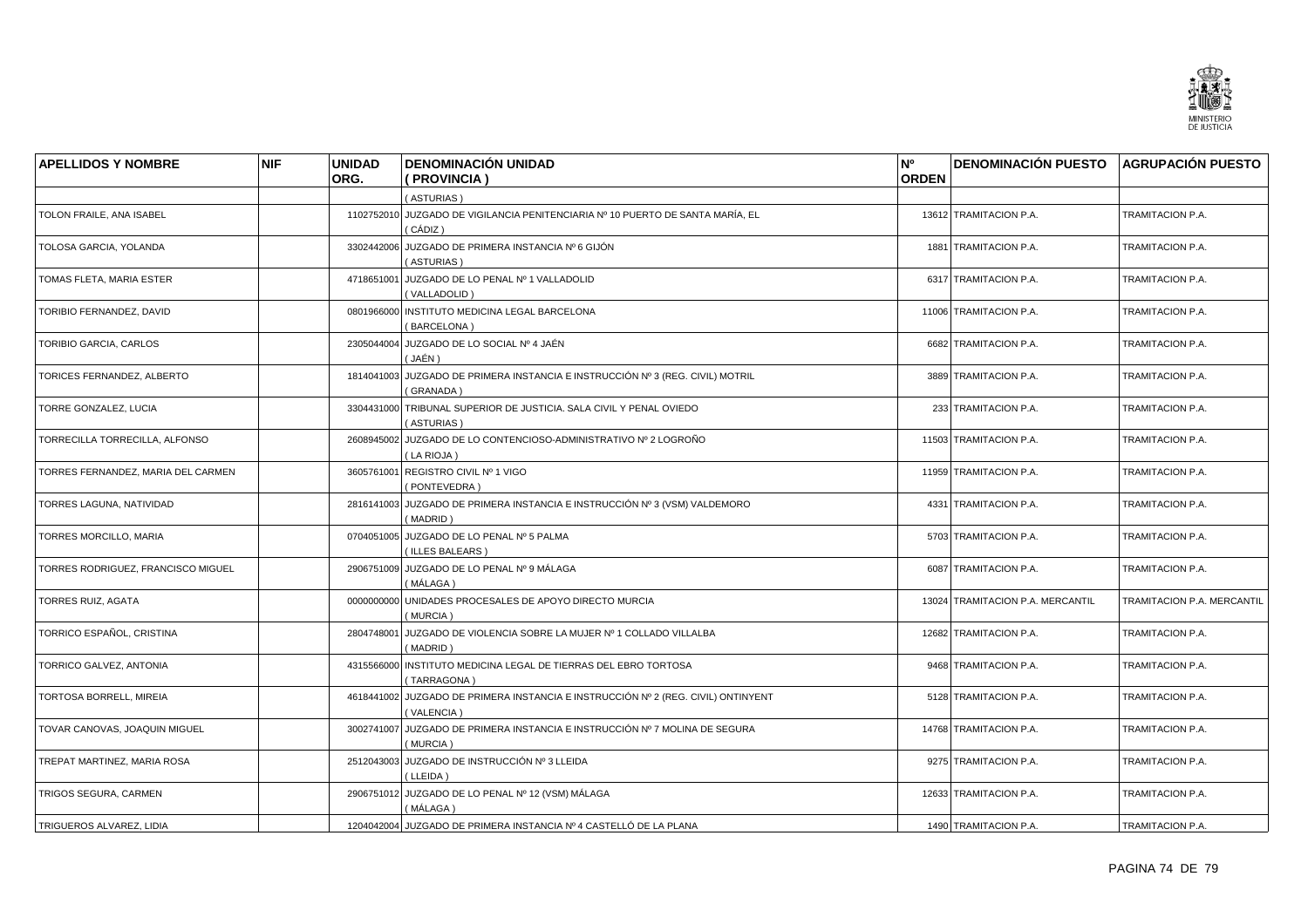

| <b>APELLIDOS Y NOMBRE</b>          | <b>NIF</b> | <b>UNIDAD</b> | <b>DENOMINACIÓN UNIDAD</b>                                                           | N°           | <b>DENOMINACIÓN PUESTO AGRUPACIÓN PUESTO</b> |                       |
|------------------------------------|------------|---------------|--------------------------------------------------------------------------------------|--------------|----------------------------------------------|-----------------------|
|                                    |            | ORG.          | ( PROVINCIA )                                                                        | <b>ORDEN</b> |                                              |                       |
|                                    |            |               | (CASTELLÓN)                                                                          |              |                                              |                       |
| TROMMER LIRIA, LUIS PAUL           |            |               | 0306544002 JUZGADO DE LO SOCIAL Nº 2 ELCHE/ELX<br>(ALICANTE)                         |              | 6402 TRAMITACION P.A.                        | TRAMITACION P.A.      |
| TRUJILLO GOMEZ, ANA ISABEL         |            |               | 0801942030 JUZGADO DE PRIMERA INSTANCIA Nº 30 BARCELONA<br>(BARCELONA)               |              | 1351 TRAMITACION P.A.                        | TRAMITACION P.A.      |
| TRULLEN RABINAL, CONCEPCION        |            |               | 5029737004 AUDIENCIA PROVINCIAL. SECCIÓN Nº 4 CIVIL ZARAGOZA<br>(ZARAGOZA)           |              | 895 TRAMITACION P.A.                         | TRAMITACION P.A.      |
| TUSET VARELA, DAMIÁN               |            | 2807945001    | JUZGADO DE LO CONTENCIOSO-ADMINISTRATIVO Nº 1 MADRID<br>(MADRID)                     |              | 5395 TRAMITACION P.A.                        | TRAMITACION P.A.      |
| UBEDA ALVAREZ, MARTA               |            |               | 0820081101 UNIDADES PROCESALES DE APOYO DIRECTO SANT BOI DE LLOBREGAT<br>(BARCELONA) |              | 13933 TRAMITACION P.A. (GU)                  | TRAMITACION P.A. (GU) |
| UHIA SANCHEZ, SERGIO               |            |               | 4718642009 JUZGADO DE PRIMERA INSTANCIA Nº 9 VALLADOLID<br>(VALLADOLID)              |              | 2204 TRAMITACION P.A.                        | TRAMITACION P.A.      |
| ULLOA MATESANZ, MARÍA LUISA        |            |               | 2807943009 JUZGADO DE INSTRUCCIÓN Nº 9 MADRID<br>(MADRID)                            |              | 2627 TRAMITACION P.A.                        | TRAMITACION P.A.      |
| UNCETA BARRENECHEA ROSELL, IGNACIO |            |               | 3907551003 JUZGADO DE LO PENAL Nº 3 SANTANDER<br>(CANTABRIA)                         |              | 6210 TRAMITACION P.A.                        | TRAMITACION P.A.      |
| UNZUETA OLAGUENAGA, JOSE LEON      |            |               | 4802043010 JUZGADO DE INSTRUCCIÓN Nº 10 BILBAO<br>(BIZKAIA)                          |              | 3109 TRAMITACION P.A.                        | TRAMITACION P.A.      |
| URBANO MARTINEZ, FRANCISCA         |            |               | 0801961001 REGISTRO CIVIL Nº 1 BARCELONA<br>(BARCELONA)                              |              | 962 TRAMITACION P.A.                         | TRAMITACION P.A.      |
| URBANO VILLADA, LUISA              |            |               | 2906742005 JUZGADO DE PRIMERA INSTANCIA Nº 5 (FAMILIA) MÁLAGA<br>(MÁLAGA)            |              | 1776 TRAMITACION P.A.                        | TRAMITACION P.A.      |
| URETA ALVAREZ, CRISTINA            |            |               | 3903573500 FISCALÍA. SECCIÓN TERRITORIAL LAREDO<br>(CANTABRIA)                       |              | 12384 TRAMITACION P.A.                       | TRAMITACION P.A.      |
| URRUCHI TEJERO, MARIA CELIA        |            |               | 0000000000 SERVICIO COMÚN PROCESAL GENERAL VITORIA-GASTEIZ<br>(ARABA/ÁLAVA)          |              | 15432 TRAMITACION P.A.                       | TRAMITACION P.A.      |
| VAILLO LOPEZ, Mª ANTONIA           |            |               | 2807945017 JUZGADO DE LO CONTENCIOSO-ADMINISTRATIVO Nº 17 MADRID<br>(MADRID)         |              | 5433 TRAMITACION P.A.                        | TRAMITACION P.A.      |
| <b>VALDES MORTE, TOMAS</b>         |            | 0801942032    | JUZGADO DE PRIMERA INSTANCIA Nº 32 BARCELONA<br>(BARCELONA)                          |              | 1357 TRAMITACION P.A.                        | TRAMITACION P.A.      |
| VALDES PELAEZ, BEATRIZ MARTA       |            |               | 3302442012 JUZGADO DE PRIMERA INSTANCIA Nº 12 GIJÓN<br>(ASTURIAS)                    |              | 14501 TRAMITACION P.A.                       | TRAMITACION P.A.      |
| VALDIVIA MENDEZ, MARIA DOLORES     |            |               | 3501546001 JDO. DE PAZ DE PAJARA<br>(LAS PALMAS)                                     |              | 10210 TRAMITACION P.A.                       | TRAMITACION P.A.      |
| VALENCIA PINEDA, MARIA TERESA      |            |               | 0801904200 SECRETARIA DE GOBIERNO BARCELONA<br>(BARCELONA)                           |              | 123 TRAMITACION P.A.                         | TRAMITACION P.A.      |
| VALENTIN PITARCH, NATALIA JOSE     |            |               | 4625042023 JUZGADO DE PRIMERA INSTANCIA Nº 23 VALÈNCIA<br>(VALENCIA)                 |              | 2169 TRAMITACION P.A.                        | TRAMITACION P.A.      |
| VALENZUELA GUZMAN, HORTENSIA       |            |               | 1808742012 JUZGADO DE PRIMERA INSTANCIA Nº 12 GRANADA                                |              | 1582 TRAMITACION P.A.                        | TRAMITACION P.A.      |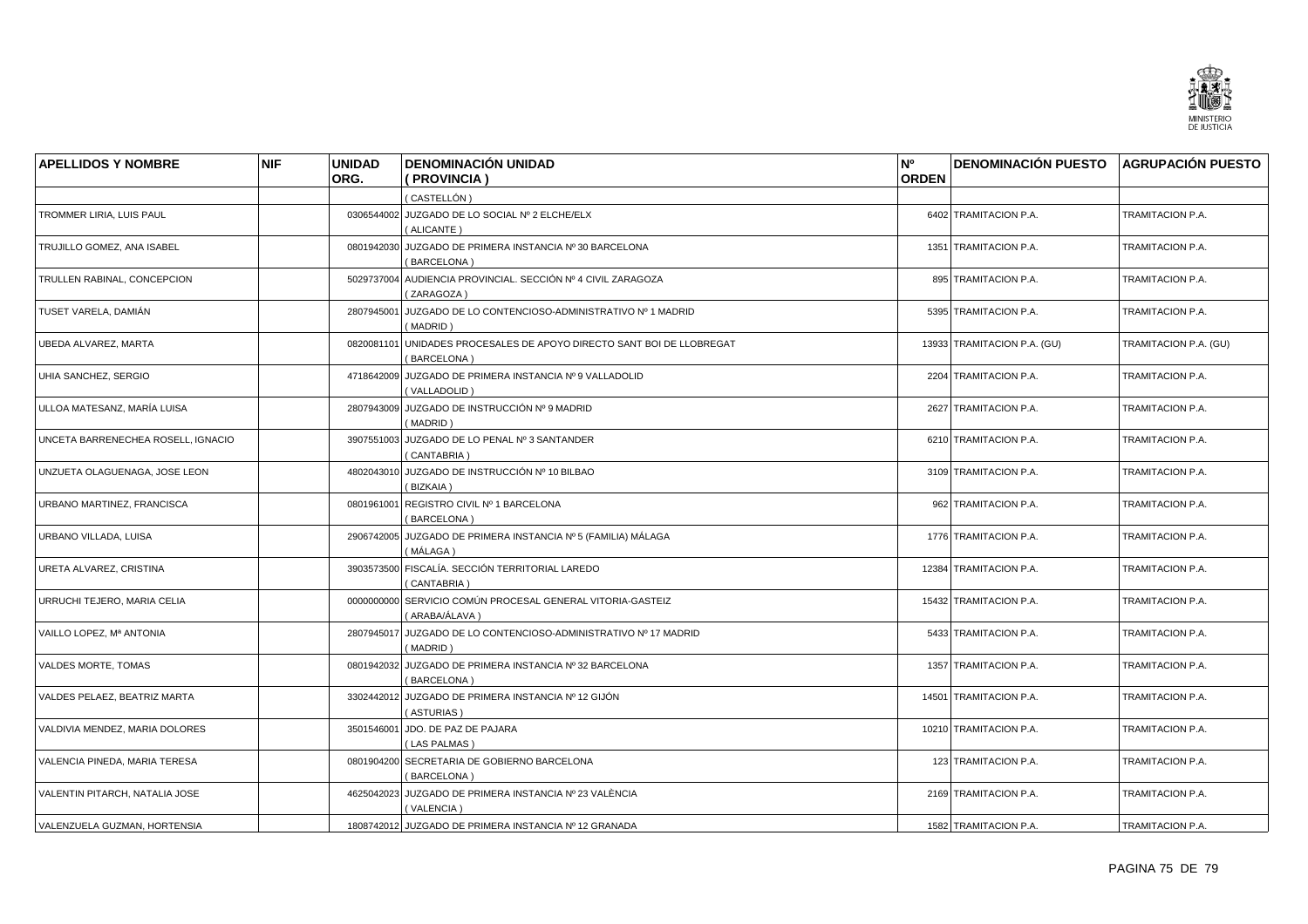

| <b>APELLIDOS Y NOMBRE</b>               | <b>NIF</b> | <b>UNIDAD</b> | <b>DENOMINACIÓN UNIDAD</b>                                                                                                    | N°           | <b>DENOMINACIÓN PUESTO</b>  | <b>AGRUPACIÓN PUESTO</b> |
|-----------------------------------------|------------|---------------|-------------------------------------------------------------------------------------------------------------------------------|--------------|-----------------------------|--------------------------|
|                                         |            | ORG.          | ( PROVINCIA )                                                                                                                 | <b>ORDEN</b> |                             |                          |
|                                         |            |               | (GRANADA)                                                                                                                     |              |                             |                          |
| VALENZUELA SERRANO, MÓNICA DEL CARMEN   |            |               | 0812148001 JUZGADO DE VIOLENCIA SOBRE LA MUJER Nº 1 MATARÓ<br>(BARCELONA)                                                     |              | 11708 TRAMITACION P.A.      | TRAMITACION P.A.         |
| VALERO ONATE, JOSE                      |            |               | 1607800220 SECCIÓN EJECUCIONES CIVIL, CONTENCIOSO-ADMINISTRATIVO Y SOCI (SERVICIO COMÚN DE<br>EJECUCIONES) CUENCA<br>(CUENCA) |              | 13549 TRAMITACION P.A. (GU) | TRAMITACION P.A. (GU)    |
| <b>VALLADARES TRENADO, PURIFICACION</b> |            |               | 4625074000 FISCALÍA PROVINCIAL VALÈNCIA<br>(VALENCIA)                                                                         |              | 11948 TRAMITACION P.A. (GU) | TRAMITACION P.A. (GU)    |
| VALLE CUETO, ALEJANDRO                  |            |               | 3304444006 JUZGADO DE LO SOCIAL Nº 6 OVIEDO<br>(ASTURIAS)                                                                     |              | 9748 TRAMITACION P.A.       | TRAMITACION P.A.         |
| VALLE GOMEZ, YOLANDA                    |            |               | 1402142010 JUZGADO DE PRIMERA INSTANCIA Nº 10 CÓRDOBA<br>(CÓRDOBA)                                                            |              | 12034 TRAMITACION P.A.      | TRAMITACION P.A.         |
| VALLEDOR AMENEDO, MARIA MONTSERRAT      |            | 3304453001    | JUZGADO DE MENORES Nº 1 OVIEDO<br>(ASTURIAS)                                                                                  |              | 7309 TRAMITACION P.A.       | TRAMITACION P.A.         |
| VALLS SANCHEZ, ODILE                    |            |               | 0801943028 JUZGADO DE INSTRUCCIÓN Nº 28 BARCELONA<br>(BARCELONA)                                                              |              | 2477 TRAMITACION P.A.       | TRAMITACION P.A.         |
| VALVERDE ALDAVE, CRISTINA               |            |               | 4109145005 JUZGADO DE LO CONTENCIOSO-ADMINISTRATIVO Nº 5 SEVILLA<br>(SEVILLA)                                                 |              | 5562 TRAMITACION P.A.       | TRAMITACION P.A.         |
| VALVERDE MOLINA, JUANA                  |            |               | 0306542007 JUZGADO DE PRIMERA INSTANCIA Nº 7 ELCHE/ELX<br>(ALICANTE)                                                          |              | 14131 TRAMITACION P.A.      | TRAMITACION P.A.         |
| VARAS MASA, ELVIRA                      |            |               | 2810641003 JUZGADO DE PRIMERA INSTANCIA E INSTRUCCIÓN Nº 3 PARLA<br>(MADRID)                                                  |              | 4299 TRAMITACION P.A.       | TRAMITACION P.A.         |
| VARELA CANABAL, MERCEDES                |            |               | 3603837004 AUDIENCIA PROVINCIAL. SECCIÓN Nº 4 PENAL (VSM) PONTEVEDRA<br>PONTEVEDRA)                                           |              | 709 TRAMITACION P.A.        | TRAMITACION P.A.         |
| VARELA JURADO, MOISES                   |            | 4106946001    | JDO. DE PAZ DE LOS PALACIOS Y VILLAFRANCA<br>(SEVILLA)                                                                        |              | 8181 TRAMITACION P.A.       | TRAMITACION P.A.         |
| VAZQUEZ FERNANDEZ, MARIA JOSE           |            |               | 1402142003 JUZGADO DE PRIMERA INSTANCIA Nº 3 (FAMILIA) CÓRDOBA<br>(CÓRDOBA)                                                   |              | 1501 TRAMITACION P.A.       | TRAMITACION P.A.         |
| VAZQUEZ PEREZ, LINA                     |            |               | 5029700231 SERVICIO COMÚN DE NOTIFICACIONES Y EMBARGOS ZARAGOZA<br>(ZARAGOZA)                                                 |              | 1142 TRAMITACION P.A.       | TRAMITACION P.A.         |
| VAZQUEZ RODRIGUEZ, MARIA ANTONIA        |            |               | 0601574000 FISCALÍA PROVINCIAL BADAJOZ<br>(BADAJOZ)                                                                           |              | 11849 TRAMITACION P.A. (GU) | TRAMITACION P.A. (GU)    |
| VAZQUEZ VALLE, MARIA DEL MAR            |            |               | 0601544005 JUZGADO DE LO SOCIAL Nº 5 BADAJOZ<br>BADAJOZ)                                                                      |              | 14785 TRAMITACION P.A.      | TRAMITACION P.A.         |
| VÁZQUEZ RODRÍGUEZ. ENRIQUE              |            | 2702845002    | JUZGADO DE LO CONTENCIOSO-ADMINISTRATIVO Nº 2 LUGO<br>(LUGO)                                                                  |              | 12070 TRAMITACION P.A.      | TRAMITACION P.A.         |
| VEGA PEREZ, JUAN MANUEL                 |            |               | 3502643003 JUZGADO DE INSTRUCCIÓN Nº 3 TELDE<br>(LAS PALMAS)                                                                  |              | 13718 TRAMITACION P.A.      | TRAMITACION P.A.         |
| VEGAS BENITO, PEDRO ANTONIO             |            |               | 4718642015 JUZGADO DE PRIMERA INSTANCIA Nº 15 VALLADOLID<br>(VALLADOLID)                                                      |              | 13166 TRAMITACION P.A.      | <b>TRAMITACION P.A.</b>  |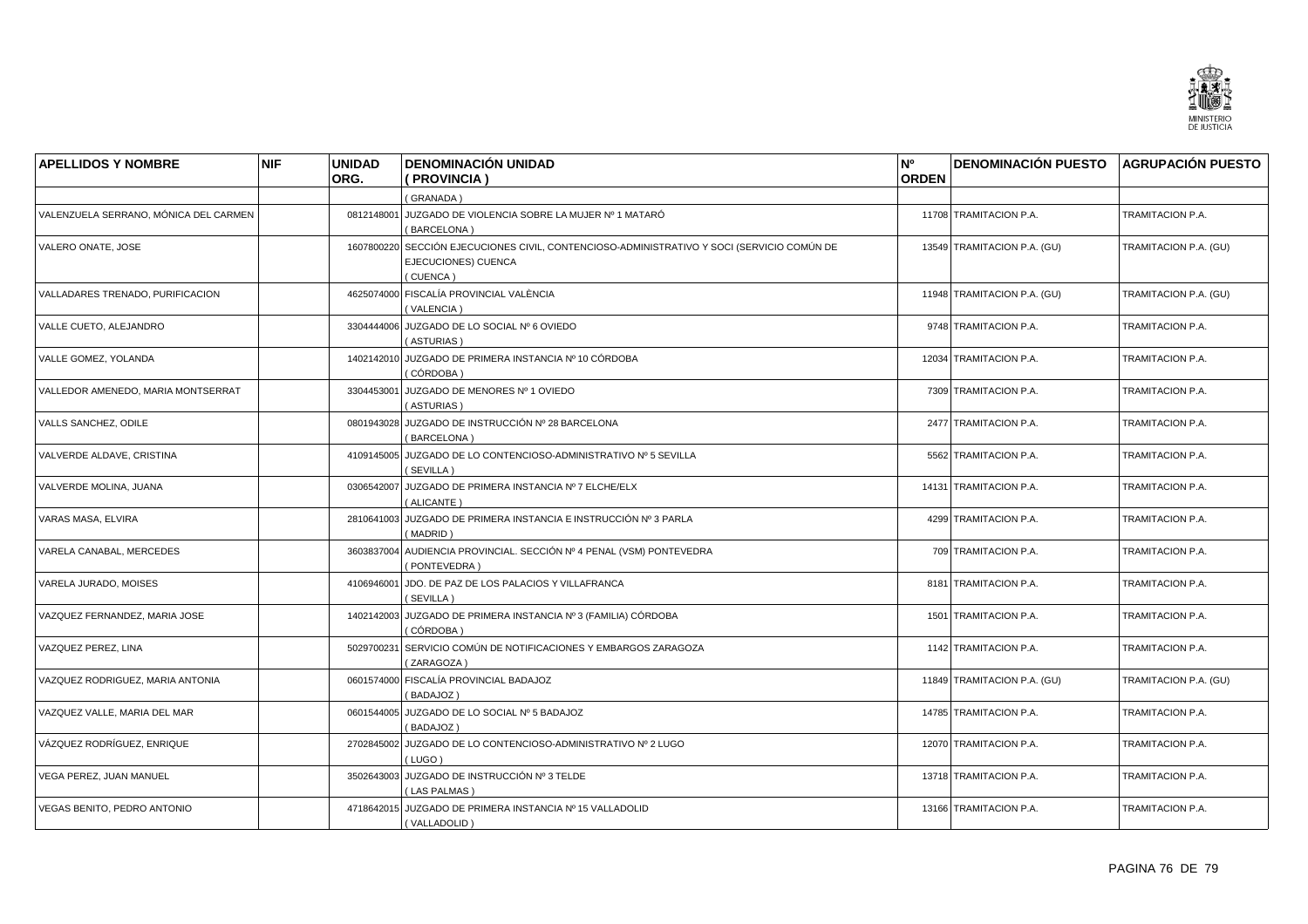

| <b>APELLIDOS Y NOMBRE</b>              | <b>NIF</b> | <b>UNIDAD</b> | <b>DENOMINACIÓN UNIDAD</b>                                                        | N°           | <b>DENOMINACIÓN PUESTO</b>         | <b>AGRUPACIÓN PUESTO</b>               |
|----------------------------------------|------------|---------------|-----------------------------------------------------------------------------------|--------------|------------------------------------|----------------------------------------|
|                                        |            | ORG.          | (PROVINCIA)                                                                       | <b>ORDEN</b> |                                    |                                        |
| VELASCO BAYO, DARIO                    |            |               | 1808743003 JUZGADO DE INSTRUCCIÓN Nº 3 GRANADA<br>(GRANADA)                       |              | 2573 TRAMITACION P.A.              | TRAMITACION P.A.                       |
| VELAZQUEZ VELASCO, VICENTE             |            | 0000000000    | SECCIÓN REGISTRO, REPARTO Y ESTADÍSTICA (SERVICIO COMÚN GENERAL) LEÓN<br>( LEÓN ) |              | 13574 TRAMITACION P.A.             | TRAMITACION P.A.                       |
| VERDEJO NUÑO, JOSEFA MILAGROS          |            |               | 4802034000 TRIBUNAL SUPERIOR DE JUSTICIA. SALA DE LO SOCIAL BILBAO<br>(BIZKAIA)   |              | 303 TRAMITACION P.A.               | TRAMITACION P.A.                       |
| VERDEJO SOBRADO, EVA MARÍA             |            | 4802034000    | TRIBUNAL SUPERIOR DE JUSTICIA. SALA DE LO SOCIAL BILBAO<br>(BIZKAIA)              |              | 303 TRAMITACION P.A.               | TRAMITACION P.A.                       |
| VICENTE HERNANDEZ, NATIVIDAD           |            |               | 0306543003 JUZGADO DE INSTRUCCIÓN Nº 3 ELCHE/ELX<br>(ALICANTE)                    |              | 2336 TRAMITACION P.A.              | TRAMITACION P.A.                       |
| VICENTE LOPEZ, CARMEN MARIA            |            | 2906742008    | JUZGADO DE PRIMERA INSTANCIA Nº 8 MÁLAGA<br>(MÁLAGA)                              |              | 1785 TRAMITACION P.A.              | TRAMITACION P.A.                       |
| VICENTE MARTINEZ, AGUSTIN MARCOS       |            | 0601544005    | JUZGADO DE LO SOCIAL Nº 5 BADAJOZ<br>(BADAJOZ)                                    |              | 14785 TRAMITACION P.A.             | TRAMITACION P.A.                       |
| VICENTE TORRES, MARIA TERESA           |            |               | 5029743003 JUZGADO DE INSTRUCCIÓN Nº 3 ZARAGOZA<br>(ZARAGOZA)                     |              | 3118 TRAMITACION P.A.              | TRAMITACION P.A.                       |
| VIDAL AGUADO, JUAN JOSE                |            | 3412000030    | SECCIÓN ACTOS DE COMUNICACIÓN (SERVICIO COMÚN GENERAL) PALENCIA<br>(PALENCIA)     |              | 14257 TRAMITACION P.A. DILIGENCIAS | TRAMITACION P.A.<br><b>DILIGENCIAS</b> |
| VIDAL CAIMARI, FRANCISCA               |            |               | 0704004160 JUZGADO DECANO PALMA<br>(ILLES BALEARS)                                |              | 1004 TRAMITACION P.A.              | TRAMITACION P.A.                       |
| VIDAL LÓPEZ, JOSÉ LUIS                 |            |               | 1503051002 JUZGADO DE LO PENAL Nº 2 CORUÑA, A<br>(A CORUÑA)                       |              | 5898 TRAMITACION P.A.              | TRAMITACION P.A.                       |
| VIDAL SAINZ, MARIA                     |            | 3907551001    | JUZGADO DE LO PENAL Nº 1 SANTANDER<br>(CANTABRIA)                                 |              | 6204 TRAMITACION P.A.              | TRAMITACION P.A.                       |
| VIDAL VICENTE, JOSEFA                  |            | 3002741007    | JUZGADO DE PRIMERA INSTANCIA E INSTRUCCIÓN Nº 7 MOLINA DE SEGURA<br>(MURCIA)      |              | 14768 TRAMITACION P.A.             | TRAMITACION P.A.                       |
| VIDAL DE TORRES MORALES, MARIA DEL MAR |            |               | 4109147002 JUZGADO DE LO MERCANTIL Nº 2 SEVILLA<br>(SEVILLA)                      |              | 12471 TRAMITACION P.A.             | TRAMITACION P.A.                       |
| VIEIRO MILLOR, MARIA LUISA             |            | 2807943031    | JUZGADO DE INSTRUCCIÓN Nº 31 MADRID<br>(MADRID)                                   |              | 2693 TRAMITACION P.A.              | TRAMITACION P.A.                       |
| VIGIL JIMENEZ, MANUEL                  |            | 2905443002    | JUZGADO DE INSTRUCCIÓN Nº 2 FUENGIROLA<br>(MÁLAGA)                                |              | 11380 TRAMITACION P.A.             | TRAMITACION P.A.                       |
| VIGO MORALES, MARIA ARACELI            |            |               | 0801943003 JUZGADO DE INSTRUCCIÓN Nº 3 BARCELONA<br>(BARCELONA)                   |              | 2402 TRAMITACION P.A.              | TRAMITACION P.A.                       |
| VILAR ESPINO, IRIA FLAVIA              |            | 0000000000    | SERVICIO DE APOYO VIGO<br>(PONTEVEDRA)                                            |              | 9504 TRAMITACION P.A.              | TRAMITACION P.A.                       |
| VILCHES CAÑIZARES, MARÍA DEL MAR       |            |               | 2809274400 FISCALÍA DE ÁREA MÓSTOLES<br>(MADRID)                                  |              | 11843 TRAMITACION P.A. (GU)        | TRAMITACION P.A. (GU)                  |
| VILCHES GARCIA, MARIA CONCEPCION       |            | 0801943021    | JUZGADO DE INSTRUCCIÓN Nº 21 BARCELONA<br>(BARCELONA)                             |              | 2456 TRAMITACION P.A.              | TRAMITACION P.A.                       |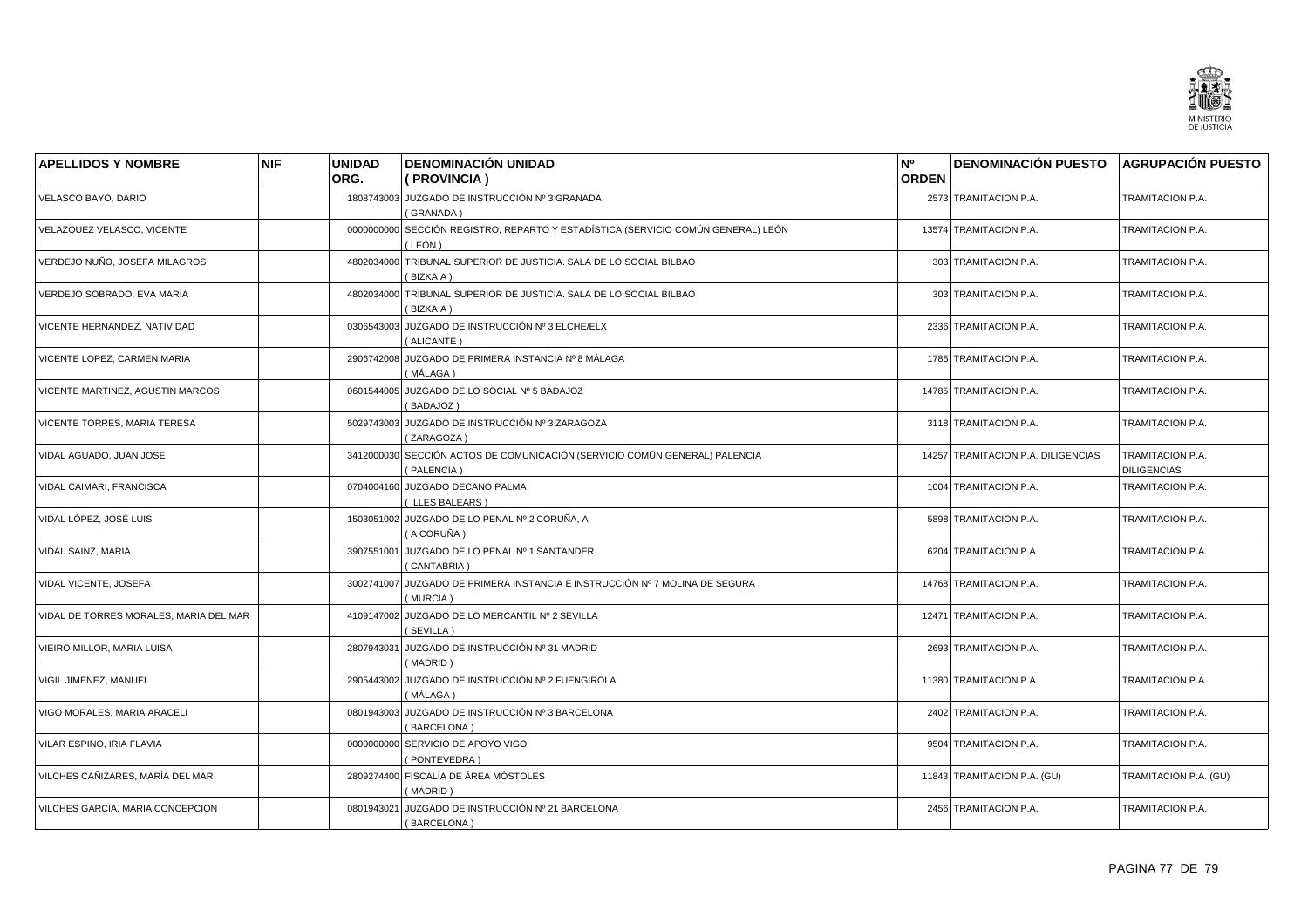

| <b>APELLIDOS Y NOMBRE</b>          | <b>NIF</b> | <b>UNIDAD</b> | <b>DENOMINACIÓN UNIDAD</b>                                                                                       | N°           | <b>DENOMINACIÓN PUESTO</b>  | <b>AGRUPACIÓN PUESTO</b> |
|------------------------------------|------------|---------------|------------------------------------------------------------------------------------------------------------------|--------------|-----------------------------|--------------------------|
|                                    |            | ORG.          | ( PROVINCIA )                                                                                                    | <b>ORDEN</b> |                             |                          |
| VILCHEZ ONTIVEROS, MARIA DEL PILAR |            | 4109161001    | REGISTRO CIVIL Nº 1 SEVILLA<br>(SEVILLA)                                                                         |              | 977 TRAMITACION P.A.        | TRAMITACION P.A.         |
| VILCHEZ ROJAS, MAGDALENA           |            | 0401342005    | JUZGADO DE PRIMERA INSTANCIA Nº 5 ALMERÍA<br>(ALMERÍA)                                                           |              | 1189 TRAMITACION P.A.       | TRAMITACION P.A.         |
| VILLALBA HERRERO, JULIA            |            | 4616983101    | SERVICIO COMUN PROCESAL DE ASUNTOS GENERALES MISLATA<br>(VALENCIA)                                               |              | 14043 TRAMITACION P.A.      | TRAMITACION P.A.         |
| VILLALBA MEJIAS, DAVID             |            |               | 1101237002 AUDIENCIA PROVINCIAL. SECCIÓN Nº 2 CIVIL CÁDIZ<br>( CÁDIZ )                                           |              | 464 TRAMITACION P.A.        | TRAMITACION P.A.         |
| VILLAMAYOR MARIN, RAMON            |            |               | 0801904200 SECRETARIA DE GOBIERNO BARCELONA<br>(BARCELONA)                                                       |              | 123 TRAMITACION P.A.        | TRAMITACION P.A.         |
| VILLAMOR BARRADO, MARIA JOSE       |            |               | 5029737006 AUDIENCIA PROVINCIAL. SECCIÓN Nº 6 PENAL ZARAGOZA<br>(ZARAGOZA)                                       |              | 11885 TRAMITACION P.A.      | TRAMITACION P.A.         |
| VILLAR MARTINEZ, MARIA JOSE        |            | 2807974000    | FISCALÍA PROVINCIAL MADRID<br>(MADRID)                                                                           |              | 11834 TRAMITACION P.A. (GU) | TRAMITACION P.A. (GU)    |
| VILLATE ESTEBAN, ALFONSO           |            | 0990341002    | JUZGADO DE PRIMERA INSTANCIA E INSTRUCCIÓN Nº 2 (VSM) VILLARCAYO DE MERINDAD DE CASTILLA LA<br>VIEJA<br>(BURGOS) |              | 3496 TRAMITACION P.A.       | TRAMITACION P.A.         |
| VILLENA MORA, ROSA MARIA           |            | 2904241001    | JUZGADO DE PRIMERA INSTANCIA E INSTRUCCIÓN Nº 1 (REG. CIVIL) COÍN<br>(MÁLAGA)                                    |              | 4348 TRAMITACION P.A.       | TRAMITACION P.A.         |
| VIQUEIRA MAURA, MARTA              |            | 2807927006    | JUZGADO CENTRAL DE INSTRUCCIÓN Nº 6 MADRID<br>(MADRID)                                                           |              | 53 TRAMITACION P.A.         | TRAMITACION P.A.         |
| VIVAS GARCIA, HERMINIA             |            | 2906742021    | JUZGADO DE PRIMERA INSTANCIA № 21 (FAMILIA) MÁLAGA<br>( MÁLAGA )                                                 |              | 14675 TRAMITACION P.A.      | TRAMITACION P.A.         |
| VIVAS SERRANO, ROSA MARIA          |            | 2906742017    | JUZGADO DE PRIMERA INSTANCIA Nº 17 MÁLAGA<br>( MÁLAGA )                                                          |              | 11965 TRAMITACION P.A.      | TRAMITACION P.A.         |
| VIVES RIVERA, TERESA ELENA         |            | 3002741002    | JUZGADO DE PRIMERA INSTANCIA E INSTRUCCIÓN Nº 2 MOLINA DE SEGURA<br>(MURCIA)                                     |              | 4415 TRAMITACION P.A.       | TRAMITACION P.A.         |
| <b>VIZCAINO TORRE, RAQUEL</b>      |            |               | 2806574400 FISCALÍA DE ÁREA (GETAFE-LEGANÉS) GETAFE<br>(MADRID)                                                  |              | 11840 TRAMITACION P.A. (GU) | TRAMITACION P.A. (GU)    |
| YUBERO ORTEGA, JESUS               |            | 2807937009    | AUDIENCIA PROVINCIAL. SECCIÓN Nº 9 CIVIL MADRID<br>(MADRID)                                                      |              | 579 TRAMITACION P.A.        | TRAMITACION P.A.         |
| YUSTE IGLESIAS, MARIA DEL PILAR    |            | 0501944001    | JUZGADO DE LO SOCIAL Nº 1 ÁVILA<br>(ÁVILA)                                                                       |              | 6414 TRAMITACION P.A.       | TRAMITACION P.A.         |
| ZAMACONA IBARRECHE, MARIA SONIA    |            | 4802042016    | JUZGADO DE PRIMERA INSTANCIA Nº 16 BILBAO<br>(BIZKAIA)                                                           |              | 14765 TRAMITACION P.A.      | TRAMITACION P.A.         |
| ZAMORA PASCUAL, NOELIA             |            |               | 2906751014 JUZGADO DE LO PENAL Nº 14 MÁLAGA<br>(MÁLAGA)                                                          |              | 13303 TRAMITACION P.A.      | TRAMITACION P.A.         |
| ZAPATER OLIVA, PABLO               |            |               | 2800741002 JUZGADO DE PRIMERA INSTANCIA E INSTRUCCIÓN Nº 2 ALCORCÓN<br>(MADRID)                                  |              | 4136 TRAMITACION P.A.       | TRAMITACION P.A.         |
| ZARAGOZA ANTON, MARIA CONSUELO     |            |               | 0300983101 SERVICIO COMUN PROCESAL DE ASUNTOS GENERALES BENIDORM                                                 |              | 13956 TRAMITACION P.A.      | TRAMITACION P.A.         |